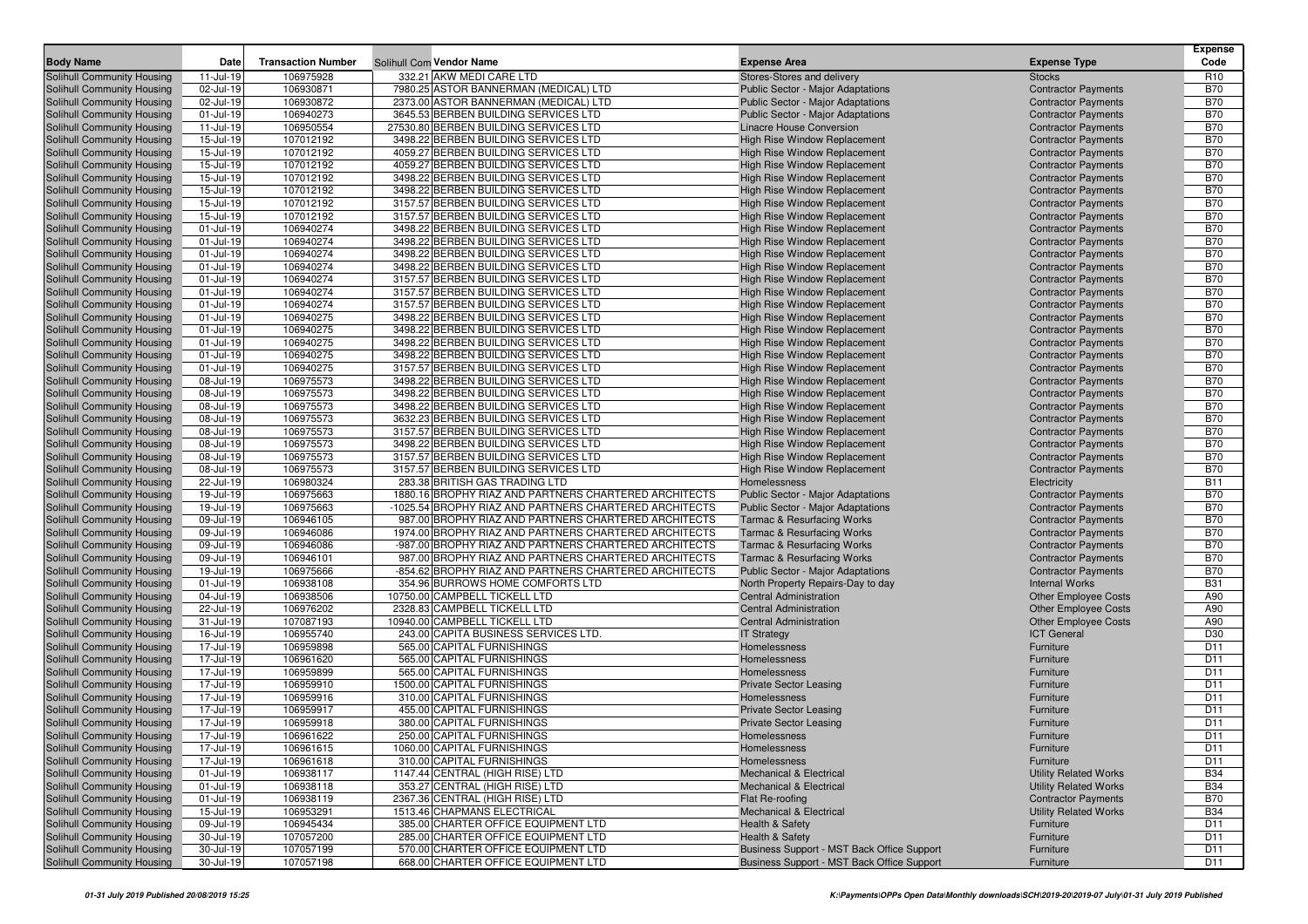| <b>Body Name</b>                                         | Date                           | <b>Transaction Number</b> |                                                               | <b>Expense Area</b>                                                          |                                                              | Expense<br>Code               |
|----------------------------------------------------------|--------------------------------|---------------------------|---------------------------------------------------------------|------------------------------------------------------------------------------|--------------------------------------------------------------|-------------------------------|
|                                                          |                                |                           | Solihull Com Vendor Name                                      |                                                                              | <b>Expense Type</b>                                          |                               |
| Solihull Community Housing<br>Solihull Community Housing | 30-Jul-19                      | 107057201                 | 334.00 CHARTER OFFICE EQUIPMENT LTD<br>590.00 CITIZENS ADVICE | <b>Endeavour House</b>                                                       | Furniture                                                    | D <sub>11</sub>               |
| Solihull Community Housing                               | 12-Jul-19<br>01-Jul-19         | 106950807<br>107053195    | 811.11 CLEARWATER TECHNOLOGY LTD                              | Money Advice Team                                                            | <b>Materials</b><br><b>Water risks</b>                       | D <sub>13</sub><br><b>B13</b> |
| Solihull Community Housing                               | 11-Jul-19                      | 106973229                 | 1320.00 CONTOUR SHOWERS LTD                                   | Client ¿ H & S Water Risk<br>Stores-Stores and delivery                      | <b>Stocks</b>                                                | R <sub>10</sub>               |
| Solihull Community Housing                               | 17-Jul-19                      | 106975925                 | 1100.00 CONTOUR SHOWERS LTD                                   | Stores-Stores and delivery                                                   | <b>Stocks</b>                                                | R <sub>10</sub>               |
| Solihull Community Housing                               | 23-Jul-19                      | 106983223                 | 590.00 DIGITAL ID                                             | Rebranding                                                                   | <b>Professional Fees</b>                                     | D <sub>50</sub>               |
| Solihull Community Housing                               | 01-Jul-19                      | 106931877                 | 450.00 DMW ENVIRONMENTAL                                      | Direct - Asbestos                                                            | <b>Internal Works</b>                                        | <b>B31</b>                    |
| Solihull Community Housing                               | 01-Jul-19                      | 106931878                 | 450.00 DMW ENVIRONMENTAL                                      | Direct - Asbestos                                                            | <b>Internal Works</b>                                        | <b>B31</b>                    |
| Solihull Community Housing                               | $01$ -Jul-19                   | 107011193                 | 475.35 DODD GROUP                                             | North Property Repairs-Voids                                                 | Voids                                                        | <b>B38</b>                    |
| Solihull Community Housing                               | 01-Jul-19                      | 107052193                 | 228.87 DODD GROUP                                             | <b>Mechanical &amp; Electrical</b>                                           | <b>Utility Related Works</b>                                 | <b>B34</b>                    |
| Solihull Community Housing                               | 01-Jul-19                      | 107052194                 | 228.87 DODD GROUP                                             | <b>Mechanical &amp; Electrical</b>                                           | <b>Utility Related Works</b>                                 | <b>B34</b>                    |
| Solihull Community Housing                               | 01-Jul-19                      | 107052195                 | 246.34 DODD GROUP                                             | <b>Mechanical &amp; Electrical</b>                                           | <b>Utility Related Works</b>                                 | <b>B34</b>                    |
| Solihull Community Housing                               | 01-Jul-19                      | 107052196                 | 228.87 DODD GROUP                                             | <b>Mechanical &amp; Electrical</b>                                           | <b>Utility Related Works</b>                                 | <b>B34</b>                    |
| Solihull Community Housing                               | 01-Jul-19                      | 107052197                 | 527.37 DODD GROUP                                             | Mechanical & Electrical                                                      | <b>Utility Related Works</b>                                 | <b>B34</b>                    |
| Solihull Community Housing                               | 01-Jul-19                      | 107052198                 | 263.74 DODD GROUP                                             | <b>Mechanical &amp; Electrical</b>                                           | <b>Utility Related Works</b>                                 | <b>B34</b>                    |
| Solihull Community Housing                               | 01-Jul-19                      | 107052199                 | 362.96 DODD GROUP                                             | Mechanical & Electrical                                                      | <b>Utility Related Works</b>                                 | <b>B34</b>                    |
| Solihull Community Housing                               | 01-Jul-19                      | 107052200                 | 645.31 DODD GROUP                                             | <b>Mechanical &amp; Electrical</b>                                           | <b>Utility Related Works</b>                                 | <b>B34</b>                    |
| Solihull Community Housing                               | 01-Jul-19                      | 107052201                 | 584.05 DODD GROUP                                             | <b>Mechanical &amp; Electrical</b>                                           | <b>Utility Related Works</b>                                 | <b>B34</b>                    |
| Solihull Community Housing                               | 01-Jul-19                      | 107052202                 | 249.24 DODD GROUP                                             | <b>Mechanical &amp; Electrical</b>                                           | <b>Utility Related Works</b>                                 | <b>B34</b>                    |
| Solihull Community Housing                               | 01-Jul-19                      | 107052203                 | 239.60 DODD GROUP                                             | <b>Mechanical &amp; Electrical</b>                                           | <b>Utility Related Works</b>                                 | <b>B34</b>                    |
| Solihull Community Housing                               | 01-Jul-19                      | 107052204                 | 286.93 DODD GROUP                                             | <b>Mechanical &amp; Electrical</b>                                           | <b>Utility Related Works</b>                                 | <b>B34</b>                    |
| Solihull Community Housing                               | 01-Jul-19<br>01-Jul-19         | 107052205                 | 277.63 DODD GROUP<br>747.86 DODD GROUP                        | <b>Mechanical &amp; Electrical</b>                                           | <b>Utility Related Works</b>                                 | <b>B34</b><br><b>B38</b>      |
| Solihull Community Housing<br>Solihull Community Housing | 01-Jul-19                      | 107011194<br>107011195    | 328.29 DODD GROUP                                             | North Property Repairs-Voids<br>North Property Repairs-Voids                 | Voids<br>Voids                                               | <b>B38</b>                    |
| Solihull Community Housing                               | 01-Jul-19                      | 107011196                 | 3421.54 DODD GROUP                                            | North Property Repairs-Voids                                                 | Voids                                                        | <b>B38</b>                    |
| Solihull Community Housing                               | 01-Jul-19                      | 106931045                 | 251.50 DODD GROUP                                             | North Property Repairs-Voids                                                 | Voids                                                        | <b>B38</b>                    |
| Solihull Community Housing                               | 01-Jul-19                      | 107011197                 | 319.27 DODD GROUP                                             | North Property Repairs-Voids                                                 | Voids                                                        | <b>B38</b>                    |
| Solihull Community Housing                               | 01-Jul-19                      | 106931046                 | 280.40 DODD GROUP                                             | North Property Repairs-Voids                                                 | Voids                                                        | <b>B38</b>                    |
| Solihull Community Housing                               | 01-Jul-19                      | 107011198                 | 433.20 DODD GROUP                                             | North Property Repairs-Voids                                                 | Voids                                                        | <b>B38</b>                    |
| <b>Solihull Community Housing</b>                        | 01-Jul-19                      | 107011199                 | 368.14 DODD GROUP                                             | North Property Repairs-Voids                                                 | Voids                                                        | <b>B38</b>                    |
| Solihull Community Housing                               | 01-Jul-19                      | 107011200                 | 341.21 DODD GROUP                                             | North Property Repairs-Voids                                                 | Voids                                                        | <b>B38</b>                    |
| Solihull Community Housing                               | 01-Jul-19                      | 107011201                 | 539.32 DODD GROUP                                             | North Property Repairs-Voids                                                 | Voids                                                        | <b>B38</b>                    |
| Solihull Community Housing                               | 01-Jul-19                      | 107011202                 | 672.70 DODD GROUP                                             | North Property Repairs-Voids                                                 | Voids                                                        | <b>B38</b>                    |
| Solihull Community Housing                               | 01-Jul-19                      | 107011203                 | 514.97 DODD GROUP                                             | North Property Repairs-Voids                                                 | Voids                                                        | <b>B38</b>                    |
| Solihull Community Housing                               | 01-Jul-19                      | 107011204                 | 445.81 DODD GROUP                                             | North Property Repairs-Voids                                                 | Voids                                                        | <b>B38</b>                    |
| Solihull Community Housing                               | 01-Jul-19                      | 107011205                 | 377.82 DODD GROUP                                             | North Property Repairs-Voids                                                 | Voids                                                        | <b>B38</b>                    |
| Solihull Community Housing                               | 01-Jul-19                      | 106931055                 | 254.00 DODD GROUP                                             | North Property Repairs-Voids                                                 | Voids                                                        | <b>B38</b>                    |
| Solihull Community Housing                               | 01-Jul-19                      | 106931087                 | 225.15 DODD GROUP                                             | North Property Repairs-Voids                                                 | Voids                                                        | <b>B38</b>                    |
| Solihull Community Housing                               | 01-Jul-19                      | 106931110                 | 234.83 DODD GROUP                                             | North Property Repairs-Voids                                                 | Voids                                                        | <b>B38</b>                    |
| <b>Solihull Community Housing</b>                        | 01-Jul-19                      | 106931176                 | 237.94 DODD GROUP                                             | North Property Repairs-Voids                                                 | Voids                                                        | <b>B38</b>                    |
| Solihull Community Housing                               | 01-Jul-19<br>01-Jul-19         | 107011206<br>106931196    | 2833.07 DODD GROUP<br>3331.35 DODD GROUP                      | North Property Repairs-Voids                                                 | Voids                                                        | <b>B38</b><br><b>B70</b>      |
| Solihull Community Housing<br>Solihull Community Housing | 01-Jul-19                      | 106931197                 | 3331.35 DODD GROUP                                            | Gas Warm Air/B'boiler/Storage Heater<br>Gas Warm Air/B'boiler/Storage Heater | <b>Contractor Payments</b><br><b>Contractor Payments</b>     | <b>B70</b>                    |
| Solihull Community Housing                               | 01-Jul-19                      | 106931198                 | 3331.35 DODD GROUP                                            | Gas Warm Air/B'boiler/Storage Heater                                         | <b>Contractor Payments</b>                                   | <b>B70</b>                    |
| Solihull Community Housing                               | 01-Jul-19                      | 106931199                 | 3331.35 DODD GROUP                                            | Gas Warm Air/B'boiler/Storage Heater                                         | <b>Contractor Payments</b>                                   | <b>B70</b>                    |
| Solihull Community Housing                               | 01-Jul-19                      | 106931200                 | 3331.35 DODD GROUP                                            | Gas Warm Air/B'boiler/Storage Heater                                         | <b>Contractor Payments</b>                                   | <b>B70</b>                    |
| Solihull Community Housing                               | 01-Jul-19                      | 106931201                 | 3331.35 DODD GROUP                                            | Gas Warm Air/B'boiler/Storage Heater                                         | <b>Contractor Payments</b>                                   | <b>B70</b>                    |
| Solihull Community Housing                               | 01-Jul-19                      | 107052206                 | 1966.98 DODD GROUP                                            | Gas Warm Air/B'boiler/Storage Heater                                         | <b>Contractor Payments</b>                                   | <b>B70</b>                    |
| Solihull Community Housing                               | 01-Jul-19                      | 106931202                 | 3331.35 DODD GROUP                                            | Gas Warm Air/B'boiler/Storage Heater                                         | <b>Contractor Payments</b>                                   | <b>B70</b>                    |
| Solihull Community Housing                               | 01-Jul-19                      | 106931203                 | 413.35 DODD GROUP                                             | Private Sector - Disabled Facilities Grants                                  | <b>Contractor Payments</b>                                   | <b>B70</b>                    |
| Solihull Community Housing                               | 01-Jul-19                      | 107052207                 | 2601.33 DODD GROUP                                            | <b>Mechanical &amp; Electrical</b>                                           | <b>Utility Related Works</b>                                 | <b>B34</b>                    |
| Solihull Community Housing                               | 01-Jul-19                      | 107052208                 | 500.34 DODD GROUP                                             | <b>Mechanical &amp; Electrical</b>                                           | <b>Utility Related Works</b>                                 | <b>B34</b>                    |
| Solihull Community Housing                               | $01 -$ Jul-19                  | 107052209                 | 843.51 DODD GROUP                                             | <b>Mechanical &amp; Electrical</b>                                           | <b>Utility Related Works</b>                                 | <b>B34</b>                    |
| Solihull Community Housing                               | 01-Jul-19                      | 107052210                 | 318.50 DODD GROUP                                             | <b>Mechanical &amp; Electrical</b>                                           | <b>Utility Related Works</b>                                 | <b>B34</b>                    |
| Solihull Community Housing                               | $01$ -Jul-19                   | 107052211                 | 290.80 DODD GROUP                                             | Mechanical & Electrical                                                      | <b>Utility Related Works</b>                                 | <b>B34</b>                    |
| Solihull Community Housing                               | $01$ -Jul-19                   | 107052212                 | 245.93 DODD GROUP                                             | Mechanical & Electrical                                                      | <b>Utility Related Works</b>                                 | <b>B34</b>                    |
| Solihull Community Housing                               | $01 -$ Jul-19                  | 107052213                 | 462.07 DODD GROUP                                             | Mechanical & Electrical                                                      | <b>Utility Related Works</b>                                 | <b>B34</b>                    |
| Solihull Community Housing                               | $01 -$ Jul-19                  | 107052214                 | 263.16 DODD GROUP                                             | Mechanical & Electrical                                                      | <b>Utility Related Works</b>                                 | <b>B34</b>                    |
| Solihull Community Housing                               | 01-Jul-19                      | 107052215                 | 907.33 DODD GROUP                                             | Mechanical & Electrical                                                      | <b>Utility Related Works</b>                                 | <b>B34</b>                    |
| Solihull Community Housing                               | 01-Jul-19                      | 107052216                 | 511.79 DODD GROUP                                             | <b>Mechanical &amp; Electrical</b><br><b>Mechanical &amp; Electrical</b>     | <b>Utility Related Works</b>                                 | <b>B34</b>                    |
| Solihull Community Housing<br>Solihull Community Housing | $01 -$ Jul-19<br>$01 -$ Jul-19 | 107052217<br>107052218    | 473.05 DODD GROUP<br>237.50 DODD GROUP                        | Mechanical & Electrical                                                      | <b>Utility Related Works</b><br><b>Utility Related Works</b> | <b>B34</b><br><b>B34</b>      |
| Solihull Community Housing                               | 01-Jul-19                      | 107052219                 | 262.53 DODD GROUP                                             | Mechanical & Electrical                                                      | <b>Utility Related Works</b>                                 | B34                           |
|                                                          |                                |                           |                                                               |                                                                              |                                                              |                               |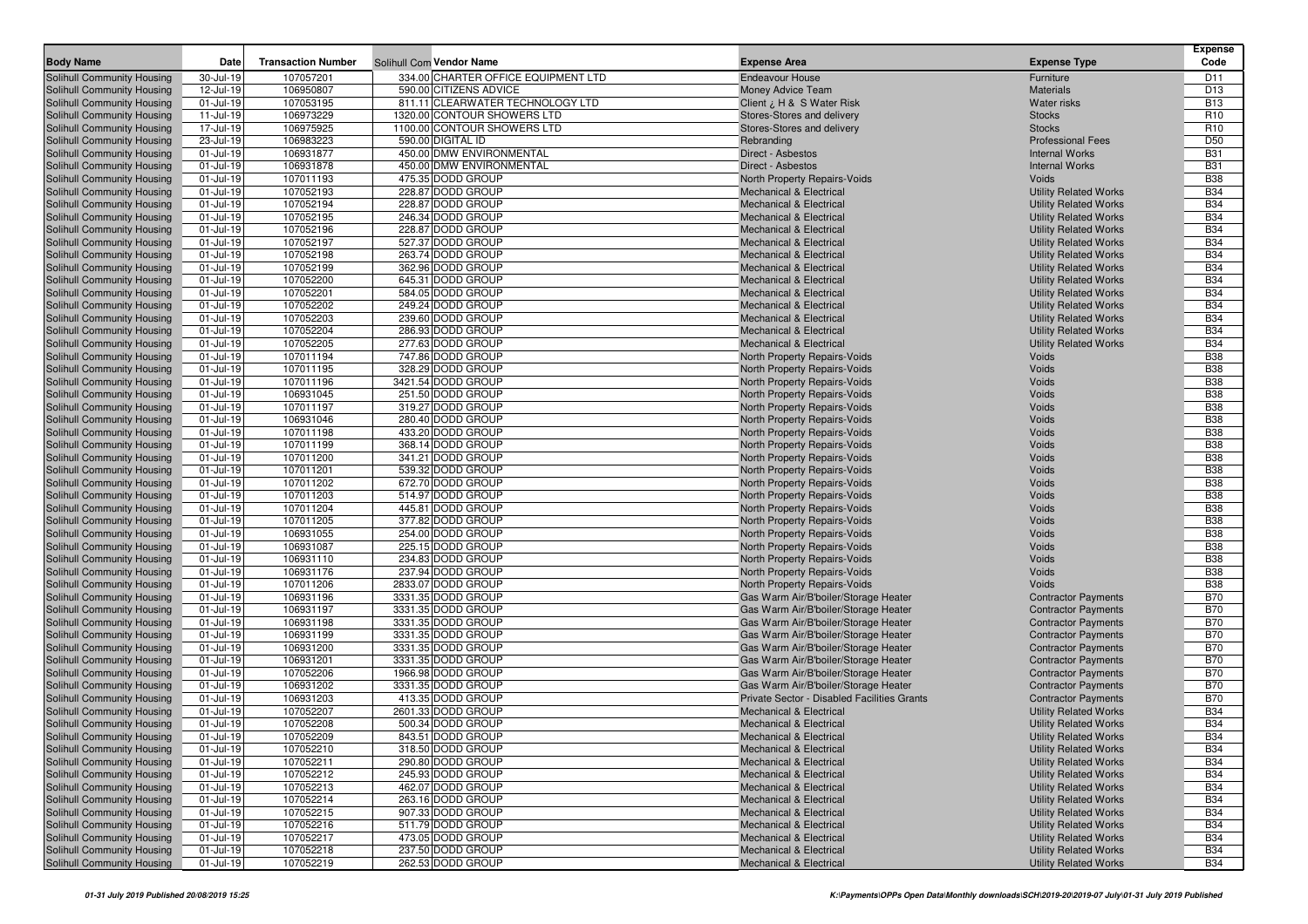| <b>Body Name</b>                                         | Date                   | <b>Transaction Number</b> | Solihull Com Vendor Name               | <b>Expense Area</b>                                                      | <b>Expense Type</b>                                          | <b>Expense</b><br>Code   |
|----------------------------------------------------------|------------------------|---------------------------|----------------------------------------|--------------------------------------------------------------------------|--------------------------------------------------------------|--------------------------|
| Solihull Community Housing                               | 01-Jul-19              | 107052220                 | 506.90 DODD GROUP                      | <b>Mechanical &amp; Electrical</b>                                       | <b>Utility Related Works</b>                                 | <b>B34</b>               |
| Solihull Community Housing                               | 01-Jul-19              | 107052221                 | 318.50 DODD GROUP                      | <b>Mechanical &amp; Electrical</b>                                       | <b>Utility Related Works</b>                                 | <b>B34</b>               |
| Solihull Community Housing                               | 01-Jul-19              | 107052222                 | 290.80 DODD GROUP                      | Mechanical & Electrical                                                  | <b>Utility Related Works</b>                                 | <b>B34</b>               |
| Solihull Community Housing                               | 01-Jul-19              | 107052223                 | 474.39 DODD GROUP                      | <b>Mechanical &amp; Electrical</b>                                       | <b>Utility Related Works</b>                                 | <b>B34</b>               |
| Solihull Community Housing                               | 01-Jul-19              | 107052224                 | 1597.44 DODD GROUP                     | <b>Mechanical &amp; Electrical</b>                                       | <b>Utility Related Works</b>                                 | <b>B34</b>               |
| Solihull Community Housing                               | 01-Jul-19              | 107052225                 | 297.54 DODD GROUP                      | <b>Mechanical &amp; Electrical</b>                                       | <b>Utility Related Works</b>                                 | <b>B34</b>               |
| Solihull Community Housing                               | 01-Jul-19              | 107052226                 | 228.87 DODD GROUP                      | <b>Mechanical &amp; Electrical</b>                                       | <b>Utility Related Works</b>                                 | <b>B34</b>               |
| Solihull Community Housing                               | 01-Jul-19              | 107052227                 | 351.70 DODD GROUP                      | <b>Mechanical &amp; Electrical</b>                                       | <b>Utility Related Works</b>                                 | <b>B34</b>               |
| Solihull Community Housing                               | 01-Jul-19              | 107052228                 | 228.87 DODD GROUP                      | <b>Mechanical &amp; Electrical</b>                                       | <b>Utility Related Works</b>                                 | <b>B34</b>               |
| Solihull Community Housing                               | 01-Jul-19              | 107052229                 | 324.93 DODD GROUP                      | Mechanical & Electrical                                                  | <b>Utility Related Works</b>                                 | <b>B34</b>               |
| Solihull Community Housing                               | 01-Jul-19              | 107052230                 | 240.78 DODD GROUP                      | <b>Mechanical &amp; Electrical</b>                                       | <b>Utility Related Works</b>                                 | <b>B34</b>               |
| Solihull Community Housing                               | 01-Jul-19              | 107052231                 | 310.39 DODD GROUP                      | <b>Mechanical &amp; Electrical</b>                                       | <b>Utility Related Works</b>                                 | <b>B34</b>               |
| Solihull Community Housing                               | 01-Jul-19              | 107052232                 | 317.21 DODD GROUP                      | <b>Mechanical &amp; Electrical</b>                                       | <b>Utility Related Works</b>                                 | <b>B34</b>               |
| Solihull Community Housing                               | 01-Jul-19              | 107052234                 | 303.68 DODD GROUP                      | Mechanical & Electrical                                                  | <b>Utility Related Works</b>                                 | <b>B34</b>               |
| Solihull Community Housing                               | 01-Jul-19              | 107052235                 | 500.76 DODD GROUP                      | <b>Mechanical &amp; Electrical</b>                                       | <b>Utility Related Works</b>                                 | <b>B34</b>               |
| Solihull Community Housing                               | 01-Jul-19              | 107052236                 | 473.05 DODD GROUP                      | <b>Mechanical &amp; Electrical</b>                                       | <b>Utility Related Works</b>                                 | <b>B34</b>               |
| Solihull Community Housing                               | 01-Jul-19              | 107052237                 | 290.80 DODD GROUP                      | <b>Mechanical &amp; Electrical</b>                                       | <b>Utility Related Works</b>                                 | <b>B34</b>               |
| Solihull Community Housing                               | 01-Jul-19              | 107052238                 | 486.91 DODD GROUP                      | <b>Mechanical &amp; Electrical</b>                                       | <b>Utility Related Works</b>                                 | <b>B34</b>               |
| Solihull Community Housing                               | 01-Jul-19              | 107052239                 | 514.60 DODD GROUP                      | Mechanical & Electrical                                                  | <b>Utility Related Works</b>                                 | <b>B34</b>               |
| Solihull Community Housing                               | 01-Jul-19              | 107052240                 | 228.87 DODD GROUP                      | <b>Mechanical &amp; Electrical</b>                                       | <b>Utility Related Works</b>                                 | <b>B34</b>               |
| Solihull Community Housing                               | 01-Jul-19              | 107052241                 | 235.50 DODD GROUP                      | Mechanical & Electrical                                                  | <b>Utility Related Works</b>                                 | <b>B34</b>               |
| Solihull Community Housing                               | 01-Jul-19              | 107052242                 | 325.77 DODD GROUP                      | <b>Mechanical &amp; Electrical</b>                                       | <b>Utility Related Works</b>                                 | <b>B34</b>               |
| Solihull Community Housing                               | 01-Jul-19              | 107052243                 | 607.82 DODD GROUP<br>258.80 DODD GROUP | Mechanical & Electrical                                                  | <b>Utility Related Works</b>                                 | <b>B34</b><br><b>B34</b> |
| Solihull Community Housing<br>Solihull Community Housing | 01-Jul-19<br>01-Jul-19 | 107052244<br>107052245    | 324.93 DODD GROUP                      | <b>Mechanical &amp; Electrical</b><br><b>Mechanical &amp; Electrical</b> | <b>Utility Related Works</b><br><b>Utility Related Works</b> | <b>B34</b>               |
| Solihull Community Housing                               | 01-Jul-19              | 107052246                 | 228.87 DODD GROUP                      | <b>Mechanical &amp; Electrical</b>                                       | <b>Utility Related Works</b>                                 | <b>B34</b>               |
| Solihull Community Housing                               | 01-Jul-19              | 107052247                 | 235.29 DODD GROUP                      | <b>Mechanical &amp; Electrical</b>                                       | <b>Utility Related Works</b>                                 | <b>B34</b>               |
| Solihull Community Housing                               | 01-Jul-19              | 107052248                 | 305.99 DODD GROUP                      | <b>Electrical Improvement Works</b>                                      | <b>Contractor Payments</b>                                   | <b>B70</b>               |
| Solihull Community Housing                               | 01-Jul-19              | 107052249                 | 314.38 DODD GROUP                      | <b>Electrical Improvement Works</b>                                      | <b>Contractor Payments</b>                                   | <b>B70</b>               |
| Solihull Community Housing                               | 01-Jul-19              | 107052250                 | 302.11 DODD GROUP                      | <b>Electrical Improvement Works</b>                                      | <b>Contractor Payments</b>                                   | <b>B70</b>               |
| Solihull Community Housing                               | 01-Jul-19              | 107052251                 | 630.82 DODD GROUP                      | <b>Electrical Improvement Works</b>                                      | <b>Contractor Payments</b>                                   | <b>B70</b>               |
| Solihull Community Housing                               | 01-Jul-19              | 107052252                 | 904.08 DODD GROUP                      | <b>Electrical Improvement Works</b>                                      | <b>Contractor Payments</b>                                   | <b>B70</b>               |
| Solihull Community Housing                               | 01-Jul-19              | 107052253                 | 631.24 DODD GROUP                      | <b>Electrical Improvement Works</b>                                      | <b>Contractor Payments</b>                                   | <b>B70</b>               |
| Solihull Community Housing                               | 01-Jul-19              | 107052254                 | 557.00 DODD GROUP                      | <b>Electrical Improvement Works</b>                                      | <b>Contractor Payments</b>                                   | <b>B70</b>               |
| Solihull Community Housing                               | 01-Jul-19              | 107052255                 | 518.37 DODD GROUP                      | <b>Electrical Improvement Works</b>                                      | <b>Contractor Payments</b>                                   | <b>B70</b>               |
| Solihull Community Housing                               | 01-Jul-19              | 107052256                 | 592.65 DODD GROUP                      | <b>Electrical Improvement Works</b>                                      | <b>Contractor Payments</b>                                   | <b>B70</b>               |
| Solihull Community Housing                               | 01-Jul-19              | 107052257                 | 529.76 DODD GROUP                      | <b>Electrical Improvement Works</b>                                      | <b>Contractor Payments</b>                                   | <b>B70</b>               |
| Solihull Community Housing                               | 01-Jul-19              | 107052258                 | 526.03 DODD GROUP                      | <b>Electrical Improvement Works</b>                                      | <b>Contractor Payments</b>                                   | <b>B70</b>               |
| Solihull Community Housing                               | 01-Jul-19              | 107052259                 | 236.42 DODD GROUP                      | <b>Mechanical &amp; Electrical</b>                                       | <b>Utility Related Works</b>                                 | <b>B34</b>               |
| Solihull Community Housing                               | 01-Jul-19              | 107052260                 | 228.87 DODD GROUP                      | <b>Mechanical &amp; Electrical</b>                                       | <b>Utility Related Works</b>                                 | <b>B34</b>               |
| Solihull Community Housing                               | 01-Jul-19              | 107052261                 | 468.28 DODD GROUP                      | <b>Mechanical &amp; Electrical</b>                                       | <b>Utility Related Works</b>                                 | <b>B34</b>               |
| Solihull Community Housing                               | 01-Jul-19              | 107052262                 | 267.47 DODD GROUP                      | <b>Mechanical &amp; Electrical</b>                                       | <b>Utility Related Works</b>                                 | <b>B34</b>               |
| Solihull Community Housing<br>Solihull Community Housing | 01-Jul-19<br>01-Jul-19 | 107052263<br>107052264    | 279.31 DODD GROUP<br>287.71 DODD GROUP | <b>Mechanical &amp; Electrical</b><br>Mechanical & Electrical            | <b>Utility Related Works</b>                                 | <b>B34</b><br><b>B34</b> |
| Solihull Community Housing                               | 01-Jul-19              | 107052265                 | 228.87 DODD GROUP                      | <b>Mechanical &amp; Electrical</b>                                       | <b>Utility Related Works</b><br><b>Utility Related Works</b> | <b>B34</b>               |
| Solihull Community Housing                               | 01-Jul-19              | 107052266                 | 324.93 DODD GROUP                      | Mechanical & Electrical                                                  | <b>Utility Related Works</b>                                 | <b>B34</b>               |
| Solihull Community Housing                               | 01-Jul-19              | 107052267                 | 268.33 DODD GROUP                      | <b>Mechanical &amp; Electrical</b>                                       | <b>Utility Related Works</b>                                 | <b>B34</b>               |
| Solihull Community Housing                               | 01-Jul-19              | 107052268                 | 279.31 DODD GROUP                      | <b>Mechanical &amp; Electrical</b>                                       | <b>Utility Related Works</b>                                 | <b>B34</b>               |
| Solihull Community Housing                               | 01-Jul-19              | 107052269                 | 345.50 DODD GROUP                      | <b>Mechanical &amp; Electrical</b>                                       | <b>Utility Related Works</b>                                 | <b>B34</b>               |
| Solihull Community Housing                               | 01-Jul-19              | 107052270                 | 265.60 DODD GROUP                      | <b>Mechanical &amp; Electrical</b>                                       | <b>Utility Related Works</b>                                 | <b>B34</b>               |
| Solihull Community Housing                               | 01-Jul-19              | 107052271                 | 228.87 DODD GROUP                      | <b>Mechanical &amp; Electrical</b>                                       | <b>Utility Related Works</b>                                 | <b>B34</b>               |
| Solihull Community Housing                               | 01-Jul-19              | 107052272                 | 270.72 DODD GROUP                      | <b>Mechanical &amp; Electrical</b>                                       | <b>Utility Related Works</b>                                 | <b>B34</b>               |
| Solihull Community Housing                               | 01-Jul-19              | 107052273                 | 317.84 DODD GROUP                      | <b>Mechanical &amp; Electrical</b>                                       | <b>Utility Related Works</b>                                 | <b>B34</b>               |
| <b>Solihull Community Housing</b>                        | 01-Jul-19              | 107052274                 | 236.42 DODD GROUP                      | <b>Mechanical &amp; Electrical</b>                                       | <b>Utility Related Works</b>                                 | <b>B34</b>               |
| Solihull Community Housing                               | 01-Jul-19              | 107052275                 | 546.57 DODD GROUP                      | <b>Mechanical &amp; Electrical</b>                                       | <b>Utility Related Works</b>                                 | <b>B34</b>               |
| Solihull Community Housing                               | 01-Jul-19              | 107052276                 | 458.35 DODD GROUP                      | Mechanical & Electrical                                                  | <b>Utility Related Works</b>                                 | <b>B34</b>               |
| Solihull Community Housing                               | 01-Jul-19              | 107052277                 | 865.13 DODD GROUP                      | <b>Mechanical &amp; Electrical</b>                                       | <b>Utility Related Works</b>                                 | <b>B34</b>               |
| Solihull Community Housing                               | 01-Jul-19              | 107052278                 | 763.25 DODD GROUP                      | Mechanical & Electrical                                                  | <b>Utility Related Works</b>                                 | <b>B34</b>               |
| Solihull Community Housing                               | 01-Jul-19              | 107052279                 | 221.70 DODD GROUP                      | <b>Mechanical &amp; Electrical</b>                                       | <b>Utility Related Works</b>                                 | <b>B34</b>               |
| Solihull Community Housing                               | 01-Jul-19              | 107052280                 | 290.80 DODD GROUP                      | Mechanical & Electrical                                                  | <b>Utility Related Works</b>                                 | <b>B34</b>               |
| Solihull Community Housing                               | 01-Jul-19              | 107052281                 | 459.21 DODD GROUP                      | Mechanical & Electrical                                                  | <b>Utility Related Works</b>                                 | <b>B34</b>               |
| Solihull Community Housing                               | 01-Jul-19              | 107052282                 | 459.21 DODD GROUP                      | Mechanical & Electrical                                                  | <b>Utility Related Works</b>                                 | <b>B34</b>               |
| Solihull Community Housing                               | $01 -$ Jul-19          | 107052283                 | 474.39 DODD GROUP                      | Mechanical & Electrical                                                  | <b>Utility Related Works</b>                                 | <b>B34</b>               |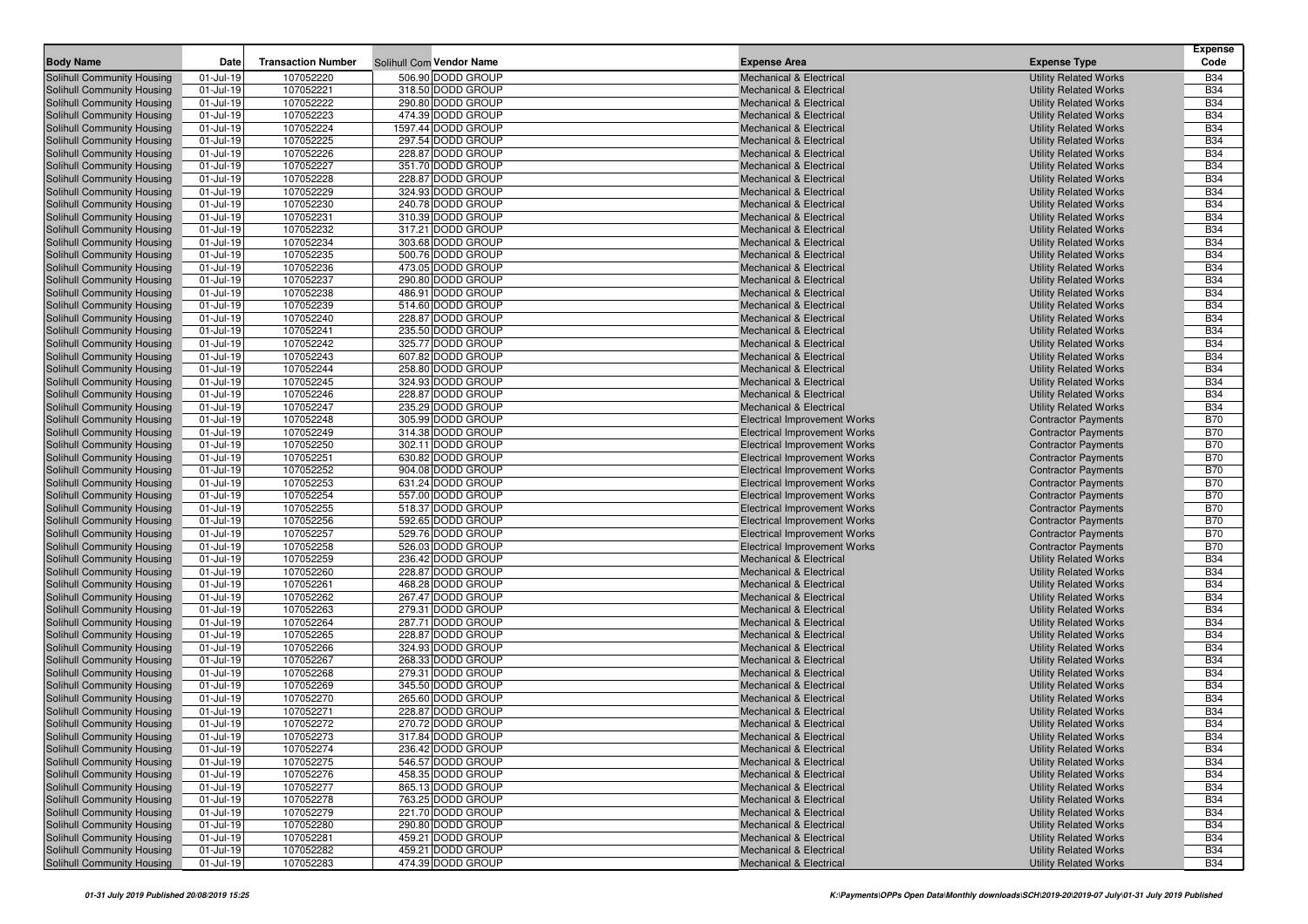| <b>Body Name</b>                                         | Date                   | <b>Transaction Number</b> | Solihull Com Vendor Name               | <b>Expense Area</b>                                                      | <b>Expense Type</b>                                          | <b>Expense</b><br>Code   |
|----------------------------------------------------------|------------------------|---------------------------|----------------------------------------|--------------------------------------------------------------------------|--------------------------------------------------------------|--------------------------|
|                                                          |                        |                           | 467.06 DODD GROUP                      |                                                                          |                                                              | <b>B34</b>               |
| Solihull Community Housing                               | $01$ -Jul-19           | 107052284<br>107052285    | 485.54 DODD GROUP                      | <b>Mechanical &amp; Electrical</b><br><b>Mechanical &amp; Electrical</b> | <b>Utility Related Works</b>                                 | <b>B34</b>               |
| Solihull Community Housing<br>Solihull Community Housing | 01-Jul-19<br>01-Jul-19 | 107052286                 | 448.22 DODD GROUP                      | <b>Mechanical &amp; Electrical</b>                                       | <b>Utility Related Works</b><br><b>Utility Related Works</b> | <b>B34</b>               |
| Solihull Community Housing                               | 01-Jul-19              | 107052287                 | 479.19 DODD GROUP                      | <b>Mechanical &amp; Electrical</b>                                       | <b>Utility Related Works</b>                                 | <b>B34</b>               |
| Solihull Community Housing                               | 01-Jul-19              | 107052288                 | 486.90 DODD GROUP                      | <b>Mechanical &amp; Electrical</b>                                       | <b>Utility Related Works</b>                                 | <b>B34</b>               |
| Solihull Community Housing                               | 01-Jul-19              | 107052289                 | 354.05 DODD GROUP                      | <b>Mechanical &amp; Electrical</b>                                       | <b>Utility Related Works</b>                                 | <b>B34</b>               |
| Solihull Community Housing                               | 01-Jul-19              | 107052290                 | 219.58 DODD GROUP                      | <b>Mechanical &amp; Electrical</b>                                       | <b>Utility Related Works</b>                                 | <b>B34</b>               |
| Solihull Community Housing                               | 01-Jul-19              | 107052291                 | 508.01 DODD GROUP                      | <b>Mechanical &amp; Electrical</b>                                       | <b>Utility Related Works</b>                                 | <b>B34</b>               |
| Solihull Community Housing                               | 01-Jul-19              | 107052292                 | 210.84 DODD GROUP                      | <b>Mechanical &amp; Electrical</b>                                       | <b>Utility Related Works</b>                                 | <b>B34</b>               |
| Solihull Community Housing                               | 01-Jul-19              | 107052293                 | 227.74 DODD GROUP                      | <b>Mechanical &amp; Electrical</b>                                       | <b>Utility Related Works</b>                                 | <b>B34</b>               |
| Solihull Community Housing                               | $01$ -Jul-19           | 107052294                 | 272.03 DODD GROUP                      | <b>Mechanical &amp; Electrical</b>                                       | <b>Utility Related Works</b>                                 | <b>B34</b>               |
| Solihull Community Housing                               | 01-Jul-19              | 107052295                 | 384.56 DODD GROUP                      | <b>Mechanical &amp; Electrical</b>                                       | <b>Utility Related Works</b>                                 | <b>B34</b>               |
| Solihull Community Housing                               | 01-Jul-19              | 107052296                 | 456.50 DODD GROUP                      | <b>Mechanical &amp; Electrical</b>                                       | <b>Utility Related Works</b>                                 | <b>B34</b>               |
| Solihull Community Housing                               | 01-Jul-19              | 106937501                 | 332.53 DODD GROUP                      | <b>Mechanical &amp; Electrical</b>                                       | <b>Utility Related Works</b>                                 | <b>B34</b>               |
| Solihull Community Housing                               | 01-Jul-19              | 107052297                 | 324.93 DODD GROUP                      | <b>Mechanical &amp; Electrical</b>                                       | <b>Utility Related Works</b>                                 | <b>B34</b>               |
| Solihull Community Housing                               | 01-Jul-19              | 107052298                 | 228.87 DODD GROUP                      | <b>Mechanical &amp; Electrical</b>                                       | <b>Utility Related Works</b>                                 | <b>B34</b>               |
| Solihull Community Housing                               | 01-Jul-19              | 107052299                 | 236.50 DODD GROUP                      | <b>Mechanical &amp; Electrical</b>                                       | <b>Utility Related Works</b>                                 | <b>B34</b>               |
| Solihull Community Housing                               | 01-Jul-19              | 107052300                 | 426.04 DODD GROUP                      | <b>Mechanical &amp; Electrical</b>                                       | <b>Utility Related Works</b>                                 | <b>B34</b>               |
| Solihull Community Housing                               | 01-Jul-19              | 107052301                 | 260.56 DODD GROUP                      | <b>Mechanical &amp; Electrical</b>                                       | <b>Utility Related Works</b>                                 | <b>B34</b>               |
| Solihull Community Housing                               | 01-Jul-19              | 106937633                 | 216.63 DODD GROUP                      | <b>Mechanical &amp; Electrical</b>                                       | <b>Utility Related Works</b>                                 | <b>B34</b>               |
| Solihull Community Housing                               | 01-Jul-19              | 107052303                 | 279.31 DODD GROUP                      | <b>Mechanical &amp; Electrical</b>                                       | <b>Utility Related Works</b>                                 | <b>B34</b>               |
| Solihull Community Housing                               | $01$ -Jul-19           | 107052304                 | 419.41 DODD GROUP                      | <b>Mechanical &amp; Electrical</b>                                       | <b>Utility Related Works</b>                                 | <b>B34</b>               |
| Solihull Community Housing                               | 01-Jul-19              | 107052305                 | 279.31 DODD GROUP                      | <b>Mechanical &amp; Electrical</b>                                       | <b>Utility Related Works</b>                                 | <b>B34</b>               |
| Solihull Community Housing                               | 01-Jul-19              | 107052306                 | 892.04 DODD GROUP                      | <b>Mechanical &amp; Electrical</b>                                       | <b>Utility Related Works</b>                                 | <b>B34</b>               |
| Solihull Community Housing                               | 01-Jul-19              | 107052307                 | 268.33 DODD GROUP                      | <b>Mechanical &amp; Electrical</b>                                       | <b>Utility Related Works</b>                                 | <b>B34</b>               |
| Solihull Community Housing                               | $01$ -Jul-19           | 107052308                 | 781.50 DODD GROUP                      | <b>Mechanical &amp; Electrical</b>                                       | <b>Utility Related Works</b>                                 | <b>B34</b>               |
| Solihull Community Housing                               | 01-Jul-19              | 107052309                 | 311.07 DODD GROUP                      | <b>Mechanical &amp; Electrical</b>                                       | <b>Utility Related Works</b>                                 | <b>B34</b>               |
| Solihull Community Housing                               | 01-Jul-19              | 107052310                 | 279.37 DODD GROUP                      | <b>Mechanical &amp; Electrical</b>                                       | <b>Utility Related Works</b>                                 | <b>B34</b>               |
| Solihull Community Housing                               | 01-Jul-19              | 107052311                 | 228.87 DODD GROUP                      | <b>Mechanical &amp; Electrical</b>                                       | <b>Utility Related Works</b>                                 | <b>B34</b>               |
| Solihull Community Housing                               | 01-Jul-19              | 107052312                 | 228.87 DODD GROUP                      | <b>Mechanical &amp; Electrical</b>                                       | <b>Utility Related Works</b>                                 | <b>B34</b>               |
| Solihull Community Housing                               | 01-Jul-19              | 107052313                 | 490.99 DODD GROUP                      | <b>Mechanical &amp; Electrical</b>                                       | <b>Utility Related Works</b>                                 | <b>B34</b>               |
| Solihull Community Housing                               | 01-Jul-19              | 107052314                 | 251.43 DODD GROUP                      | <b>Mechanical &amp; Electrical</b>                                       | <b>Utility Related Works</b>                                 | <b>B34</b>               |
| Solihull Community Housing                               | 01-Jul-19              | 107052315                 | 270.57 DODD GROUP                      | <b>Mechanical &amp; Electrical</b>                                       | <b>Utility Related Works</b>                                 | <b>B34</b>               |
| Solihull Community Housing                               | 01-Jul-19              | 107052316                 | 521.54 DODD GROUP                      | Electrical Improvement Works                                             | <b>Contractor Payments</b>                                   | <b>B70</b>               |
| Solihull Community Housing<br>Solihull Community Housing | 01-Jul-19<br>01-Jul-19 | 107052317<br>107052318    | 340.64 DODD GROUP<br>255.73 DODD GROUP | <b>Mechanical &amp; Electrical</b><br><b>Mechanical &amp; Electrical</b> | <b>Utility Related Works</b><br><b>Utility Related Works</b> | <b>B34</b><br><b>B34</b> |
| Solihull Community Housing                               | 01-Jul-19              | 107052319                 | 228.87 DODD GROUP                      | <b>Mechanical &amp; Electrical</b>                                       | <b>Utility Related Works</b>                                 | <b>B34</b>               |
| Solihull Community Housing                               | 01-Jul-19              | 107052320                 | 368.51 DODD GROUP                      | <b>Mechanical &amp; Electrical</b>                                       | <b>Utility Related Works</b>                                 | <b>B34</b>               |
| Solihull Community Housing                               | 01-Jul-19              | 107052321                 | 228.87 DODD GROUP                      | <b>Mechanical &amp; Electrical</b>                                       | <b>Utility Related Works</b>                                 | <b>B34</b>               |
| Solihull Community Housing                               | 01-Jul-19              | 107052322                 | 278.61 DODD GROUP                      | Mechanical & Electrical                                                  | <b>Utility Related Works</b>                                 | <b>B34</b>               |
| Solihull Community Housing                               | 01-Jul-19              | 107052323                 | 618.16 DODD GROUP                      | Mechanical & Electrical                                                  | <b>Utility Related Works</b>                                 | <b>B34</b>               |
| Solihull Community Housing                               | 01-Jul-19              | 107052324                 | 706.19 DODD GROUP                      | Mechanical & Electrical                                                  | <b>Utility Related Works</b>                                 | <b>B34</b>               |
| Solihull Community Housing                               | 01-Jul-19              | 107052325                 | 228.87 DODD GROUP                      | <b>Mechanical &amp; Electrical</b>                                       | <b>Utility Related Works</b>                                 | <b>B34</b>               |
| Solihull Community Housing                               | 01-Jul-19              | 107052326                 | 298.47 DODD GROUP                      | Mechanical & Electrical                                                  | <b>Utility Related Works</b>                                 | <b>B34</b>               |
| Solihull Community Housing                               | 01-Jul-19              | 107052327                 | 668.04 DODD GROUP                      | <b>Mechanical &amp; Electrical</b>                                       | <b>Utility Related Works</b>                                 | <b>B34</b>               |
| Solihull Community Housing                               | 01-Jul-19              | 107052328                 | 243.54 DODD GROUP                      | <b>Mechanical &amp; Electrical</b>                                       | <b>Utility Related Works</b>                                 | <b>B34</b>               |
| Solihull Community Housing                               | $01$ -Jul-19           | 107052329                 | 258.86 DODD GROUP                      | <b>Mechanical &amp; Electrical</b>                                       | <b>Utility Related Works</b>                                 | <b>B34</b>               |
| Solihull Community Housing                               | 01-Jul-19              | 107052330                 | 228.87 DODD GROUP                      | <b>Mechanical &amp; Electrical</b>                                       | <b>Utility Related Works</b>                                 | <b>B34</b>               |
| Solihull Community Housing                               | 01-Jul-19              | 107052331                 | 350.94 DODD GROUP                      | <b>Electrical Improvement Works</b>                                      | <b>Contractor Payments</b>                                   | <b>B70</b>               |
| Solihull Community Housing                               | 01-Jul-19              | 107052332                 | 291.61 DODD GROUP                      | <b>Electrical Improvement Works</b>                                      | <b>Contractor Payments</b>                                   | <b>B70</b>               |
| Solihull Community Housing                               | 01-Jul-19              | 107052333                 | 427.51 DODD GROUP                      | <b>Electrical Improvement Works</b>                                      | <b>Contractor Payments</b>                                   | <b>B70</b>               |
| Solihull Community Housing                               | 01-Jul-19              | 107052334                 | 338.30 DODD GROUP                      | <b>Electrical Improvement Works</b>                                      | <b>Contractor Payments</b>                                   | <b>B70</b>               |
| Solihull Community Housing                               | 01-Jul-19              | 107052335                 | 459.21 DODD GROUP                      | Mechanical & Electrical                                                  | <b>Utility Related Works</b>                                 | <b>B34</b>               |
| Solihull Community Housing                               | 01-Jul-19              | 107052336                 | 459.21 DODD GROUP                      | Mechanical & Electrical                                                  | <b>Utility Related Works</b>                                 | <b>B34</b>               |
| Solihull Community Housing                               | 01-Jul-19              | 107052337                 | 445.34 DODD GROUP                      | <b>Mechanical &amp; Electrical</b>                                       | <b>Utility Related Works</b>                                 | <b>B34</b>               |
| Solihull Community Housing                               | 01-Jul-19              | 107052338                 | 256.17 DODD GROUP                      | <b>Mechanical &amp; Electrical</b>                                       | <b>Utility Related Works</b>                                 | <b>B34</b>               |
| Solihull Community Housing                               | 01-Jul-19              | 107052339                 | 486.90 DODD GROUP                      | Mechanical & Electrical                                                  | <b>Utility Related Works</b>                                 | <b>B34</b>               |
| Solihull Community Housing                               | 01-Jul-19              | 107052340                 | 538.14 DODD GROUP                      | Electrical Improvement Works                                             | <b>Contractor Payments</b>                                   | <b>B70</b>               |
| Solihull Community Housing                               | 01-Jul-19              | 107052342                 | 228.87 DODD GROUP                      | <b>Mechanical &amp; Electrical</b>                                       | <b>Utility Related Works</b>                                 | <b>B34</b>               |
| Solihull Community Housing                               | 01-Jul-19              | 107052343                 | 228.87 DODD GROUP                      | Mechanical & Electrical                                                  | <b>Utility Related Works</b>                                 | <b>B34</b>               |
| Solihull Community Housing                               | 01-Jul-19              | 107052344                 | 482.80 DODD GROUP                      | Mechanical & Electrical                                                  | <b>Utility Related Works</b>                                 | <b>B34</b>               |
| Solihull Community Housing                               | 01-Jul-19              | 107052345                 | 516.02 DODD GROUP                      | Mechanical & Electrical                                                  | <b>Utility Related Works</b>                                 | <b>B34</b>               |
| Solihull Community Housing                               | 01-Jul-19              | 107052346                 | 214.58 DODD GROUP                      | Mechanical & Electrical                                                  | <b>Utility Related Works</b>                                 | <b>B34</b>               |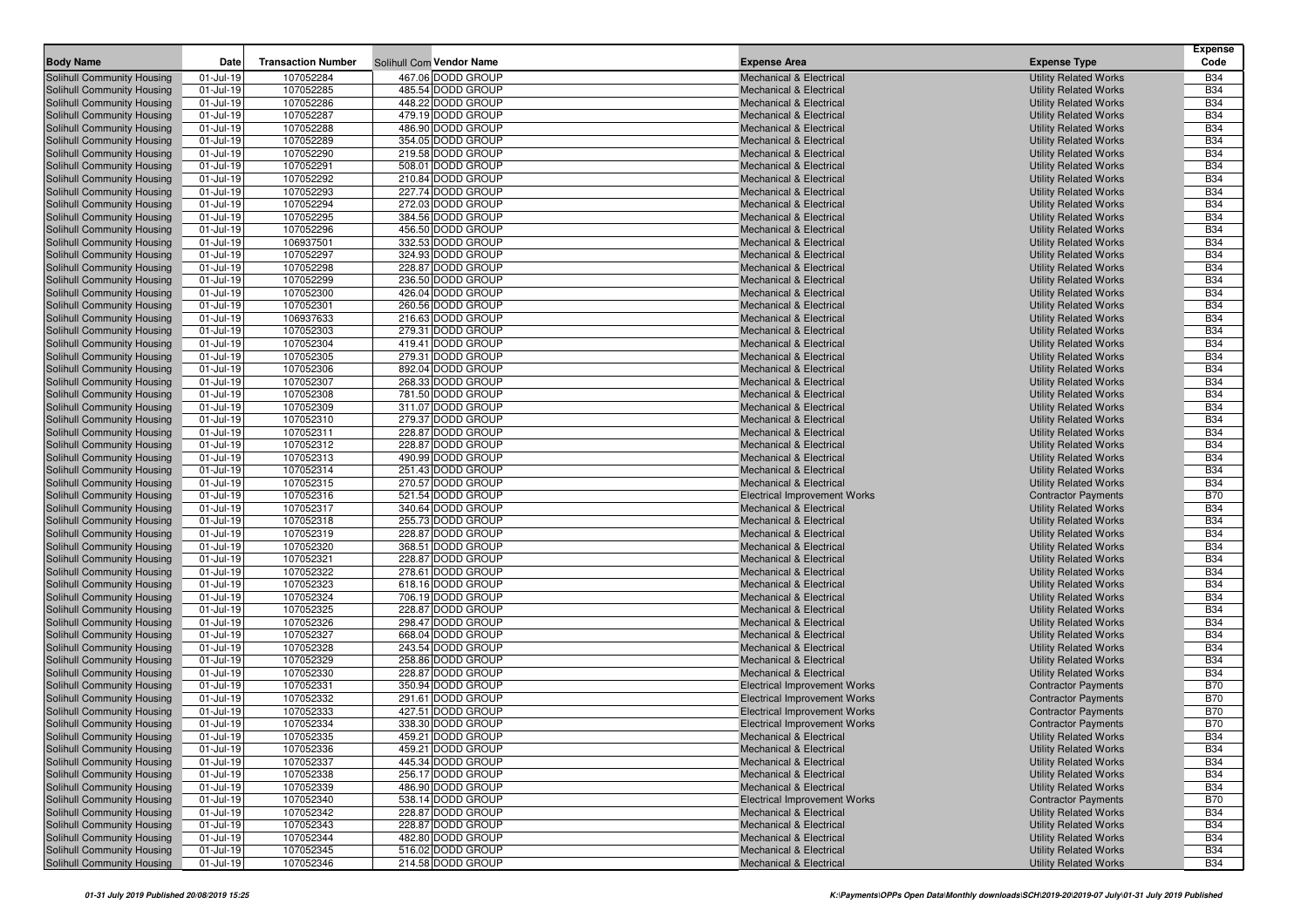|                                                          |                        |                           |                                        |                                                                          |                                                                  | <b>Expense</b>           |
|----------------------------------------------------------|------------------------|---------------------------|----------------------------------------|--------------------------------------------------------------------------|------------------------------------------------------------------|--------------------------|
| <b>Body Name</b>                                         | <b>Date</b>            | <b>Transaction Number</b> | Solihull Com Vendor Name               | <b>Expense Area</b>                                                      | <b>Expense Type</b>                                              | Code                     |
| Solihull Community Housing                               | 01-Jul-19              | 107052347                 | 391.89 DODD GROUP                      | <b>Mechanical &amp; Electrical</b>                                       | <b>Rev Contractor Payments</b>                                   | <b>B71</b>               |
| Solihull Community Housing                               | 01-Jul-19              | 107052348                 | 403.67 DODD GROUP                      | <b>Mechanical &amp; Electrical</b>                                       | <b>Rev Contractor Payments</b>                                   | <b>B71</b>               |
| Solihull Community Housing                               | 01-Jul-19              | 107052349                 | 398.23 DODD GROUP                      | <b>Mechanical &amp; Electrical</b>                                       | <b>Rev Contractor Payments</b>                                   | <b>B71</b>               |
| Solihull Community Housing<br>Solihull Community Housing | 01-Jul-19<br>01-Jul-19 | 107052350<br>107052351    | 391.89 DODD GROUP<br>246.78 DODD GROUP | <b>Mechanical &amp; Electrical</b><br><b>Mechanical &amp; Electrical</b> | <b>Rev Contractor Payments</b><br><b>Rev Contractor Payments</b> | B71<br><b>B71</b>        |
| Solihull Community Housing                               | 01-Jul-19              | 107052352                 | 391.89 DODD GROUP                      | <b>Mechanical &amp; Electrical</b>                                       | <b>Rev Contractor Payments</b>                                   | <b>B71</b>               |
| Solihull Community Housing                               | 01-Jul-19              | 107052353                 | 223.24 DODD GROUP                      | <b>Mechanical &amp; Electrical</b>                                       | <b>Rev Contractor Payments</b>                                   | <b>B71</b>               |
| Solihull Community Housing                               | 01-Jul-19              | 107052354                 | 368.35 DODD GROUP                      | <b>Mechanical &amp; Electrical</b>                                       | <b>Rev Contractor Payments</b>                                   | <b>B71</b>               |
| Solihull Community Housing                               | 01-Jul-19              | 107052355                 | 391.89 DODD GROUP                      | <b>Mechanical &amp; Electrical</b>                                       | <b>Rev Contractor Payments</b>                                   | <b>B71</b>               |
| Solihull Community Housing                               | 01-Jul-19              | 107052356                 | 368.35 DODD GROUP                      | <b>Mechanical &amp; Electrical</b>                                       | <b>Rev Contractor Payments</b>                                   | <b>B71</b>               |
| Solihull Community Housing                               | 01-Jul-19              | 107052357                 | 391.89 DODD GROUP                      | <b>Mechanical &amp; Electrical</b>                                       | <b>Rev Contractor Payments</b>                                   | B71                      |
| Solihull Community Housing                               | 01-Jul-19              | 107052358                 | 391.89 DODD GROUP                      | <b>Mechanical &amp; Electrical</b>                                       | <b>Utility Related Works</b>                                     | <b>B34</b>               |
| Solihull Community Housing                               | 01-Jul-19              | 107052359                 | 391.89 DODD GROUP                      | <b>Mechanical &amp; Electrical</b>                                       | <b>Rev Contractor Payments</b>                                   | <b>B71</b>               |
| Solihull Community Housing                               | 01-Jul-19              | 106931204                 | 740.46 DODD GROUP                      | <b>Public Sector - Minor Works</b>                                       | <b>Contractor Payments</b>                                       | <b>B70</b>               |
| Solihull Community Housing                               | 01-Jul-19              | 107052360                 | 445.34 DODD GROUP                      | <b>Mechanical &amp; Electrical</b>                                       | <b>Utility Related Works</b>                                     | <b>B34</b>               |
| Solihull Community Housing                               | 01-Jul-19              | 107052361                 | 352.20 DODD GROUP                      | <b>Mechanical &amp; Electrical</b>                                       | <b>Utility Related Works</b>                                     | <b>B34</b>               |
| Solihull Community Housing                               | 01-Jul-19              | 107052362                 | 219.28 DODD GROUP                      | <b>Mechanical &amp; Electrical</b>                                       | <b>Utility Related Works</b>                                     | <b>B34</b>               |
| Solihull Community Housing                               | 01-Jul-19              | 107052363                 | 295.10 DODD GROUP                      | <b>Mechanical &amp; Electrical</b>                                       | <b>Utility Related Works</b>                                     | <b>B34</b>               |
| Solihull Community Housing                               | 01-Jul-19              | 107052364                 | 535.61 DODD GROUP                      | <b>Mechanical &amp; Electrical</b>                                       | <b>Utility Related Works</b>                                     | <b>B34</b>               |
| Solihull Community Housing                               | 01-Jul-19              | 107052365                 | 498.71 DODD GROUP                      | <b>Mechanical &amp; Electrical</b>                                       | <b>Utility Related Works</b>                                     | <b>B34</b>               |
| Solihull Community Housing                               | 01-Jul-19              | 107052366                 | 250.99 DODD GROUP                      | <b>Mechanical &amp; Electrical</b>                                       | <b>Utility Related Works</b>                                     | <b>B34</b>               |
| Solihull Community Housing                               | 01-Jul-19              | 107052367                 | 269.86 DODD GROUP                      | <b>Mechanical &amp; Electrical</b>                                       | <b>Utility Related Works</b>                                     | <b>B34</b>               |
| Solihull Community Housing                               | 01-Jul-19              | 107052368                 | 418.90 DODD GROUP                      | <b>Mechanical &amp; Electrical</b>                                       | <b>Utility Related Works</b>                                     | <b>B34</b>               |
| Solihull Community Housing                               | 01-Jul-19              | 107052369                 | 342.82 DODD GROUP                      | <b>Mechanical &amp; Electrical</b>                                       | <b>Utility Related Works</b>                                     | <b>B34</b>               |
| Solihull Community Housing                               | 01-Jul-19              | 107052370                 | 224.21 DODD GROUP                      | <b>Mechanical &amp; Electrical</b>                                       | <b>Utility Related Works</b>                                     | <b>B34</b>               |
| Solihull Community Housing                               | 01-Jul-19              | 107052371                 | 473.05 DODD GROUP                      | <b>Mechanical &amp; Electrical</b>                                       | <b>Utility Related Works</b>                                     | <b>B34</b>               |
| Solihull Community Housing                               | 01-Jul-19              | 107052372                 | 1322.70 DODD GROUP                     | <b>Mechanical &amp; Electrical</b>                                       | <b>Utility Related Works</b>                                     | <b>B34</b>               |
| Solihull Community Housing                               | 01-Jul-19              | 107052373                 | 279.31 DODD GROUP                      | <b>Mechanical &amp; Electrical</b>                                       | <b>Utility Related Works</b>                                     | <b>B34</b>               |
| Solihull Community Housing                               | 01-Jul-19              | 107052374                 | 285.53 DODD GROUP                      | <b>Mechanical &amp; Electrical</b>                                       | <b>Utility Related Works</b>                                     | <b>B34</b>               |
| Solihull Community Housing                               | 01-Jul-19              | 107052375                 | 231.20 DODD GROUP                      | <b>Mechanical &amp; Electrical</b>                                       | <b>Utility Related Works</b>                                     | <b>B34</b>               |
| Solihull Community Housing                               | 01-Jul-19              | 107052376                 | 678.62 DODD GROUP                      | <b>Mechanical &amp; Electrical</b><br><b>Mechanical &amp; Electrical</b> | <b>Utility Related Works</b>                                     | <b>B34</b>               |
| Solihull Community Housing                               | 01-Jul-19<br>01-Jul-19 | 107052377<br>107052378    | 236.36 DODD GROUP<br>228.87 DODD GROUP | <b>Mechanical &amp; Electrical</b>                                       | <b>Utility Related Works</b><br><b>Utility Related Works</b>     | <b>B34</b><br><b>B34</b> |
| Solihull Community Housing<br>Solihull Community Housing | 01-Jul-19              | 107052379                 | 518.41 DODD GROUP                      | <b>Mechanical &amp; Electrical</b>                                       | <b>Utility Related Works</b>                                     | <b>B34</b>               |
| Solihull Community Housing                               | 01-Jul-19              | 107052380                 | 439.43 DODD GROUP                      | <b>Mechanical &amp; Electrical</b>                                       | <b>Utility Related Works</b>                                     | <b>B34</b>               |
| Solihull Community Housing                               | 01-Jul-19              | 107052381                 | 449.78 DODD GROUP                      | <b>Mechanical &amp; Electrical</b>                                       | <b>Utility Related Works</b>                                     | <b>B34</b>               |
| Solihull Community Housing                               | 01-Jul-19              | 107052382                 | 547.28 DODD GROUP                      | <b>Electrical Improvement Works</b>                                      | <b>Contractor Payments</b>                                       | <b>B70</b>               |
| Solihull Community Housing                               | 01-Jul-19              | 107052383                 | 284.84 DODD GROUP                      | <b>Electrical Improvement Works</b>                                      | <b>Contractor Payments</b>                                       | <b>B70</b>               |
| Solihull Community Housing                               | 01-Jul-19              | 107052384                 | 228.87 DODD GROUP                      | <b>Mechanical &amp; Electrical</b>                                       | <b>Utility Related Works</b>                                     | <b>B34</b>               |
| Solihull Community Housing                               | 01-Jul-19              | 107052385                 | 471.41 DODD GROUP                      | <b>Mechanical &amp; Electrical</b>                                       | <b>Utility Related Works</b>                                     | <b>B34</b>               |
| Solihull Community Housing                               | 01-Jul-19              | 107052386                 | 228.87 DODD GROUP                      | <b>Mechanical &amp; Electrical</b>                                       | <b>Utility Related Works</b>                                     | <b>B34</b>               |
| Solihull Community Housing                               | 01-Jul-19              | 107052387                 | 494.35 DODD GROUP                      | <b>Mechanical &amp; Electrical</b>                                       | <b>Utility Related Works</b>                                     | <b>B34</b>               |
| Solihull Community Housing                               | 01-Jul-19              | 107052388                 | 228.87 DODD GROUP                      | <b>Mechanical &amp; Electrical</b>                                       | <b>Utility Related Works</b>                                     | <b>B34</b>               |
| Solihull Community Housing                               | 01-Jul-19              | 107052389                 | 247.47 DODD GROUP                      | <b>Mechanical &amp; Electrical</b>                                       | <b>Utility Related Works</b>                                     | <b>B34</b>               |
| Solihull Community Housing                               | 01-Jul-19              | 107052390                 | 852.04 DODD GROUP                      | <b>Mechanical &amp; Electrical</b>                                       | <b>Utility Related Works</b>                                     | <b>B34</b>               |
| Solihull Community Housing                               | 01-Jul-19              | 107052391                 | 316.69 DODD GROUP                      | <b>Electrical Improvement Works</b>                                      | <b>Contractor Payments</b>                                       | <b>B70</b>               |
| Solihull Community Housing                               | 01-Jul-19              | 107052392                 | 459.21 DODD GROUP                      | <b>Mechanical &amp; Electrical</b>                                       | <b>Utility Related Works</b>                                     | <b>B34</b>               |
| Solihull Community Housing                               | 01-Jul-19              | 107052393                 | 534.19 DODD GROUP                      | <b>Electrical Improvement Works</b>                                      | <b>Contractor Payments</b>                                       | <b>B70</b>               |
| Solihull Community Housing                               | 01-Jul-19              | 107052394                 | 581.38 DODD GROUP                      | <b>Electrical Improvement Works</b>                                      | <b>Contractor Payments</b>                                       | <b>B70</b>               |
| Solihull Community Housing                               | 01-Jul-19              | 107052395                 | 330.15 DODD GROUP                      | <b>Electrical Improvement Works</b>                                      | <b>Contractor Payments</b>                                       | <b>B70</b>               |
| Solihull Community Housing                               | 01-Jul-19              | 107052396                 | 221.84 DODD GROUP                      | <b>Mechanical &amp; Electrical</b>                                       | <b>Utility Related Works</b>                                     | <b>B34</b>               |
| Solihull Community Housing                               | 01-Jul-19              | 107052397                 | 334.12 DODD GROUP                      | <b>Electrical Improvement Works</b>                                      | <b>Contractor Payments</b>                                       | <b>B70</b>               |
| Solihull Community Housing                               | 01-Jul-19              | 107052398                 | 347.27 DODD GROUP                      | <b>Electrical Improvement Works</b>                                      | <b>Contractor Payments</b>                                       | <b>B70</b>               |
| <b>Solihull Community Housing</b>                        | 01-Jul-19              | 107052399                 | 282.99 DODD GROUP                      | <b>Electrical Improvement Works</b>                                      | <b>Contractor Payments</b>                                       | <b>B70</b>               |
| Solihull Community Housing                               | $01$ -Jul-19           | 107052400                 | 552.67 DODD GROUP                      | <b>Electrical Improvement Works</b>                                      | <b>Contractor Payments</b>                                       | <b>B70</b>               |
| Solihull Community Housing                               | $01$ -Jul-19           | 107052401                 | 532.04 DODD GROUP                      | <b>Electrical Improvement Works</b>                                      | <b>Contractor Payments</b>                                       | <b>B70</b>               |
| Solihull Community Housing                               | 01-Jul-19              | 107052402                 | 550.15 DODD GROUP                      | <b>Electrical Improvement Works</b>                                      | <b>Contractor Payments</b>                                       | <b>B70</b>               |
| Solihull Community Housing                               | 01-Jul-19              | 107052403                 | 281.27 DODD GROUP                      | <b>Mechanical &amp; Electrical</b>                                       | <b>Utility Related Works</b>                                     | <b>B34</b>               |
| Solihull Community Housing                               | $01 -$ Jul-19          | 107052404                 | 804.35 DODD GROUP                      | <b>Mechanical &amp; Electrical</b>                                       | <b>Utility Related Works</b>                                     | <b>B34</b>               |
| Solihull Community Housing                               | $01$ -Jul-19           | 107052405                 | 308.40 DODD GROUP                      | <b>Mechanical &amp; Electrical</b>                                       | <b>Utility Related Works</b>                                     | <b>B34</b>               |
| Solihull Community Housing                               | 01-Jul-19              | 107052406                 | 561.56 DODD GROUP                      | <b>Mechanical &amp; Electrical</b>                                       | <b>Utility Related Works</b>                                     | <b>B34</b>               |
| Solihull Community Housing                               | 01-Jul-19              | 107052407                 | 506.54 DODD GROUP                      | <b>Mechanical &amp; Electrical</b>                                       | <b>Rev Contractor Payments</b>                                   | <b>B71</b>               |
| Solihull Community Housing                               | $01$ -Jul-19           | 107052408                 | 459.49 DODD GROUP                      | Mechanical & Electrical                                                  | <b>Rev Contractor Payments</b>                                   | <b>B71</b>               |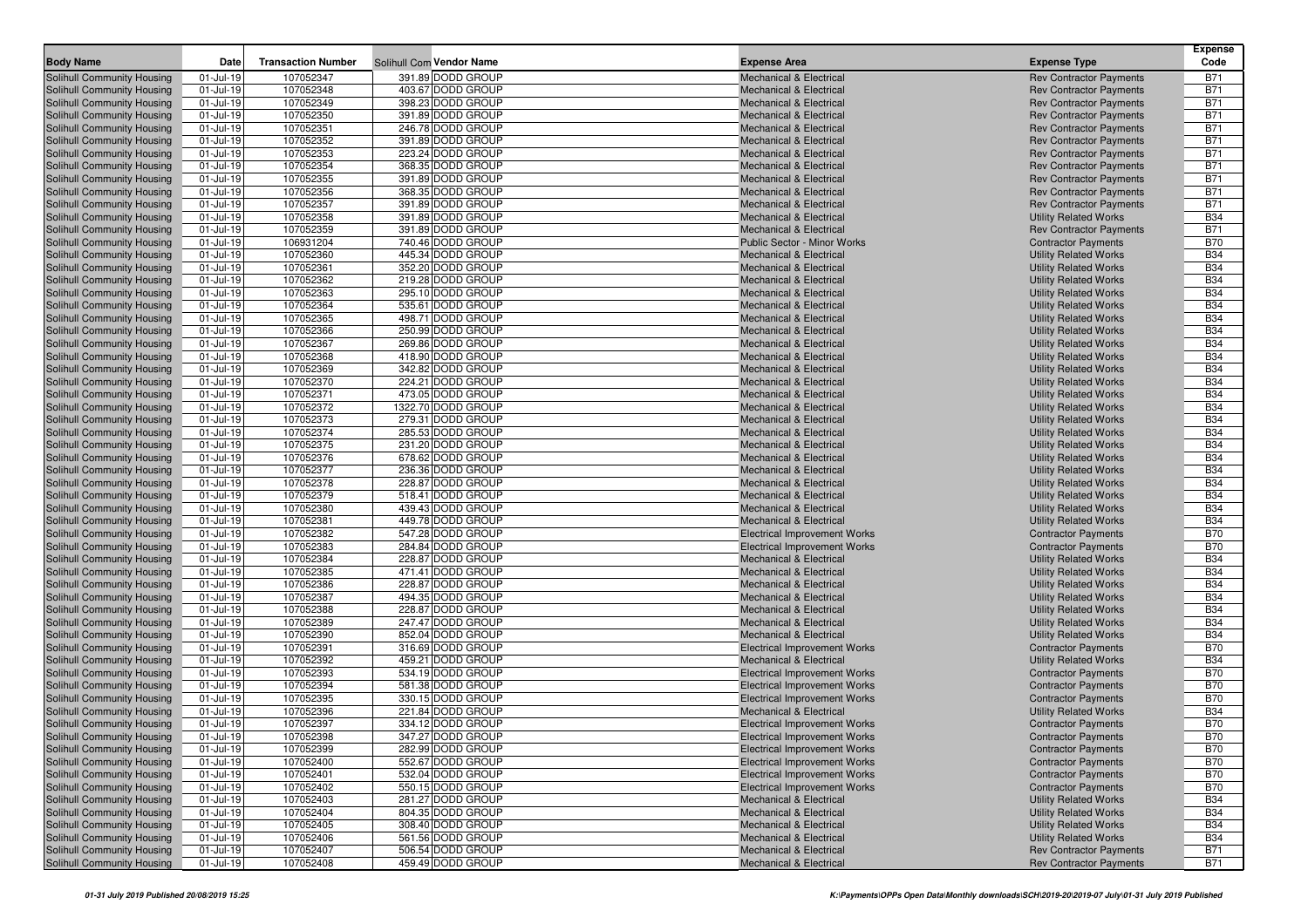| <b>Body Name</b>                                         | Date                   | <b>Transaction Number</b> | Solihull Com Vendor Name               | <b>Expense Area</b>                                                      | <b>Expense Type</b>                                              | <b>Expense</b><br>Code   |
|----------------------------------------------------------|------------------------|---------------------------|----------------------------------------|--------------------------------------------------------------------------|------------------------------------------------------------------|--------------------------|
| Solihull Community Housing                               | 01-Jul-19              | 107052409                 | 499.69 DODD GROUP                      | <b>Mechanical &amp; Electrical</b>                                       | <b>Rev Contractor Payments</b>                                   | <b>B71</b>               |
| Solihull Community Housing                               | 01-Jul-19              | 107052410                 | 323.17 DODD GROUP                      | <b>Mechanical &amp; Electrical</b>                                       | <b>Rev Contractor Payments</b>                                   | <b>B71</b>               |
| Solihull Community Housing                               | 01-Jul-19              | 107052411                 | 312.56 DODD GROUP                      | <b>Mechanical &amp; Electrical</b>                                       | <b>Rev Contractor Payments</b>                                   | <b>B71</b>               |
| Solihull Community Housing                               | 01-Jul-19              | 107052412                 | 298.32 DODD GROUP                      | <b>Mechanical &amp; Electrical</b>                                       | <b>Rev Contractor Payments</b>                                   | <b>B71</b>               |
| Solihull Community Housing                               | 01-Jul-19              | 107052413                 | 298.32 DODD GROUP                      | <b>Mechanical &amp; Electrical</b>                                       | <b>Rev Contractor Payments</b>                                   | <b>B71</b>               |
| Solihull Community Housing                               | 01-Jul-19              | 107052414                 | 473.73 DODD GROUP                      | <b>Mechanical &amp; Electrical</b>                                       | <b>Rev Contractor Payments</b>                                   | <b>B71</b>               |
| Solihull Community Housing                               | 01-Jul-19              | 107052415                 | 312.56 DODD GROUP                      | <b>Mechanical &amp; Electrical</b>                                       | <b>Rev Contractor Payments</b>                                   | <b>B71</b>               |
| Solihull Community Housing                               | 01-Jul-19              | 107052416                 | 528.36 DODD GROUP                      | <b>Mechanical &amp; Electrical</b>                                       | <b>Rev Contractor Payments</b>                                   | <b>B71</b>               |
| Solihull Community Housing                               | 01-Jul-19              | 107052417                 | 483.96 DODD GROUP                      | <b>Mechanical &amp; Electrical</b>                                       | <b>Rev Contractor Payments</b>                                   | <b>B71</b>               |
| Solihull Community Housing                               | 01-Jul-19              | 107052418                 | 318.67 DODD GROUP                      | <b>Mechanical &amp; Electrical</b>                                       | <b>Rev Contractor Payments</b>                                   | <b>B71</b>               |
| Solihull Community Housing                               | 01-Jul-19              | 107052419                 | 483.72 DODD GROUP                      | <b>Mechanical &amp; Electrical</b>                                       | <b>Rev Contractor Payments</b>                                   | <b>B71</b>               |
| Solihull Community Housing                               | 01-Jul-19              | 107052420                 | 308.53 DODD GROUP                      | <b>Mechanical &amp; Electrical</b>                                       | <b>Rev Contractor Payments</b>                                   | <b>B71</b>               |
| Solihull Community Housing                               | 01-Jul-19              | 107052421                 | 298.32 DODD GROUP                      | <b>Mechanical &amp; Electrical</b>                                       | <b>Rev Contractor Payments</b>                                   | <b>B71</b>               |
| Solihull Community Housing                               | 01-Jul-19              | 107052422                 | 445.27 DODD GROUP                      | <b>Mechanical &amp; Electrical</b>                                       | <b>Rev Contractor Payments</b>                                   | <b>B71</b>               |
| Solihull Community Housing                               | 01-Jul-19              | 107052423                 | 301.18 DODD GROUP                      | <b>Mechanical &amp; Electrical</b>                                       | <b>Rev Contractor Payments</b>                                   | <b>B71</b>               |
| Solihull Community Housing                               | 01-Jul-19              | 107052424                 | 473.73 DODD GROUP                      | <b>Mechanical &amp; Electrical</b>                                       | <b>Rev Contractor Payments</b>                                   | <b>B71</b>               |
| Solihull Community Housing                               | 01-Jul-19              | 107052425                 | 217.98 DODD GROUP                      | <b>Mechanical &amp; Electrical</b>                                       | <b>Utility Related Works</b>                                     | <b>B34</b>               |
| Solihull Community Housing                               | 01-Jul-19              | 107052426                 | 276.78 DODD GROUP                      | <b>Mechanical &amp; Electrical</b>                                       | <b>Utility Related Works</b>                                     | <b>B34</b>               |
| Solihull Community Housing                               | 01-Jul-19              | 107052428                 | 324.93 DODD GROUP                      | <b>Mechanical &amp; Electrical</b>                                       | <b>Utility Related Works</b>                                     | <b>B34</b>               |
| Solihull Community Housing                               | 01-Jul-19              | 107052429                 | 225.01 DODD GROUP                      | <b>Mechanical &amp; Electrical</b>                                       | <b>Utility Related Works</b>                                     | <b>B34</b>               |
| Solihull Community Housing                               | 01-Jul-19              | 107052430                 | 502.20 DODD GROUP                      | <b>Mechanical &amp; Electrical</b>                                       | <b>Utility Related Works</b>                                     | <b>B34</b>               |
| <b>Solihull Community Housing</b>                        | 01-Jul-19              | 107052431                 | 514.62 DODD GROUP                      | <b>MST</b> -Structural Works                                             | <b>Contractor Payments</b>                                       | <b>B70</b>               |
| Solihull Community Housing                               | 01-Jul-19              | 107052432                 | 284.08 DODD GROUP                      | <b>Mechanical &amp; Electrical</b>                                       | <b>Rev Contractor Payments</b>                                   | <b>B71</b>               |
| Solihull Community Housing                               | 10-Jul-19              | 107052433                 | 4696.14 DODD GROUP                     | <b>Electrical Sub Mains</b>                                              | <b>Contractor Payments</b>                                       | <b>B70</b>               |
| Solihull Community Housing                               | 10-Jul-19              | 107052434                 | 5635.70 DODD GROUP                     | <b>Electrical Sub Mains</b>                                              | <b>Contractor Payments</b>                                       | <b>B70</b>               |
| Solihull Community Housing                               | 10-Jul-19              | 107052435                 | 5166.05 DODD GROUP                     | <b>Electrical Sub Mains</b>                                              | <b>Contractor Payments</b>                                       | <b>B70</b>               |
| Solihull Community Housing                               | 10-Jul-19              | 106951027                 | 212.39 DODD GROUP                      | <b>Mechanical &amp; Electrical</b>                                       | <b>Other Building Costs</b>                                      | <b>B39</b>               |
| Solihull Community Housing                               | 11-Jul-19              | 106951085                 | 224.18 DODD GROUP                      | <b>Mechanical &amp; Electrical</b>                                       | <b>Utility Related Works</b>                                     | <b>B34</b>               |
| Solihull Community Housing                               | 11-Jul-19              | 107052436                 | 438.99 DODD GROUP                      | <b>Mechanical &amp; Electrical</b>                                       | <b>Rev Contractor Payments</b>                                   | <b>B71</b>               |
| Solihull Community Housing                               | 11-Jul-19              | 107052437                 | 412.13 DODD GROUP                      | <b>Mechanical &amp; Electrical</b>                                       | <b>Rev Contractor Payments</b>                                   | <b>B71</b>               |
| Solihull Community Housing                               | 11-Jul-19              | 107052438                 | 290.38 DODD GROUP                      | <b>Mechanical &amp; Electrical</b>                                       | <b>Utility Related Works</b>                                     | <b>B34</b>               |
| Solihull Community Housing                               | 11-Jul-19              | 107052439                 | 240.90 DODD GROUP                      | <b>Mechanical &amp; Electrical</b>                                       | <b>Rev Contractor Payments</b>                                   | <b>B71</b>               |
| Solihull Community Housing                               | 11-Jul-19              | 107052440                 | 471.72 DODD GROUP                      | <b>Mechanical &amp; Electrical</b>                                       | <b>Rev Contractor Payments</b>                                   | <b>B71</b>               |
| Solihull Community Housing                               | 11-Jul-19              | 107052441                 | 403.67 DODD GROUP                      | <b>Mechanical &amp; Electrical</b>                                       | <b>Rev Contractor Payments</b>                                   | <b>B71</b>               |
| Solihull Community Housing                               | 11-Jul-19              | 107052442                 | 375.93 DODD GROUP<br>408.61 DODD GROUP | <b>Mechanical &amp; Electrical</b>                                       | <b>Rev Contractor Payments</b>                                   | <b>B71</b><br><b>B71</b> |
| Solihull Community Housing<br>Solihull Community Housing | 11-Jul-19<br>11-Jul-19 | 107052443<br>107052444    | 223.24 DODD GROUP                      | <b>Mechanical &amp; Electrical</b><br><b>Mechanical &amp; Electrical</b> | <b>Rev Contractor Payments</b><br><b>Rev Contractor Payments</b> | <b>B71</b>               |
| Solihull Community Housing                               | 11-Jul-19              | 107052445                 | 247.47 DODD GROUP                      | <b>Mechanical &amp; Electrical</b>                                       | <b>Utility Related Works</b>                                     | <b>B34</b>               |
| Solihull Community Housing                               | 11-Jul-19              | 106951133                 | 211.33 DODD GROUP                      | <b>Mechanical &amp; Electrical</b>                                       | <b>Utility Related Works</b>                                     | <b>B34</b>               |
| Solihull Community Housing                               | 11-Jul-19              | 107052446                 | 1296.20 DODD GROUP                     | <b>Mechanical &amp; Electrical</b>                                       | <b>Utility Related Works</b>                                     | <b>B34</b>               |
| Solihull Community Housing                               | 11-Jul-19              | 107052447                 | 568.27 DODD GROUP                      | <b>Mechanical &amp; Electrical</b>                                       | <b>Utility Related Works</b>                                     | <b>B34</b>               |
| Solihull Community Housing                               | 11-Jul-19              | 107052448                 | 363.19 DODD GROUP                      | <b>Mechanical &amp; Electrical</b>                                       | <b>Utility Related Works</b>                                     | <b>B34</b>               |
| Solihull Community Housing                               | 11-Jul-19              | 107052449                 | 314.59 DODD GROUP                      | <b>Mechanical &amp; Electrical</b>                                       | <b>Utility Related Works</b>                                     | <b>B34</b>               |
| Solihull Community Housing                               | 11-Jul-19              | 107052450                 | 225.90 DODD GROUP                      | <b>Mechanical &amp; Electrical</b>                                       | <b>Utility Related Works</b>                                     | <b>B34</b>               |
| Solihull Community Housing                               | 11-Jul-19              | 107052451                 | 217.59 DODD GROUP                      | <b>Mechanical &amp; Electrical</b>                                       | <b>Utility Related Works</b>                                     | <b>B34</b>               |
| Solihull Community Housing                               | 11-Jul-19              | 107052452                 | 321.45 DODD GROUP                      | <b>Mechanical &amp; Electrical</b>                                       | <b>Utility Related Works</b>                                     | <b>B34</b>               |
| <b>Solihull Community Housing</b>                        | 11-Jul-19              | 107052453                 | 491.35 DODD GROUP                      | <b>Mechanical &amp; Electrical</b>                                       | <b>Utility Related Works</b>                                     | <b>B34</b>               |
| Solihull Community Housing                               | 11-Jul-19              | 107052454                 | 272.27 DODD GROUP                      | <b>Mechanical &amp; Electrical</b>                                       | <b>Utility Related Works</b>                                     | <b>B34</b>               |
| Solihull Community Housing                               | 11-Jul-19              | 107052455                 | 366.17 DODD GROUP                      | <b>Mechanical &amp; Electrical</b>                                       | <b>Utility Related Works</b>                                     | <b>B34</b>               |
| Solihull Community Housing                               | 11-Jul-19              | 107052456                 | 249.85 DODD GROUP                      | <b>Mechanical &amp; Electrical</b>                                       | <b>Utility Related Works</b>                                     | <b>B34</b>               |
| Solihull Community Housing                               | 11-Jul-19              | 107052457                 | 239.91 DODD GROUP                      | <b>Mechanical &amp; Electrical</b>                                       | <b>Utility Related Works</b>                                     | <b>B34</b>               |
| Solihull Community Housing                               | 11-Jul-19              | 107052458                 | 235.71 DODD GROUP                      | <b>Mechanical &amp; Electrical</b>                                       | <b>Utility Related Works</b>                                     | <b>B34</b>               |
| Solihull Community Housing                               | 11-Jul-19              | 106951299                 | 256.75 DODD GROUP                      | North Property Repairs-Voids                                             | Voids                                                            | <b>B38</b>               |
| Solihull Community Housing                               | 11-Jul-19              | 107052459                 | 231.14 DODD GROUP                      | Mechanical & Electrical                                                  | <b>Utility Related Works</b>                                     | <b>B34</b>               |
| Solihull Community Housing                               | $11 -$ Jul-19          | 107052460                 | 301.45 DODD GROUP                      | <b>Mechanical &amp; Electrical</b>                                       | <b>Utility Related Works</b>                                     | <b>B34</b>               |
| Solihull Community Housing                               | 11-Jul-19              | 107052461                 | 321.81 DODD GROUP                      | <b>Mechanical &amp; Electrical</b>                                       | <b>Utility Related Works</b>                                     | <b>B34</b>               |
| Solihull Community Housing                               | 11-Jul-19              | 107052462                 | 619.92 DODD GROUP                      | <b>Mechanical &amp; Electrical</b>                                       | <b>Utility Related Works</b>                                     | <b>B34</b>               |
| Solihull Community Housing                               | 11-Jul-19              | 107052463                 | 679.37 DODD GROUP                      | <b>Electrical Sub Mains</b>                                              | <b>Contractor Payments</b>                                       | <b>B70</b>               |
| Solihull Community Housing                               | 11-Jul-19              | 106951377                 | 221.17 DODD GROUP                      | <b>Electrical Sub Mains</b>                                              | <b>Contractor Payments</b>                                       | <b>B70</b>               |
| Solihull Community Housing                               | 11-Jul-19              | 106951385                 | 272.13 DODD GROUP                      | North Property Repairs-Voids                                             | Voids                                                            | <b>B38</b>               |
| Solihull Community Housing                               | 11-Jul-19              | 106951388                 | 212.67 DODD GROUP                      | North Property Repairs-Voids                                             | Voids                                                            | <b>B38</b>               |
| Solihull Community Housing                               | $11 -$ Jul-19          | 106951391                 | 268.79 DODD GROUP                      | North Property Repairs-Voids                                             | Voids                                                            | <b>B38</b>               |
| Solihull Community Housing                               | 11-Jul-19              | 106951392                 | 228.16 DODD GROUP                      | North Property Repairs-Voids                                             | Voids                                                            | <b>B38</b>               |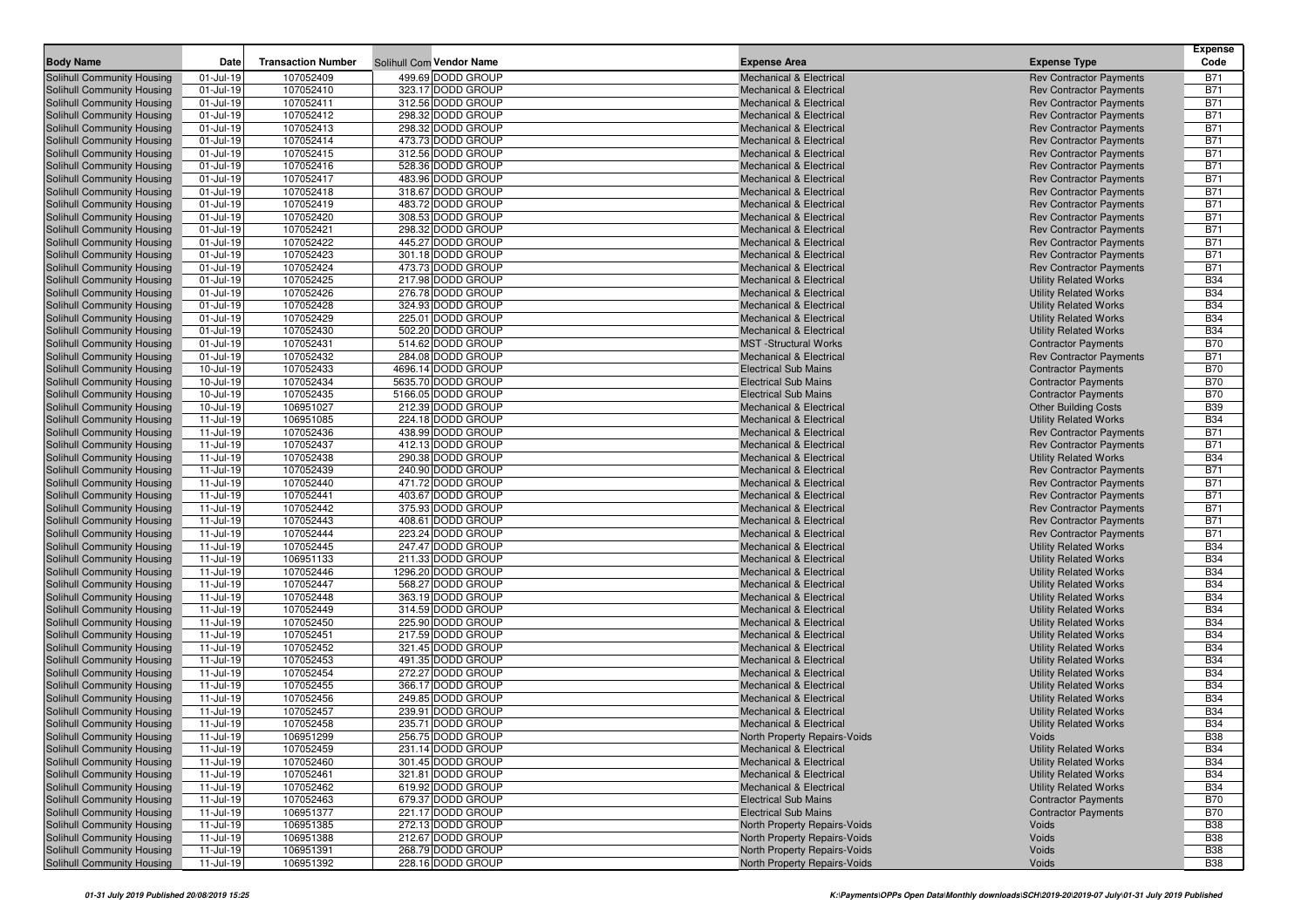| <b>Body Name</b>                                         | Date                   | <b>Transaction Number</b> | Solihull Com Vendor Name                | <b>Expense Area</b>                                                        | <b>Expense Type</b>                                          | <b>Expense</b><br>Code   |
|----------------------------------------------------------|------------------------|---------------------------|-----------------------------------------|----------------------------------------------------------------------------|--------------------------------------------------------------|--------------------------|
| Solihull Community Housing                               | 11-Jul-19              | 106951394                 | 239.30 DODD GROUP                       | North Property Repairs-Voids                                               | Voids                                                        | <b>B38</b>               |
| Solihull Community Housing                               | 11-Jul-19              | 106951400                 | 264.44 DODD GROUP                       | North Property Repairs-Voids                                               | Voids                                                        | <b>B38</b>               |
| Solihull Community Housing                               | 11-Jul-19              | 106951407                 | 297.99 DODD GROUP                       | North Property Repairs-Voids                                               | Voids                                                        | <b>B38</b>               |
| Solihull Community Housing                               | 11-Jul-19              | 106951413                 | 241.23 DODD GROUP                       | <b>Electrical Improvement Works</b>                                        | <b>Contractor Payments</b>                                   | <b>B70</b>               |
| Solihull Community Housing                               | 11-Jul-19              | 106951415                 | 241.23 DODD GROUP                       | <b>Electrical Improvement Works</b>                                        | <b>Contractor Payments</b>                                   | <b>B70</b>               |
| Solihull Community Housing                               | 11-Jul-19              | 106951416                 | 241.23 DODD GROUP                       | <b>Electrical Improvement Works</b>                                        | <b>Contractor Payments</b>                                   | <b>B70</b>               |
| Solihull Community Housing                               | 11-Jul-19              | 106951420                 | 241.23 DODD GROUP                       | <b>Electrical Improvement Works</b>                                        | <b>Contractor Payments</b>                                   | <b>B70</b>               |
| Solihull Community Housing                               | 11-Jul-19              | 106951423                 | 241.23 DODD GROUP                       | <b>Electrical Improvement Works</b>                                        | <b>Contractor Payments</b>                                   | <b>B70</b>               |
| Solihull Community Housing                               | 11-Jul-19              | 106951424                 | 241.23 DODD GROUP                       | <b>Electrical Improvement Works</b>                                        | <b>Contractor Payments</b>                                   | <b>B70</b>               |
| Solihull Community Housing                               | 11-Jul-19              | 106951429                 | 241.23 DODD GROUP                       | <b>Electrical Improvement Works</b>                                        | <b>Contractor Payments</b>                                   | <b>B70</b>               |
| Solihull Community Housing                               | 11-Jul-19              | 106951431                 | 241.23 DODD GROUP                       | <b>Electrical Improvement Works</b>                                        | <b>Contractor Payments</b>                                   | <b>B70</b>               |
| Solihull Community Housing                               | 11-Jul-19              | 106951439                 | 241.23 DODD GROUP                       | <b>Electrical Improvement Works</b>                                        | <b>Contractor Payments</b>                                   | <b>B70</b>               |
| Solihull Community Housing                               | 11-Jul-19              | 107052464                 | 319.41 DODD GROUP                       | <b>Mechanical &amp; Electrical</b>                                         | <b>Utility Related Works</b>                                 | <b>B34</b>               |
| Solihull Community Housing                               | 11-Jul-19              | 106951461                 | 241.23 DODD GROUP                       | <b>Electrical Improvement Works</b>                                        | <b>Contractor Payments</b>                                   | <b>B70</b>               |
| Solihull Community Housing                               | 11-Jul-19              | 106951463                 | 241.23 DODD GROUP                       | <b>Electrical Improvement Works</b>                                        | <b>Contractor Payments</b>                                   | <b>B70</b>               |
| Solihull Community Housing                               | 11-Jul-19              | 106951468                 | 230.80 DODD GROUP                       | <b>Electrical Improvement Works</b>                                        | <b>Contractor Payments</b>                                   | <b>B70</b>               |
| Solihull Community Housing                               | 11-Jul-19              | 107052465                 | 624.73 DODD GROUP                       | <b>Electrical Improvement Works</b>                                        | <b>Contractor Payments</b>                                   | <b>B70</b>               |
| Solihull Community Housing                               | 11-Jul-19              | 106951481                 | 406.07 DODD GROUP                       | <b>Electrical Improvement Works</b>                                        | <b>Contractor Payments</b>                                   | <b>B70</b>               |
| Solihull Community Housing                               | 11-Jul-19              | 107052466                 | 245.71 DODD GROUP                       | <b>Mechanical &amp; Electrical</b>                                         | <b>Utility Related Works</b>                                 | <b>B34</b>               |
| Solihull Community Housing                               | 11-Jul-19              | 107052467                 | 4696.14 DODD GROUP                      | <b>Electrical Sub Mains</b>                                                | <b>Contractor Payments</b>                                   | <b>B70</b>               |
| Solihull Community Housing                               | 18-Jul-19              | 107052468                 | 1471.35 DODD GROUP<br>228.87 DODD GROUP | <b>Mechanical &amp; Electrical</b>                                         | <b>Utility Related Works</b>                                 | <b>B34</b><br><b>B34</b> |
| Solihull Community Housing<br>Solihull Community Housing | 18-Jul-19<br>18-Jul-19 | 107052469<br>107052470    | 289.31 DODD GROUP                       | <b>Mechanical &amp; Electrical</b><br><b>Mechanical &amp; Electrical</b>   | <b>Utility Related Works</b><br><b>Utility Related Works</b> | <b>B34</b>               |
| Solihull Community Housing                               | 18-Jul-19              | 107052471                 | 228.87 DODD GROUP                       | <b>Mechanical &amp; Electrical</b>                                         | <b>Utility Related Works</b>                                 | <b>B34</b>               |
| Solihull Community Housing                               | 18-Jul-19              | 107052472                 | 314.65 DODD GROUP                       | <b>Mechanical &amp; Electrical</b>                                         | <b>Utility Related Works</b>                                 | <b>B34</b>               |
| Solihull Community Housing                               | 18-Jul-19              | 107052473                 | 559.09 DODD GROUP                       | <b>Mechanical &amp; Electrical</b>                                         | <b>Utility Related Works</b>                                 | <b>B34</b>               |
| Solihull Community Housing                               | 18-Jul-19              | 106975296                 | 213.02 DODD GROUP                       | <b>Mechanical &amp; Electrical</b>                                         | <b>Utility Related Works</b>                                 | <b>B34</b>               |
| Solihull Community Housing                               | 18-Jul-19              | 107052474                 | 344.34 DODD GROUP                       | <b>Mechanical &amp; Electrical</b>                                         | <b>Utility Related Works</b>                                 | <b>B34</b>               |
| Solihull Community Housing                               | 18-Jul-19              | 107052475                 | 344.34 DODD GROUP                       | <b>Mechanical &amp; Electrical</b>                                         | <b>Utility Related Works</b>                                 | <b>B34</b>               |
| Solihull Community Housing                               | 18-Jul-19              | 107052476                 | 236.42 DODD GROUP                       | <b>Mechanical &amp; Electrical</b>                                         | <b>Utility Related Works</b>                                 | <b>B34</b>               |
| Solihull Community Housing                               | 18-Jul-19              | 106975308                 | 221.54 DODD GROUP                       | <b>Mechanical &amp; Electrical</b>                                         | <b>Utility Related Works</b>                                 | <b>B34</b>               |
| Solihull Community Housing                               | 18-Jul-19              | 107052477                 | 228.87 DODD GROUP                       | <b>Mechanical &amp; Electrical</b>                                         | <b>Utility Related Works</b>                                 | <b>B34</b>               |
| Solihull Community Housing                               | 18-Jul-19              | 107052478                 | 228.87 DODD GROUP                       | <b>Mechanical &amp; Electrical</b>                                         | <b>Utility Related Works</b>                                 | <b>B34</b>               |
| Solihull Community Housing                               | 18-Jul-19              | 107052479                 | 345.50 DODD GROUP                       | <b>Mechanical &amp; Electrical</b>                                         | <b>Utility Related Works</b>                                 | <b>B34</b>               |
| Solihull Community Housing                               | 18-Jul-19              | 107052480                 | 230.17 DODD GROUP                       | <b>Mechanical &amp; Electrical</b>                                         | <b>Utility Related Works</b>                                 | <b>B34</b>               |
| Solihull Community Housing                               | 18-Jul-19              | 107052481                 | 788.32 DODD GROUP                       | <b>Mechanical &amp; Electrical</b>                                         | <b>Utility Related Works</b>                                 | <b>B34</b>               |
| Solihull Community Housing                               | 19-Jul-19              | 106981226                 | 223.16 DODD GROUP                       | <b>Mechanical &amp; Electrical</b>                                         | <b>Utility Related Works</b>                                 | <b>B34</b>               |
| Solihull Community Housing                               | 19-Jul-19              | 107052482                 | 522.49 DODD GROUP                       | <b>Mechanical &amp; Electrical</b>                                         | <b>Utility Related Works</b>                                 | <b>B34</b>               |
| Solihull Community Housing                               | 19-Jul-19              | 106981255                 | 215.12 DODD GROUP                       | <b>Mechanical &amp; Electrical</b>                                         | <b>Utility Related Works</b>                                 | <b>B34</b>               |
| Solihull Community Housing                               | 19-Jul-19              | 107052483                 | 459.36 DODD GROUP                       | <b>Mechanical &amp; Electrical</b>                                         | <b>Utility Related Works</b>                                 | <b>B34</b>               |
| Solihull Community Housing                               | 19-Jul-19              | 107052484                 | 228.87 DODD GROUP                       | <b>Mechanical &amp; Electrical</b>                                         | <b>Utility Related Works</b>                                 | <b>B34</b>               |
| Solihull Community Housing                               | 19-Jul-19              | 106981275                 | 223.16 DODD GROUP                       | <b>Mechanical &amp; Electrical</b>                                         | <b>Utility Related Works</b>                                 | <b>B34</b>               |
| Solihull Community Housing                               | 19-Jul-19              | 107052485                 | 338.94 DODD GROUP                       | <b>Mechanical &amp; Electrical</b>                                         | <b>Utility Related Works</b>                                 | <b>B34</b>               |
| Solihull Community Housing                               | 22-Jul-19              | 106981442                 | 271.40 DODD GROUP                       | North Property Repairs-Voids                                               | Voids                                                        | <b>B38</b>               |
| Solihull Community Housing                               | 22-Jul-19              | 106981471                 | 277.30 DODD GROUP                       | North Property Repairs-Voids                                               | Voids                                                        | <b>B38</b>               |
| Solihull Community Housing                               | 22-Jul-19              | 106981530                 | 241.23 DODD GROUP                       | <b>Electrical Improvement Works</b>                                        | <b>Contractor Payments</b>                                   | <b>B70</b>               |
| Solihull Community Housing                               | 22-Jul-19              | 106981532                 | 241.23 DODD GROUP                       | <b>Electrical Improvement Works</b>                                        | <b>Contractor Payments</b>                                   | <b>B70</b>               |
| Solihull Community Housing                               | 22-Jul-19              | 106981537                 | 241.23 DODD GROUP                       | <b>Electrical Improvement Works</b>                                        | <b>Contractor Payments</b>                                   | <b>B70</b>               |
| Solihull Community Housing                               | 22-Jul-19              | 106981539                 | 241.23 DODD GROUP                       | <b>Electrical Improvement Works</b>                                        | <b>Contractor Payments</b>                                   | <b>B70</b>               |
| Solihull Community Housing                               | 22-Jul-19              | 106981541                 | 241.23 DODD GROUP                       | <b>Electrical Improvement Works</b>                                        | <b>Contractor Payments</b>                                   | <b>B70</b>               |
| Solihull Community Housing                               | 22-Jul-19              | 106981543                 | 241.23 DODD GROUP                       | <b>Electrical Improvement Works</b>                                        | <b>Contractor Payments</b>                                   | <b>B70</b>               |
| Solihull Community Housing                               | 22-Jul-19              | 106981547                 | 241.23 DODD GROUP                       | <b>Electrical Improvement Works</b>                                        | <b>Contractor Payments</b>                                   | <b>B70</b>               |
| Solihull Community Housing                               | 22-Jul-19              | 106981549                 | 241.23 DODD GROUP                       | <b>Electrical Improvement Works</b>                                        | <b>Contractor Payments</b>                                   | <b>B70</b>               |
| Solihull Community Housing                               | 22-Jul-19              | 106981567                 | 241.23 DODD GROUP                       | <b>Electrical Improvement Works</b>                                        | <b>Contractor Payments</b>                                   | <b>B70</b>               |
| Solihull Community Housing                               | 22-Jul-19              | 106981571                 | 241.23 DODD GROUP                       | <b>Electrical Improvement Works</b>                                        | <b>Contractor Payments</b>                                   | <b>B70</b>               |
| Solihull Community Housing                               | 22-Jul-19              | 106981577                 | 241.23 DODD GROUP                       | <b>Electrical Improvement Works</b>                                        | <b>Contractor Payments</b>                                   | <b>B70</b>               |
| Solihull Community Housing                               | 22-Jul-19              | 106981583                 | 241.23 DODD GROUP<br>411.55 DODD GROUP  | <b>Electrical Improvement Works</b>                                        | <b>Contractor Payments</b><br><b>Contractor Payments</b>     | <b>B70</b>               |
| Solihull Community Housing                               | 22-Jul-19              | 106981599                 | 209.26 DODD GROUP                       | <b>Electrical Improvement Works</b><br><b>Electrical Improvement Works</b> |                                                              | <b>B70</b>               |
| Solihull Community Housing                               | 22-Jul-19              | 106981601                 |                                         |                                                                            | <b>Contractor Payments</b>                                   | <b>B70</b>               |
| Solihull Community Housing<br>Solihull Community Housing | 22-Jul-19<br>22-Jul-19 | 107052487<br>107052488    | 306.43 DODD GROUP<br>7412.86 DODD GROUP | <b>Electrical Improvement Works</b><br><b>Electrical Sub Mains</b>         | <b>Contractor Payments</b><br><b>Contractor Payments</b>     | <b>B70</b><br><b>B70</b> |
| Solihull Community Housing                               | 22-Jul-19              | 107052489                 | 7910.93 DODD GROUP                      | <b>Electrical Sub Mains</b>                                                | <b>Contractor Payments</b>                                   | <b>B70</b>               |
| Solihull Community Housing                               | 22-Jul-19              | 107052490                 | 8235.50 DODD GROUP                      | <b>Electrical Sub Mains</b>                                                | <b>Contractor Payments</b>                                   | <b>B70</b>               |
|                                                          |                        |                           |                                         |                                                                            |                                                              |                          |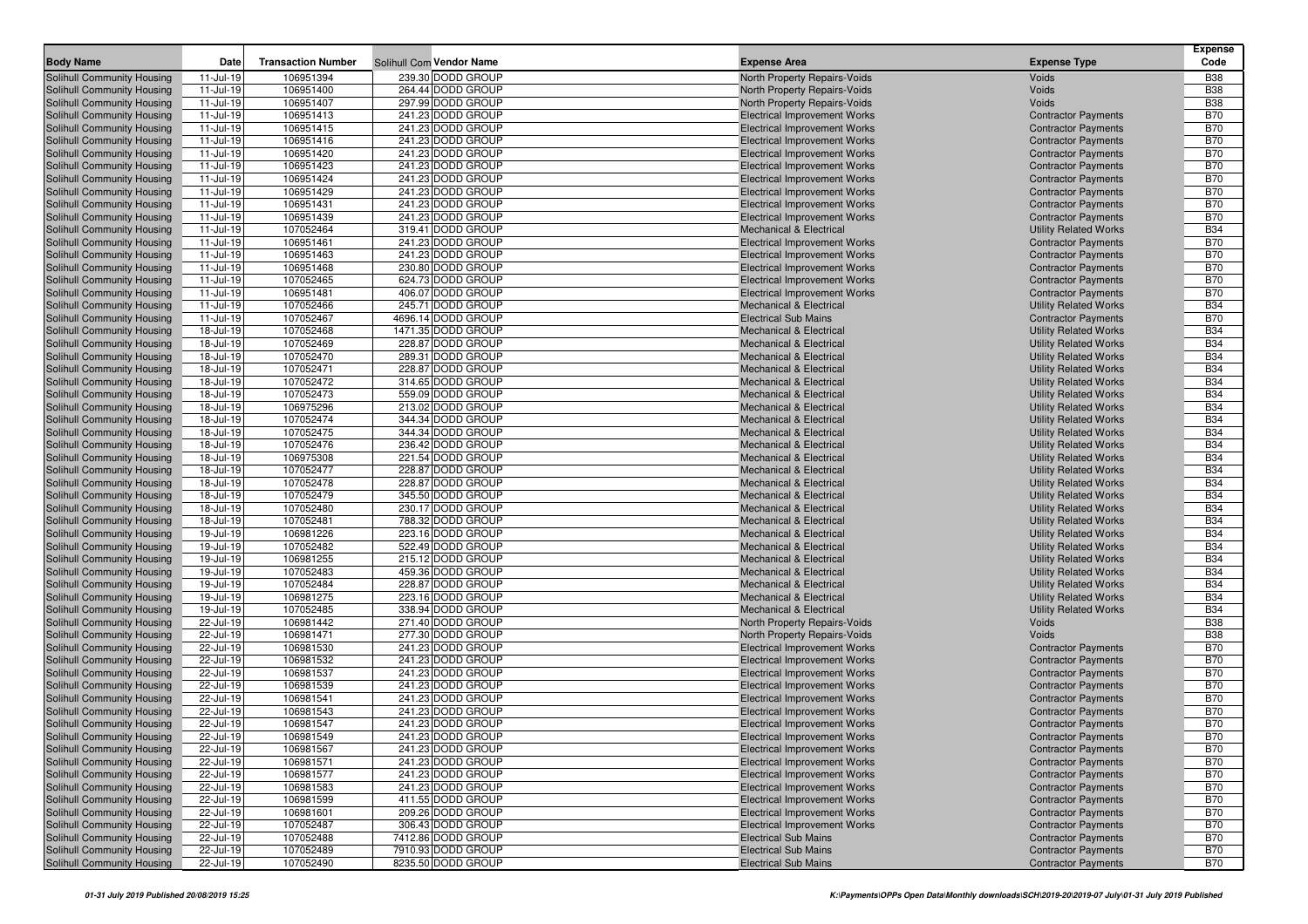|                                                          |                        |                           |                                                            |                                                                          |                                                              | <b>Expense</b>                     |
|----------------------------------------------------------|------------------------|---------------------------|------------------------------------------------------------|--------------------------------------------------------------------------|--------------------------------------------------------------|------------------------------------|
| <b>Body Name</b>                                         | <b>Date</b>            | <b>Transaction Number</b> | Solihull Com Vendor Name                                   | <b>Expense Area</b>                                                      | <b>Expense Type</b>                                          | Code                               |
| Solihull Community Housing                               | 22-Jul-19              | 107052491                 | 8731.42 DODD GROUP                                         | <b>Electrical Sub Mains</b>                                              | <b>Contractor Payments</b>                                   | <b>B70</b>                         |
| Solihull Community Housing                               | 23-Jul-19              | 107011224                 | 274.26 DODD GROUP                                          | <b>Electrical Improvement Works</b>                                      | <b>Contractor Payments</b>                                   | <b>B70</b>                         |
| Solihull Community Housing                               | 23-Jul-19              | 107052492                 | 448.49 DODD GROUP                                          | Private Sector - Minor Works                                             | <b>Contractor Payments</b>                                   | <b>B70</b><br><b>B34</b>           |
| Solihull Community Housing<br>Solihull Community Housing | 23-Jul-19<br>23-Jul-19 | 107052493<br>107011244    | 268.63 DODD GROUP<br>297.42 DODD GROUP                     | <b>Mechanical &amp; Electrical</b>                                       | <b>Utility Related Works</b><br>Voids                        | <b>B38</b>                         |
| Solihull Community Housing                               | 23-Jul-19              | 107011245                 | 271.32 DODD GROUP                                          | North Property Repairs-Voids<br><b>North Property Repairs-Voids</b>      | Voids                                                        | <b>B38</b>                         |
| Solihull Community Housing                               | 23-Jul-19              | 107011246                 | 292.86 DODD GROUP                                          | North Property Repairs-Voids                                             | Voids                                                        | <b>B38</b>                         |
| Solihull Community Housing                               | 23-Jul-19              | 107011247                 | 226.34 DODD GROUP                                          | North Property Repairs-Voids                                             | Voids                                                        | <b>B38</b>                         |
| Solihull Community Housing                               | 23-Jul-19              | 107011249                 | 414.31 DODD GROUP                                          | <b>Electrical Improvement Works</b>                                      | <b>Contractor Payments</b>                                   | <b>B70</b>                         |
| Solihull Community Housing                               | 23-Jul-19              | 107011252                 | 226.48 DODD GROUP                                          | <b>Electrical Improvement Works</b>                                      | <b>Contractor Payments</b>                                   | <b>B70</b>                         |
| Solihull Community Housing                               | 23-Jul-19              | 107011253                 | 357.29 DODD GROUP                                          | <b>Electrical Improvement Works</b>                                      | <b>Contractor Payments</b>                                   | <b>B70</b>                         |
| Solihull Community Housing                               | 23-Jul-19              | 107011254                 | 221.21 DODD GROUP                                          | <b>Electrical Improvement Works</b>                                      | <b>Contractor Payments</b>                                   | <b>B70</b>                         |
| Solihull Community Housing                               | 23-Jul-19              | 107011256                 | 210.32 DODD GROUP                                          | <b>Electrical Improvement Works</b>                                      | <b>Contractor Payments</b>                                   | <b>B70</b>                         |
| Solihull Community Housing                               | 23-Jul-19              | 107011258                 | 374.67 DODD GROUP                                          | <b>Electrical Improvement Works</b>                                      | <b>Contractor Payments</b>                                   | <b>B70</b>                         |
| Solihull Community Housing                               | 23-Jul-19              | 107052494                 | 497.28 DODD GROUP                                          | <b>Electrical Improvement Works</b>                                      | <b>Contractor Payments</b>                                   | <b>B70</b>                         |
| Solihull Community Housing                               | 23-Jul-19              | 107052495                 | 514.76 DODD GROUP                                          | <b>Electrical Improvement Works</b>                                      | <b>Contractor Payments</b>                                   | <b>B70</b>                         |
| Solihull Community Housing                               | 23-Jul-19              | 107011260                 | 459.39 DODD GROUP                                          | <b>Electrical Improvement Works</b>                                      | <b>Contractor Payments</b>                                   | <b>B70</b>                         |
| Solihull Community Housing                               | 23-Jul-19              | 107011261                 | 352.66 DODD GROUP                                          | <b>Electrical Improvement Works</b>                                      | <b>Contractor Payments</b>                                   | <b>B70</b>                         |
| Solihull Community Housing                               | 23-Jul-19              | 107052496                 | 668.48 DODD GROUP                                          | <b>Mechanical &amp; Electrical</b>                                       | <b>Utility Related Works</b>                                 | <b>B34</b>                         |
| Solihull Community Housing                               | 23-Jul-19              | 107011265                 | 405.07 DODD GROUP                                          | <b>Electrical Improvement Works</b>                                      | <b>Contractor Payments</b>                                   | <b>B70</b>                         |
| Solihull Community Housing                               | 23-Jul-19              | 107011269                 | 415.10 DODD GROUP                                          | <b>Electrical Improvement Works</b>                                      | <b>Contractor Payments</b>                                   | <b>B70</b>                         |
| Solihull Community Housing                               | 23-Jul-19              | 107052497                 | 415.44 DODD GROUP                                          | <b>Mechanical &amp; Electrical</b>                                       | <b>Rev Contractor Payments</b>                               | <b>B71</b>                         |
| Solihull Community Housing                               | 23-Jul-19              | 107052498                 | 391.89 DODD GROUP                                          | <b>Mechanical &amp; Electrical</b>                                       | <b>Rev Contractor Payments</b>                               | <b>B71</b>                         |
| Solihull Community Housing                               | 23-Jul-19              | 107052499                 | 241.63 DODD GROUP                                          | <b>Mechanical &amp; Electrical</b>                                       | <b>Rev Contractor Payments</b>                               | <b>B71</b>                         |
| Solihull Community Housing                               | 23-Jul-19              | 107011275                 | 265.47 DODD GROUP                                          | <b>Mechanical &amp; Electrical</b>                                       | <b>Rev Contractor Payments</b>                               | <b>B71</b>                         |
| Solihull Community Housing                               | 23-Jul-19              | 107052500                 | 417.46 DODD GROUP                                          | <b>Mechanical &amp; Electrical</b>                                       | <b>Rev Contractor Payments</b>                               | <b>B71</b>                         |
| Solihull Community Housing                               | 23-Jul-19              | 107052501                 | 417.78 DODD GROUP                                          | Mechanical & Electrical                                                  | <b>Rev Contractor Payments</b>                               | <b>B71</b>                         |
| Solihull Community Housing                               | 23-Jul-19              | 107011277                 | 246.78 DODD GROUP                                          | <b>Mechanical &amp; Electrical</b>                                       | <b>Rev Contractor Payments</b>                               | <b>B71</b>                         |
| Solihull Community Housing                               | 23-Jul-19              | 107011316                 | 212.91 DODD GROUP                                          | <b>Mechanical &amp; Electrical</b>                                       | <b>Utility Related Works</b>                                 | <b>B34</b>                         |
| Solihull Community Housing<br>Solihull Community Housing | 23-Jul-19<br>23-Jul-19 | 107052502<br>107052503    | 228.13 DODD GROUP<br>302.82 DODD GROUP                     | <b>Mechanical &amp; Electrical</b><br><b>Mechanical &amp; Electrical</b> | <b>Utility Related Works</b><br><b>Utility Related Works</b> | <b>B34</b><br><b>B34</b>           |
| Solihull Community Housing                               | 23-Jul-19              | 107052504                 | 335.21 DODD GROUP                                          | <b>Mechanical &amp; Electrical</b>                                       | <b>Utility Related Works</b>                                 | <b>B34</b>                         |
| Solihull Community Housing                               | 01-Jul-19              | 106938138                 | 391.00 DOORFIT PRODUCTS LTD                                | Stores-Stores and delivery                                               | <b>Stocks</b>                                                | R <sub>10</sub>                    |
| Solihull Community Housing                               | 01-Jul-19              | 106938139                 | 12.80 DOORFIT PRODUCTS LTD                                 | Stores-Stores and delivery                                               | <b>Stocks</b>                                                | R <sub>10</sub>                    |
| Solihull Community Housing                               | 01-Jul-19              | 106938139                 | 50.10 DOORFIT PRODUCTS LTD                                 | Stores-Stores and delivery                                               | <b>Stocks</b>                                                | R <sub>10</sub>                    |
| Solihull Community Housing                               | 01-Jul-19              | 106938139                 | 47.40 DOORFIT PRODUCTS LTD                                 | Stores-Stores and delivery                                               | <b>Stocks</b>                                                | R <sub>10</sub>                    |
| Solihull Community Housing                               | 01-Jul-19              | 106938139                 | 108.69 DOORFIT PRODUCTS LTD                                | Stores-Stores and delivery                                               | <b>Stocks</b>                                                | R <sub>10</sub>                    |
| Solihull Community Housing                               | 01-Jul-19              | 106938139                 | 239.90 DOORFIT PRODUCTS LTD                                | Stores-Stores and delivery                                               | <b>Stocks</b>                                                | R <sub>10</sub>                    |
| Solihull Community Housing                               | 01-Jul-19              | 106938139                 | 30.00 DOORFIT PRODUCTS LTD                                 | Stores-Stores and delivery                                               | <b>Stocks</b>                                                | R <sub>10</sub>                    |
| Solihull Community Housing                               | 01-Jul-19              | 106950504                 | 391.00 DOORFIT PRODUCTS LTD                                | Stores-Stores and delivery                                               | <b>Stocks</b>                                                | R <sub>10</sub>                    |
| Solihull Community Housing                               | 01-Jul-19              | 106950505                 | 344.00 DOORFIT PRODUCTS LTD                                | Stores-Stores and delivery                                               | <b>Stocks</b>                                                | R <sub>10</sub>                    |
| Solihull Community Housing                               | 01-Jul-19              | 106950505                 | 35.00 DOORFIT PRODUCTS LTD                                 | Stores-Stores and delivery                                               | <b>Stocks</b>                                                | R <sub>10</sub>                    |
| Solihull Community Housing                               | 01-Jul-19              | 106950508                 | 50.10 DOORFIT PRODUCTS LTD                                 | Stores-Stores and delivery                                               | <b>Stocks</b>                                                | R <sub>10</sub>                    |
| Solihull Community Housing                               | 01-Jul-19              | 106950508                 | 73.90 DOORFIT PRODUCTS LTD                                 | Stores-Stores and delivery                                               | <b>Stocks</b>                                                | R <sub>10</sub>                    |
| Solihull Community Housing                               | 01-Jul-19              | 106950508                 | 181.15 DOORFIT PRODUCTS LTD                                | Stores-Stores and delivery                                               | <b>Stocks</b>                                                | R <sub>10</sub>                    |
| Solihull Community Housing                               | 01-Jul-19              | 106950508                 | 88.02 DOORFIT PRODUCTS LTD                                 | Stores-Stores and delivery                                               | <b>Stocks</b>                                                | R <sub>10</sub>                    |
| Solihull Community Housing                               | $01$ -Jul-19           | 106950508                 | 239.90 DOORFIT PRODUCTS LTD                                | Stores-Stores and delivery                                               | <b>Stocks</b>                                                | R <sub>10</sub>                    |
| Solihull Community Housing                               | 01-Jul-19              | 106950508                 | 14.80 DOORFIT PRODUCTS LTD                                 | Stores-Stores and delivery                                               | <b>Stocks</b>                                                | R <sub>10</sub>                    |
| Solihull Community Housing                               | 05-Jul-19              | 106973222                 | 27.50 DOORFIT PRODUCTS LTD                                 | Stores-Stores and delivery                                               | <b>Stocks</b>                                                | R <sub>10</sub>                    |
| Solihull Community Housing                               | 05-Jul-19              | 106973222                 | 38.30 DOORFIT PRODUCTS LTD                                 | Stores-Stores and delivery                                               | <b>Stocks</b>                                                | R <sub>10</sub>                    |
| Solihull Community Housing                               | 05-Jul-19              | 106973222                 | 58.68 DOORFIT PRODUCTS LTD                                 | Stores-Stores and delivery                                               | <b>Stocks</b>                                                | R <sub>10</sub>                    |
| Solihull Community Housing                               | 05-Jul-19              | 106973222                 | 108.69 DOORFIT PRODUCTS LTD                                | Stores-Stores and delivery                                               | <b>Stocks</b>                                                | R <sub>10</sub>                    |
| Solihull Community Housing                               | 08-Jul-19<br>12-Jul-19 | 106973223<br>107040224    | 391.00 DOORFIT PRODUCTS LTD<br>391.00 DOORFIT PRODUCTS LTD | Stores-Stores and delivery                                               | <b>Stocks</b>                                                | R <sub>10</sub><br>R <sub>10</sub> |
| Solihull Community Housing<br>Solihull Community Housing | 15-Jul-19              | 106975882                 | 48.90 DOORFIT PRODUCTS LTD                                 | Stores-Stores and delivery<br>Stores-Stores and delivery                 | <b>Stocks</b><br><b>Stocks</b>                               | R <sub>10</sub>                    |
| Solihull Community Housing                               | 15-Jul-19              | 106975882                 | 23.70 DOORFIT PRODUCTS LTD                                 | Stores-Stores and delivery                                               | <b>Stocks</b>                                                | R <sub>10</sub>                    |
| Solihull Community Housing                               | 15-Jul-19              | 106975882                 | 40.40 DOORFIT PRODUCTS LTD                                 | Stores-Stores and delivery                                               | <b>Stocks</b>                                                | R <sub>10</sub>                    |
| Solihull Community Housing                               | 15-Jul-19              | 106975882                 | 47.40 DOORFIT PRODUCTS LTD                                 | Stores-Stores and delivery                                               | <b>Stocks</b>                                                | R <sub>10</sub>                    |
| Solihull Community Housing                               | 15-Jul-19              | 106975882                 | 73.90 DOORFIT PRODUCTS LTD                                 | Stores-Stores and delivery                                               | <b>Stocks</b>                                                | R <sub>10</sub>                    |
| Solihull Community Housing                               | 15-Jul-19              | 106975882                 | 50.00 DOORFIT PRODUCTS LTD                                 | Stores-Stores and delivery                                               | <b>Stocks</b>                                                | R <sub>10</sub>                    |
| Solihull Community Housing                               | 19-Jul-19              | 107040230                 | 391.00 DOORFIT PRODUCTS LTD                                | Stores-Stores and delivery                                               | <b>Stocks</b>                                                | R <sub>10</sub>                    |
| Solihull Community Housing                               | 01-Jul-19              | 106950290                 | 275.39 DRAINTECH SERVICES (MIDLANDS) LTD                   | North Property Repairs-Day to day                                        | Other Works                                                  | <b>B32</b>                         |
| Solihull Community Housing                               | 01-Jul-19              | 106931879                 | 250.35 DRAINTECH SERVICES (MIDLANDS) LTD                   | North Property Repairs-Day to day                                        | Other Works                                                  | <b>B32</b>                         |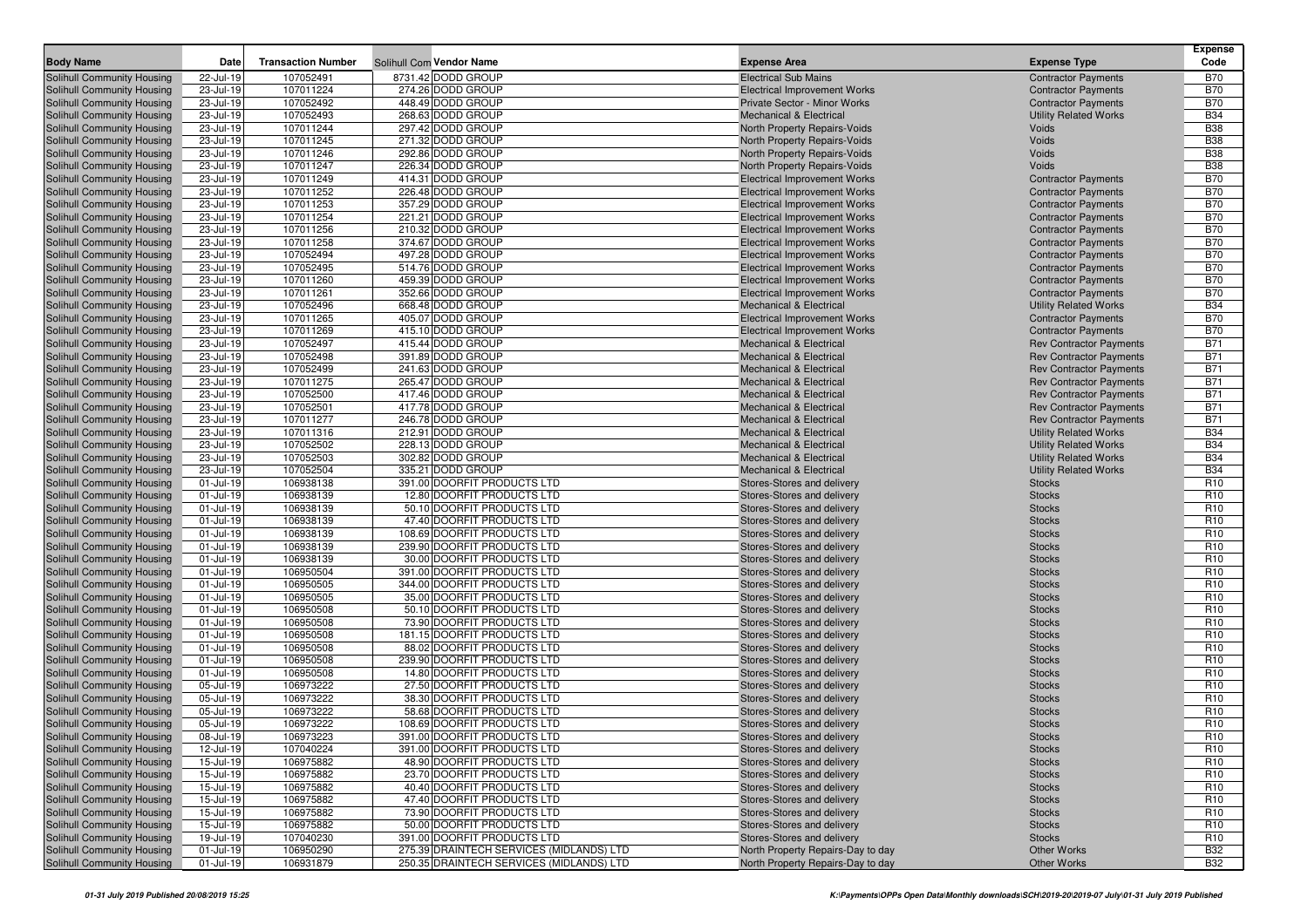|                                                          |                        |                           |                                                                                      |                                                                        |                                                          | <b>Expense</b>           |
|----------------------------------------------------------|------------------------|---------------------------|--------------------------------------------------------------------------------------|------------------------------------------------------------------------|----------------------------------------------------------|--------------------------|
| <b>Body Name</b>                                         | Date                   | <b>Transaction Number</b> | Solihull Com Vendor Name                                                             | <b>Expense Area</b>                                                    | <b>Expense Type</b>                                      | Code                     |
| Solihull Community Housing                               | 01-Jul-19              | 106950304                 | 242.46 DRAINTECH SERVICES (MIDLANDS) LTD                                             | North Property Repairs-Day to day                                      | <b>Other Works</b>                                       | <b>B32</b>               |
| Solihull Community Housing                               | 01-Jul-19              | 106935830                 | 216.10 DRAINTECH SERVICES (MIDLANDS) LTD                                             | North Property Repairs-Day to day                                      | <b>Other Works</b>                                       | <b>B32</b>               |
| Solihull Community Housing                               | 01-Jul-19              | 106943358                 | 279.35 DRAINTECH SERVICES (MIDLANDS) LTD                                             | North Property Repairs-Day to day                                      | <b>Other Works</b>                                       | <b>B32</b>               |
| Solihull Community Housing                               | 24-Jul-19              | 107052550                 | 250.35 DRAINTECH SERVICES (MIDLANDS) LTD                                             | North Property Repairs-Day to day                                      | <b>Other Works</b>                                       | <b>B32</b>               |
| Solihull Community Housing                               | 01-Jul-19              | 106943365                 | 308.34 DRAINTECH SERVICES (MIDLANDS) LTD                                             | North Property Repairs-Day to day                                      | <b>Other Works</b>                                       | <b>B32</b>               |
| Solihull Community Housing                               | 01-Jul-19<br>01-Jul-19 | 106943370<br>106943371    | 522.00 DRAINTECH SERVICES (MIDLANDS) LTD<br>522.00 DRAINTECH SERVICES (MIDLANDS) LTD | North Property Repairs-Day to day                                      | <b>External Structures</b><br><b>External Structures</b> | <b>B33</b><br><b>B33</b> |
| Solihull Community Housing<br>Solihull Community Housing | 01-Jul-19              | 106950312                 | 701.69 DRAINTECH SERVICES (MIDLANDS) LTD                                             | North Property Repairs-Day to day<br>North Property Repairs-Day to day | <b>Other Works</b>                                       | <b>B32</b>               |
| Solihull Community Housing                               | 24-Jul-19              | 107052576                 | 1897.56 DRAINTECH SERVICES (MIDLANDS) LTD                                            | North Property Repairs-Day to day                                      | <b>Other Works</b>                                       | <b>B32</b>               |
| Solihull Community Housing                               | 23-Jul-19              | 107052577                 | 1379.66 DRAINTECH SERVICES (MIDLANDS) LTD                                            | North Property Repairs-Day to day                                      | <b>Other Works</b>                                       | <b>B32</b>               |
| Solihull Community Housing                               | 01-Jul-19              | 106931882                 | 255.63 DRAINTECH SERVICES (MIDLANDS) LTD                                             | North Property Repairs-Day to day                                      | <b>Other Works</b>                                       | <b>B32</b>               |
| Solihull Community Housing                               | 24-Jul-19              | 107057257                 | 255.63 DRAINTECH SERVICES (MIDLANDS) LTD                                             | North Property Repairs-Day to day                                      | <b>Other Works</b>                                       | <b>B32</b>               |
| Solihull Community Housing                               | 01-Jul-19              | 106944205                 | 27566.05 DSR DEMOLITION LTD                                                          | Garage Strategy Implementation                                         | <b>Contractor Payments</b>                               | <b>B70</b>               |
| Solihull Community Housing                               | 11-Jul-19              | 106981692                 | 5512.00 DSR DEMOLITION LTD                                                           | Garage Strategy Implementation                                         | <b>Contractor Payments</b>                               | <b>B70</b>               |
| Solihull Community Housing                               | 11-Jul-19              | 106981693                 | 26684.95 DSR DEMOLITION LTD                                                          | Garage Strategy Implementation                                         | <b>Contractor Payments</b>                               | <b>B70</b>               |
| Solihull Community Housing                               | 04-Jul-19              | 106938436                 | 164.23 DULUX DECORATOR CENTRES                                                       | Anti Graffiti Team                                                     | Other Income                                             | 190                      |
| Solihull Community Housing                               | 04-Jul-19              | 106938436                 | 281.59 DULUX DECORATOR CENTRES                                                       | North Property Repairs-Voids                                           | <b>Internal Works</b>                                    | <b>B31</b>               |
| Solihull Community Housing                               | 04-Jul-19              | 106938436                 | 41.67 DULUX DECORATOR CENTRES                                                        | Gas Warm Air/B'boiler/Storage Heater                                   | <b>Contractor Payments</b>                               | <b>B70</b>               |
| Solihull Community Housing                               | 01-Jul-19              | 106975885                 | 9.52 E J GILBERT & SONS                                                              | Stores-Stores and delivery                                             | <b>Stocks</b>                                            | R <sub>10</sub>          |
| Solihull Community Housing                               | 01-Jul-19              | 106975885                 | 138.51 E J GILBERT & SONS                                                            | Stores-Stores and delivery                                             | <b>Stocks</b>                                            | R <sub>10</sub>          |
| Solihull Community Housing                               | 01-Jul-19              | 106975885                 | 128.89 E J GILBERT & SONS                                                            | Stores-Stores and delivery                                             | <b>Stocks</b>                                            | R <sub>10</sub>          |
| Solihull Community Housing                               | 17-Jul-19              | 106960665                 | 545.00 EASY LIVING RETAIL LTD                                                        | Public Sector - Major Adaptations                                      | <b>Contractor Payments</b>                               | <b>B70</b>               |
| Solihull Community Housing                               | 03-Jul-19              | 106935854                 | 395.04 EDENRED                                                                       | <b>Balance Sheet</b>                                                   | <b>High Street Vouchers</b>                              | R <sub>51</sub>          |
| Solihull Community Housing                               | 09-Jul-19              | 106945297                 | 294.30 EDSTROM OF SWEDEN LTD                                                         | Client - Fleet Management                                              | Vehicle service and repairs                              | C60                      |
| Solihull Community Housing                               | 09-Jul-19              | 106945300                 | 8755.00 EDSTROM OF SWEDEN LTD                                                        | Client - Fleet Management                                              | <b>Vehicle Hire</b>                                      | C <sub>30</sub>          |
| Solihull Community Housing                               | 15-Jul-19              | 106953293                 | 3970.80 ELDERCARE                                                                    | Safe and Sound Operational                                             | Other Supplier/Services Costs                            | D90                      |
| Solihull Community Housing                               | 10-Jul-19              | 106948526                 | 17251.96 ENCRAFT LTD                                                                 | <b>Biomass System</b>                                                  | Other Fees & Charges                                     | D <sub>59</sub>          |
| Solihull Community Housing                               | 01-Jul-19              | 106981637                 | 733.67 ENVIROCALL LTD                                                                | Gas Warm Air/B'boiler/Storage Heater                                   | <b>Contractor Payments</b>                               | <b>B70</b>               |
| Solihull Community Housing                               | 01-Jul-19              | 106981638                 | 599.67 ENVIROCALL LTD                                                                | North Property Repairs-Day to day                                      | <b>Internal Works</b>                                    | <b>B31</b>               |
| Solihull Community Housing                               | 01-Jul-19<br>01-Jul-19 | 106930843                 | 236.85 ENVIROCALL LTD<br>236.54 ENVIROCALL LTD                                       | North Property Repairs-Day to day<br>Kitchens                          | <b>Internal Works</b>                                    | <b>B31</b><br><b>B70</b> |
| Solihull Community Housing<br>Solihull Community Housing | 01-Jul-19              | 106930844<br>106981639    | 400.87 ENVIROCALL LTD                                                                | North Property Repairs-Day to day                                      | <b>Contractor Payments</b><br><b>Internal Works</b>      | <b>B31</b>               |
| Solihull Community Housing                               | 01-Jul-19              | 106930846                 | 867.33 ENVIROCALL LTD                                                                | North Property Repairs-Day to day                                      | <b>Internal Works</b>                                    | <b>B31</b>               |
| Solihull Community Housing                               | 11-Jul-19              | 107052585                 | 258.38 ENVIROCALL LTD                                                                | North Property Repairs-Day to day                                      | <b>Internal Works</b>                                    | <b>B31</b>               |
| Solihull Community Housing                               | 01-Jul-19              | 106930848                 | 266.67 ENVIROCALL LTD                                                                | North Property Repairs-Day to day                                      | <b>Internal Works</b>                                    | <b>B31</b>               |
| Solihull Community Housing                               | 01-Jul-19              | 106930849                 | 212.50 ENVIROCALL LTD                                                                | North Property Repairs-Day to day                                      | <b>Internal Works</b>                                    | <b>B31</b>               |
| Solihull Community Housing                               | 01-Jul-19              | 106981640                 | 255.00 ENVIROCALL LTD                                                                | North Property Repairs-Day to day                                      | <b>Internal Works</b>                                    | <b>B31</b>               |
| Solihull Community Housing                               | 01-Jul-19              | 106981641                 | 599.64 ENVIROCALL LTD                                                                | North Property Repairs-Day to day                                      | <b>Internal Works</b>                                    | <b>B31</b>               |
| Solihull Community Housing                               | 01-Jul-19              | 106930853                 | 769.00 ENVIROCALL LTD                                                                | Direct - Asbestos                                                      | <b>Internal Works</b>                                    | <b>B31</b>               |
| Solihull Community Housing                               | 01-Jul-19              | 106981642                 | 695.08 ENVIROCALL LTD                                                                | North Property Repairs-Day to day                                      | <b>Internal Works</b>                                    | <b>B31</b>               |
| Solihull Community Housing                               | 01-Jul-19              | 106981643                 | 2203.70 ENVIROCALL LTD                                                               | <b>MST</b> -Structural Works                                           | <b>Contractor Payments</b>                               | <b>B70</b>               |
| Solihull Community Housing                               | 01-Jul-19              | 106981644                 | 255.00 ENVIROCALL LTD                                                                | North Property Repairs-Day to day                                      | <b>Internal Works</b>                                    | <b>B31</b>               |
| Solihull Community Housing                               | 01-Jul-19              | 106981645                 | 317.21 ENVIROCALL LTD                                                                | North Property Repairs-Day to day                                      | <b>Internal Works</b>                                    | <b>B31</b>               |
| Solihull Community Housing                               | 01-Jul-19              | 106952037                 | 244.33 ENVIROCALL LTD                                                                | North Property Repairs-Day to day                                      | <b>Internal Works</b>                                    | <b>B31</b>               |
| Solihull Community Housing                               | 23-Jul-19              | 107052586                 | 267.15 ENVIROCALL LTD                                                                | North Property Repairs-Day to day                                      | <b>Internal Works</b>                                    | <b>B31</b>               |
| Solihull Community Housing                               | 01-Jul-19              | 106981646                 | 1266.70 ENVIROCALL LTD                                                               | North Property Repairs-Day to day                                      | <b>Internal Works</b>                                    | <b>B31</b>               |
| Solihull Community Housing                               | 01-Jul-19              | 106981647                 | 255.00 ENVIROCALL LTD                                                                | North Property Repairs-Day to day                                      | <b>Internal Works</b>                                    | <b>B31</b>               |
| Solihull Community Housing                               | 01-Jul-19              | 106981649                 | 918.58 ENVIROCALL LTD                                                                | North Property Repairs-Day to day                                      | <b>Internal Works</b>                                    | <b>B31</b>               |
| Solihull Community Housing                               | 01-Jul-19              | 106981650                 | 855.14 ENVIROCALL LTD                                                                | North Property Repairs-Day to day                                      | <b>Internal Works</b>                                    | <b>B31</b>               |
| Solihull Community Housing                               | 01-Jul-19              | 106981651                 | 488.65 ENVIROCALL LTD                                                                | North Property Repairs-Day to day                                      | <b>Internal Works</b>                                    | <b>B31</b>               |
| Solihull Community Housing                               | 01-Jul-19              | 106981652<br>107052587    | 261.04 ENVIROCALL LTD                                                                | North Property Repairs-Day to day                                      | <b>Internal Works</b><br><b>Internal Works</b>           | <b>B31</b>               |
| Solihull Community Housing<br>Solihull Community Housing | 16-Jul-19<br>11-Jul-19 | 107052594                 | 746.97 ENVIROCALL LTD<br>643.04 ENVIROCALL LTD                                       | North Property Repairs-Day to day<br>North Property Repairs-Day to day | <b>Internal Works</b>                                    | <b>B31</b><br><b>B31</b> |
| Solihull Community Housing                               | 16-Jul-19              | 107052632                 | 255.00 ENVIROCALL LTD                                                                | North Property Repairs-Day to day                                      | <b>Internal Works</b>                                    | <b>B31</b>               |
| Solihull Community Housing                               | 16-Jul-19              | 107052644                 | 241.62 ENVIROCALL LTD                                                                | North Property Repairs-Day to day                                      | <b>Internal Works</b>                                    | <b>B31</b>               |
| Solihull Community Housing                               | 16-Jul-19              | 107052653                 | 441.73 ENVIROCALL LTD                                                                | North Property Repairs-Day to day                                      | <b>Internal Works</b>                                    | <b>B31</b>               |
| Solihull Community Housing                               | 23-Jul-19              | 107052663                 | 255.00 ENVIROCALL LTD                                                                | North Property Repairs-Day to day                                      | <b>Internal Works</b>                                    | <b>B31</b>               |
| Solihull Community Housing                               | 23-Jul-19              | 107052673                 | 440.48 ENVIROCALL LTD                                                                | North Property Repairs-Day to day                                      | <b>Internal Works</b>                                    | <b>B31</b>               |
| Solihull Community Housing                               | 16-Jul-19              | 106955487                 | 12734.42 ENVIRONMENTAL CONTRACTS LTD                                                 | Stores-Stores and delivery                                             | <b>Waste Disposal</b>                                    | E20                      |
| Solihull Community Housing                               | 17-Jul-19              | 106961539                 | 270.00 FAMILY CARE TRUST (SOLIHULL)                                                  | <b>Private Sector Leasing</b>                                          | <b>Other Works</b>                                       | <b>B32</b>               |
| Solihull Community Housing                               | 01-Jul-19              | 106981690                 | 60043.89 GENERAL ASPHALTE COMPANY LTD                                                | Flat Re-roofing                                                        | <b>Contractor Payments</b>                               | <b>B70</b>               |
| Solihull Community Housing                               | 01-Jul-19              | 106981691                 | 63152.02 GENERAL ASPHALTE COMPANY LTD                                                | Flat Re-roofing                                                        | <b>Contractor Payments</b>                               | <b>B70</b>               |
| Solihull Community Housing                               | 18-Jul-19              | 106974537                 | 1457.24 GLENDALE COUNTRYSIDE                                                         | Garage Strategy Implementation                                         | <b>Contractor Payments</b>                               | <b>B70</b>               |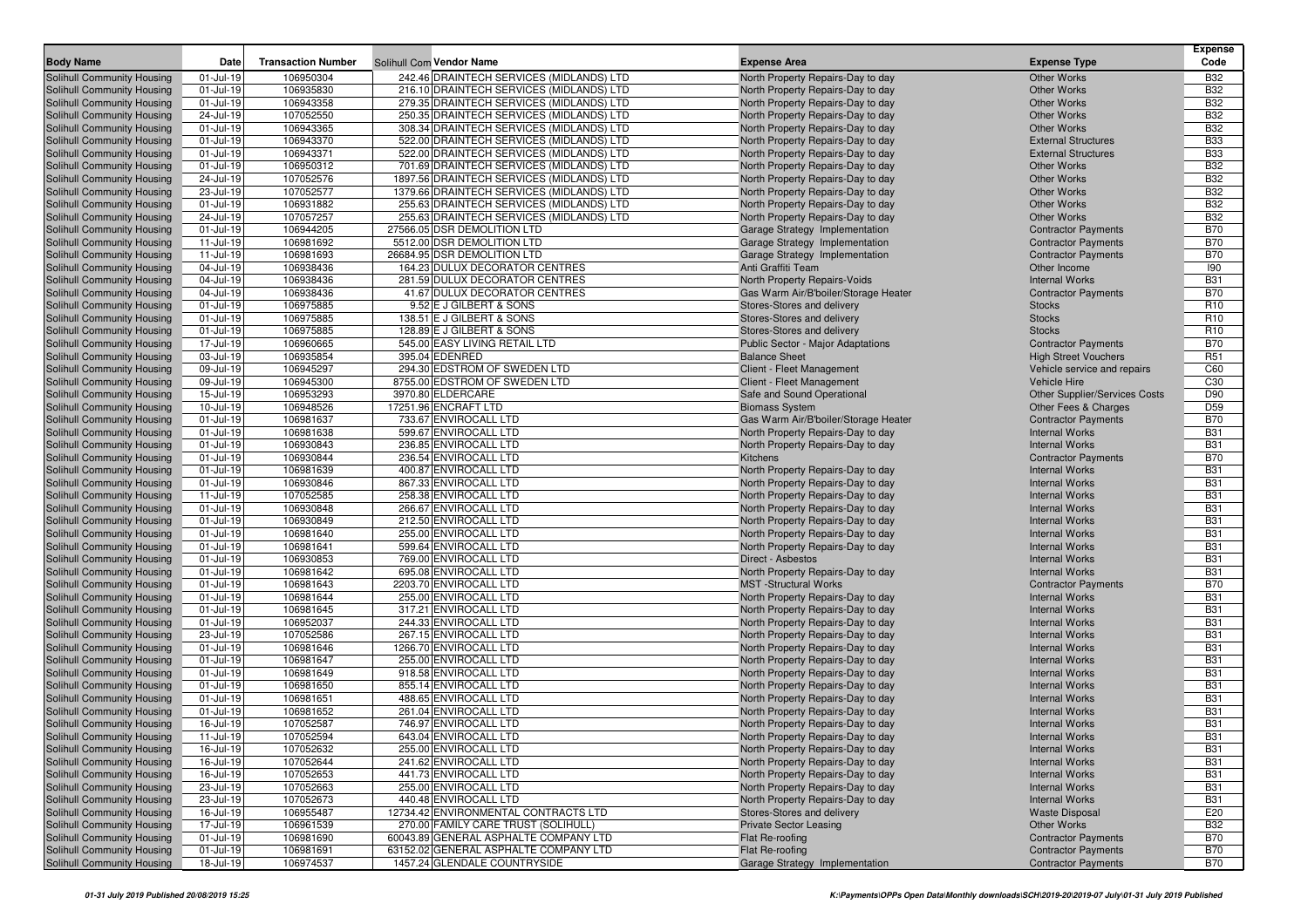|                                                          |                            |                           |                                                                                   |                                                                        |                                                          | <b>Expense</b>                     |
|----------------------------------------------------------|----------------------------|---------------------------|-----------------------------------------------------------------------------------|------------------------------------------------------------------------|----------------------------------------------------------|------------------------------------|
| <b>Body Name</b>                                         | Date                       | <b>Transaction Number</b> | Solihull Com Vendor Name                                                          | <b>Expense Area</b>                                                    | <b>Expense Type</b>                                      | Code                               |
| Solihull Community Housing                               | 09-Jul-19                  | 106945289                 | 738.42 HAMMOND LUBRICANTS & CHEMICALS LTD                                         | Anti Graffiti Team                                                     | <b>Materials</b>                                         | D <sub>13</sub>                    |
| Solihull Community Housing                               | 15-Jul-19                  | 106953473                 | 381.52 HAMMOND LUBRICANTS & CHEMICALS LTD                                         | Anti Graffiti Team                                                     | <b>Materials</b>                                         | D <sub>13</sub>                    |
| Solihull Community Housing                               | 01-Jul-19                  | 106938111                 | 5060.00 HANDICARE ACCESSIBILITY LTD                                               | Public Sector - Major Adaptations                                      | <b>Contractor Payments</b>                               | <b>B70</b>                         |
| Solihull Community Housing                               | 01-Jul-19                  | 106938112                 | 4429.00 HANDICARE ACCESSIBILITY LTD                                               | <b>Public Sector - Major Adaptations</b>                               | <b>Contractor Payments</b>                               | <b>B70</b>                         |
| Solihull Community Housing                               | 01-Jul-19                  | 106938113                 | 2184.00 HANDICARE ACCESSIBILITY LTD                                               | Private Sector - Disabled Facilities Grants                            | <b>Contractor Payments</b>                               | <b>B70</b>                         |
| Solihull Community Housing                               | 01-Jul-19                  | 106938114                 | 2864.00 HANDICARE ACCESSIBILITY LTD                                               | Private Sector - Disabled Facilities Grants                            | <b>Contractor Payments</b>                               | <b>B70</b>                         |
| Solihull Community Housing                               | 05-Jul-19                  | 106940468                 | 736.32 HANDICARE ACCESSIBILITY LTD                                                | Home Improvement Agency                                                | Adaptations                                              | <b>B83</b>                         |
| Solihull Community Housing                               | 05-Jul-19                  | 106940465                 | 1249.25 HANDICARE ACCESSIBILITY LTD                                               | Home Improvement Agency                                                | Adaptations                                              | <b>B83</b>                         |
| Solihull Community Housing                               | 05-Jul-19                  | 106940467                 | 306.74 HANDICARE ACCESSIBILITY LTD                                                | Home Improvement Agency                                                | Adaptations                                              | <b>B83</b>                         |
| Solihull Community Housing                               | 01-Jul-19                  | 106979221                 | 251.40 HARROLD-JONES SERVICES                                                     | <b>Mechanical &amp; Electrical</b>                                     | <b>Utility Related Works</b>                             | <b>B34</b>                         |
| Solihull Community Housing                               | 01-Jul-19                  | 106979222                 | 251.40 HARROLD-JONES SERVICES                                                     | <b>Mechanical &amp; Electrical</b>                                     | <b>Utility Related Works</b>                             | <b>B34</b>                         |
| Solihull Community Housing                               | 30-Jul-19                  | 107057197                 | 2713.55 HI-SPEC FACILITIES SERVICES PLC                                           | <b>Endeavour House</b>                                                 | Cleaning                                                 | <b>B50</b>                         |
| Solihull Community Housing                               | 30-Jul-19<br>30-Jul-19     | 107057197<br>107057197    | 1098.99 HI-SPEC FACILITIES SERVICES PLC<br>345.36 HI-SPEC FACILITIES SERVICES PLC | <b>Endeavour House</b><br><b>CCTV</b>                                  | <b>Other Premises Costs</b>                              | <b>B90</b><br><b>B50</b>           |
| Solihull Community Housing                               | 30-Jul-19                  | 107057197                 | 186.68 HI-SPEC FACILITIES SERVICES PLC                                            | <b>Auckland Hall</b>                                                   | Cleaning                                                 | <b>B50</b>                         |
| Solihull Community Housing<br>Solihull Community Housing | 30-Jul-19                  | 107057197                 | 246.69 HI-SPEC FACILITIES SERVICES PLC                                            | <b>Crabtree Hall</b>                                                   | Cleaning<br>Cleaning                                     | <b>B50</b>                         |
| Solihull Community Housing                               | 30-Jul-19                  | 107057197                 | 186.68 HI-SPEC FACILITIES SERVICES PLC                                            | Whar Hall Farm Community Hall                                          | Cleaning                                                 | <b>B50</b>                         |
| Solihull Community Housing                               | 30-Jul-19                  | 107057197                 | 740.06 HI-SPEC FACILITIES SERVICES PLC                                            | <b>Frontline Offices</b>                                               | Cleaning                                                 | <b>B50</b>                         |
| Solihull Community Housing                               | 30-Jul-19                  | 107057197                 | 1013.42 HI-SPEC FACILITIES SERVICES PLC                                           | Business Support - MST Back Office Support                             | Cleaning                                                 | <b>B50</b>                         |
| Solihull Community Housing                               | 19-Jul-19                  | 106975987                 | 889612.80 HM REVENUE & CUSTOMS                                                    | <b>VAT</b>                                                             | <b>Creditor: Government</b>                              | S04                                |
| Solihull Community Housing                               | 19-Jul-19                  | 106975987                 | -408806.40 HM REVENUE & CUSTOMS                                                   | <b>VAT</b>                                                             | <b>Creditor: Government</b>                              | S04                                |
| Solihull Community Housing                               | 29-Jul-19                  | 107040193                 | 2953.00 HM REVENUE & CUSTOMS                                                      | <b>Central Administration</b>                                          | <b>Other Employee Costs</b>                              | A90                                |
| Solihull Community Housing                               | 10-Jul-19                  | 106948391                 | 335.00 HMCTS                                                                      | <b>Income Collection Team</b>                                          | <b>Court Fees</b>                                        | D <sub>54</sub>                    |
| Solihull Community Housing                               | 02-Jul-19                  | 106930280                 | 6831.00 HTF MEDIA LTD                                                             | <b>Central Administration</b>                                          | <b>Conference Costs</b>                                  | D56                                |
| Solihull Community Housing                               | 10-Jul-19                  | 106948395                 | 1965.75 INLAND REVENUE ONLY                                                       | Sub Contractors Tax                                                    | <b>Creditor: Inland Revenue</b>                          | S02                                |
| Solihull Community Housing                               | 10-Jul-19                  | 106946195                 | 810.01 JAMES ANDREWS RECRUITMENT SOLUTIONS LTD                                    | Housing Aid & Homelessness                                             | <b>Agency Staff</b>                                      | A60                                |
| Solihull Community Housing                               | 09-Jul-19                  | 106945266                 | 567.60 JAMES ANDREWS RECRUITMENT SOLUTIONS LTD                                    | <b>Housing Aid &amp; Homelessness</b>                                  | <b>Agency Staff</b>                                      | A60                                |
| Solihull Community Housing                               | 09-Jul-19                  | 106945264                 | 952.00 JAMES ANDREWS RECRUITMENT SOLUTIONS LTD                                    | Housing Aid & Homelessness                                             | <b>Agency Staff</b>                                      | A60                                |
| Solihull Community Housing                               | 08-Jul-19                  | 106942637                 | 795.50 JAMES ANDREWS RECRUITMENT SOLUTIONS LTD                                    | <b>Estate Mgmt Team</b>                                                | <b>Agency Staff</b>                                      | A60                                |
| Solihull Community Housing                               | 17-Jul-19                  | 106959938                 | 567.60 JAMES ANDREWS RECRUITMENT SOLUTIONS LTD                                    | <b>Housing Aid &amp; Homelessness</b>                                  | <b>Agency Staff</b>                                      | A60                                |
| Solihull Community Housing                               | 17-Jul-19                  | 106959955                 | 994.00 JAMES ANDREWS RECRUITMENT SOLUTIONS LTD                                    | Housing Aid & Homelessness                                             | <b>Agency Staff</b>                                      | A60                                |
| Solihull Community Housing                               | 17-Jul-19                  | 106959957                 | 795.50 JAMES ANDREWS RECRUITMENT SOLUTIONS LTD                                    | <b>Estate Mgmt Team</b>                                                | <b>Agency Staff</b>                                      | A60                                |
| Solihull Community Housing                               | 17-Jul-19                  | 106959956                 | 795.50 JAMES ANDREWS RECRUITMENT SOLUTIONS LTD                                    | <b>Estate Mgmt Team</b>                                                | <b>Agency Staff</b>                                      | A60                                |
| Solihull Community Housing                               | 24-Jul-19                  | 106998309                 | 632.64 JAMES ANDREWS RECRUITMENT SOLUTIONS LTD                                    | Housing Aid & Homelessness                                             | <b>Agency Staff</b>                                      | A60                                |
| Solihull Community Housing                               | 24-Jul-19                  | 106998311                 | 616.00 JAMES ANDREWS RECRUITMENT SOLUTIONS LTD                                    | Housing Aid & Homelessness                                             | <b>Agency Staff</b>                                      | A60                                |
| Solihull Community Housing                               | 24-Jul-19                  | 106998308                 | 795.50 JAMES ANDREWS RECRUITMENT SOLUTIONS LTD                                    | <b>Estate Mgmt Team</b>                                                | <b>Agency Staff</b>                                      | A60                                |
| Solihull Community Housing                               | 30-Jul-19                  | 107068193                 | 795.50 JAMES ANDREWS RECRUITMENT SOLUTIONS LTD                                    | <b>Estate Mgmt Team</b>                                                | <b>Agency Staff</b>                                      | A60                                |
| Solihull Community Housing                               | 02-Jul-19<br>02-Jul-19     | 106930869<br>106930891    | 3706.52 JESSUP BROTHERS LTD<br>5309.00 JESSUP BROTHERS LTD                        | New Build - Coleshill Heath School Extra Care                          | <b>Contractor Payments</b><br><b>Contractor Payments</b> | <b>B70</b><br><b>B70</b>           |
| Solihull Community Housing<br>Solihull Community Housing | 01-Jul-19                  | 106950658                 | 214.20 JEWSON LTD                                                                 | <b>Public Sector - Major Adaptations</b><br>Stores-Stores and delivery | <b>Stocks</b>                                            | R <sub>10</sub>                    |
| Solihull Community Housing                               | 01-Jul-19                  | 106950658                 | 342.70 JEWSON LTD                                                                 | Stores-Stores and delivery                                             | <b>Stocks</b>                                            | R <sub>10</sub>                    |
| Solihull Community Housing                               | 01-Jul-19                  | 106950658                 | 578.70 JEWSON LTD                                                                 | Stores-Stores and delivery                                             | <b>Stocks</b>                                            | R <sub>10</sub>                    |
| Solihull Community Housing                               | 01-Jul-19                  | 106950658                 | 137.25 JEWSON LTD                                                                 | Stores-Stores and delivery                                             | <b>Stocks</b>                                            | R <sub>10</sub>                    |
| Solihull Community Housing                               | 01-Jul-19                  | 106950658                 | 27.75 JEWSON LTD                                                                  | Stores-Stores and delivery                                             | <b>Stocks</b>                                            | R <sub>10</sub>                    |
| Solihull Community Housing                               | 01-Jul-19                  | 106950658                 | 131.24 JEWSON LTD                                                                 | Stores-Stores and delivery                                             | <b>Stocks</b>                                            | R <sub>10</sub>                    |
| Solihull Community Housing                               | 01-Jul-19                  | 106950659                 | 605.08 JEWSON LTD                                                                 | Stores-Stores and delivery                                             | <b>Stocks</b>                                            | R <sub>10</sub>                    |
| Solihull Community Housing                               | 01-Jul-19                  | 106950660                 | 33.70 JEWSON LTD                                                                  | Stores-Stores and delivery                                             | <b>Stocks</b>                                            | R <sub>10</sub>                    |
| Solihull Community Housing                               | 01-Jul-19                  | 106950660                 | 48.00 JEWSON LTD                                                                  | Stores-Stores and delivery                                             | <b>Stocks</b>                                            | R <sub>10</sub>                    |
| Solihull Community Housing                               | 01-Jul-19                  | 106950660                 | 66.50 JEWSON LTD                                                                  | Stores-Stores and delivery                                             | <b>Stocks</b>                                            | R <sub>10</sub>                    |
| Solihull Community Housing                               | 01-Jul-19                  | 106950660                 | 278.15 JEWSON LTD                                                                 | Stores-Stores and delivery                                             | <b>Stocks</b>                                            | R <sub>10</sub>                    |
| Solihull Community Housing                               | 01-Jul-19                  | 106950660                 | 36.60 JEWSON LTD                                                                  | Stores-Stores and delivery                                             | <b>Stocks</b>                                            | R <sub>10</sub>                    |
| Solihull Community Housing                               | 01-Jul-19                  | 106950660                 | 47.60 JEWSON LTD                                                                  | Stores-Stores and delivery                                             | <b>Stocks</b>                                            | R <sub>10</sub>                    |
| Solihull Community Housing                               | 01-Jul-19                  | 106950660                 | 9.55 JEWSON LTD                                                                   | Stores-Stores and delivery                                             | <b>Stocks</b>                                            | R <sub>10</sub>                    |
| Solihull Community Housing                               | 01-Jul-19                  | 106950660                 | 10.70 JEWSON LTD                                                                  | Stores-Stores and delivery                                             | <b>Stocks</b>                                            | R <sub>10</sub>                    |
| Solihull Community Housing                               | 01-Jul-19                  | 106950660                 | 45.45 JEWSON LTD                                                                  | Stores-Stores and delivery                                             | <b>Stocks</b>                                            | R <sub>10</sub>                    |
| Solihull Community Housing                               | 01-Jul-19                  | 106950660                 | 27.30 JEWSON LTD                                                                  | Stores-Stores and delivery                                             | <b>Stocks</b>                                            | R <sub>10</sub>                    |
| Solihull Community Housing                               | 01-Jul-19                  | 106950660                 | 263.52 JEWSON LTD                                                                 | Stores-Stores and delivery                                             | <b>Stocks</b>                                            | R <sub>10</sub>                    |
| Solihull Community Housing                               | 01-Jul-19                  | 106950660                 | 133.06 JEWSON LTD                                                                 | Stores-Stores and delivery                                             | <b>Stocks</b>                                            | R <sub>10</sub>                    |
| Solihull Community Housing                               | 01-Jul-19                  | 106950660                 | 733.20 JEWSON LTD                                                                 | Stores-Stores and delivery                                             | <b>Stocks</b>                                            | R <sub>10</sub>                    |
| Solihull Community Housing<br>Solihull Community Housing | 01-Jul-19                  | 106950660                 | 31.45 JEWSON LTD<br>60.00 JEWSON LTD                                              | Stores-Stores and delivery                                             | <b>Stocks</b>                                            | R <sub>10</sub>                    |
|                                                          | 01-Jul-19                  | 106950660                 | 60.50 JEWSON LTD                                                                  | Stores-Stores and delivery<br>Stores-Stores and delivery               | <b>Stocks</b>                                            | R <sub>10</sub><br>R <sub>10</sub> |
| Solihull Community Housing<br>Solihull Community Housing | 01-Jul-19<br>$01 -$ Jul-19 | 106950660<br>106950660    | 131.24 JEWSON LTD                                                                 | Stores-Stores and delivery                                             | <b>Stocks</b><br><b>Stocks</b>                           | R <sub>10</sub>                    |
|                                                          |                            |                           |                                                                                   |                                                                        |                                                          |                                    |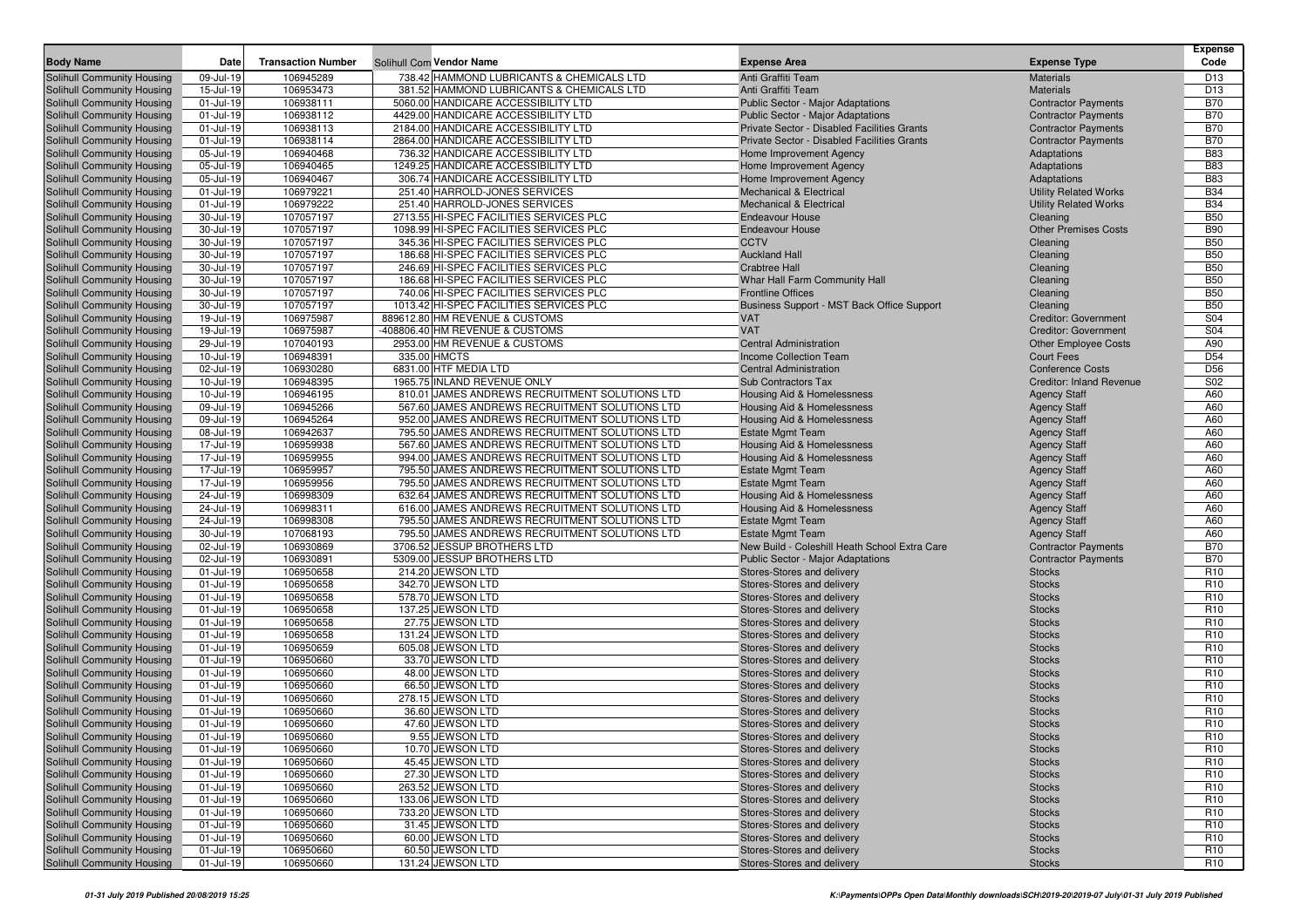| <b>Body Name</b>                                         | Date                   | <b>Transaction Number</b> | Solihull Com Vendor Name             | <b>Expense Area</b>                                      | <b>Expense</b><br><b>Expense Type</b><br>Code                        |
|----------------------------------------------------------|------------------------|---------------------------|--------------------------------------|----------------------------------------------------------|----------------------------------------------------------------------|
| Solihull Community Housing                               | 01-Jul-19              | 106950660                 | 8.00 JEWSON LTD                      | Stores-Stores and delivery                               | <b>Stocks</b><br>R <sub>10</sub>                                     |
| Solihull Community Housing                               | 01-Jul-19              | 106950661                 | 485.10 JEWSON LTD                    | Stores-Stores and delivery                               | R <sub>10</sub><br><b>Stocks</b>                                     |
| Solihull Community Housing                               | 01-Jul-19              | 106950665                 | 17.40 JEWSON LTD                     | Stores-Stores and delivery                               | R <sub>10</sub><br><b>Stocks</b>                                     |
| Solihull Community Housing                               | 01-Jul-19              | 106950665                 | 6.40 JEWSON LTD                      | Stores-Stores and delivery                               | R <sub>10</sub><br><b>Stocks</b>                                     |
| Solihull Community Housing                               | 01-Jul-19              | 106950665                 | 4.90 JEWSON LTD                      | Stores-Stores and delivery                               | R <sub>10</sub><br><b>Stocks</b>                                     |
| <b>Solihull Community Housing</b>                        | 01-Jul-19              | 106950665                 | 16.60 JEWSON LTD                     | Stores-Stores and delivery                               | R <sub>10</sub><br><b>Stocks</b>                                     |
| Solihull Community Housing                               | 01-Jul-19              | 106950665                 | 57.54 JEWSON LTD                     | Stores-Stores and delivery                               | R <sub>10</sub><br><b>Stocks</b>                                     |
| Solihull Community Housing                               | 01-Jul-19              | 106950665                 | 76.80 JEWSON LTD                     | Stores-Stores and delivery                               | R <sub>10</sub><br><b>Stocks</b>                                     |
| Solihull Community Housing                               | 01-Jul-19              | 106950665                 | 1542.24 JEWSON LTD                   | Stores-Stores and delivery                               | R <sub>10</sub><br><b>Stocks</b>                                     |
| Solihull Community Housing                               | 01-Jul-19              | 106950665                 | 16.80 JEWSON LTD                     | Stores-Stores and delivery                               | R <sub>10</sub><br><b>Stocks</b>                                     |
| Solihull Community Housing                               | 01-Jul-19              | 106950665                 | 41.91 JEWSON LTD                     | Stores-Stores and delivery                               | R <sub>10</sub><br><b>Stocks</b>                                     |
| Solihull Community Housing                               | 01-Jul-19              | 106950665                 | 8.00 JEWSON LTD                      | Stores-Stores and delivery                               | R <sub>10</sub><br><b>Stocks</b>                                     |
| Solihull Community Housing                               | 01-Jul-19              | 106950665                 | 129.50 JEWSON LTD                    | Stores-Stores and delivery                               | R <sub>10</sub><br><b>Stocks</b>                                     |
| Solihull Community Housing                               | 01-Jul-19              | 106950665                 | 41.95 JEWSON LTD                     | Stores-Stores and delivery                               | R <sub>10</sub><br><b>Stocks</b>                                     |
| Solihull Community Housing                               | 01-Jul-19              | 106950666                 | 660.00 JEWSON LTD                    | Stores-Stores and delivery                               | R <sub>10</sub><br><b>Stocks</b>                                     |
| Solihull Community Housing                               | 01-Jul-19              | 106950666                 | 23.80 JEWSON LTD                     | Stores-Stores and delivery                               | R <sub>10</sub><br><b>Stocks</b>                                     |
| Solihull Community Housing                               | 01-Jul-19              | 106950672                 | 247.24 JEWSON LTD                    | Stores-Stores and delivery                               | R <sub>10</sub><br><b>Stocks</b>                                     |
| Solihull Community Housing                               | 01-Jul-19              | 106950673                 | 17.30 JEWSON LTD                     | Stores-Stores and delivery                               | R <sub>10</sub><br><b>Stocks</b>                                     |
| Solihull Community Housing                               | 01-Jul-19              | 106950673                 | 78.48 JEWSON LTD                     | Stores-Stores and delivery                               | R <sub>10</sub><br><b>Stocks</b>                                     |
| Solihull Community Housing                               | 01-Jul-19              | 106950673                 | 66.96 JEWSON LTD                     | Stores-Stores and delivery                               | R <sub>10</sub><br><b>Stocks</b>                                     |
| Solihull Community Housing                               | 01-Jul-19              | 106950673                 | 150.06 JEWSON LTD                    | Stores-Stores and delivery                               | R <sub>10</sub><br><b>Stocks</b>                                     |
| Solihull Community Housing                               | 01-Jul-19              | 106950673                 | 57.96 JEWSON LTD                     | Stores-Stores and delivery                               | R <sub>10</sub><br><b>Stocks</b>                                     |
| Solihull Community Housing                               | 01-Jul-19              | 106950673                 | 70.80 JEWSON LTD                     | Stores-Stores and delivery                               | R <sub>10</sub><br><b>Stocks</b>                                     |
| Solihull Community Housing                               | 01-Jul-19              | 106950673                 | 65.00 JEWSON LTD                     | Stores-Stores and delivery                               | R <sub>10</sub><br><b>Stocks</b>                                     |
| Solihull Community Housing                               | 01-Jul-19              | 106950673                 | 187.60 JEWSON LTD                    | Stores-Stores and delivery                               | R <sub>10</sub><br><b>Stocks</b>                                     |
| Solihull Community Housing<br>Solihull Community Housing | 01-Jul-19<br>01-Jul-19 | 106950673<br>106950673    | 226.80 JEWSON LTD<br>6.95 JEWSON LTD | Stores-Stores and delivery                               | R <sub>10</sub><br><b>Stocks</b><br>R <sub>10</sub><br><b>Stocks</b> |
| Solihull Community Housing                               | 01-Jul-19              | 106950673                 | 60.75 JEWSON LTD                     | Stores-Stores and delivery<br>Stores-Stores and delivery | R <sub>10</sub><br><b>Stocks</b>                                     |
| Solihull Community Housing                               | 01-Jul-19              | 106950673                 | 319.20 JEWSON LTD                    | Stores-Stores and delivery                               | R <sub>10</sub><br><b>Stocks</b>                                     |
| Solihull Community Housing                               | 01-Jul-19              | 106950673                 | 21.80 JEWSON LTD                     | Stores-Stores and delivery                               | R <sub>10</sub><br><b>Stocks</b>                                     |
| Solihull Community Housing                               | 01-Jul-19              | 106950673                 | 71.88 JEWSON LTD                     | Stores-Stores and delivery                               | R <sub>10</sub><br><b>Stocks</b>                                     |
| Solihull Community Housing                               | 01-Jul-19              | 106950673                 | 45.60 JEWSON LTD                     | Stores-Stores and delivery                               | R <sub>10</sub><br><b>Stocks</b>                                     |
| Solihull Community Housing                               | 01-Jul-19              | 106950673                 | 27.90 JEWSON LTD                     | Stores-Stores and delivery                               | R <sub>10</sub><br><b>Stocks</b>                                     |
| Solihull Community Housing                               | 01-Jul-19              | 106950674                 | 149.28 JEWSON LTD                    | Stores-Stores and delivery                               | R <sub>10</sub><br><b>Stocks</b>                                     |
| Solihull Community Housing                               | 01-Jul-19              | 106950674                 | 717.12 JEWSON LTD                    | Stores-Stores and delivery                               | R <sub>10</sub><br><b>Stocks</b>                                     |
| Solihull Community Housing                               | 01-Jul-19              | 106950674                 | 26.00 JEWSON LTD                     | Stores-Stores and delivery                               | R <sub>10</sub><br><b>Stocks</b>                                     |
| Solihull Community Housing                               | 02-Jul-19              | 106950675                 | 3.00 JEWSON LTD                      | Stores-Stores and delivery                               | R <sub>10</sub><br><b>Stocks</b>                                     |
| Solihull Community Housing                               | 02-Jul-19              | 106950675                 | 8.70 JEWSON LTD                      | Stores-Stores and delivery                               | R <sub>10</sub><br><b>Stocks</b>                                     |
| Solihull Community Housing                               | 02-Jul-19              | 106950675                 | 14.74 JEWSON LTD                     | Stores-Stores and delivery                               | R <sub>10</sub><br><b>Stocks</b>                                     |
| Solihull Community Housing                               | 02-Jul-19              | 106950675                 | 450.60 JEWSON LTD                    | Stores-Stores and delivery                               | R <sub>10</sub><br><b>Stocks</b>                                     |
| Solihull Community Housing                               | 02-Jul-19              | 106950675                 | 23.06 JEWSON LTD                     | Stores-Stores and delivery                               | R <sub>10</sub><br><b>Stocks</b>                                     |
| Solihull Community Housing                               | 02-Jul-19              | 106950675                 | 46.40 JEWSON LTD                     | Stores-Stores and delivery                               | R <sub>10</sub><br><b>Stocks</b>                                     |
| Solihull Community Housing                               | 02-Jul-19              | 106950675                 | 101.65 JEWSON LTD                    | Stores-Stores and delivery                               | R <sub>10</sub><br><b>Stocks</b>                                     |
| Solihull Community Housing                               | 02-Jul-19              | 106950675                 | 3.90 JEWSON LTD                      | Stores-Stores and delivery                               | R <sub>10</sub><br><b>Stocks</b>                                     |
| Solihull Community Housing                               | 02-Jul-19              | 106950675                 | 101.80 JEWSON LTD                    | Stores-Stores and delivery                               | R <sub>10</sub><br><b>Stocks</b>                                     |
| Solihull Community Housing                               | 02-Jul-19              | 106950675                 | 112.60 JEWSON LTD                    | Stores-Stores and delivery                               | R <sub>10</sub><br><b>Stocks</b>                                     |
| Solihull Community Housing                               | 02-Jul-19              | 106950675                 | 88.45 JEWSON LTD                     | Stores-Stores and delivery                               | R <sub>10</sub><br><b>Stocks</b>                                     |
| Solihull Community Housing                               | 02-Jul-19              | 106950675                 | 28.40 JEWSON LTD                     | Stores-Stores and delivery                               | R <sub>10</sub><br><b>Stocks</b>                                     |
| Solihull Community Housing                               | 02-Jul-19              | 106950675                 | 6.80 JEWSON LTD                      | Stores-Stores and delivery                               | R <sub>10</sub><br><b>Stocks</b>                                     |
| Solihull Community Housing                               | 02-Jul-19              | 106950675                 | 0.30 JEWSON LTD                      | Stores-Stores and delivery                               | R <sub>10</sub><br><b>Stocks</b>                                     |
| Solihull Community Housing                               | 02-Jul-19              | 106950675                 | 79.00 JEWSON LTD                     | Stores-Stores and delivery                               | R <sub>10</sub><br><b>Stocks</b>                                     |
| Solihull Community Housing                               | 02-Jul-19              | 106950675                 | 293.70 JEWSON LTD                    | Stores-Stores and delivery                               | R <sub>10</sub><br><b>Stocks</b>                                     |
| Solihull Community Housing                               | 02-Jul-19              | 106950676                 | 11.50 JEWSON LTD<br>83.16 JEWSON LTD | Stores-Stores and delivery                               | R <sub>10</sub><br><b>Stocks</b>                                     |
| <b>Solihull Community Housing</b>                        | 02-Jul-19              | 106950676                 | 29.60 JEWSON LTD                     | Stores-Stores and delivery<br>Stores-Stores and delivery | R <sub>10</sub><br><b>Stocks</b>                                     |
| Solihull Community Housing<br>Solihull Community Housing | 02-Jul-19<br>02-Jul-19 | 106950676<br>106950676    | 96.45 JEWSON LTD                     | Stores-Stores and delivery                               | R <sub>10</sub><br><b>Stocks</b><br>R <sub>10</sub><br><b>Stocks</b> |
| Solihull Community Housing                               | 02-Jul-19              | 106950676                 | 139.70 JEWSON LTD                    | Stores-Stores and delivery                               | <b>Stocks</b><br>R <sub>10</sub>                                     |
| Solihull Community Housing                               | 02-Jul-19              | 106950676                 | 47.58 JEWSON LTD                     | Stores-Stores and delivery                               | R <sub>10</sub><br><b>Stocks</b>                                     |
| Solihull Community Housing                               | 02-Jul-19              | 106950676                 | 27.40 JEWSON LTD                     | Stores-Stores and delivery                               | R <sub>10</sub><br><b>Stocks</b>                                     |
| Solihull Community Housing                               | 02-Jul-19              | 106950676                 | 17.06 JEWSON LTD                     | Stores-Stores and delivery                               | R <sub>10</sub><br><b>Stocks</b>                                     |
| Solihull Community Housing                               | 02-Jul-19              | 106950676                 | 104.60 JEWSON LTD                    | Stores-Stores and delivery                               | <b>Stocks</b><br>R <sub>10</sub>                                     |
| <b>Solihull Community Housing</b>                        | 02-Jul-19              | 106950676                 | 12.40 JEWSON LTD                     | Stores-Stores and delivery                               | R <sub>10</sub><br><b>Stocks</b>                                     |
| Solihull Community Housing                               | 02-Jul-19              | 106950676                 | 46.00 JEWSON LTD                     | Stores-Stores and delivery                               | R <sub>10</sub><br><b>Stocks</b>                                     |
|                                                          |                        |                           |                                      |                                                          |                                                                      |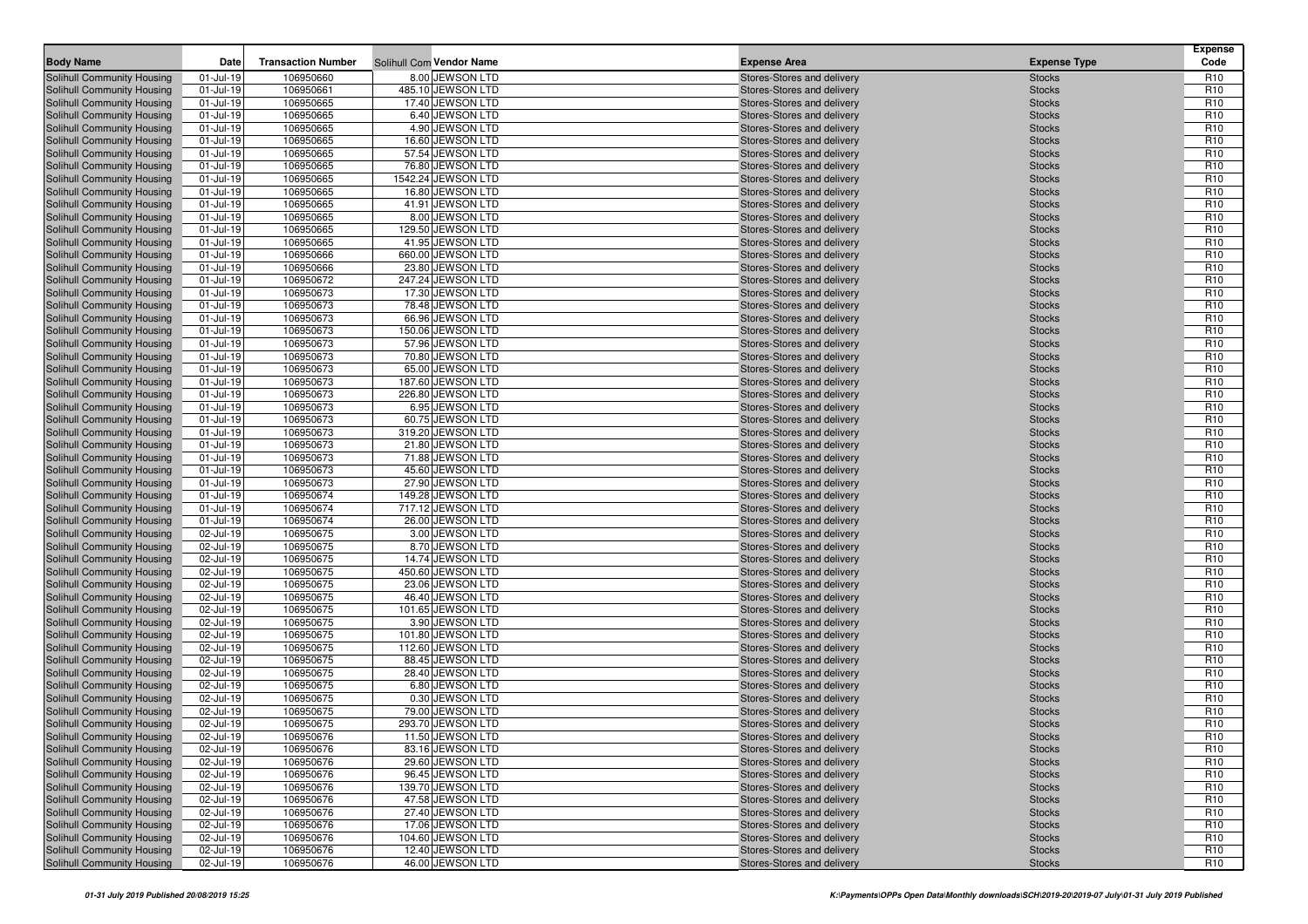| <b>Body Name</b>                                         | Date                   | <b>Transaction Number</b> |                                        | <b>Expense Area</b> |                                                          | <b>Expense Type</b>            | <b>Expense</b><br>Code             |
|----------------------------------------------------------|------------------------|---------------------------|----------------------------------------|---------------------|----------------------------------------------------------|--------------------------------|------------------------------------|
|                                                          |                        |                           | Solihull Com Vendor Name               |                     |                                                          |                                |                                    |
| Solihull Community Housing<br>Solihull Community Housing | 02-Jul-19<br>02-Jul-19 | 106950676<br>106950676    | 19.83 JEWSON LTD<br>359.50 JEWSON LTD  |                     | Stores-Stores and delivery<br>Stores-Stores and delivery | <b>Stocks</b><br><b>Stocks</b> | R <sub>10</sub><br>R <sub>10</sub> |
| Solihull Community Housing                               | 02-Jul-19              | 106950676                 | 74.15 JEWSON LTD                       |                     | Stores-Stores and delivery                               | <b>Stocks</b>                  | R <sub>10</sub>                    |
| Solihull Community Housing                               | 02-Jul-19              | 106950676                 | 16.77 JEWSON LTD                       |                     | Stores-Stores and delivery                               | <b>Stocks</b>                  | R <sub>10</sub>                    |
| Solihull Community Housing                               | 02-Jul-19              | 106950676                 | 46.95 JEWSON LTD                       |                     | Stores-Stores and delivery                               | <b>Stocks</b>                  | R <sub>10</sub>                    |
| Solihull Community Housing                               | 02-Jul-19              | 106950676                 | 8.14 JEWSON LTD                        |                     | Stores-Stores and delivery                               | <b>Stocks</b>                  | R <sub>10</sub>                    |
| Solihull Community Housing                               | 02-Jul-19              | 106950676                 | 26.95 JEWSON LTD                       |                     | Stores-Stores and delivery                               | <b>Stocks</b>                  | R <sub>10</sub>                    |
| Solihull Community Housing                               | 03-Jul-19              | 106950677                 | 661.07 JEWSON LTD                      |                     | Stores-Stores and delivery                               | <b>Stocks</b>                  | R <sub>10</sub>                    |
| Solihull Community Housing                               | 04-Jul-19              | 106975887                 | 103.20 JEWSON LTD                      |                     | Stores-Stores and delivery                               | <b>Stocks</b>                  | R <sub>10</sub>                    |
| Solihull Community Housing                               | 04-Jul-19              | 106975887                 | 5.50 JEWSON LTD                        |                     | Stores-Stores and delivery                               | <b>Stocks</b>                  | R <sub>10</sub>                    |
| Solihull Community Housing                               | 04-Jul-19              | 106975887                 | 96.85 JEWSON LTD                       |                     | Stores-Stores and delivery                               | <b>Stocks</b>                  | R <sub>10</sub>                    |
| Solihull Community Housing                               | 04-Jul-19              | 106975887                 | 65.88 JEWSON LTD                       |                     | Stores-Stores and delivery                               | <b>Stocks</b>                  | R <sub>10</sub>                    |
| Solihull Community Housing                               | 04-Jul-19              | 106975887                 | 9.80 JEWSON LTD                        |                     | Stores-Stores and delivery                               | <b>Stocks</b>                  | R <sub>10</sub>                    |
| Solihull Community Housing                               | 04-Jul-19              | 106975887                 | 175.70 JEWSON LTD                      |                     | Stores-Stores and delivery                               | <b>Stocks</b>                  | R <sub>10</sub>                    |
| Solihull Community Housing                               | 04-Jul-19              | 106975887                 | 44.70 JEWSON LTD                       |                     | Stores-Stores and delivery                               | <b>Stocks</b>                  | R <sub>10</sub>                    |
| Solihull Community Housing                               | 04-Jul-19              | 106975888                 | 975.00 JEWSON LTD                      |                     | Stores-Stores and delivery                               | <b>Stocks</b>                  | R <sub>10</sub>                    |
| Solihull Community Housing                               | 09-Jul-19              | 106975893                 | 31.40 JEWSON LTD                       |                     | Stores-Stores and delivery                               | <b>Stocks</b>                  | R <sub>10</sub>                    |
| Solihull Community Housing                               | 09-Jul-19              | 106975893                 | 55.60 JEWSON LTD                       |                     | Stores-Stores and delivery                               | <b>Stocks</b>                  | R <sub>10</sub>                    |
| Solihull Community Housing                               | 09-Jul-19              | 106975893                 | 462.96 JEWSON LTD                      |                     | Stores-Stores and delivery                               | <b>Stocks</b>                  | R <sub>10</sub>                    |
| Solihull Community Housing                               | 09-Jul-19              | 106975893                 | 65.00 JEWSON LTD                       |                     | Stores-Stores and delivery                               | <b>Stocks</b>                  | R <sub>10</sub>                    |
| Solihull Community Housing                               | 09-Jul-19              | 106975893                 | 195.60 JEWSON LTD                      |                     | Stores-Stores and delivery                               | <b>Stocks</b>                  | R <sub>10</sub>                    |
| Solihull Community Housing                               | 09-Jul-19              | 106975893                 | 19.83 JEWSON LTD                       |                     | Stores-Stores and delivery                               | <b>Stocks</b>                  | R <sub>10</sub>                    |
| Solihull Community Housing                               | 09-Jul-19              | 106975893                 | 107.00 JEWSON LTD                      |                     | Stores-Stores and delivery                               | <b>Stocks</b>                  | R <sub>10</sub>                    |
| Solihull Community Housing                               | 10-Jul-19              | 106975896                 | 8.70 JEWSON LTD                        |                     | Stores-Stores and delivery                               | <b>Stocks</b>                  | R <sub>10</sub>                    |
| Solihull Community Housing                               | 10-Jul-19              | 106975896                 | 23.00 JEWSON LTD                       |                     | Stores-Stores and delivery                               | <b>Stocks</b>                  | R <sub>10</sub>                    |
| Solihull Community Housing                               | 10-Jul-19              | 106975896                 | 238.80 JEWSON LTD                      |                     | Stores-Stores and delivery                               | <b>Stocks</b>                  | R <sub>10</sub>                    |
| Solihull Community Housing                               | 10-Jul-19              | 106975896                 | 154.80 JEWSON LTD                      |                     | Stores-Stores and delivery                               | <b>Stocks</b>                  | R <sub>10</sub>                    |
| Solihull Community Housing                               | 10-Jul-19              | 106975896                 | 48.00 JEWSON LTD                       |                     | Stores-Stores and delivery                               | <b>Stocks</b>                  | R <sub>10</sub>                    |
| Solihull Community Housing<br>Solihull Community Housing | 10-Jul-19              | 106975896                 | 54.40 JEWSON LTD<br>450.60 JEWSON LTD  |                     | Stores-Stores and delivery                               | <b>Stocks</b>                  | R <sub>10</sub>                    |
| Solihull Community Housing                               | 10-Jul-19<br>10-Jul-19 | 106975896<br>106975896    | 3.90 JEWSON LTD                        |                     | Stores-Stores and delivery<br>Stores-Stores and delivery | <b>Stocks</b><br><b>Stocks</b> | R <sub>10</sub><br>R <sub>10</sub> |
| Solihull Community Housing                               | 10-Jul-19              | 106975896                 | 106.80 JEWSON LTD                      |                     | Stores-Stores and delivery                               | <b>Stocks</b>                  | R <sub>10</sub>                    |
| Solihull Community Housing                               | 10-Jul-19              | 106975896                 | 28.60 JEWSON LTD                       |                     | Stores-Stores and delivery                               | <b>Stocks</b>                  | R <sub>10</sub>                    |
| Solihull Community Housing                               | 10-Jul-19              | 106975896                 | 15.80 JEWSON LTD                       |                     | Stores-Stores and delivery                               | <b>Stocks</b>                  | R <sub>10</sub>                    |
| Solihull Community Housing                               | 10-Jul-19              | 106975896                 | 40.00 JEWSON LTD                       |                     | Stores-Stores and delivery                               | <b>Stocks</b>                  | R <sub>10</sub>                    |
| Solihull Community Housing                               | 10-Jul-19              | 106975896                 | 2.50 JEWSON LTD                        |                     | Stores-Stores and delivery                               | <b>Stocks</b>                  | R <sub>10</sub>                    |
| Solihull Community Housing                               | 10-Jul-19              | 106975896                 | 101.80 JEWSON LTD                      |                     | Stores-Stores and delivery                               | <b>Stocks</b>                  | R <sub>10</sub>                    |
| Solihull Community Housing                               | 10-Jul-19              | 106975896                 | 409.50 JEWSON LTD                      |                     | Stores-Stores and delivery                               | <b>Stocks</b>                  | R <sub>10</sub>                    |
| Solihull Community Housing                               | 10-Jul-19              | 106975896                 | 16.96 JEWSON LTD                       |                     | Stores-Stores and delivery                               | <b>Stocks</b>                  | R <sub>10</sub>                    |
| Solihull Community Housing                               | 10-Jul-19              | 106975896                 | 32.40 JEWSON LTD                       |                     | Stores-Stores and delivery                               | <b>Stocks</b>                  | R <sub>10</sub>                    |
| Solihull Community Housing                               | 10-Jul-19              | 106975896                 | 70.00 JEWSON LTD                       |                     | Stores-Stores and delivery                               | <b>Stocks</b>                  | R <sub>10</sub>                    |
| Solihull Community Housing                               | 10-Jul-19              | 106975896                 | 37.00 JEWSON LTD                       |                     | Stores-Stores and delivery                               | <b>Stocks</b>                  | R <sub>10</sub>                    |
| Solihull Community Housing                               | 11-Jul-19              | 106975899                 | 32.20 JEWSON LTD                       |                     | Stores-Stores and delivery                               | <b>Stocks</b>                  | R <sub>10</sub>                    |
| Solihull Community Housing                               | 11-Jul-19              | 106975899                 | 24.30 JEWSON LTD                       |                     | Stores-Stores and delivery                               | <b>Stocks</b>                  | R <sub>10</sub>                    |
| Solihull Community Housing                               | 11-Jul-19              | 106975899                 | 2.50 JEWSON LTD                        |                     | Stores-Stores and delivery                               | <b>Stocks</b>                  | R <sub>10</sub>                    |
| Solihull Community Housing                               | 11-Jul-19              | 106975899                 | 430.32 JEWSON LTD                      |                     | Stores-Stores and delivery                               | <b>Stocks</b>                  | R <sub>10</sub>                    |
| Solihull Community Housing                               | 11-Jul-19              | 106975899                 | 88.68 JEWSON LTD                       |                     | Stores-Stores and delivery                               | <b>Stocks</b>                  | R <sub>10</sub>                    |
| Solihull Community Housing                               | 11-Jul-19              | 106975899                 | 29.60 JEWSON LTD                       |                     | Stores-Stores and delivery                               | <b>Stocks</b>                  | R <sub>10</sub>                    |
| Solihull Community Housing                               | 11-Jul-19              | 106975899                 | 94.80 JEWSON LTD                       |                     | Stores-Stores and delivery                               | <b>Stocks</b>                  | R <sub>10</sub>                    |
| Solihull Community Housing                               | 11-Jul-19              | 106975899                 | 10.60 JEWSON LTD                       |                     | Stores-Stores and delivery                               | <b>Stocks</b>                  | R <sub>10</sub>                    |
| Solihull Community Housing                               | 11-Jul-19              | 106975899                 | 8.90 JEWSON LTD                        |                     | Stores-Stores and delivery                               | <b>Stocks</b>                  | R <sub>10</sub>                    |
| <b>Solihull Community Housing</b>                        | 11-Jul-19              | 106975899                 | 31.00 JEWSON LTD                       |                     | Stores-Stores and delivery                               | <b>Stocks</b>                  | R <sub>10</sub>                    |
| Solihull Community Housing                               | 11-Jul-19              | 106975899                 | 226.80 JEWSON LTD                      |                     | Stores-Stores and delivery                               | <b>Stocks</b>                  | R <sub>10</sub>                    |
| <b>Solihull Community Housing</b>                        | 11-Jul-19              | 106975899                 | 222.40 JEWSON LTD                      |                     | Stores-Stores and delivery                               | <b>Stocks</b>                  | R <sub>10</sub>                    |
| Solihull Community Housing                               | 11-Jul-19              | 106975899                 | 205.20 JEWSON LTD                      |                     | Stores-Stores and delivery                               | <b>Stocks</b>                  | R <sub>10</sub>                    |
| Solihull Community Housing<br>Solihull Community Housing | 11-Jul-19              | 106975899                 | 177.80 JEWSON LTD                      |                     | Stores-Stores and delivery                               | <b>Stocks</b>                  | R <sub>10</sub>                    |
| <b>Solihull Community Housing</b>                        | 11-Jul-19              | 106975899                 | 47.00 JEWSON LTD                       |                     | Stores-Stores and delivery                               | <b>Stocks</b>                  | R <sub>10</sub>                    |
| Solihull Community Housing                               | 11-Jul-19              | 106975899                 | 6.80 JEWSON LTD                        |                     | Stores-Stores and delivery                               | <b>Stocks</b>                  | R <sub>10</sub>                    |
| Solihull Community Housing                               | 11-Jul-19<br>11-Jul-19 | 106975899                 | 106.00 JEWSON LTD<br>340.90 JEWSON LTD |                     | Stores-Stores and delivery<br>Stores-Stores and delivery | <b>Stocks</b>                  | R <sub>10</sub><br>R <sub>10</sub> |
| Solihull Community Housing                               | 11-Jul-19              | 106975899<br>106975899    | 442.00 JEWSON LTD                      |                     | Stores-Stores and delivery                               | <b>Stocks</b><br><b>Stocks</b> | R <sub>10</sub>                    |
| Solihull Community Housing                               | 11-Jul-19              | 106975899                 | 107.70 JEWSON LTD                      |                     | Stores-Stores and delivery                               | <b>Stocks</b>                  | R <sub>10</sub>                    |
| Solihull Community Housing                               | 11-Jul-19              | 106975901                 | 215.16 JEWSON LTD                      |                     | Stores-Stores and delivery                               | <b>Stocks</b>                  | R <sub>10</sub>                    |
|                                                          |                        |                           |                                        |                     |                                                          |                                |                                    |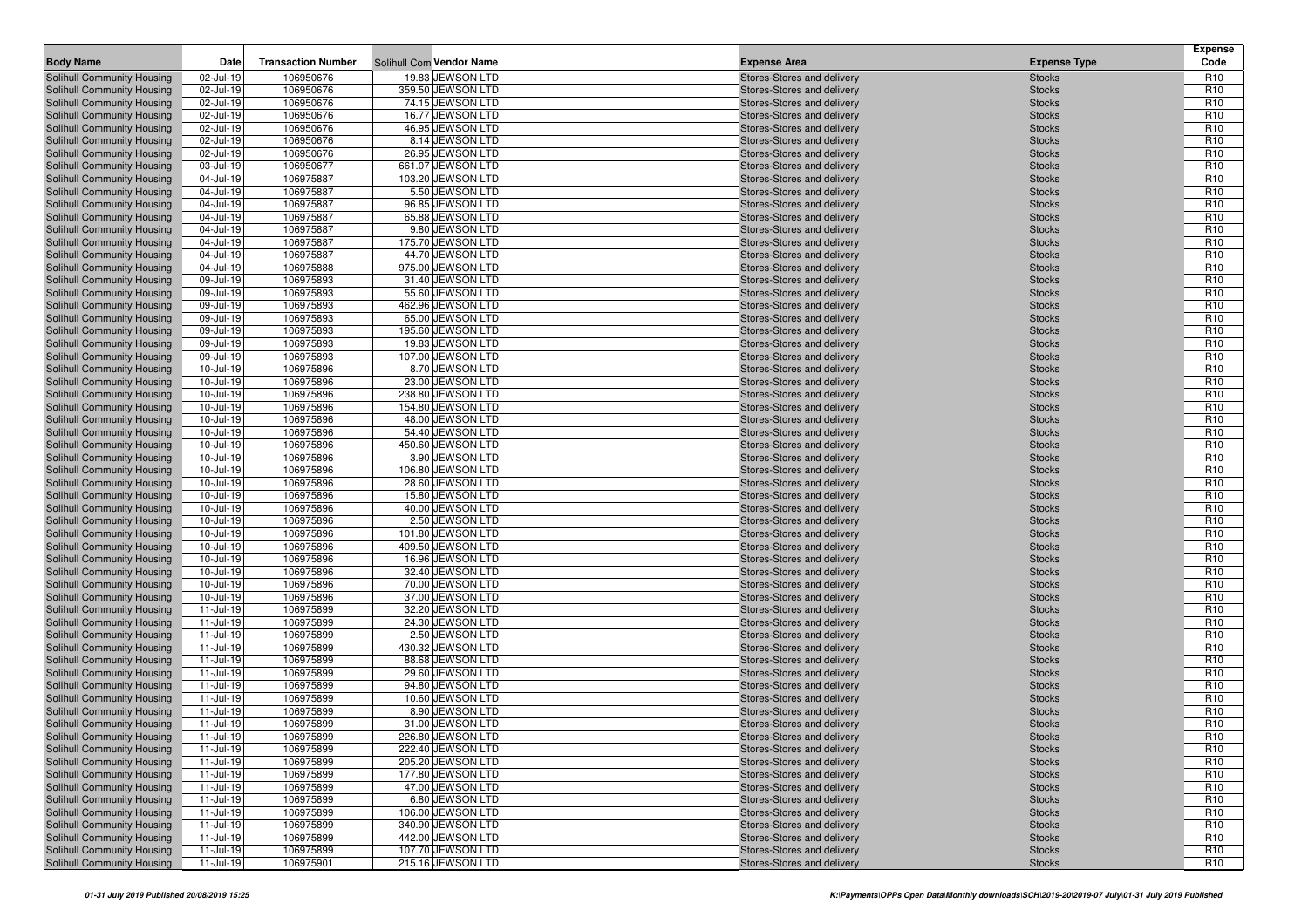| <b>Body Name</b>                                         | Date                   | <b>Transaction Number</b> | Solihull Com Vendor Name            | <b>Expense Area</b>                                      | <b>Expense Type</b>            | <b>Expense</b><br>Code             |
|----------------------------------------------------------|------------------------|---------------------------|-------------------------------------|----------------------------------------------------------|--------------------------------|------------------------------------|
| Solihull Community Housing                               | 11-Jul-19              | 106975901                 | 406.56 JEWSON LTD                   | Stores-Stores and delivery                               | <b>Stocks</b>                  | R <sub>10</sub>                    |
| Solihull Community Housing                               | 11-Jul-19              | 106975901                 | 78.75 JEWSON LTD                    | Stores-Stores and delivery                               | <b>Stocks</b>                  | R <sub>10</sub>                    |
| Solihull Community Housing                               | 12-Jul-19              | 106975903                 | -409.50 JEWSON LTD                  | Stores-Stores and delivery                               | <b>Stocks</b>                  | R <sub>10</sub>                    |
| Solihull Community Housing                               | 12-Jul-19              | 106975904                 | 739.20 JEWSON LTD                   | Stores-Stores and delivery                               | <b>Stocks</b>                  | R <sub>10</sub>                    |
| Solihull Community Housing                               | 12-Jul-19              | 107040237                 | 369.60 JEWSON LTD                   | Stores-Stores and delivery                               | <b>Stocks</b>                  | R <sub>10</sub>                    |
| Solihull Community Housing                               | 12-Jul-19              | 107040237                 | 20.80 JEWSON LTD                    | Stores-Stores and delivery                               | <b>Stocks</b>                  | R <sub>10</sub>                    |
| Solihull Community Housing                               | 12-Jul-19              | 107040237                 | 23.55 JEWSON LTD                    | Stores-Stores and delivery                               | <b>Stocks</b>                  | R <sub>10</sub>                    |
| Solihull Community Housing                               | 12-Jul-19              | 107040237                 | 36.60 JEWSON LTD                    | Stores-Stores and delivery                               | <b>Stocks</b>                  | R <sub>10</sub>                    |
| Solihull Community Housing                               | 12-Jul-19              | 107040237                 | 42.25 JEWSON LTD                    | Stores-Stores and delivery                               | <b>Stocks</b>                  | R <sub>10</sub>                    |
| Solihull Community Housing                               | 12-Jul-19              | 107040237                 | 5.90 JEWSON LTD                     | Stores-Stores and delivery                               | <b>Stocks</b>                  | R <sub>10</sub>                    |
| Solihull Community Housing                               | 12-Jul-19              | 107040237                 | 124.58 JEWSON LTD                   | Stores-Stores and delivery                               | <b>Stocks</b>                  | R <sub>10</sub>                    |
| Solihull Community Housing                               | 12-Jul-19              | 107040237                 | 32.26 JEWSON LTD                    | Stores-Stores and delivery                               | <b>Stocks</b>                  | R <sub>10</sub>                    |
| Solihull Community Housing                               | 12-Jul-19              | 107040237                 | 193.90 JEWSON LTD                   | Stores-Stores and delivery                               | <b>Stocks</b>                  | R <sub>10</sub>                    |
| Solihull Community Housing                               | 12-Jul-19              | 107040237                 | 220.50 JEWSON LTD                   | Stores-Stores and delivery                               | <b>Stocks</b>                  | R <sub>10</sub>                    |
| Solihull Community Housing                               | 12-Jul-19              | 106975911                 | 520.80 JEWSON LTD                   | Stores-Stores and delivery                               | <b>Stocks</b>                  | R <sub>10</sub>                    |
| Solihull Community Housing                               | 12-Jul-19              | 106975911                 | 250.40 JEWSON LTD                   | Stores-Stores and delivery                               | <b>Stocks</b>                  | R <sub>10</sub>                    |
| Solihull Community Housing                               | 12-Jul-19              | 106975911                 | 233.85 JEWSON LTD                   | Stores-Stores and delivery                               | <b>Stocks</b>                  | R <sub>10</sub>                    |
| Solihull Community Housing                               | 12-Jul-19              | 106975911                 | 187.80 JEWSON LTD                   | Stores-Stores and delivery                               | <b>Stocks</b>                  | R <sub>10</sub>                    |
| Solihull Community Housing                               | 12-Jul-19              | 106975912                 | 187.66 JEWSON LTD                   | Stores-Stores and delivery                               | <b>Stocks</b>                  | R <sub>10</sub>                    |
| Solihull Community Housing                               | 12-Jul-19              | 106975912                 | 285.00 JEWSON LTD                   | Stores-Stores and delivery                               | <b>Stocks</b>                  | R <sub>10</sub>                    |
| Solihull Community Housing                               | 12-Jul-19              | 106975912                 | 66.00 JEWSON LTD                    | Stores-Stores and delivery                               | <b>Stocks</b>                  | R <sub>10</sub>                    |
| Solihull Community Housing                               | 12-Jul-19              | 106975912                 | 6.24 JEWSON LTD                     | Stores-Stores and delivery                               | <b>Stocks</b>                  | R <sub>10</sub>                    |
| Solihull Community Housing                               | 12-Jul-19              | 106975913                 | 61.81 JEWSON LTD                    | Stores-Stores and delivery                               | <b>Stocks</b>                  | R <sub>10</sub>                    |
| Solihull Community Housing                               | 12-Jul-19              | 106975913                 | 186.12 JEWSON LTD                   | Stores-Stores and delivery                               | <b>Stocks</b>                  | R <sub>10</sub>                    |
| Solihull Community Housing                               | 12-Jul-19              | 106975914                 | 19.16 JEWSON LTD                    | Stores-Stores and delivery                               | <b>Stocks</b>                  | R <sub>10</sub>                    |
| Solihull Community Housing                               | 12-Jul-19              | 106975914                 | 59.71 JEWSON LTD                    | Stores-Stores and delivery                               | <b>Stocks</b>                  | R <sub>10</sub>                    |
| Solihull Community Housing                               | 12-Jul-19              | 106975914                 | 286.85 JEWSON LTD                   | Stores-Stores and delivery                               | <b>Stocks</b>                  | R <sub>10</sub>                    |
| Solihull Community Housing                               | 16-Jul-19              | 107040238                 | 520.00 JEWSON LTD                   | Stores-Stores and delivery                               | <b>Stocks</b>                  | R <sub>10</sub>                    |
| Solihull Community Housing                               | 16-Jul-19              | 106975920                 | 10.40 JEWSON LTD                    | Stores-Stores and delivery                               | <b>Stocks</b>                  | R <sub>10</sub>                    |
| Solihull Community Housing                               | 16-Jul-19              | 106975920                 | 10.40 JEWSON LTD                    | Stores-Stores and delivery                               | <b>Stocks</b>                  | R <sub>10</sub>                    |
| Solihull Community Housing                               | 16-Jul-19              | 106975920                 | 61.40 JEWSON LTD                    | Stores-Stores and delivery                               | <b>Stocks</b>                  | R <sub>10</sub>                    |
| Solihull Community Housing<br>Solihull Community Housing | 16-Jul-19              | 106975920                 | 34.80 JEWSON LTD                    | Stores-Stores and delivery                               | <b>Stocks</b>                  | R <sub>10</sub>                    |
|                                                          | 16-Jul-19              | 106975920                 | 14.74 JEWSON LTD                    | Stores-Stores and delivery                               | <b>Stocks</b>                  | R <sub>10</sub>                    |
| Solihull Community Housing                               | 16-Jul-19<br>16-Jul-19 | 106975920<br>106975920    | 93.40 JEWSON LTD<br>2.76 JEWSON LTD | Stores-Stores and delivery                               | <b>Stocks</b>                  | R <sub>10</sub><br>R <sub>10</sub> |
| Solihull Community Housing<br>Solihull Community Housing | 16-Jul-19              | 106975920                 | 28.50 JEWSON LTD                    | Stores-Stores and delivery<br>Stores-Stores and delivery | <b>Stocks</b><br><b>Stocks</b> | R <sub>10</sub>                    |
| Solihull Community Housing                               | 16-Jul-19              | 106975920                 | 79.00 JEWSON LTD                    | Stores-Stores and delivery                               | <b>Stocks</b>                  | R <sub>10</sub>                    |
| Solihull Community Housing                               | 16-Jul-19              | 106975920                 | 4.90 JEWSON LTD                     | Stores-Stores and delivery                               | <b>Stocks</b>                  | R <sub>10</sub>                    |
| Solihull Community Housing                               | 16-Jul-19              | 106975920                 | 15.60 JEWSON LTD                    | Stores-Stores and delivery                               | <b>Stocks</b>                  | R <sub>10</sub>                    |
| Solihull Community Housing                               | 16-Jul-19              | 106975920                 | 8.00 JEWSON LTD                     | Stores-Stores and delivery                               | <b>Stocks</b>                  | R <sub>10</sub>                    |
| Solihull Community Housing                               | 16-Jul-19              | 106975920                 | 187.60 JEWSON LTD                   | Stores-Stores and delivery                               | <b>Stocks</b>                  | R <sub>10</sub>                    |
| Solihull Community Housing                               | 16-Jul-19              | 106975920                 | 115.00 JEWSON LTD                   | Stores-Stores and delivery                               | <b>Stocks</b>                  | R <sub>10</sub>                    |
| Solihull Community Housing                               | 16-Jul-19              | 106975920                 | 3.90 JEWSON LTD                     | Stores-Stores and delivery                               | <b>Stocks</b>                  | R <sub>10</sub>                    |
| Solihull Community Housing                               | 16-Jul-19              | 106975920                 | 6.89 JEWSON LTD                     | Stores-Stores and delivery                               | <b>Stocks</b>                  | R <sub>10</sub>                    |
| Solihull Community Housing                               | 16-Jul-19              | 106975920                 | 35.05 JEWSON LTD                    | Stores-Stores and delivery                               | <b>Stocks</b>                  | R <sub>10</sub>                    |
| Solihull Community Housing                               | 16-Jul-19              | 106975920                 | 13.30 JEWSON LTD                    | Stores-Stores and delivery                               | <b>Stocks</b>                  | R <sub>10</sub>                    |
| Solihull Community Housing                               | 16-Jul-19              | 106975920                 | 276.00 JEWSON LTD                   | Stores-Stores and delivery                               | <b>Stocks</b>                  | R <sub>10</sub>                    |
| Solihull Community Housing                               | 16-Jul-19              | 106975920                 | 25.80 JEWSON LTD                    | Stores-Stores and delivery                               | <b>Stocks</b>                  | R <sub>10</sub>                    |
| Solihull Community Housing                               | 16-Jul-19              | 106975920                 | 86.24 JEWSON LTD                    | Stores-Stores and delivery                               | <b>Stocks</b>                  | R <sub>10</sub>                    |
| Solihull Community Housing                               | 16-Jul-19              | 106975921                 | 23.22 JEWSON LTD                    | Stores-Stores and delivery                               | <b>Stocks</b>                  | R <sub>10</sub>                    |
| Solihull Community Housing                               | 16-Jul-19              | 106975921                 | 112.03 JEWSON LTD                   | Stores-Stores and delivery                               | <b>Stocks</b>                  | R <sub>10</sub>                    |
| Solihull Community Housing                               | 16-Jul-19              | 106975921                 | 188.77 JEWSON LTD                   | Stores-Stores and delivery                               | <b>Stocks</b>                  | R <sub>10</sub>                    |
| Solihull Community Housing                               | 16-Jul-19              | 106975921                 | 62.32 JEWSON LTD                    | Stores-Stores and delivery                               | <b>Stocks</b>                  | R <sub>10</sub>                    |
| Solihull Community Housing                               | 16-Jul-19              | 106975921                 | 62.32 JEWSON LTD                    | Stores-Stores and delivery                               | <b>Stocks</b>                  | R <sub>10</sub>                    |
| Solihull Community Housing                               | 16-Jul-19              | 106975921                 | 62.32 JEWSON LTD                    | Stores-Stores and delivery                               | <b>Stocks</b>                  | R <sub>10</sub>                    |
| Solihull Community Housing                               | 16-Jul-19              | 106975921                 | 62.32 JEWSON LTD                    | Stores-Stores and delivery                               | <b>Stocks</b>                  | R <sub>10</sub>                    |
| Solihull Community Housing                               | 17-Jul-19              | 107040239                 | 520.00 JEWSON LTD                   | Stores-Stores and delivery                               | <b>Stocks</b>                  | R <sub>10</sub>                    |
| Solihull Community Housing                               | 17-Jul-19              | 107040241                 | 20.00 JEWSON LTD                    | Stores-Stores and delivery                               | <b>Stocks</b>                  | R <sub>10</sub>                    |
| Solihull Community Housing                               | 17-Jul-19              | 107040241                 | 17.40 JEWSON LTD                    | Stores-Stores and delivery                               | <b>Stocks</b>                  | R <sub>10</sub>                    |
| Solihull Community Housing                               | 17-Jul-19              | 107040241                 | 2.50 JEWSON LTD                     | Stores-Stores and delivery                               | <b>Stocks</b>                  | R <sub>10</sub>                    |
| Solihull Community Housing                               | 17-Jul-19              | 107040241                 | 97.38 JEWSON LTD                    | Stores-Stores and delivery                               | <b>Stocks</b>                  | R <sub>10</sub>                    |
| Solihull Community Housing                               | 17-Jul-19              | 107040241                 | 167.67 JEWSON LTD                   | Stores-Stores and delivery                               | <b>Stocks</b>                  | R <sub>10</sub>                    |
| Solihull Community Housing                               | 17-Jul-19              | 107040241                 | 207.50 JEWSON LTD                   | Stores-Stores and delivery                               | <b>Stocks</b>                  | R <sub>10</sub>                    |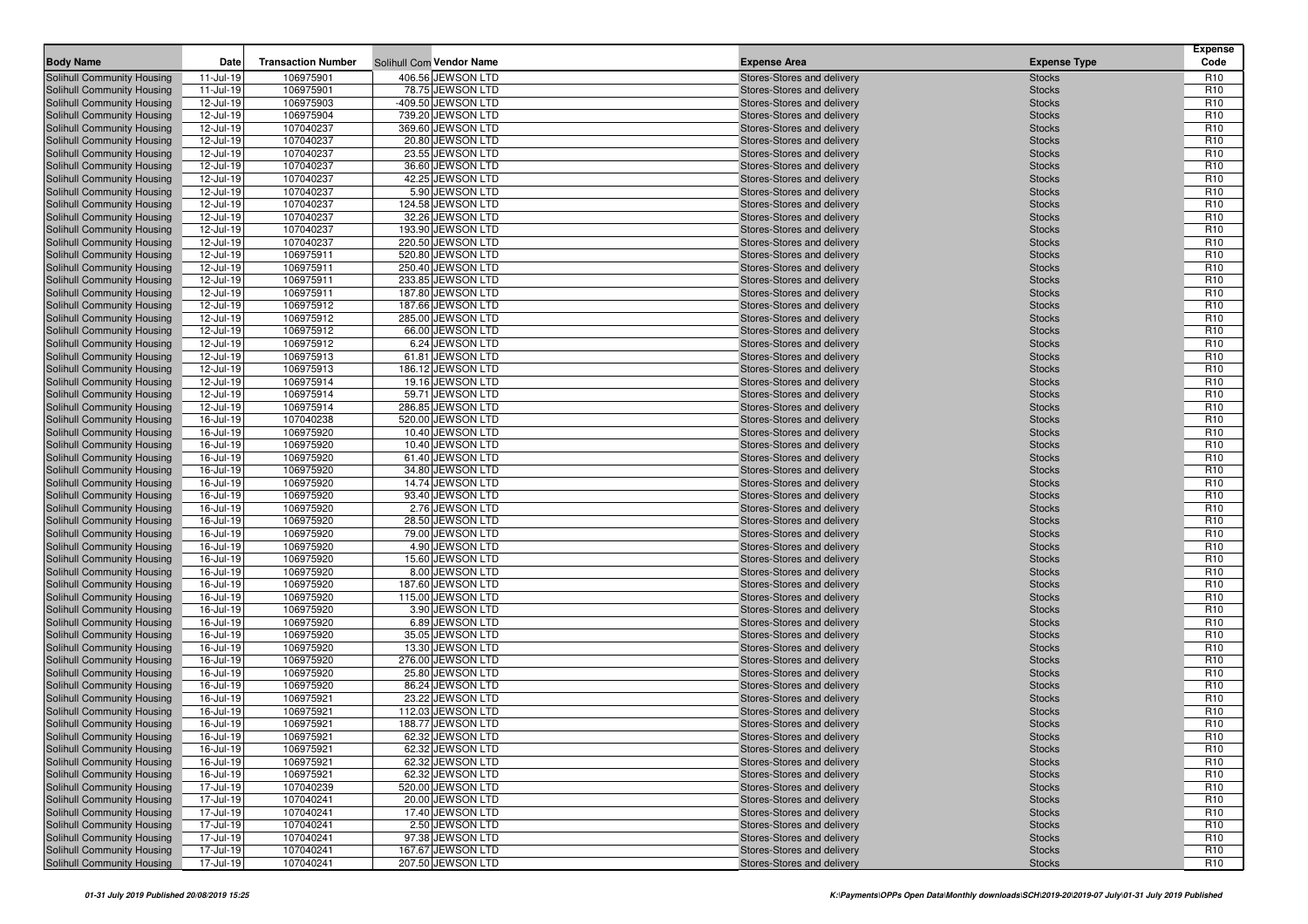| <b>Body Name</b>                                         | Date                   | <b>Transaction Number</b> | Solihull Com Vendor Name               | <b>Expense Area</b>                                      | <b>Expense Type</b>            | <b>Expense</b><br>Code             |
|----------------------------------------------------------|------------------------|---------------------------|----------------------------------------|----------------------------------------------------------|--------------------------------|------------------------------------|
|                                                          |                        |                           |                                        |                                                          |                                |                                    |
| Solihull Community Housing<br>Solihull Community Housing | 17-Jul-19<br>17-Jul-19 | 107040241<br>107040241    | 303.60 JEWSON LTD<br>202.40 JEWSON LTD | Stores-Stores and delivery<br>Stores-Stores and delivery | <b>Stocks</b><br><b>Stocks</b> | R <sub>10</sub><br>R <sub>10</sub> |
| Solihull Community Housing                               | 17-Jul-19              | 107040241                 | 205.62 JEWSON LTD                      | Stores-Stores and delivery                               | <b>Stocks</b>                  | R <sub>10</sub>                    |
| Solihull Community Housing                               | 17-Jul-19              | 107040241                 | 1.51 JEWSON LTD                        | Stores-Stores and delivery                               | <b>Stocks</b>                  | R <sub>10</sub>                    |
| Solihull Community Housing                               | 17-Jul-19              | 107040241                 | 6.95 JEWSON LTD                        | Stores-Stores and delivery                               | <b>Stocks</b>                  | R <sub>10</sub>                    |
| Solihull Community Housing                               | 17-Jul-19              | 107040241                 | 87.24 JEWSON LTD                       | Stores-Stores and delivery                               | <b>Stocks</b>                  | R <sub>10</sub>                    |
| Solihull Community Housing                               | 17-Jul-19              | 107040241                 | 7.17 JEWSON LTD                        | Stores-Stores and delivery                               | <b>Stocks</b>                  | R <sub>10</sub>                    |
| Solihull Community Housing                               | 17-Jul-19              | 107040241                 | 77.70 JEWSON LTD                       | Stores-Stores and delivery                               | <b>Stocks</b>                  | R <sub>10</sub>                    |
| Solihull Community Housing                               | 17-Jul-19              | 107040241                 | 202.20 JEWSON LTD                      | Stores-Stores and delivery                               | <b>Stocks</b>                  | R <sub>10</sub>                    |
| Solihull Community Housing                               | 17-Jul-19              | 107040241                 | 105.98 JEWSON LTD                      | Stores-Stores and delivery                               | <b>Stocks</b>                  | R <sub>10</sub>                    |
| Solihull Community Housing                               | 17-Jul-19              | 107040241                 | 47.40 JEWSON LTD                       | Stores-Stores and delivery                               | <b>Stocks</b>                  | R <sub>10</sub>                    |
| Solihull Community Housing                               | 18-Jul-19              | 107040245                 | 12.44 JEWSON LTD                       | Stores-Stores and delivery                               | <b>Stocks</b>                  | R <sub>10</sub>                    |
| Solihull Community Housing                               | 18-Jul-19              | 107040245                 | 20.50 JEWSON LTD                       | Stores-Stores and delivery                               | <b>Stocks</b>                  | R <sub>10</sub>                    |
| Solihull Community Housing                               | 18-Jul-19              | 107040245                 | 8.40 JEWSON LTD                        | Stores-Stores and delivery                               | <b>Stocks</b>                  | R <sub>10</sub>                    |
| Solihull Community Housing                               | 18-Jul-19              | 107040245                 | 3.55 JEWSON LTD                        | Stores-Stores and delivery                               | <b>Stocks</b>                  | R <sub>10</sub>                    |
| Solihull Community Housing                               | 18-Jul-19              | 107040245                 | 6.40 JEWSON LTD                        | Stores-Stores and delivery                               | <b>Stocks</b>                  | R <sub>10</sub>                    |
| Solihull Community Housing                               | 18-Jul-19              | 107040245                 | 71.80 JEWSON LTD                       | Stores-Stores and delivery                               | <b>Stocks</b>                  | R <sub>10</sub>                    |
| Solihull Community Housing                               | 18-Jul-19              | 107040245                 | 97.20 JEWSON LTD                       | Stores-Stores and delivery                               | <b>Stocks</b>                  | R <sub>10</sub>                    |
| Solihull Community Housing                               | 18-Jul-19              | 107040245                 | 52.85 JEWSON LTD                       | Stores-Stores and delivery                               | <b>Stocks</b>                  | R <sub>10</sub>                    |
| Solihull Community Housing                               | 18-Jul-19              | 107040245                 | 198.40 JEWSON LTD                      | Stores-Stores and delivery                               | <b>Stocks</b>                  | R <sub>10</sub>                    |
| Solihull Community Housing                               | 18-Jul-19              | 107040245                 | 48.30 JEWSON LTD                       | Stores-Stores and delivery                               | <b>Stocks</b>                  | R <sub>10</sub>                    |
| Solihull Community Housing                               | 18-Jul-19              | 107040245                 | 13.60 JEWSON LTD                       | Stores-Stores and delivery                               | <b>Stocks</b>                  | R <sub>10</sub>                    |
| Solihull Community Housing                               | 18-Jul-19              | 107040245                 | 38.30 JEWSON LTD                       | Stores-Stores and delivery                               | <b>Stocks</b>                  | R <sub>10</sub>                    |
| Solihull Community Housing                               | 18-Jul-19              | 107040245                 | 70.56 JEWSON LTD                       | Stores-Stores and delivery                               | <b>Stocks</b>                  | R <sub>10</sub>                    |
| Solihull Community Housing<br>Solihull Community Housing | 18-Jul-19<br>18-Jul-19 | 107040245<br>107040245    | 10.30 JEWSON LTD<br>144.30 JEWSON LTD  | Stores-Stores and delivery<br>Stores-Stores and delivery | <b>Stocks</b><br><b>Stocks</b> | R <sub>10</sub><br>R <sub>10</sub> |
| Solihull Community Housing                               | 18-Jul-19              | 107040245                 | 31.45 JEWSON LTD                       | Stores-Stores and delivery                               | <b>Stocks</b>                  | R <sub>10</sub>                    |
| Solihull Community Housing                               | 18-Jul-19              | 107040245                 | 45.60 JEWSON LTD                       | Stores-Stores and delivery                               | <b>Stocks</b>                  | R <sub>10</sub>                    |
| Solihull Community Housing                               | 18-Jul-19              | 107040245                 | 26.95 JEWSON LTD                       | Stores-Stores and delivery                               | <b>Stocks</b>                  | R <sub>10</sub>                    |
| Solihull Community Housing                               | 18-Jul-19              | 107040247                 | 271.00 JEWSON LTD                      | Stores-Stores and delivery                               | <b>Stocks</b>                  | R <sub>10</sub>                    |
| Solihull Community Housing                               | 19-Jul-19              | 107040273                 | 347.20 JEWSON LTD                      | Stores-Stores and delivery                               | <b>Stocks</b>                  | R <sub>10</sub>                    |
| Solihull Community Housing                               | 19-Jul-19              | 107040273                 | 155.90 JEWSON LTD                      | Stores-Stores and delivery                               | <b>Stocks</b>                  | R <sub>10</sub>                    |
| Solihull Community Housing                               | 19-Jul-19              | 107040249                 | 372.24 JEWSON LTD                      | Stores-Stores and delivery                               | <b>Stocks</b>                  | R <sub>10</sub>                    |
| Solihull Community Housing                               | 19-Jul-19              | 107040250                 | 105.00 JEWSON LTD                      | Stores-Stores and delivery                               | <b>Stocks</b>                  | R <sub>10</sub>                    |
| Solihull Community Housing                               | 19-Jul-19              | 107040250                 | 32.40 JEWSON LTD                       | Stores-Stores and delivery                               | <b>Stocks</b>                  | R <sub>10</sub>                    |
| Solihull Community Housing                               | 19-Jul-19              | 107040250                 | 48.00 JEWSON LTD                       | Stores-Stores and delivery                               | <b>Stocks</b>                  | R <sub>10</sub>                    |
| Solihull Community Housing                               | 19-Jul-19              | 107040250                 | 77.95 JEWSON LTD                       | Stores-Stores and delivery                               | <b>Stocks</b>                  | R <sub>10</sub>                    |
| Solihull Community Housing                               | 19-Jul-19              | 107040250                 | 9.80 JEWSON LTD                        | Stores-Stores and delivery                               | <b>Stocks</b>                  | R <sub>10</sub>                    |
| Solihull Community Housing                               | 19-Jul-19              | 107040250                 | 15.80 JEWSON LTD                       | Stores-Stores and delivery                               | <b>Stocks</b>                  | R <sub>10</sub>                    |
| Solihull Community Housing                               | 19-Jul-19              | 107040250                 | 48.80 JEWSON LTD                       | Stores-Stores and delivery                               | <b>Stocks</b>                  | R <sub>10</sub>                    |
| Solihull Community Housing                               | 19-Jul-19              | 107040250                 | 447.30 JEWSON LTD                      | Stores-Stores and delivery                               | <b>Stocks</b>                  | R <sub>10</sub>                    |
| Solihull Community Housing                               | 19-Jul-19              | 107040250                 | 93.37 JEWSON LTD                       | Stores-Stores and delivery                               | <b>Stocks</b>                  | R <sub>10</sub>                    |
| Solihull Community Housing                               | 19-Jul-19              | 107040250                 | 9.28 JEWSON LTD                        | Stores-Stores and delivery                               | <b>Stocks</b>                  | R <sub>10</sub>                    |
| Solihull Community Housing                               | 19-Jul-19              | 107040250                 | 279.00 JEWSON LTD                      | Stores-Stores and delivery                               | <b>Stocks</b>                  | R <sub>10</sub>                    |
| Solihull Community Housing<br>Solihull Community Housing | 19-Jul-19<br>19-Jul-19 | 107040250<br>107040250    | 119.00 JEWSON LTD<br>108.00 JEWSON LTD | Stores-Stores and delivery<br>Stores-Stores and delivery | <b>Stocks</b><br><b>Stocks</b> | R <sub>10</sub><br>R <sub>10</sub> |
| Solihull Community Housing                               | 19-Jul-19              | 107040250                 | 51.12 JEWSON LTD                       | Stores-Stores and delivery                               | <b>Stocks</b>                  | R <sub>10</sub>                    |
| Solihull Community Housing                               | 19-Jul-19              | 107040250                 | 16.00 JEWSON LTD                       | Stores-Stores and delivery                               | <b>Stocks</b>                  | R <sub>10</sub>                    |
| Solihull Community Housing                               | 19-Jul-19              | 107040250                 | 18.24 JEWSON LTD                       | Stores-Stores and delivery                               | <b>Stocks</b>                  | R <sub>10</sub>                    |
| Solihull Community Housing                               | 19-Jul-19              | 107040250                 | 9.80 JEWSON LTD                        | Stores-Stores and delivery                               | <b>Stocks</b>                  | R <sub>10</sub>                    |
| Solihull Community Housing                               | 19-Jul-19              | 107040251                 | 5.90 JEWSON LTD                        | Stores-Stores and delivery                               | <b>Stocks</b>                  | R <sub>10</sub>                    |
| <b>Solihull Community Housing</b>                        | 19-Jul-19              | 107040251                 | 3642.60 JEWSON LTD                     | Stores-Stores and delivery                               | <b>Stocks</b>                  | R <sub>10</sub>                    |
| Solihull Community Housing                               | 19-Jul-19              | 107040251                 | 58.92 JEWSON LTD                       | Stores-Stores and delivery                               | <b>Stocks</b>                  | R <sub>10</sub>                    |
| Solihull Community Housing                               | 19-Jul-19              | 107040251                 | 345.06 JEWSON LTD                      | Stores-Stores and delivery                               | <b>Stocks</b>                  | R <sub>10</sub>                    |
| Solihull Community Housing                               | 22-Jul-19              | 107040253                 | 473.61 JEWSON LTD                      | Stores-Stores and delivery                               | <b>Stocks</b>                  | R <sub>10</sub>                    |
| Solihull Community Housing                               | 22-Jul-19              | 107040259                 | 485.10 JEWSON LTD                      | Stores-Stores and delivery                               | <b>Stocks</b>                  | R <sub>10</sub>                    |
| Solihull Community Housing                               | 22-Jul-19              | 107040259                 | 154.86 JEWSON LTD                      | Stores-Stores and delivery                               | <b>Stocks</b>                  | R <sub>10</sub>                    |
| Solihull Community Housing                               | 22-Jul-19              | 107040259                 | 160.29 JEWSON LTD                      | Stores-Stores and delivery                               | <b>Stocks</b>                  | R <sub>10</sub>                    |
| Solihull Community Housing                               | 23-Jul-19              | 107040266                 | 39.09 JEWSON LTD                       | Stores-Stores and delivery                               | <b>Stocks</b>                  | R <sub>10</sub>                    |
| Solihull Community Housing                               | 23-Jul-19              | 107040266                 | 9.40 JEWSON LTD                        | Stores-Stores and delivery                               | <b>Stocks</b>                  | R <sub>10</sub>                    |
| Solihull Community Housing                               | 23-Jul-19              | 107040266                 | 354.30 JEWSON LTD                      | Stores-Stores and delivery                               | <b>Stocks</b>                  | R <sub>10</sub>                    |
| Solihull Community Housing                               | 23-Jul-19              | 107040266                 | 66.50 JEWSON LTD                       | Stores-Stores and delivery                               | <b>Stocks</b>                  | R <sub>10</sub>                    |
| Solihull Community Housing                               | 23-Jul-19              | 107040266                 | 96.45 JEWSON LTD                       | Stores-Stores and delivery                               | <b>Stocks</b>                  | R <sub>10</sub>                    |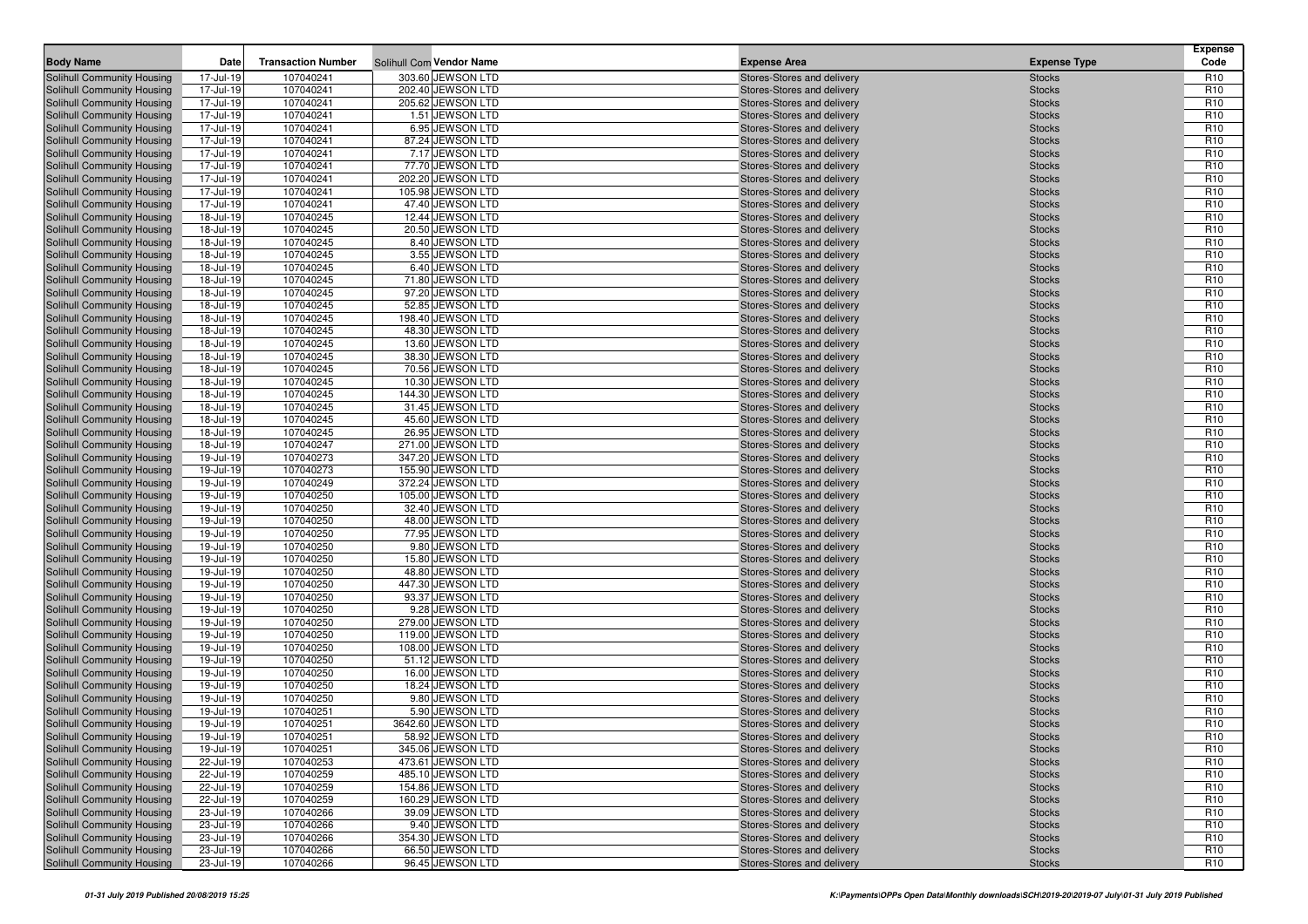| 5.50 JEWSON LTD<br>23-Jul-19<br>107040266<br>Stores-Stores and delivery<br>Solihull Community Housing<br><b>Stocks</b><br>R <sub>10</sub><br>23-Jul-19<br>107040266<br>6.70 JEWSON LTD<br>R <sub>10</sub><br>Solihull Community Housing<br>Stores-Stores and delivery<br><b>Stocks</b><br>23-Jul-19<br>107040266<br>152.80 JEWSON LTD<br><b>Stocks</b><br>R <sub>10</sub><br>Solihull Community Housing<br>Stores-Stores and delivery<br>23-Jul-19<br>107040266<br>31.30 JEWSON LTD<br>R <sub>10</sub><br>Solihull Community Housing<br>Stores-Stores and delivery<br><b>Stocks</b><br>23-Jul-19<br>107040266<br>116.16 JEWSON LTD<br>R <sub>10</sub><br>Solihull Community Housing<br>Stores-Stores and delivery<br><b>Stocks</b><br>R <sub>10</sub><br>Solihull Community Housing<br>23-Jul-19<br>107040266<br>6.95 JEWSON LTD<br>Stores-Stores and delivery<br><b>Stocks</b><br>23-Jul-19<br>107040266<br>4.80 JEWSON LTD<br>R <sub>10</sub><br>Solihull Community Housing<br>Stores-Stores and delivery<br><b>Stocks</b><br>23-Jul-19<br>107040266<br>5.00 JEWSON LTD<br>R <sub>10</sub><br>Solihull Community Housing<br>Stores-Stores and delivery<br><b>Stocks</b><br>23-Jul-19<br>107040266<br>203.60 JEWSON LTD<br>R <sub>10</sub><br>Solihull Community Housing<br>Stores-Stores and delivery<br><b>Stocks</b><br>23-Jul-19<br>107040266<br>R <sub>10</sub><br>138.00 JEWSON LTD<br>Stores-Stores and delivery<br><b>Stocks</b><br>23-Jul-19<br>107040266<br>975.00 JEWSON LTD<br>R <sub>10</sub><br>Stores-Stores and delivery<br><b>Stocks</b><br>23-Jul-19<br>107040266<br>7.35 JEWSON LTD<br>R <sub>10</sub><br>Stores-Stores and delivery<br><b>Stocks</b><br>23-Jul-19<br>107040266<br>8.80 JEWSON LTD<br>R <sub>10</sub><br>Stores-Stores and delivery<br><b>Stocks</b><br>107040266<br>6.80 JEWSON LTD<br>R <sub>10</sub><br>23-Jul-19<br>Stores-Stores and delivery<br><b>Stocks</b><br>23-Jul-19<br>107040266<br>1.73 JEWSON LTD<br>R <sub>10</sub><br>Stores-Stores and delivery<br><b>Stocks</b><br>23-Jul-19<br>107040266<br>35.10 JEWSON LTD<br>R <sub>10</sub><br>Stores-Stores and delivery<br><b>Stocks</b><br>23-Jul-19<br>107040266<br>8.00 JEWSON LTD<br>R <sub>10</sub><br>Stores-Stores and delivery<br><b>Stocks</b><br>23-Jul-19<br>107040266<br>54.00 JEWSON LTD<br>R <sub>10</sub><br>Stores-Stores and delivery<br><b>Stocks</b><br>23-Jul-19<br>107040266<br>37.00 JEWSON LTD<br>R <sub>10</sub><br>Solihull Community Housing<br>Stores-Stores and delivery<br><b>Stocks</b><br>23-Jul-19<br>107040266<br>15.80 JEWSON LTD<br>R <sub>10</sub><br>Stores-Stores and delivery<br><b>Stocks</b><br>23-Jul-19<br>107040271<br>277.84 JEWSON LTD<br><b>Stocks</b><br>R <sub>10</sub><br>Stores-Stores and delivery<br>23-Jul-19<br>107040272<br>-369.60 JEWSON LTD<br>R <sub>10</sub><br>Stores-Stores and delivery<br><b>Stocks</b><br>106974371<br>222.91 JLA TOTAL CARE LTD<br>D <sub>18</sub><br>18-Jul-19<br><b>Laundry Service</b><br><b>Equipment Rental/Lease</b><br>18-Jul-19<br>106974371<br>D <sub>18</sub><br>306.51 JLA TOTAL CARE LTD<br><b>Laundry Service</b><br><b>Equipment Rental/Lease</b><br>18-Jul-19<br>106974371<br>529.42 JLA TOTAL CARE LTD<br>D <sub>18</sub><br><b>Laundry Service</b><br><b>Equipment Rental/Lease</b><br>29-Jul-19<br>107040219<br>918.98 KARTER THOMAS LTD<br>A60<br><b>Estate Mgmt Team</b><br><b>Agency Staff</b><br>08-Jul-19<br>106943117<br>152.54 KARTER THOMAS LTD<br>A60<br><b>Estate Mgmt Team</b><br><b>Agency Staff</b><br>08-Jul-19<br>106943117<br>789.39 KARTER THOMAS LTD<br>A60<br><b>Estate Mgmt Team</b><br><b>Agency Staff</b><br>25-Jul-19<br>107016194<br>785.40 KARTER THOMAS LTD<br><b>Agency Staff</b><br>A60<br><b>Estate Mgmt Team</b><br>2160.00 KEYAPPS LTD<br>25-Jul-19<br><b>ICT Software</b><br>D31<br>107016193<br><b>IT Services</b><br>D30<br>11-Jul-19<br>106950640<br>245.00 KIRONA SOLUTIONS LIMITED<br><b>IT Strategy</b><br><b>ICT</b> General<br>16-Jul-19<br>106955484<br>1940.90 LEGRAND<br>D <sub>18</sub><br>Solihull Community Housing<br>Safe and Sound Operational<br><b>Equipment Rental/Lease</b><br>1450.80 LEGRAND<br>08-Jul-19<br>106942630<br>Safe and Sound Operational<br><b>Equipment Rental/Lease</b><br>D <sub>18</sub><br>16-Jul-19<br>106955485<br>-1940.90 LEGRAND<br>D <sub>18</sub><br>Safe and Sound Operational<br><b>Equipment Rental/Lease</b><br>25-Jul-19<br>5029.35 LEX AUTOLEASE LIMITED<br>Client - Fleet Management<br>C <sub>30</sub><br>Solihull Community Housing<br>107018196<br><b>Vehicle Hire</b><br>3288.00 LIBERATA UK LIMITED<br><b>Income Collection Team</b><br>D <sub>54</sub><br>Solihull Community Housing<br>26-Jul-19<br>107028193<br><b>Court Fees</b><br>106955621<br><b>B34</b><br>10-Jul-19<br>445.43 LIFT & ENGINEERING SERVICES<br><b>Mechanical &amp; Electrical</b><br><b>Utility Related Works</b><br>Solihull Community Housing<br>Solihull Community Housing<br>10-Jul-19<br>106955622<br>244.87 LIFT & ENGINEERING SERVICES<br><b>Utility Related Works</b><br><b>B34</b><br><b>Mechanical &amp; Electrical</b><br><b>B34</b><br>12-Jul-19<br>106955636<br>380.96 LIFT & ENGINEERING SERVICES<br>Solihull Community Housing<br><b>Mechanical &amp; Electrical</b><br><b>Utility Related Works</b><br>106955655<br><b>B34</b><br>Solihull Community Housing<br>12-Jul-19<br>400.00 LIFT & ENGINEERING SERVICES<br><b>Mechanical &amp; Electrical</b><br><b>Utility Related Works</b><br>09-Jul-19<br>106946052<br>450.70 LYRECO UK LTD<br>D <sub>25</sub><br>Solihull Community Housing<br><b>Endeavour House</b><br>Stationery<br>D <sub>25</sub><br>09-Jul-19<br>106946051<br>627.05 LYRECO UK LTD<br>Solihull Community Housing<br><b>Endeavour House</b><br>Stationery<br>04-Jul-19<br>106938439<br>20620.49 MAN COMMERCIAL PROTECTION LTD<br><b>CCTV</b><br><b>B43</b><br>Solihull Community Housing<br>Security<br>19-Jul-19<br>106975875<br>425.75 MAN COMMERCIAL PROTECTION LTD<br>A60<br>Solihull Community Housing<br>Housing Aid & Homelessness<br><b>Agency Staff</b><br>24-Jul-19<br>106998306<br>573.00 MAXKING LTD<br>D <sub>50</sub><br>Solihull Community Housing<br><b>Biomass System</b><br><b>Professional Fees</b><br><b>B36</b><br>01-Jul-19<br>106964207<br>823.13 MITIE PROPERTY SERVICES (UK) LTD<br>Solihull Community Housing<br><b>Planned Maintenance</b><br><b>Planned Works</b><br>823.13 MITIE PROPERTY SERVICES (UK) LTD<br><b>Planned Maintenance</b><br><b>B36</b><br>Solihull Community Housing<br>08-Jul-19<br>106964208<br><b>Planned Works</b><br>10-Jul-19<br>106964209<br><b>B36</b><br>Solihull Community Housing<br>3292.52 MITIE PROPERTY SERVICES (UK) LTD<br><b>Planned Maintenance</b><br><b>Planned Works</b><br><b>B36</b><br>11-Jul-19<br>106981697<br>10965.72 MITIE PROPERTY SERVICES (UK) LTD<br>Solihull Community Housing<br><b>Planned Maintenance</b><br><b>Planned Works</b><br>106964210<br>1646.26 MITIE PROPERTY SERVICES (UK) LTD<br><b>Planned Maintenance</b><br><b>Planned Works</b><br><b>B36</b><br>Solihull Community Housing<br>16-Jul-19<br>16-Jul-19<br>106964211<br>823.13 MITIE PROPERTY SERVICES (UK) LTD<br><b>Planned Maintenance</b><br><b>B36</b><br>Solihull Community Housing<br><b>Planned Works</b><br><b>Solihull Community Housing</b><br>23-Jul-19<br>107053193<br>823.13 MITIE PROPERTY SERVICES (UK) LTD<br><b>Planned Works</b><br><b>B36</b><br><b>Planned Maintenance</b><br><b>B36</b><br>Solihull Community Housing<br>23-Jul-19<br>823.13 MITIE PROPERTY SERVICES (UK) LTD<br>107053194<br><b>Planned Maintenance</b><br><b>Planned Works</b><br>Solihull Community Housing<br>Stores-Stores and delivery<br>R <sub>10</sub><br>01-Jul-19<br>106938147<br>15.00 MOBILITY WORLD LTD<br><b>Stocks</b><br>Solihull Community Housing<br>01-Jul-19<br>106938147<br>64.95 MOBILITY WORLD LTD<br>Stores-Stores and delivery<br>R <sub>10</sub><br><b>Stocks</b><br>Solihull Community Housing<br>01-Jul-19<br>106938147<br>154.95 MOBILITY WORLD LTD<br>Stores-Stores and delivery<br><b>Stocks</b><br>R <sub>10</sub><br>Solihull Community Housing<br>106938148<br>15.00 MOBILITY WORLD LTD<br>Stores-Stores and delivery<br>01-Jul-19<br><b>Stocks</b><br>R <sub>10</sub><br>Solihull Community Housing<br>01-Jul-19<br>106938148<br>64.95 MOBILITY WORLD LTD<br>Stores-Stores and delivery<br>R <sub>10</sub><br><b>Stocks</b><br>Solihull Community Housing<br>01-Jul-19<br>106938148<br>154.95 MOBILITY WORLD LTD<br>Stores-Stores and delivery<br>R <sub>10</sub><br><b>Stocks</b><br>Solihull Community Housing<br>01-Jul-19<br>106938150<br>15.00 MOBILITY WORLD LTD<br>Stores-Stores and delivery<br><b>Stocks</b><br>R <sub>10</sub><br>Solihull Community Housing<br>309.90 MOBILITY WORLD LTD<br>R <sub>10</sub><br>01-Jul-19<br>106938150<br>Stores-Stores and delivery<br><b>Stocks</b><br>Solihull Community Housing<br>09-Jul-19<br>106945244<br>524.48 MORGAN HUNT UK LTD<br><b>Welfare Reform Work</b><br><b>Agency Staff</b><br>A60<br>Solihull Community Housing<br>09-Jul-19<br>106945247<br>526.39 MORGAN HUNT UK LTD<br>Welfare Reform Work<br><b>Agency Staff</b><br>A60 | <b>Body Name</b>           | Date | <b>Transaction Number</b> | Solihull Com Vendor Name | <b>Expense Area</b> | <b>Expense Type</b> | <b>Expense</b><br>Code |
|--------------------------------------------------------------------------------------------------------------------------------------------------------------------------------------------------------------------------------------------------------------------------------------------------------------------------------------------------------------------------------------------------------------------------------------------------------------------------------------------------------------------------------------------------------------------------------------------------------------------------------------------------------------------------------------------------------------------------------------------------------------------------------------------------------------------------------------------------------------------------------------------------------------------------------------------------------------------------------------------------------------------------------------------------------------------------------------------------------------------------------------------------------------------------------------------------------------------------------------------------------------------------------------------------------------------------------------------------------------------------------------------------------------------------------------------------------------------------------------------------------------------------------------------------------------------------------------------------------------------------------------------------------------------------------------------------------------------------------------------------------------------------------------------------------------------------------------------------------------------------------------------------------------------------------------------------------------------------------------------------------------------------------------------------------------------------------------------------------------------------------------------------------------------------------------------------------------------------------------------------------------------------------------------------------------------------------------------------------------------------------------------------------------------------------------------------------------------------------------------------------------------------------------------------------------------------------------------------------------------------------------------------------------------------------------------------------------------------------------------------------------------------------------------------------------------------------------------------------------------------------------------------------------------------------------------------------------------------------------------------------------------------------------------------------------------------------------------------------------------------------------------------------------------------------------------------------------------------------------------------------------------------------------------------------------------------------------------------------------------------------------------------------------------------------------------------------------------------------------------------------------------------------------------------------------------------------------------------------------------------------------------------------------------------------------------------------------------------------------------------------------------------------------------------------------------------------------------------------------------------------------------------------------------------------------------------------------------------------------------------------------------------------------------------------------------------------------------------------------------------------------------------------------------------------------------------------------------------------------------------------------------------------------------------------------------------------------------------------------------------------------------------------------------------------------------------------------------------------------------------------------------------------------------------------------------------------------------------------------------------------------------------------------------------------------------------------------------------------------------------------------------------------------------------------------------------------------------------------------------------------------------------------------------------------------------------------------------------------------------------------------------------------------------------------------------------------------------------------------------------------------------------------------------------------------------------------------------------------------------------------------------------------------------------------------------------------------------------------------------------------------------------------------------------------------------------------------------------------------------------------------------------------------------------------------------------------------------------------------------------------------------------------------------------------------------------------------------------------------------------------------------------------------------------------------------------------------------------------------------------------------------------------------------------------------------------------------------------------------------------------------------------------------------------------------------------------------------------------------------------------------------------------------------------------------------------------------------------------------------------------------------------------------------------------------------------------------------------------------------------------------------------------------------------------------------------------------------------------------------------------------------------------------------------------------------------------------------------------------------------------------------------------------------------------------------------------------------------------------------------------------------------------------------------------------------------------------------------------------------------------------------------------------------------------------------------------------------------------------------------------------------------------------------------------------------------------------------------------------------------------------------------------------------------------------------------------------------------------------------------------------------------------------------------------------------------------------------------------------------------------------------------------------------------------------------------------------------------------------------------------------------------------------------------------------------------------------------------------------------------------------------------------------------------------------------------------------------------------------------------------------------------------------------------------------------------------------------------------------------------------------------------------------------------------------------------------------------------------------------------------------------------------------------------------------------------------------------------------------------------------------------------------------------------------------------------------------------------------------------------------------------------------------------------------------------------------------------------------------------------------------------------------------------------------------------------------------------------------------------------------------------------------------------------------------------------------------------------------------------------------------------------------------------------------------------------------------------------------------------------------------------------------------------------------------------------------------------------------------------------------------------------------------------------------------------------------------------------------------------------------------------------------------------------------------------------------------------------------------------------------------------------------------------------------|----------------------------|------|---------------------------|--------------------------|---------------------|---------------------|------------------------|
|                                                                                                                                                                                                                                                                                                                                                                                                                                                                                                                                                                                                                                                                                                                                                                                                                                                                                                                                                                                                                                                                                                                                                                                                                                                                                                                                                                                                                                                                                                                                                                                                                                                                                                                                                                                                                                                                                                                                                                                                                                                                                                                                                                                                                                                                                                                                                                                                                                                                                                                                                                                                                                                                                                                                                                                                                                                                                                                                                                                                                                                                                                                                                                                                                                                                                                                                                                                                                                                                                                                                                                                                                                                                                                                                                                                                                                                                                                                                                                                                                                                                                                                                                                                                                                                                                                                                                                                                                                                                                                                                                                                                                                                                                                                                                                                                                                                                                                                                                                                                                                                                                                                                                                                                                                                                                                                                                                                                                                                                                                                                                                                                                                                                                                                                                                                                                                                                                                                                                                                                                                                                                                                                                                                                                                                                                                                                                                                                                                                                                                                                                                                                                                                                                                                                                                                                                                                                                                                                                                                                                                                                                                                                                                                                                                                                                                                                                                                                                                                                                                                                                                                                                                                                                                                                                                                                                                                                                                                                                                                                                                                                                                                                                                                                                                                                                                                                                                                                                                                                                                                                                                                                                                                                                                                                                                                                                                                                                                                                                                                                                                                                                                                                                                                |                            |      |                           |                          |                     |                     |                        |
|                                                                                                                                                                                                                                                                                                                                                                                                                                                                                                                                                                                                                                                                                                                                                                                                                                                                                                                                                                                                                                                                                                                                                                                                                                                                                                                                                                                                                                                                                                                                                                                                                                                                                                                                                                                                                                                                                                                                                                                                                                                                                                                                                                                                                                                                                                                                                                                                                                                                                                                                                                                                                                                                                                                                                                                                                                                                                                                                                                                                                                                                                                                                                                                                                                                                                                                                                                                                                                                                                                                                                                                                                                                                                                                                                                                                                                                                                                                                                                                                                                                                                                                                                                                                                                                                                                                                                                                                                                                                                                                                                                                                                                                                                                                                                                                                                                                                                                                                                                                                                                                                                                                                                                                                                                                                                                                                                                                                                                                                                                                                                                                                                                                                                                                                                                                                                                                                                                                                                                                                                                                                                                                                                                                                                                                                                                                                                                                                                                                                                                                                                                                                                                                                                                                                                                                                                                                                                                                                                                                                                                                                                                                                                                                                                                                                                                                                                                                                                                                                                                                                                                                                                                                                                                                                                                                                                                                                                                                                                                                                                                                                                                                                                                                                                                                                                                                                                                                                                                                                                                                                                                                                                                                                                                                                                                                                                                                                                                                                                                                                                                                                                                                                                                                |                            |      |                           |                          |                     |                     |                        |
|                                                                                                                                                                                                                                                                                                                                                                                                                                                                                                                                                                                                                                                                                                                                                                                                                                                                                                                                                                                                                                                                                                                                                                                                                                                                                                                                                                                                                                                                                                                                                                                                                                                                                                                                                                                                                                                                                                                                                                                                                                                                                                                                                                                                                                                                                                                                                                                                                                                                                                                                                                                                                                                                                                                                                                                                                                                                                                                                                                                                                                                                                                                                                                                                                                                                                                                                                                                                                                                                                                                                                                                                                                                                                                                                                                                                                                                                                                                                                                                                                                                                                                                                                                                                                                                                                                                                                                                                                                                                                                                                                                                                                                                                                                                                                                                                                                                                                                                                                                                                                                                                                                                                                                                                                                                                                                                                                                                                                                                                                                                                                                                                                                                                                                                                                                                                                                                                                                                                                                                                                                                                                                                                                                                                                                                                                                                                                                                                                                                                                                                                                                                                                                                                                                                                                                                                                                                                                                                                                                                                                                                                                                                                                                                                                                                                                                                                                                                                                                                                                                                                                                                                                                                                                                                                                                                                                                                                                                                                                                                                                                                                                                                                                                                                                                                                                                                                                                                                                                                                                                                                                                                                                                                                                                                                                                                                                                                                                                                                                                                                                                                                                                                                                                                |                            |      |                           |                          |                     |                     |                        |
|                                                                                                                                                                                                                                                                                                                                                                                                                                                                                                                                                                                                                                                                                                                                                                                                                                                                                                                                                                                                                                                                                                                                                                                                                                                                                                                                                                                                                                                                                                                                                                                                                                                                                                                                                                                                                                                                                                                                                                                                                                                                                                                                                                                                                                                                                                                                                                                                                                                                                                                                                                                                                                                                                                                                                                                                                                                                                                                                                                                                                                                                                                                                                                                                                                                                                                                                                                                                                                                                                                                                                                                                                                                                                                                                                                                                                                                                                                                                                                                                                                                                                                                                                                                                                                                                                                                                                                                                                                                                                                                                                                                                                                                                                                                                                                                                                                                                                                                                                                                                                                                                                                                                                                                                                                                                                                                                                                                                                                                                                                                                                                                                                                                                                                                                                                                                                                                                                                                                                                                                                                                                                                                                                                                                                                                                                                                                                                                                                                                                                                                                                                                                                                                                                                                                                                                                                                                                                                                                                                                                                                                                                                                                                                                                                                                                                                                                                                                                                                                                                                                                                                                                                                                                                                                                                                                                                                                                                                                                                                                                                                                                                                                                                                                                                                                                                                                                                                                                                                                                                                                                                                                                                                                                                                                                                                                                                                                                                                                                                                                                                                                                                                                                                                                |                            |      |                           |                          |                     |                     |                        |
|                                                                                                                                                                                                                                                                                                                                                                                                                                                                                                                                                                                                                                                                                                                                                                                                                                                                                                                                                                                                                                                                                                                                                                                                                                                                                                                                                                                                                                                                                                                                                                                                                                                                                                                                                                                                                                                                                                                                                                                                                                                                                                                                                                                                                                                                                                                                                                                                                                                                                                                                                                                                                                                                                                                                                                                                                                                                                                                                                                                                                                                                                                                                                                                                                                                                                                                                                                                                                                                                                                                                                                                                                                                                                                                                                                                                                                                                                                                                                                                                                                                                                                                                                                                                                                                                                                                                                                                                                                                                                                                                                                                                                                                                                                                                                                                                                                                                                                                                                                                                                                                                                                                                                                                                                                                                                                                                                                                                                                                                                                                                                                                                                                                                                                                                                                                                                                                                                                                                                                                                                                                                                                                                                                                                                                                                                                                                                                                                                                                                                                                                                                                                                                                                                                                                                                                                                                                                                                                                                                                                                                                                                                                                                                                                                                                                                                                                                                                                                                                                                                                                                                                                                                                                                                                                                                                                                                                                                                                                                                                                                                                                                                                                                                                                                                                                                                                                                                                                                                                                                                                                                                                                                                                                                                                                                                                                                                                                                                                                                                                                                                                                                                                                                                                |                            |      |                           |                          |                     |                     |                        |
|                                                                                                                                                                                                                                                                                                                                                                                                                                                                                                                                                                                                                                                                                                                                                                                                                                                                                                                                                                                                                                                                                                                                                                                                                                                                                                                                                                                                                                                                                                                                                                                                                                                                                                                                                                                                                                                                                                                                                                                                                                                                                                                                                                                                                                                                                                                                                                                                                                                                                                                                                                                                                                                                                                                                                                                                                                                                                                                                                                                                                                                                                                                                                                                                                                                                                                                                                                                                                                                                                                                                                                                                                                                                                                                                                                                                                                                                                                                                                                                                                                                                                                                                                                                                                                                                                                                                                                                                                                                                                                                                                                                                                                                                                                                                                                                                                                                                                                                                                                                                                                                                                                                                                                                                                                                                                                                                                                                                                                                                                                                                                                                                                                                                                                                                                                                                                                                                                                                                                                                                                                                                                                                                                                                                                                                                                                                                                                                                                                                                                                                                                                                                                                                                                                                                                                                                                                                                                                                                                                                                                                                                                                                                                                                                                                                                                                                                                                                                                                                                                                                                                                                                                                                                                                                                                                                                                                                                                                                                                                                                                                                                                                                                                                                                                                                                                                                                                                                                                                                                                                                                                                                                                                                                                                                                                                                                                                                                                                                                                                                                                                                                                                                                                                                |                            |      |                           |                          |                     |                     |                        |
|                                                                                                                                                                                                                                                                                                                                                                                                                                                                                                                                                                                                                                                                                                                                                                                                                                                                                                                                                                                                                                                                                                                                                                                                                                                                                                                                                                                                                                                                                                                                                                                                                                                                                                                                                                                                                                                                                                                                                                                                                                                                                                                                                                                                                                                                                                                                                                                                                                                                                                                                                                                                                                                                                                                                                                                                                                                                                                                                                                                                                                                                                                                                                                                                                                                                                                                                                                                                                                                                                                                                                                                                                                                                                                                                                                                                                                                                                                                                                                                                                                                                                                                                                                                                                                                                                                                                                                                                                                                                                                                                                                                                                                                                                                                                                                                                                                                                                                                                                                                                                                                                                                                                                                                                                                                                                                                                                                                                                                                                                                                                                                                                                                                                                                                                                                                                                                                                                                                                                                                                                                                                                                                                                                                                                                                                                                                                                                                                                                                                                                                                                                                                                                                                                                                                                                                                                                                                                                                                                                                                                                                                                                                                                                                                                                                                                                                                                                                                                                                                                                                                                                                                                                                                                                                                                                                                                                                                                                                                                                                                                                                                                                                                                                                                                                                                                                                                                                                                                                                                                                                                                                                                                                                                                                                                                                                                                                                                                                                                                                                                                                                                                                                                                                                |                            |      |                           |                          |                     |                     |                        |
|                                                                                                                                                                                                                                                                                                                                                                                                                                                                                                                                                                                                                                                                                                                                                                                                                                                                                                                                                                                                                                                                                                                                                                                                                                                                                                                                                                                                                                                                                                                                                                                                                                                                                                                                                                                                                                                                                                                                                                                                                                                                                                                                                                                                                                                                                                                                                                                                                                                                                                                                                                                                                                                                                                                                                                                                                                                                                                                                                                                                                                                                                                                                                                                                                                                                                                                                                                                                                                                                                                                                                                                                                                                                                                                                                                                                                                                                                                                                                                                                                                                                                                                                                                                                                                                                                                                                                                                                                                                                                                                                                                                                                                                                                                                                                                                                                                                                                                                                                                                                                                                                                                                                                                                                                                                                                                                                                                                                                                                                                                                                                                                                                                                                                                                                                                                                                                                                                                                                                                                                                                                                                                                                                                                                                                                                                                                                                                                                                                                                                                                                                                                                                                                                                                                                                                                                                                                                                                                                                                                                                                                                                                                                                                                                                                                                                                                                                                                                                                                                                                                                                                                                                                                                                                                                                                                                                                                                                                                                                                                                                                                                                                                                                                                                                                                                                                                                                                                                                                                                                                                                                                                                                                                                                                                                                                                                                                                                                                                                                                                                                                                                                                                                                                                |                            |      |                           |                          |                     |                     |                        |
|                                                                                                                                                                                                                                                                                                                                                                                                                                                                                                                                                                                                                                                                                                                                                                                                                                                                                                                                                                                                                                                                                                                                                                                                                                                                                                                                                                                                                                                                                                                                                                                                                                                                                                                                                                                                                                                                                                                                                                                                                                                                                                                                                                                                                                                                                                                                                                                                                                                                                                                                                                                                                                                                                                                                                                                                                                                                                                                                                                                                                                                                                                                                                                                                                                                                                                                                                                                                                                                                                                                                                                                                                                                                                                                                                                                                                                                                                                                                                                                                                                                                                                                                                                                                                                                                                                                                                                                                                                                                                                                                                                                                                                                                                                                                                                                                                                                                                                                                                                                                                                                                                                                                                                                                                                                                                                                                                                                                                                                                                                                                                                                                                                                                                                                                                                                                                                                                                                                                                                                                                                                                                                                                                                                                                                                                                                                                                                                                                                                                                                                                                                                                                                                                                                                                                                                                                                                                                                                                                                                                                                                                                                                                                                                                                                                                                                                                                                                                                                                                                                                                                                                                                                                                                                                                                                                                                                                                                                                                                                                                                                                                                                                                                                                                                                                                                                                                                                                                                                                                                                                                                                                                                                                                                                                                                                                                                                                                                                                                                                                                                                                                                                                                                                                |                            |      |                           |                          |                     |                     |                        |
|                                                                                                                                                                                                                                                                                                                                                                                                                                                                                                                                                                                                                                                                                                                                                                                                                                                                                                                                                                                                                                                                                                                                                                                                                                                                                                                                                                                                                                                                                                                                                                                                                                                                                                                                                                                                                                                                                                                                                                                                                                                                                                                                                                                                                                                                                                                                                                                                                                                                                                                                                                                                                                                                                                                                                                                                                                                                                                                                                                                                                                                                                                                                                                                                                                                                                                                                                                                                                                                                                                                                                                                                                                                                                                                                                                                                                                                                                                                                                                                                                                                                                                                                                                                                                                                                                                                                                                                                                                                                                                                                                                                                                                                                                                                                                                                                                                                                                                                                                                                                                                                                                                                                                                                                                                                                                                                                                                                                                                                                                                                                                                                                                                                                                                                                                                                                                                                                                                                                                                                                                                                                                                                                                                                                                                                                                                                                                                                                                                                                                                                                                                                                                                                                                                                                                                                                                                                                                                                                                                                                                                                                                                                                                                                                                                                                                                                                                                                                                                                                                                                                                                                                                                                                                                                                                                                                                                                                                                                                                                                                                                                                                                                                                                                                                                                                                                                                                                                                                                                                                                                                                                                                                                                                                                                                                                                                                                                                                                                                                                                                                                                                                                                                                                                | Solihull Community Housing |      |                           |                          |                     |                     |                        |
|                                                                                                                                                                                                                                                                                                                                                                                                                                                                                                                                                                                                                                                                                                                                                                                                                                                                                                                                                                                                                                                                                                                                                                                                                                                                                                                                                                                                                                                                                                                                                                                                                                                                                                                                                                                                                                                                                                                                                                                                                                                                                                                                                                                                                                                                                                                                                                                                                                                                                                                                                                                                                                                                                                                                                                                                                                                                                                                                                                                                                                                                                                                                                                                                                                                                                                                                                                                                                                                                                                                                                                                                                                                                                                                                                                                                                                                                                                                                                                                                                                                                                                                                                                                                                                                                                                                                                                                                                                                                                                                                                                                                                                                                                                                                                                                                                                                                                                                                                                                                                                                                                                                                                                                                                                                                                                                                                                                                                                                                                                                                                                                                                                                                                                                                                                                                                                                                                                                                                                                                                                                                                                                                                                                                                                                                                                                                                                                                                                                                                                                                                                                                                                                                                                                                                                                                                                                                                                                                                                                                                                                                                                                                                                                                                                                                                                                                                                                                                                                                                                                                                                                                                                                                                                                                                                                                                                                                                                                                                                                                                                                                                                                                                                                                                                                                                                                                                                                                                                                                                                                                                                                                                                                                                                                                                                                                                                                                                                                                                                                                                                                                                                                                                                                | Solihull Community Housing |      |                           |                          |                     |                     |                        |
|                                                                                                                                                                                                                                                                                                                                                                                                                                                                                                                                                                                                                                                                                                                                                                                                                                                                                                                                                                                                                                                                                                                                                                                                                                                                                                                                                                                                                                                                                                                                                                                                                                                                                                                                                                                                                                                                                                                                                                                                                                                                                                                                                                                                                                                                                                                                                                                                                                                                                                                                                                                                                                                                                                                                                                                                                                                                                                                                                                                                                                                                                                                                                                                                                                                                                                                                                                                                                                                                                                                                                                                                                                                                                                                                                                                                                                                                                                                                                                                                                                                                                                                                                                                                                                                                                                                                                                                                                                                                                                                                                                                                                                                                                                                                                                                                                                                                                                                                                                                                                                                                                                                                                                                                                                                                                                                                                                                                                                                                                                                                                                                                                                                                                                                                                                                                                                                                                                                                                                                                                                                                                                                                                                                                                                                                                                                                                                                                                                                                                                                                                                                                                                                                                                                                                                                                                                                                                                                                                                                                                                                                                                                                                                                                                                                                                                                                                                                                                                                                                                                                                                                                                                                                                                                                                                                                                                                                                                                                                                                                                                                                                                                                                                                                                                                                                                                                                                                                                                                                                                                                                                                                                                                                                                                                                                                                                                                                                                                                                                                                                                                                                                                                                                                | Solihull Community Housing |      |                           |                          |                     |                     |                        |
|                                                                                                                                                                                                                                                                                                                                                                                                                                                                                                                                                                                                                                                                                                                                                                                                                                                                                                                                                                                                                                                                                                                                                                                                                                                                                                                                                                                                                                                                                                                                                                                                                                                                                                                                                                                                                                                                                                                                                                                                                                                                                                                                                                                                                                                                                                                                                                                                                                                                                                                                                                                                                                                                                                                                                                                                                                                                                                                                                                                                                                                                                                                                                                                                                                                                                                                                                                                                                                                                                                                                                                                                                                                                                                                                                                                                                                                                                                                                                                                                                                                                                                                                                                                                                                                                                                                                                                                                                                                                                                                                                                                                                                                                                                                                                                                                                                                                                                                                                                                                                                                                                                                                                                                                                                                                                                                                                                                                                                                                                                                                                                                                                                                                                                                                                                                                                                                                                                                                                                                                                                                                                                                                                                                                                                                                                                                                                                                                                                                                                                                                                                                                                                                                                                                                                                                                                                                                                                                                                                                                                                                                                                                                                                                                                                                                                                                                                                                                                                                                                                                                                                                                                                                                                                                                                                                                                                                                                                                                                                                                                                                                                                                                                                                                                                                                                                                                                                                                                                                                                                                                                                                                                                                                                                                                                                                                                                                                                                                                                                                                                                                                                                                                                                                | Solihull Community Housing |      |                           |                          |                     |                     |                        |
|                                                                                                                                                                                                                                                                                                                                                                                                                                                                                                                                                                                                                                                                                                                                                                                                                                                                                                                                                                                                                                                                                                                                                                                                                                                                                                                                                                                                                                                                                                                                                                                                                                                                                                                                                                                                                                                                                                                                                                                                                                                                                                                                                                                                                                                                                                                                                                                                                                                                                                                                                                                                                                                                                                                                                                                                                                                                                                                                                                                                                                                                                                                                                                                                                                                                                                                                                                                                                                                                                                                                                                                                                                                                                                                                                                                                                                                                                                                                                                                                                                                                                                                                                                                                                                                                                                                                                                                                                                                                                                                                                                                                                                                                                                                                                                                                                                                                                                                                                                                                                                                                                                                                                                                                                                                                                                                                                                                                                                                                                                                                                                                                                                                                                                                                                                                                                                                                                                                                                                                                                                                                                                                                                                                                                                                                                                                                                                                                                                                                                                                                                                                                                                                                                                                                                                                                                                                                                                                                                                                                                                                                                                                                                                                                                                                                                                                                                                                                                                                                                                                                                                                                                                                                                                                                                                                                                                                                                                                                                                                                                                                                                                                                                                                                                                                                                                                                                                                                                                                                                                                                                                                                                                                                                                                                                                                                                                                                                                                                                                                                                                                                                                                                                                                | Solihull Community Housing |      |                           |                          |                     |                     |                        |
|                                                                                                                                                                                                                                                                                                                                                                                                                                                                                                                                                                                                                                                                                                                                                                                                                                                                                                                                                                                                                                                                                                                                                                                                                                                                                                                                                                                                                                                                                                                                                                                                                                                                                                                                                                                                                                                                                                                                                                                                                                                                                                                                                                                                                                                                                                                                                                                                                                                                                                                                                                                                                                                                                                                                                                                                                                                                                                                                                                                                                                                                                                                                                                                                                                                                                                                                                                                                                                                                                                                                                                                                                                                                                                                                                                                                                                                                                                                                                                                                                                                                                                                                                                                                                                                                                                                                                                                                                                                                                                                                                                                                                                                                                                                                                                                                                                                                                                                                                                                                                                                                                                                                                                                                                                                                                                                                                                                                                                                                                                                                                                                                                                                                                                                                                                                                                                                                                                                                                                                                                                                                                                                                                                                                                                                                                                                                                                                                                                                                                                                                                                                                                                                                                                                                                                                                                                                                                                                                                                                                                                                                                                                                                                                                                                                                                                                                                                                                                                                                                                                                                                                                                                                                                                                                                                                                                                                                                                                                                                                                                                                                                                                                                                                                                                                                                                                                                                                                                                                                                                                                                                                                                                                                                                                                                                                                                                                                                                                                                                                                                                                                                                                                                                                | Solihull Community Housing |      |                           |                          |                     |                     |                        |
|                                                                                                                                                                                                                                                                                                                                                                                                                                                                                                                                                                                                                                                                                                                                                                                                                                                                                                                                                                                                                                                                                                                                                                                                                                                                                                                                                                                                                                                                                                                                                                                                                                                                                                                                                                                                                                                                                                                                                                                                                                                                                                                                                                                                                                                                                                                                                                                                                                                                                                                                                                                                                                                                                                                                                                                                                                                                                                                                                                                                                                                                                                                                                                                                                                                                                                                                                                                                                                                                                                                                                                                                                                                                                                                                                                                                                                                                                                                                                                                                                                                                                                                                                                                                                                                                                                                                                                                                                                                                                                                                                                                                                                                                                                                                                                                                                                                                                                                                                                                                                                                                                                                                                                                                                                                                                                                                                                                                                                                                                                                                                                                                                                                                                                                                                                                                                                                                                                                                                                                                                                                                                                                                                                                                                                                                                                                                                                                                                                                                                                                                                                                                                                                                                                                                                                                                                                                                                                                                                                                                                                                                                                                                                                                                                                                                                                                                                                                                                                                                                                                                                                                                                                                                                                                                                                                                                                                                                                                                                                                                                                                                                                                                                                                                                                                                                                                                                                                                                                                                                                                                                                                                                                                                                                                                                                                                                                                                                                                                                                                                                                                                                                                                                                                | Solihull Community Housing |      |                           |                          |                     |                     |                        |
|                                                                                                                                                                                                                                                                                                                                                                                                                                                                                                                                                                                                                                                                                                                                                                                                                                                                                                                                                                                                                                                                                                                                                                                                                                                                                                                                                                                                                                                                                                                                                                                                                                                                                                                                                                                                                                                                                                                                                                                                                                                                                                                                                                                                                                                                                                                                                                                                                                                                                                                                                                                                                                                                                                                                                                                                                                                                                                                                                                                                                                                                                                                                                                                                                                                                                                                                                                                                                                                                                                                                                                                                                                                                                                                                                                                                                                                                                                                                                                                                                                                                                                                                                                                                                                                                                                                                                                                                                                                                                                                                                                                                                                                                                                                                                                                                                                                                                                                                                                                                                                                                                                                                                                                                                                                                                                                                                                                                                                                                                                                                                                                                                                                                                                                                                                                                                                                                                                                                                                                                                                                                                                                                                                                                                                                                                                                                                                                                                                                                                                                                                                                                                                                                                                                                                                                                                                                                                                                                                                                                                                                                                                                                                                                                                                                                                                                                                                                                                                                                                                                                                                                                                                                                                                                                                                                                                                                                                                                                                                                                                                                                                                                                                                                                                                                                                                                                                                                                                                                                                                                                                                                                                                                                                                                                                                                                                                                                                                                                                                                                                                                                                                                                                                                | Solihull Community Housing |      |                           |                          |                     |                     |                        |
|                                                                                                                                                                                                                                                                                                                                                                                                                                                                                                                                                                                                                                                                                                                                                                                                                                                                                                                                                                                                                                                                                                                                                                                                                                                                                                                                                                                                                                                                                                                                                                                                                                                                                                                                                                                                                                                                                                                                                                                                                                                                                                                                                                                                                                                                                                                                                                                                                                                                                                                                                                                                                                                                                                                                                                                                                                                                                                                                                                                                                                                                                                                                                                                                                                                                                                                                                                                                                                                                                                                                                                                                                                                                                                                                                                                                                                                                                                                                                                                                                                                                                                                                                                                                                                                                                                                                                                                                                                                                                                                                                                                                                                                                                                                                                                                                                                                                                                                                                                                                                                                                                                                                                                                                                                                                                                                                                                                                                                                                                                                                                                                                                                                                                                                                                                                                                                                                                                                                                                                                                                                                                                                                                                                                                                                                                                                                                                                                                                                                                                                                                                                                                                                                                                                                                                                                                                                                                                                                                                                                                                                                                                                                                                                                                                                                                                                                                                                                                                                                                                                                                                                                                                                                                                                                                                                                                                                                                                                                                                                                                                                                                                                                                                                                                                                                                                                                                                                                                                                                                                                                                                                                                                                                                                                                                                                                                                                                                                                                                                                                                                                                                                                                                                                | Solihull Community Housing |      |                           |                          |                     |                     |                        |
|                                                                                                                                                                                                                                                                                                                                                                                                                                                                                                                                                                                                                                                                                                                                                                                                                                                                                                                                                                                                                                                                                                                                                                                                                                                                                                                                                                                                                                                                                                                                                                                                                                                                                                                                                                                                                                                                                                                                                                                                                                                                                                                                                                                                                                                                                                                                                                                                                                                                                                                                                                                                                                                                                                                                                                                                                                                                                                                                                                                                                                                                                                                                                                                                                                                                                                                                                                                                                                                                                                                                                                                                                                                                                                                                                                                                                                                                                                                                                                                                                                                                                                                                                                                                                                                                                                                                                                                                                                                                                                                                                                                                                                                                                                                                                                                                                                                                                                                                                                                                                                                                                                                                                                                                                                                                                                                                                                                                                                                                                                                                                                                                                                                                                                                                                                                                                                                                                                                                                                                                                                                                                                                                                                                                                                                                                                                                                                                                                                                                                                                                                                                                                                                                                                                                                                                                                                                                                                                                                                                                                                                                                                                                                                                                                                                                                                                                                                                                                                                                                                                                                                                                                                                                                                                                                                                                                                                                                                                                                                                                                                                                                                                                                                                                                                                                                                                                                                                                                                                                                                                                                                                                                                                                                                                                                                                                                                                                                                                                                                                                                                                                                                                                                                                |                            |      |                           |                          |                     |                     |                        |
|                                                                                                                                                                                                                                                                                                                                                                                                                                                                                                                                                                                                                                                                                                                                                                                                                                                                                                                                                                                                                                                                                                                                                                                                                                                                                                                                                                                                                                                                                                                                                                                                                                                                                                                                                                                                                                                                                                                                                                                                                                                                                                                                                                                                                                                                                                                                                                                                                                                                                                                                                                                                                                                                                                                                                                                                                                                                                                                                                                                                                                                                                                                                                                                                                                                                                                                                                                                                                                                                                                                                                                                                                                                                                                                                                                                                                                                                                                                                                                                                                                                                                                                                                                                                                                                                                                                                                                                                                                                                                                                                                                                                                                                                                                                                                                                                                                                                                                                                                                                                                                                                                                                                                                                                                                                                                                                                                                                                                                                                                                                                                                                                                                                                                                                                                                                                                                                                                                                                                                                                                                                                                                                                                                                                                                                                                                                                                                                                                                                                                                                                                                                                                                                                                                                                                                                                                                                                                                                                                                                                                                                                                                                                                                                                                                                                                                                                                                                                                                                                                                                                                                                                                                                                                                                                                                                                                                                                                                                                                                                                                                                                                                                                                                                                                                                                                                                                                                                                                                                                                                                                                                                                                                                                                                                                                                                                                                                                                                                                                                                                                                                                                                                                                                                | Solihull Community Housing |      |                           |                          |                     |                     |                        |
|                                                                                                                                                                                                                                                                                                                                                                                                                                                                                                                                                                                                                                                                                                                                                                                                                                                                                                                                                                                                                                                                                                                                                                                                                                                                                                                                                                                                                                                                                                                                                                                                                                                                                                                                                                                                                                                                                                                                                                                                                                                                                                                                                                                                                                                                                                                                                                                                                                                                                                                                                                                                                                                                                                                                                                                                                                                                                                                                                                                                                                                                                                                                                                                                                                                                                                                                                                                                                                                                                                                                                                                                                                                                                                                                                                                                                                                                                                                                                                                                                                                                                                                                                                                                                                                                                                                                                                                                                                                                                                                                                                                                                                                                                                                                                                                                                                                                                                                                                                                                                                                                                                                                                                                                                                                                                                                                                                                                                                                                                                                                                                                                                                                                                                                                                                                                                                                                                                                                                                                                                                                                                                                                                                                                                                                                                                                                                                                                                                                                                                                                                                                                                                                                                                                                                                                                                                                                                                                                                                                                                                                                                                                                                                                                                                                                                                                                                                                                                                                                                                                                                                                                                                                                                                                                                                                                                                                                                                                                                                                                                                                                                                                                                                                                                                                                                                                                                                                                                                                                                                                                                                                                                                                                                                                                                                                                                                                                                                                                                                                                                                                                                                                                                                                | Solihull Community Housing |      |                           |                          |                     |                     |                        |
|                                                                                                                                                                                                                                                                                                                                                                                                                                                                                                                                                                                                                                                                                                                                                                                                                                                                                                                                                                                                                                                                                                                                                                                                                                                                                                                                                                                                                                                                                                                                                                                                                                                                                                                                                                                                                                                                                                                                                                                                                                                                                                                                                                                                                                                                                                                                                                                                                                                                                                                                                                                                                                                                                                                                                                                                                                                                                                                                                                                                                                                                                                                                                                                                                                                                                                                                                                                                                                                                                                                                                                                                                                                                                                                                                                                                                                                                                                                                                                                                                                                                                                                                                                                                                                                                                                                                                                                                                                                                                                                                                                                                                                                                                                                                                                                                                                                                                                                                                                                                                                                                                                                                                                                                                                                                                                                                                                                                                                                                                                                                                                                                                                                                                                                                                                                                                                                                                                                                                                                                                                                                                                                                                                                                                                                                                                                                                                                                                                                                                                                                                                                                                                                                                                                                                                                                                                                                                                                                                                                                                                                                                                                                                                                                                                                                                                                                                                                                                                                                                                                                                                                                                                                                                                                                                                                                                                                                                                                                                                                                                                                                                                                                                                                                                                                                                                                                                                                                                                                                                                                                                                                                                                                                                                                                                                                                                                                                                                                                                                                                                                                                                                                                                                                | Solihull Community Housing |      |                           |                          |                     |                     |                        |
|                                                                                                                                                                                                                                                                                                                                                                                                                                                                                                                                                                                                                                                                                                                                                                                                                                                                                                                                                                                                                                                                                                                                                                                                                                                                                                                                                                                                                                                                                                                                                                                                                                                                                                                                                                                                                                                                                                                                                                                                                                                                                                                                                                                                                                                                                                                                                                                                                                                                                                                                                                                                                                                                                                                                                                                                                                                                                                                                                                                                                                                                                                                                                                                                                                                                                                                                                                                                                                                                                                                                                                                                                                                                                                                                                                                                                                                                                                                                                                                                                                                                                                                                                                                                                                                                                                                                                                                                                                                                                                                                                                                                                                                                                                                                                                                                                                                                                                                                                                                                                                                                                                                                                                                                                                                                                                                                                                                                                                                                                                                                                                                                                                                                                                                                                                                                                                                                                                                                                                                                                                                                                                                                                                                                                                                                                                                                                                                                                                                                                                                                                                                                                                                                                                                                                                                                                                                                                                                                                                                                                                                                                                                                                                                                                                                                                                                                                                                                                                                                                                                                                                                                                                                                                                                                                                                                                                                                                                                                                                                                                                                                                                                                                                                                                                                                                                                                                                                                                                                                                                                                                                                                                                                                                                                                                                                                                                                                                                                                                                                                                                                                                                                                                                                | Solihull Community Housing |      |                           |                          |                     |                     |                        |
|                                                                                                                                                                                                                                                                                                                                                                                                                                                                                                                                                                                                                                                                                                                                                                                                                                                                                                                                                                                                                                                                                                                                                                                                                                                                                                                                                                                                                                                                                                                                                                                                                                                                                                                                                                                                                                                                                                                                                                                                                                                                                                                                                                                                                                                                                                                                                                                                                                                                                                                                                                                                                                                                                                                                                                                                                                                                                                                                                                                                                                                                                                                                                                                                                                                                                                                                                                                                                                                                                                                                                                                                                                                                                                                                                                                                                                                                                                                                                                                                                                                                                                                                                                                                                                                                                                                                                                                                                                                                                                                                                                                                                                                                                                                                                                                                                                                                                                                                                                                                                                                                                                                                                                                                                                                                                                                                                                                                                                                                                                                                                                                                                                                                                                                                                                                                                                                                                                                                                                                                                                                                                                                                                                                                                                                                                                                                                                                                                                                                                                                                                                                                                                                                                                                                                                                                                                                                                                                                                                                                                                                                                                                                                                                                                                                                                                                                                                                                                                                                                                                                                                                                                                                                                                                                                                                                                                                                                                                                                                                                                                                                                                                                                                                                                                                                                                                                                                                                                                                                                                                                                                                                                                                                                                                                                                                                                                                                                                                                                                                                                                                                                                                                                                                | Solihull Community Housing |      |                           |                          |                     |                     |                        |
|                                                                                                                                                                                                                                                                                                                                                                                                                                                                                                                                                                                                                                                                                                                                                                                                                                                                                                                                                                                                                                                                                                                                                                                                                                                                                                                                                                                                                                                                                                                                                                                                                                                                                                                                                                                                                                                                                                                                                                                                                                                                                                                                                                                                                                                                                                                                                                                                                                                                                                                                                                                                                                                                                                                                                                                                                                                                                                                                                                                                                                                                                                                                                                                                                                                                                                                                                                                                                                                                                                                                                                                                                                                                                                                                                                                                                                                                                                                                                                                                                                                                                                                                                                                                                                                                                                                                                                                                                                                                                                                                                                                                                                                                                                                                                                                                                                                                                                                                                                                                                                                                                                                                                                                                                                                                                                                                                                                                                                                                                                                                                                                                                                                                                                                                                                                                                                                                                                                                                                                                                                                                                                                                                                                                                                                                                                                                                                                                                                                                                                                                                                                                                                                                                                                                                                                                                                                                                                                                                                                                                                                                                                                                                                                                                                                                                                                                                                                                                                                                                                                                                                                                                                                                                                                                                                                                                                                                                                                                                                                                                                                                                                                                                                                                                                                                                                                                                                                                                                                                                                                                                                                                                                                                                                                                                                                                                                                                                                                                                                                                                                                                                                                                                                                | Solihull Community Housing |      |                           |                          |                     |                     |                        |
|                                                                                                                                                                                                                                                                                                                                                                                                                                                                                                                                                                                                                                                                                                                                                                                                                                                                                                                                                                                                                                                                                                                                                                                                                                                                                                                                                                                                                                                                                                                                                                                                                                                                                                                                                                                                                                                                                                                                                                                                                                                                                                                                                                                                                                                                                                                                                                                                                                                                                                                                                                                                                                                                                                                                                                                                                                                                                                                                                                                                                                                                                                                                                                                                                                                                                                                                                                                                                                                                                                                                                                                                                                                                                                                                                                                                                                                                                                                                                                                                                                                                                                                                                                                                                                                                                                                                                                                                                                                                                                                                                                                                                                                                                                                                                                                                                                                                                                                                                                                                                                                                                                                                                                                                                                                                                                                                                                                                                                                                                                                                                                                                                                                                                                                                                                                                                                                                                                                                                                                                                                                                                                                                                                                                                                                                                                                                                                                                                                                                                                                                                                                                                                                                                                                                                                                                                                                                                                                                                                                                                                                                                                                                                                                                                                                                                                                                                                                                                                                                                                                                                                                                                                                                                                                                                                                                                                                                                                                                                                                                                                                                                                                                                                                                                                                                                                                                                                                                                                                                                                                                                                                                                                                                                                                                                                                                                                                                                                                                                                                                                                                                                                                                                                                | Solihull Community Housing |      |                           |                          |                     |                     |                        |
|                                                                                                                                                                                                                                                                                                                                                                                                                                                                                                                                                                                                                                                                                                                                                                                                                                                                                                                                                                                                                                                                                                                                                                                                                                                                                                                                                                                                                                                                                                                                                                                                                                                                                                                                                                                                                                                                                                                                                                                                                                                                                                                                                                                                                                                                                                                                                                                                                                                                                                                                                                                                                                                                                                                                                                                                                                                                                                                                                                                                                                                                                                                                                                                                                                                                                                                                                                                                                                                                                                                                                                                                                                                                                                                                                                                                                                                                                                                                                                                                                                                                                                                                                                                                                                                                                                                                                                                                                                                                                                                                                                                                                                                                                                                                                                                                                                                                                                                                                                                                                                                                                                                                                                                                                                                                                                                                                                                                                                                                                                                                                                                                                                                                                                                                                                                                                                                                                                                                                                                                                                                                                                                                                                                                                                                                                                                                                                                                                                                                                                                                                                                                                                                                                                                                                                                                                                                                                                                                                                                                                                                                                                                                                                                                                                                                                                                                                                                                                                                                                                                                                                                                                                                                                                                                                                                                                                                                                                                                                                                                                                                                                                                                                                                                                                                                                                                                                                                                                                                                                                                                                                                                                                                                                                                                                                                                                                                                                                                                                                                                                                                                                                                                                                                | Solihull Community Housing |      |                           |                          |                     |                     |                        |
|                                                                                                                                                                                                                                                                                                                                                                                                                                                                                                                                                                                                                                                                                                                                                                                                                                                                                                                                                                                                                                                                                                                                                                                                                                                                                                                                                                                                                                                                                                                                                                                                                                                                                                                                                                                                                                                                                                                                                                                                                                                                                                                                                                                                                                                                                                                                                                                                                                                                                                                                                                                                                                                                                                                                                                                                                                                                                                                                                                                                                                                                                                                                                                                                                                                                                                                                                                                                                                                                                                                                                                                                                                                                                                                                                                                                                                                                                                                                                                                                                                                                                                                                                                                                                                                                                                                                                                                                                                                                                                                                                                                                                                                                                                                                                                                                                                                                                                                                                                                                                                                                                                                                                                                                                                                                                                                                                                                                                                                                                                                                                                                                                                                                                                                                                                                                                                                                                                                                                                                                                                                                                                                                                                                                                                                                                                                                                                                                                                                                                                                                                                                                                                                                                                                                                                                                                                                                                                                                                                                                                                                                                                                                                                                                                                                                                                                                                                                                                                                                                                                                                                                                                                                                                                                                                                                                                                                                                                                                                                                                                                                                                                                                                                                                                                                                                                                                                                                                                                                                                                                                                                                                                                                                                                                                                                                                                                                                                                                                                                                                                                                                                                                                                                                | Solihull Community Housing |      |                           |                          |                     |                     |                        |
|                                                                                                                                                                                                                                                                                                                                                                                                                                                                                                                                                                                                                                                                                                                                                                                                                                                                                                                                                                                                                                                                                                                                                                                                                                                                                                                                                                                                                                                                                                                                                                                                                                                                                                                                                                                                                                                                                                                                                                                                                                                                                                                                                                                                                                                                                                                                                                                                                                                                                                                                                                                                                                                                                                                                                                                                                                                                                                                                                                                                                                                                                                                                                                                                                                                                                                                                                                                                                                                                                                                                                                                                                                                                                                                                                                                                                                                                                                                                                                                                                                                                                                                                                                                                                                                                                                                                                                                                                                                                                                                                                                                                                                                                                                                                                                                                                                                                                                                                                                                                                                                                                                                                                                                                                                                                                                                                                                                                                                                                                                                                                                                                                                                                                                                                                                                                                                                                                                                                                                                                                                                                                                                                                                                                                                                                                                                                                                                                                                                                                                                                                                                                                                                                                                                                                                                                                                                                                                                                                                                                                                                                                                                                                                                                                                                                                                                                                                                                                                                                                                                                                                                                                                                                                                                                                                                                                                                                                                                                                                                                                                                                                                                                                                                                                                                                                                                                                                                                                                                                                                                                                                                                                                                                                                                                                                                                                                                                                                                                                                                                                                                                                                                                                                                | Solihull Community Housing |      |                           |                          |                     |                     |                        |
|                                                                                                                                                                                                                                                                                                                                                                                                                                                                                                                                                                                                                                                                                                                                                                                                                                                                                                                                                                                                                                                                                                                                                                                                                                                                                                                                                                                                                                                                                                                                                                                                                                                                                                                                                                                                                                                                                                                                                                                                                                                                                                                                                                                                                                                                                                                                                                                                                                                                                                                                                                                                                                                                                                                                                                                                                                                                                                                                                                                                                                                                                                                                                                                                                                                                                                                                                                                                                                                                                                                                                                                                                                                                                                                                                                                                                                                                                                                                                                                                                                                                                                                                                                                                                                                                                                                                                                                                                                                                                                                                                                                                                                                                                                                                                                                                                                                                                                                                                                                                                                                                                                                                                                                                                                                                                                                                                                                                                                                                                                                                                                                                                                                                                                                                                                                                                                                                                                                                                                                                                                                                                                                                                                                                                                                                                                                                                                                                                                                                                                                                                                                                                                                                                                                                                                                                                                                                                                                                                                                                                                                                                                                                                                                                                                                                                                                                                                                                                                                                                                                                                                                                                                                                                                                                                                                                                                                                                                                                                                                                                                                                                                                                                                                                                                                                                                                                                                                                                                                                                                                                                                                                                                                                                                                                                                                                                                                                                                                                                                                                                                                                                                                                                                                | Solihull Community Housing |      |                           |                          |                     |                     |                        |
|                                                                                                                                                                                                                                                                                                                                                                                                                                                                                                                                                                                                                                                                                                                                                                                                                                                                                                                                                                                                                                                                                                                                                                                                                                                                                                                                                                                                                                                                                                                                                                                                                                                                                                                                                                                                                                                                                                                                                                                                                                                                                                                                                                                                                                                                                                                                                                                                                                                                                                                                                                                                                                                                                                                                                                                                                                                                                                                                                                                                                                                                                                                                                                                                                                                                                                                                                                                                                                                                                                                                                                                                                                                                                                                                                                                                                                                                                                                                                                                                                                                                                                                                                                                                                                                                                                                                                                                                                                                                                                                                                                                                                                                                                                                                                                                                                                                                                                                                                                                                                                                                                                                                                                                                                                                                                                                                                                                                                                                                                                                                                                                                                                                                                                                                                                                                                                                                                                                                                                                                                                                                                                                                                                                                                                                                                                                                                                                                                                                                                                                                                                                                                                                                                                                                                                                                                                                                                                                                                                                                                                                                                                                                                                                                                                                                                                                                                                                                                                                                                                                                                                                                                                                                                                                                                                                                                                                                                                                                                                                                                                                                                                                                                                                                                                                                                                                                                                                                                                                                                                                                                                                                                                                                                                                                                                                                                                                                                                                                                                                                                                                                                                                                                                                | Solihull Community Housing |      |                           |                          |                     |                     |                        |
|                                                                                                                                                                                                                                                                                                                                                                                                                                                                                                                                                                                                                                                                                                                                                                                                                                                                                                                                                                                                                                                                                                                                                                                                                                                                                                                                                                                                                                                                                                                                                                                                                                                                                                                                                                                                                                                                                                                                                                                                                                                                                                                                                                                                                                                                                                                                                                                                                                                                                                                                                                                                                                                                                                                                                                                                                                                                                                                                                                                                                                                                                                                                                                                                                                                                                                                                                                                                                                                                                                                                                                                                                                                                                                                                                                                                                                                                                                                                                                                                                                                                                                                                                                                                                                                                                                                                                                                                                                                                                                                                                                                                                                                                                                                                                                                                                                                                                                                                                                                                                                                                                                                                                                                                                                                                                                                                                                                                                                                                                                                                                                                                                                                                                                                                                                                                                                                                                                                                                                                                                                                                                                                                                                                                                                                                                                                                                                                                                                                                                                                                                                                                                                                                                                                                                                                                                                                                                                                                                                                                                                                                                                                                                                                                                                                                                                                                                                                                                                                                                                                                                                                                                                                                                                                                                                                                                                                                                                                                                                                                                                                                                                                                                                                                                                                                                                                                                                                                                                                                                                                                                                                                                                                                                                                                                                                                                                                                                                                                                                                                                                                                                                                                                                                |                            |      |                           |                          |                     |                     |                        |
|                                                                                                                                                                                                                                                                                                                                                                                                                                                                                                                                                                                                                                                                                                                                                                                                                                                                                                                                                                                                                                                                                                                                                                                                                                                                                                                                                                                                                                                                                                                                                                                                                                                                                                                                                                                                                                                                                                                                                                                                                                                                                                                                                                                                                                                                                                                                                                                                                                                                                                                                                                                                                                                                                                                                                                                                                                                                                                                                                                                                                                                                                                                                                                                                                                                                                                                                                                                                                                                                                                                                                                                                                                                                                                                                                                                                                                                                                                                                                                                                                                                                                                                                                                                                                                                                                                                                                                                                                                                                                                                                                                                                                                                                                                                                                                                                                                                                                                                                                                                                                                                                                                                                                                                                                                                                                                                                                                                                                                                                                                                                                                                                                                                                                                                                                                                                                                                                                                                                                                                                                                                                                                                                                                                                                                                                                                                                                                                                                                                                                                                                                                                                                                                                                                                                                                                                                                                                                                                                                                                                                                                                                                                                                                                                                                                                                                                                                                                                                                                                                                                                                                                                                                                                                                                                                                                                                                                                                                                                                                                                                                                                                                                                                                                                                                                                                                                                                                                                                                                                                                                                                                                                                                                                                                                                                                                                                                                                                                                                                                                                                                                                                                                                                                                | Solihull Community Housing |      |                           |                          |                     |                     |                        |
|                                                                                                                                                                                                                                                                                                                                                                                                                                                                                                                                                                                                                                                                                                                                                                                                                                                                                                                                                                                                                                                                                                                                                                                                                                                                                                                                                                                                                                                                                                                                                                                                                                                                                                                                                                                                                                                                                                                                                                                                                                                                                                                                                                                                                                                                                                                                                                                                                                                                                                                                                                                                                                                                                                                                                                                                                                                                                                                                                                                                                                                                                                                                                                                                                                                                                                                                                                                                                                                                                                                                                                                                                                                                                                                                                                                                                                                                                                                                                                                                                                                                                                                                                                                                                                                                                                                                                                                                                                                                                                                                                                                                                                                                                                                                                                                                                                                                                                                                                                                                                                                                                                                                                                                                                                                                                                                                                                                                                                                                                                                                                                                                                                                                                                                                                                                                                                                                                                                                                                                                                                                                                                                                                                                                                                                                                                                                                                                                                                                                                                                                                                                                                                                                                                                                                                                                                                                                                                                                                                                                                                                                                                                                                                                                                                                                                                                                                                                                                                                                                                                                                                                                                                                                                                                                                                                                                                                                                                                                                                                                                                                                                                                                                                                                                                                                                                                                                                                                                                                                                                                                                                                                                                                                                                                                                                                                                                                                                                                                                                                                                                                                                                                                                                                | Solihull Community Housing |      |                           |                          |                     |                     |                        |
|                                                                                                                                                                                                                                                                                                                                                                                                                                                                                                                                                                                                                                                                                                                                                                                                                                                                                                                                                                                                                                                                                                                                                                                                                                                                                                                                                                                                                                                                                                                                                                                                                                                                                                                                                                                                                                                                                                                                                                                                                                                                                                                                                                                                                                                                                                                                                                                                                                                                                                                                                                                                                                                                                                                                                                                                                                                                                                                                                                                                                                                                                                                                                                                                                                                                                                                                                                                                                                                                                                                                                                                                                                                                                                                                                                                                                                                                                                                                                                                                                                                                                                                                                                                                                                                                                                                                                                                                                                                                                                                                                                                                                                                                                                                                                                                                                                                                                                                                                                                                                                                                                                                                                                                                                                                                                                                                                                                                                                                                                                                                                                                                                                                                                                                                                                                                                                                                                                                                                                                                                                                                                                                                                                                                                                                                                                                                                                                                                                                                                                                                                                                                                                                                                                                                                                                                                                                                                                                                                                                                                                                                                                                                                                                                                                                                                                                                                                                                                                                                                                                                                                                                                                                                                                                                                                                                                                                                                                                                                                                                                                                                                                                                                                                                                                                                                                                                                                                                                                                                                                                                                                                                                                                                                                                                                                                                                                                                                                                                                                                                                                                                                                                                                                                |                            |      |                           |                          |                     |                     |                        |
|                                                                                                                                                                                                                                                                                                                                                                                                                                                                                                                                                                                                                                                                                                                                                                                                                                                                                                                                                                                                                                                                                                                                                                                                                                                                                                                                                                                                                                                                                                                                                                                                                                                                                                                                                                                                                                                                                                                                                                                                                                                                                                                                                                                                                                                                                                                                                                                                                                                                                                                                                                                                                                                                                                                                                                                                                                                                                                                                                                                                                                                                                                                                                                                                                                                                                                                                                                                                                                                                                                                                                                                                                                                                                                                                                                                                                                                                                                                                                                                                                                                                                                                                                                                                                                                                                                                                                                                                                                                                                                                                                                                                                                                                                                                                                                                                                                                                                                                                                                                                                                                                                                                                                                                                                                                                                                                                                                                                                                                                                                                                                                                                                                                                                                                                                                                                                                                                                                                                                                                                                                                                                                                                                                                                                                                                                                                                                                                                                                                                                                                                                                                                                                                                                                                                                                                                                                                                                                                                                                                                                                                                                                                                                                                                                                                                                                                                                                                                                                                                                                                                                                                                                                                                                                                                                                                                                                                                                                                                                                                                                                                                                                                                                                                                                                                                                                                                                                                                                                                                                                                                                                                                                                                                                                                                                                                                                                                                                                                                                                                                                                                                                                                                                                                |                            |      |                           |                          |                     |                     |                        |
|                                                                                                                                                                                                                                                                                                                                                                                                                                                                                                                                                                                                                                                                                                                                                                                                                                                                                                                                                                                                                                                                                                                                                                                                                                                                                                                                                                                                                                                                                                                                                                                                                                                                                                                                                                                                                                                                                                                                                                                                                                                                                                                                                                                                                                                                                                                                                                                                                                                                                                                                                                                                                                                                                                                                                                                                                                                                                                                                                                                                                                                                                                                                                                                                                                                                                                                                                                                                                                                                                                                                                                                                                                                                                                                                                                                                                                                                                                                                                                                                                                                                                                                                                                                                                                                                                                                                                                                                                                                                                                                                                                                                                                                                                                                                                                                                                                                                                                                                                                                                                                                                                                                                                                                                                                                                                                                                                                                                                                                                                                                                                                                                                                                                                                                                                                                                                                                                                                                                                                                                                                                                                                                                                                                                                                                                                                                                                                                                                                                                                                                                                                                                                                                                                                                                                                                                                                                                                                                                                                                                                                                                                                                                                                                                                                                                                                                                                                                                                                                                                                                                                                                                                                                                                                                                                                                                                                                                                                                                                                                                                                                                                                                                                                                                                                                                                                                                                                                                                                                                                                                                                                                                                                                                                                                                                                                                                                                                                                                                                                                                                                                                                                                                                                                |                            |      |                           |                          |                     |                     |                        |
|                                                                                                                                                                                                                                                                                                                                                                                                                                                                                                                                                                                                                                                                                                                                                                                                                                                                                                                                                                                                                                                                                                                                                                                                                                                                                                                                                                                                                                                                                                                                                                                                                                                                                                                                                                                                                                                                                                                                                                                                                                                                                                                                                                                                                                                                                                                                                                                                                                                                                                                                                                                                                                                                                                                                                                                                                                                                                                                                                                                                                                                                                                                                                                                                                                                                                                                                                                                                                                                                                                                                                                                                                                                                                                                                                                                                                                                                                                                                                                                                                                                                                                                                                                                                                                                                                                                                                                                                                                                                                                                                                                                                                                                                                                                                                                                                                                                                                                                                                                                                                                                                                                                                                                                                                                                                                                                                                                                                                                                                                                                                                                                                                                                                                                                                                                                                                                                                                                                                                                                                                                                                                                                                                                                                                                                                                                                                                                                                                                                                                                                                                                                                                                                                                                                                                                                                                                                                                                                                                                                                                                                                                                                                                                                                                                                                                                                                                                                                                                                                                                                                                                                                                                                                                                                                                                                                                                                                                                                                                                                                                                                                                                                                                                                                                                                                                                                                                                                                                                                                                                                                                                                                                                                                                                                                                                                                                                                                                                                                                                                                                                                                                                                                                                                |                            |      |                           |                          |                     |                     |                        |
|                                                                                                                                                                                                                                                                                                                                                                                                                                                                                                                                                                                                                                                                                                                                                                                                                                                                                                                                                                                                                                                                                                                                                                                                                                                                                                                                                                                                                                                                                                                                                                                                                                                                                                                                                                                                                                                                                                                                                                                                                                                                                                                                                                                                                                                                                                                                                                                                                                                                                                                                                                                                                                                                                                                                                                                                                                                                                                                                                                                                                                                                                                                                                                                                                                                                                                                                                                                                                                                                                                                                                                                                                                                                                                                                                                                                                                                                                                                                                                                                                                                                                                                                                                                                                                                                                                                                                                                                                                                                                                                                                                                                                                                                                                                                                                                                                                                                                                                                                                                                                                                                                                                                                                                                                                                                                                                                                                                                                                                                                                                                                                                                                                                                                                                                                                                                                                                                                                                                                                                                                                                                                                                                                                                                                                                                                                                                                                                                                                                                                                                                                                                                                                                                                                                                                                                                                                                                                                                                                                                                                                                                                                                                                                                                                                                                                                                                                                                                                                                                                                                                                                                                                                                                                                                                                                                                                                                                                                                                                                                                                                                                                                                                                                                                                                                                                                                                                                                                                                                                                                                                                                                                                                                                                                                                                                                                                                                                                                                                                                                                                                                                                                                                                                                |                            |      |                           |                          |                     |                     |                        |
|                                                                                                                                                                                                                                                                                                                                                                                                                                                                                                                                                                                                                                                                                                                                                                                                                                                                                                                                                                                                                                                                                                                                                                                                                                                                                                                                                                                                                                                                                                                                                                                                                                                                                                                                                                                                                                                                                                                                                                                                                                                                                                                                                                                                                                                                                                                                                                                                                                                                                                                                                                                                                                                                                                                                                                                                                                                                                                                                                                                                                                                                                                                                                                                                                                                                                                                                                                                                                                                                                                                                                                                                                                                                                                                                                                                                                                                                                                                                                                                                                                                                                                                                                                                                                                                                                                                                                                                                                                                                                                                                                                                                                                                                                                                                                                                                                                                                                                                                                                                                                                                                                                                                                                                                                                                                                                                                                                                                                                                                                                                                                                                                                                                                                                                                                                                                                                                                                                                                                                                                                                                                                                                                                                                                                                                                                                                                                                                                                                                                                                                                                                                                                                                                                                                                                                                                                                                                                                                                                                                                                                                                                                                                                                                                                                                                                                                                                                                                                                                                                                                                                                                                                                                                                                                                                                                                                                                                                                                                                                                                                                                                                                                                                                                                                                                                                                                                                                                                                                                                                                                                                                                                                                                                                                                                                                                                                                                                                                                                                                                                                                                                                                                                                                                |                            |      |                           |                          |                     |                     |                        |
|                                                                                                                                                                                                                                                                                                                                                                                                                                                                                                                                                                                                                                                                                                                                                                                                                                                                                                                                                                                                                                                                                                                                                                                                                                                                                                                                                                                                                                                                                                                                                                                                                                                                                                                                                                                                                                                                                                                                                                                                                                                                                                                                                                                                                                                                                                                                                                                                                                                                                                                                                                                                                                                                                                                                                                                                                                                                                                                                                                                                                                                                                                                                                                                                                                                                                                                                                                                                                                                                                                                                                                                                                                                                                                                                                                                                                                                                                                                                                                                                                                                                                                                                                                                                                                                                                                                                                                                                                                                                                                                                                                                                                                                                                                                                                                                                                                                                                                                                                                                                                                                                                                                                                                                                                                                                                                                                                                                                                                                                                                                                                                                                                                                                                                                                                                                                                                                                                                                                                                                                                                                                                                                                                                                                                                                                                                                                                                                                                                                                                                                                                                                                                                                                                                                                                                                                                                                                                                                                                                                                                                                                                                                                                                                                                                                                                                                                                                                                                                                                                                                                                                                                                                                                                                                                                                                                                                                                                                                                                                                                                                                                                                                                                                                                                                                                                                                                                                                                                                                                                                                                                                                                                                                                                                                                                                                                                                                                                                                                                                                                                                                                                                                                                                                |                            |      |                           |                          |                     |                     |                        |
|                                                                                                                                                                                                                                                                                                                                                                                                                                                                                                                                                                                                                                                                                                                                                                                                                                                                                                                                                                                                                                                                                                                                                                                                                                                                                                                                                                                                                                                                                                                                                                                                                                                                                                                                                                                                                                                                                                                                                                                                                                                                                                                                                                                                                                                                                                                                                                                                                                                                                                                                                                                                                                                                                                                                                                                                                                                                                                                                                                                                                                                                                                                                                                                                                                                                                                                                                                                                                                                                                                                                                                                                                                                                                                                                                                                                                                                                                                                                                                                                                                                                                                                                                                                                                                                                                                                                                                                                                                                                                                                                                                                                                                                                                                                                                                                                                                                                                                                                                                                                                                                                                                                                                                                                                                                                                                                                                                                                                                                                                                                                                                                                                                                                                                                                                                                                                                                                                                                                                                                                                                                                                                                                                                                                                                                                                                                                                                                                                                                                                                                                                                                                                                                                                                                                                                                                                                                                                                                                                                                                                                                                                                                                                                                                                                                                                                                                                                                                                                                                                                                                                                                                                                                                                                                                                                                                                                                                                                                                                                                                                                                                                                                                                                                                                                                                                                                                                                                                                                                                                                                                                                                                                                                                                                                                                                                                                                                                                                                                                                                                                                                                                                                                                                                |                            |      |                           |                          |                     |                     |                        |
|                                                                                                                                                                                                                                                                                                                                                                                                                                                                                                                                                                                                                                                                                                                                                                                                                                                                                                                                                                                                                                                                                                                                                                                                                                                                                                                                                                                                                                                                                                                                                                                                                                                                                                                                                                                                                                                                                                                                                                                                                                                                                                                                                                                                                                                                                                                                                                                                                                                                                                                                                                                                                                                                                                                                                                                                                                                                                                                                                                                                                                                                                                                                                                                                                                                                                                                                                                                                                                                                                                                                                                                                                                                                                                                                                                                                                                                                                                                                                                                                                                                                                                                                                                                                                                                                                                                                                                                                                                                                                                                                                                                                                                                                                                                                                                                                                                                                                                                                                                                                                                                                                                                                                                                                                                                                                                                                                                                                                                                                                                                                                                                                                                                                                                                                                                                                                                                                                                                                                                                                                                                                                                                                                                                                                                                                                                                                                                                                                                                                                                                                                                                                                                                                                                                                                                                                                                                                                                                                                                                                                                                                                                                                                                                                                                                                                                                                                                                                                                                                                                                                                                                                                                                                                                                                                                                                                                                                                                                                                                                                                                                                                                                                                                                                                                                                                                                                                                                                                                                                                                                                                                                                                                                                                                                                                                                                                                                                                                                                                                                                                                                                                                                                                                                |                            |      |                           |                          |                     |                     |                        |
|                                                                                                                                                                                                                                                                                                                                                                                                                                                                                                                                                                                                                                                                                                                                                                                                                                                                                                                                                                                                                                                                                                                                                                                                                                                                                                                                                                                                                                                                                                                                                                                                                                                                                                                                                                                                                                                                                                                                                                                                                                                                                                                                                                                                                                                                                                                                                                                                                                                                                                                                                                                                                                                                                                                                                                                                                                                                                                                                                                                                                                                                                                                                                                                                                                                                                                                                                                                                                                                                                                                                                                                                                                                                                                                                                                                                                                                                                                                                                                                                                                                                                                                                                                                                                                                                                                                                                                                                                                                                                                                                                                                                                                                                                                                                                                                                                                                                                                                                                                                                                                                                                                                                                                                                                                                                                                                                                                                                                                                                                                                                                                                                                                                                                                                                                                                                                                                                                                                                                                                                                                                                                                                                                                                                                                                                                                                                                                                                                                                                                                                                                                                                                                                                                                                                                                                                                                                                                                                                                                                                                                                                                                                                                                                                                                                                                                                                                                                                                                                                                                                                                                                                                                                                                                                                                                                                                                                                                                                                                                                                                                                                                                                                                                                                                                                                                                                                                                                                                                                                                                                                                                                                                                                                                                                                                                                                                                                                                                                                                                                                                                                                                                                                                                                |                            |      |                           |                          |                     |                     |                        |
|                                                                                                                                                                                                                                                                                                                                                                                                                                                                                                                                                                                                                                                                                                                                                                                                                                                                                                                                                                                                                                                                                                                                                                                                                                                                                                                                                                                                                                                                                                                                                                                                                                                                                                                                                                                                                                                                                                                                                                                                                                                                                                                                                                                                                                                                                                                                                                                                                                                                                                                                                                                                                                                                                                                                                                                                                                                                                                                                                                                                                                                                                                                                                                                                                                                                                                                                                                                                                                                                                                                                                                                                                                                                                                                                                                                                                                                                                                                                                                                                                                                                                                                                                                                                                                                                                                                                                                                                                                                                                                                                                                                                                                                                                                                                                                                                                                                                                                                                                                                                                                                                                                                                                                                                                                                                                                                                                                                                                                                                                                                                                                                                                                                                                                                                                                                                                                                                                                                                                                                                                                                                                                                                                                                                                                                                                                                                                                                                                                                                                                                                                                                                                                                                                                                                                                                                                                                                                                                                                                                                                                                                                                                                                                                                                                                                                                                                                                                                                                                                                                                                                                                                                                                                                                                                                                                                                                                                                                                                                                                                                                                                                                                                                                                                                                                                                                                                                                                                                                                                                                                                                                                                                                                                                                                                                                                                                                                                                                                                                                                                                                                                                                                                                                                |                            |      |                           |                          |                     |                     |                        |
|                                                                                                                                                                                                                                                                                                                                                                                                                                                                                                                                                                                                                                                                                                                                                                                                                                                                                                                                                                                                                                                                                                                                                                                                                                                                                                                                                                                                                                                                                                                                                                                                                                                                                                                                                                                                                                                                                                                                                                                                                                                                                                                                                                                                                                                                                                                                                                                                                                                                                                                                                                                                                                                                                                                                                                                                                                                                                                                                                                                                                                                                                                                                                                                                                                                                                                                                                                                                                                                                                                                                                                                                                                                                                                                                                                                                                                                                                                                                                                                                                                                                                                                                                                                                                                                                                                                                                                                                                                                                                                                                                                                                                                                                                                                                                                                                                                                                                                                                                                                                                                                                                                                                                                                                                                                                                                                                                                                                                                                                                                                                                                                                                                                                                                                                                                                                                                                                                                                                                                                                                                                                                                                                                                                                                                                                                                                                                                                                                                                                                                                                                                                                                                                                                                                                                                                                                                                                                                                                                                                                                                                                                                                                                                                                                                                                                                                                                                                                                                                                                                                                                                                                                                                                                                                                                                                                                                                                                                                                                                                                                                                                                                                                                                                                                                                                                                                                                                                                                                                                                                                                                                                                                                                                                                                                                                                                                                                                                                                                                                                                                                                                                                                                                                                |                            |      |                           |                          |                     |                     |                        |
|                                                                                                                                                                                                                                                                                                                                                                                                                                                                                                                                                                                                                                                                                                                                                                                                                                                                                                                                                                                                                                                                                                                                                                                                                                                                                                                                                                                                                                                                                                                                                                                                                                                                                                                                                                                                                                                                                                                                                                                                                                                                                                                                                                                                                                                                                                                                                                                                                                                                                                                                                                                                                                                                                                                                                                                                                                                                                                                                                                                                                                                                                                                                                                                                                                                                                                                                                                                                                                                                                                                                                                                                                                                                                                                                                                                                                                                                                                                                                                                                                                                                                                                                                                                                                                                                                                                                                                                                                                                                                                                                                                                                                                                                                                                                                                                                                                                                                                                                                                                                                                                                                                                                                                                                                                                                                                                                                                                                                                                                                                                                                                                                                                                                                                                                                                                                                                                                                                                                                                                                                                                                                                                                                                                                                                                                                                                                                                                                                                                                                                                                                                                                                                                                                                                                                                                                                                                                                                                                                                                                                                                                                                                                                                                                                                                                                                                                                                                                                                                                                                                                                                                                                                                                                                                                                                                                                                                                                                                                                                                                                                                                                                                                                                                                                                                                                                                                                                                                                                                                                                                                                                                                                                                                                                                                                                                                                                                                                                                                                                                                                                                                                                                                                                                |                            |      |                           |                          |                     |                     |                        |
|                                                                                                                                                                                                                                                                                                                                                                                                                                                                                                                                                                                                                                                                                                                                                                                                                                                                                                                                                                                                                                                                                                                                                                                                                                                                                                                                                                                                                                                                                                                                                                                                                                                                                                                                                                                                                                                                                                                                                                                                                                                                                                                                                                                                                                                                                                                                                                                                                                                                                                                                                                                                                                                                                                                                                                                                                                                                                                                                                                                                                                                                                                                                                                                                                                                                                                                                                                                                                                                                                                                                                                                                                                                                                                                                                                                                                                                                                                                                                                                                                                                                                                                                                                                                                                                                                                                                                                                                                                                                                                                                                                                                                                                                                                                                                                                                                                                                                                                                                                                                                                                                                                                                                                                                                                                                                                                                                                                                                                                                                                                                                                                                                                                                                                                                                                                                                                                                                                                                                                                                                                                                                                                                                                                                                                                                                                                                                                                                                                                                                                                                                                                                                                                                                                                                                                                                                                                                                                                                                                                                                                                                                                                                                                                                                                                                                                                                                                                                                                                                                                                                                                                                                                                                                                                                                                                                                                                                                                                                                                                                                                                                                                                                                                                                                                                                                                                                                                                                                                                                                                                                                                                                                                                                                                                                                                                                                                                                                                                                                                                                                                                                                                                                                                                |                            |      |                           |                          |                     |                     |                        |
|                                                                                                                                                                                                                                                                                                                                                                                                                                                                                                                                                                                                                                                                                                                                                                                                                                                                                                                                                                                                                                                                                                                                                                                                                                                                                                                                                                                                                                                                                                                                                                                                                                                                                                                                                                                                                                                                                                                                                                                                                                                                                                                                                                                                                                                                                                                                                                                                                                                                                                                                                                                                                                                                                                                                                                                                                                                                                                                                                                                                                                                                                                                                                                                                                                                                                                                                                                                                                                                                                                                                                                                                                                                                                                                                                                                                                                                                                                                                                                                                                                                                                                                                                                                                                                                                                                                                                                                                                                                                                                                                                                                                                                                                                                                                                                                                                                                                                                                                                                                                                                                                                                                                                                                                                                                                                                                                                                                                                                                                                                                                                                                                                                                                                                                                                                                                                                                                                                                                                                                                                                                                                                                                                                                                                                                                                                                                                                                                                                                                                                                                                                                                                                                                                                                                                                                                                                                                                                                                                                                                                                                                                                                                                                                                                                                                                                                                                                                                                                                                                                                                                                                                                                                                                                                                                                                                                                                                                                                                                                                                                                                                                                                                                                                                                                                                                                                                                                                                                                                                                                                                                                                                                                                                                                                                                                                                                                                                                                                                                                                                                                                                                                                                                                                |                            |      |                           |                          |                     |                     |                        |
|                                                                                                                                                                                                                                                                                                                                                                                                                                                                                                                                                                                                                                                                                                                                                                                                                                                                                                                                                                                                                                                                                                                                                                                                                                                                                                                                                                                                                                                                                                                                                                                                                                                                                                                                                                                                                                                                                                                                                                                                                                                                                                                                                                                                                                                                                                                                                                                                                                                                                                                                                                                                                                                                                                                                                                                                                                                                                                                                                                                                                                                                                                                                                                                                                                                                                                                                                                                                                                                                                                                                                                                                                                                                                                                                                                                                                                                                                                                                                                                                                                                                                                                                                                                                                                                                                                                                                                                                                                                                                                                                                                                                                                                                                                                                                                                                                                                                                                                                                                                                                                                                                                                                                                                                                                                                                                                                                                                                                                                                                                                                                                                                                                                                                                                                                                                                                                                                                                                                                                                                                                                                                                                                                                                                                                                                                                                                                                                                                                                                                                                                                                                                                                                                                                                                                                                                                                                                                                                                                                                                                                                                                                                                                                                                                                                                                                                                                                                                                                                                                                                                                                                                                                                                                                                                                                                                                                                                                                                                                                                                                                                                                                                                                                                                                                                                                                                                                                                                                                                                                                                                                                                                                                                                                                                                                                                                                                                                                                                                                                                                                                                                                                                                                                                |                            |      |                           |                          |                     |                     |                        |
|                                                                                                                                                                                                                                                                                                                                                                                                                                                                                                                                                                                                                                                                                                                                                                                                                                                                                                                                                                                                                                                                                                                                                                                                                                                                                                                                                                                                                                                                                                                                                                                                                                                                                                                                                                                                                                                                                                                                                                                                                                                                                                                                                                                                                                                                                                                                                                                                                                                                                                                                                                                                                                                                                                                                                                                                                                                                                                                                                                                                                                                                                                                                                                                                                                                                                                                                                                                                                                                                                                                                                                                                                                                                                                                                                                                                                                                                                                                                                                                                                                                                                                                                                                                                                                                                                                                                                                                                                                                                                                                                                                                                                                                                                                                                                                                                                                                                                                                                                                                                                                                                                                                                                                                                                                                                                                                                                                                                                                                                                                                                                                                                                                                                                                                                                                                                                                                                                                                                                                                                                                                                                                                                                                                                                                                                                                                                                                                                                                                                                                                                                                                                                                                                                                                                                                                                                                                                                                                                                                                                                                                                                                                                                                                                                                                                                                                                                                                                                                                                                                                                                                                                                                                                                                                                                                                                                                                                                                                                                                                                                                                                                                                                                                                                                                                                                                                                                                                                                                                                                                                                                                                                                                                                                                                                                                                                                                                                                                                                                                                                                                                                                                                                                                                |                            |      |                           |                          |                     |                     |                        |
|                                                                                                                                                                                                                                                                                                                                                                                                                                                                                                                                                                                                                                                                                                                                                                                                                                                                                                                                                                                                                                                                                                                                                                                                                                                                                                                                                                                                                                                                                                                                                                                                                                                                                                                                                                                                                                                                                                                                                                                                                                                                                                                                                                                                                                                                                                                                                                                                                                                                                                                                                                                                                                                                                                                                                                                                                                                                                                                                                                                                                                                                                                                                                                                                                                                                                                                                                                                                                                                                                                                                                                                                                                                                                                                                                                                                                                                                                                                                                                                                                                                                                                                                                                                                                                                                                                                                                                                                                                                                                                                                                                                                                                                                                                                                                                                                                                                                                                                                                                                                                                                                                                                                                                                                                                                                                                                                                                                                                                                                                                                                                                                                                                                                                                                                                                                                                                                                                                                                                                                                                                                                                                                                                                                                                                                                                                                                                                                                                                                                                                                                                                                                                                                                                                                                                                                                                                                                                                                                                                                                                                                                                                                                                                                                                                                                                                                                                                                                                                                                                                                                                                                                                                                                                                                                                                                                                                                                                                                                                                                                                                                                                                                                                                                                                                                                                                                                                                                                                                                                                                                                                                                                                                                                                                                                                                                                                                                                                                                                                                                                                                                                                                                                                                                |                            |      |                           |                          |                     |                     |                        |
|                                                                                                                                                                                                                                                                                                                                                                                                                                                                                                                                                                                                                                                                                                                                                                                                                                                                                                                                                                                                                                                                                                                                                                                                                                                                                                                                                                                                                                                                                                                                                                                                                                                                                                                                                                                                                                                                                                                                                                                                                                                                                                                                                                                                                                                                                                                                                                                                                                                                                                                                                                                                                                                                                                                                                                                                                                                                                                                                                                                                                                                                                                                                                                                                                                                                                                                                                                                                                                                                                                                                                                                                                                                                                                                                                                                                                                                                                                                                                                                                                                                                                                                                                                                                                                                                                                                                                                                                                                                                                                                                                                                                                                                                                                                                                                                                                                                                                                                                                                                                                                                                                                                                                                                                                                                                                                                                                                                                                                                                                                                                                                                                                                                                                                                                                                                                                                                                                                                                                                                                                                                                                                                                                                                                                                                                                                                                                                                                                                                                                                                                                                                                                                                                                                                                                                                                                                                                                                                                                                                                                                                                                                                                                                                                                                                                                                                                                                                                                                                                                                                                                                                                                                                                                                                                                                                                                                                                                                                                                                                                                                                                                                                                                                                                                                                                                                                                                                                                                                                                                                                                                                                                                                                                                                                                                                                                                                                                                                                                                                                                                                                                                                                                                                                |                            |      |                           |                          |                     |                     |                        |
|                                                                                                                                                                                                                                                                                                                                                                                                                                                                                                                                                                                                                                                                                                                                                                                                                                                                                                                                                                                                                                                                                                                                                                                                                                                                                                                                                                                                                                                                                                                                                                                                                                                                                                                                                                                                                                                                                                                                                                                                                                                                                                                                                                                                                                                                                                                                                                                                                                                                                                                                                                                                                                                                                                                                                                                                                                                                                                                                                                                                                                                                                                                                                                                                                                                                                                                                                                                                                                                                                                                                                                                                                                                                                                                                                                                                                                                                                                                                                                                                                                                                                                                                                                                                                                                                                                                                                                                                                                                                                                                                                                                                                                                                                                                                                                                                                                                                                                                                                                                                                                                                                                                                                                                                                                                                                                                                                                                                                                                                                                                                                                                                                                                                                                                                                                                                                                                                                                                                                                                                                                                                                                                                                                                                                                                                                                                                                                                                                                                                                                                                                                                                                                                                                                                                                                                                                                                                                                                                                                                                                                                                                                                                                                                                                                                                                                                                                                                                                                                                                                                                                                                                                                                                                                                                                                                                                                                                                                                                                                                                                                                                                                                                                                                                                                                                                                                                                                                                                                                                                                                                                                                                                                                                                                                                                                                                                                                                                                                                                                                                                                                                                                                                                                                |                            |      |                           |                          |                     |                     |                        |
|                                                                                                                                                                                                                                                                                                                                                                                                                                                                                                                                                                                                                                                                                                                                                                                                                                                                                                                                                                                                                                                                                                                                                                                                                                                                                                                                                                                                                                                                                                                                                                                                                                                                                                                                                                                                                                                                                                                                                                                                                                                                                                                                                                                                                                                                                                                                                                                                                                                                                                                                                                                                                                                                                                                                                                                                                                                                                                                                                                                                                                                                                                                                                                                                                                                                                                                                                                                                                                                                                                                                                                                                                                                                                                                                                                                                                                                                                                                                                                                                                                                                                                                                                                                                                                                                                                                                                                                                                                                                                                                                                                                                                                                                                                                                                                                                                                                                                                                                                                                                                                                                                                                                                                                                                                                                                                                                                                                                                                                                                                                                                                                                                                                                                                                                                                                                                                                                                                                                                                                                                                                                                                                                                                                                                                                                                                                                                                                                                                                                                                                                                                                                                                                                                                                                                                                                                                                                                                                                                                                                                                                                                                                                                                                                                                                                                                                                                                                                                                                                                                                                                                                                                                                                                                                                                                                                                                                                                                                                                                                                                                                                                                                                                                                                                                                                                                                                                                                                                                                                                                                                                                                                                                                                                                                                                                                                                                                                                                                                                                                                                                                                                                                                                                                |                            |      |                           |                          |                     |                     |                        |
|                                                                                                                                                                                                                                                                                                                                                                                                                                                                                                                                                                                                                                                                                                                                                                                                                                                                                                                                                                                                                                                                                                                                                                                                                                                                                                                                                                                                                                                                                                                                                                                                                                                                                                                                                                                                                                                                                                                                                                                                                                                                                                                                                                                                                                                                                                                                                                                                                                                                                                                                                                                                                                                                                                                                                                                                                                                                                                                                                                                                                                                                                                                                                                                                                                                                                                                                                                                                                                                                                                                                                                                                                                                                                                                                                                                                                                                                                                                                                                                                                                                                                                                                                                                                                                                                                                                                                                                                                                                                                                                                                                                                                                                                                                                                                                                                                                                                                                                                                                                                                                                                                                                                                                                                                                                                                                                                                                                                                                                                                                                                                                                                                                                                                                                                                                                                                                                                                                                                                                                                                                                                                                                                                                                                                                                                                                                                                                                                                                                                                                                                                                                                                                                                                                                                                                                                                                                                                                                                                                                                                                                                                                                                                                                                                                                                                                                                                                                                                                                                                                                                                                                                                                                                                                                                                                                                                                                                                                                                                                                                                                                                                                                                                                                                                                                                                                                                                                                                                                                                                                                                                                                                                                                                                                                                                                                                                                                                                                                                                                                                                                                                                                                                                                                |                            |      |                           |                          |                     |                     |                        |
|                                                                                                                                                                                                                                                                                                                                                                                                                                                                                                                                                                                                                                                                                                                                                                                                                                                                                                                                                                                                                                                                                                                                                                                                                                                                                                                                                                                                                                                                                                                                                                                                                                                                                                                                                                                                                                                                                                                                                                                                                                                                                                                                                                                                                                                                                                                                                                                                                                                                                                                                                                                                                                                                                                                                                                                                                                                                                                                                                                                                                                                                                                                                                                                                                                                                                                                                                                                                                                                                                                                                                                                                                                                                                                                                                                                                                                                                                                                                                                                                                                                                                                                                                                                                                                                                                                                                                                                                                                                                                                                                                                                                                                                                                                                                                                                                                                                                                                                                                                                                                                                                                                                                                                                                                                                                                                                                                                                                                                                                                                                                                                                                                                                                                                                                                                                                                                                                                                                                                                                                                                                                                                                                                                                                                                                                                                                                                                                                                                                                                                                                                                                                                                                                                                                                                                                                                                                                                                                                                                                                                                                                                                                                                                                                                                                                                                                                                                                                                                                                                                                                                                                                                                                                                                                                                                                                                                                                                                                                                                                                                                                                                                                                                                                                                                                                                                                                                                                                                                                                                                                                                                                                                                                                                                                                                                                                                                                                                                                                                                                                                                                                                                                                                                                |                            |      |                           |                          |                     |                     |                        |
|                                                                                                                                                                                                                                                                                                                                                                                                                                                                                                                                                                                                                                                                                                                                                                                                                                                                                                                                                                                                                                                                                                                                                                                                                                                                                                                                                                                                                                                                                                                                                                                                                                                                                                                                                                                                                                                                                                                                                                                                                                                                                                                                                                                                                                                                                                                                                                                                                                                                                                                                                                                                                                                                                                                                                                                                                                                                                                                                                                                                                                                                                                                                                                                                                                                                                                                                                                                                                                                                                                                                                                                                                                                                                                                                                                                                                                                                                                                                                                                                                                                                                                                                                                                                                                                                                                                                                                                                                                                                                                                                                                                                                                                                                                                                                                                                                                                                                                                                                                                                                                                                                                                                                                                                                                                                                                                                                                                                                                                                                                                                                                                                                                                                                                                                                                                                                                                                                                                                                                                                                                                                                                                                                                                                                                                                                                                                                                                                                                                                                                                                                                                                                                                                                                                                                                                                                                                                                                                                                                                                                                                                                                                                                                                                                                                                                                                                                                                                                                                                                                                                                                                                                                                                                                                                                                                                                                                                                                                                                                                                                                                                                                                                                                                                                                                                                                                                                                                                                                                                                                                                                                                                                                                                                                                                                                                                                                                                                                                                                                                                                                                                                                                                                                                |                            |      |                           |                          |                     |                     |                        |
|                                                                                                                                                                                                                                                                                                                                                                                                                                                                                                                                                                                                                                                                                                                                                                                                                                                                                                                                                                                                                                                                                                                                                                                                                                                                                                                                                                                                                                                                                                                                                                                                                                                                                                                                                                                                                                                                                                                                                                                                                                                                                                                                                                                                                                                                                                                                                                                                                                                                                                                                                                                                                                                                                                                                                                                                                                                                                                                                                                                                                                                                                                                                                                                                                                                                                                                                                                                                                                                                                                                                                                                                                                                                                                                                                                                                                                                                                                                                                                                                                                                                                                                                                                                                                                                                                                                                                                                                                                                                                                                                                                                                                                                                                                                                                                                                                                                                                                                                                                                                                                                                                                                                                                                                                                                                                                                                                                                                                                                                                                                                                                                                                                                                                                                                                                                                                                                                                                                                                                                                                                                                                                                                                                                                                                                                                                                                                                                                                                                                                                                                                                                                                                                                                                                                                                                                                                                                                                                                                                                                                                                                                                                                                                                                                                                                                                                                                                                                                                                                                                                                                                                                                                                                                                                                                                                                                                                                                                                                                                                                                                                                                                                                                                                                                                                                                                                                                                                                                                                                                                                                                                                                                                                                                                                                                                                                                                                                                                                                                                                                                                                                                                                                                                                |                            |      |                           |                          |                     |                     |                        |
|                                                                                                                                                                                                                                                                                                                                                                                                                                                                                                                                                                                                                                                                                                                                                                                                                                                                                                                                                                                                                                                                                                                                                                                                                                                                                                                                                                                                                                                                                                                                                                                                                                                                                                                                                                                                                                                                                                                                                                                                                                                                                                                                                                                                                                                                                                                                                                                                                                                                                                                                                                                                                                                                                                                                                                                                                                                                                                                                                                                                                                                                                                                                                                                                                                                                                                                                                                                                                                                                                                                                                                                                                                                                                                                                                                                                                                                                                                                                                                                                                                                                                                                                                                                                                                                                                                                                                                                                                                                                                                                                                                                                                                                                                                                                                                                                                                                                                                                                                                                                                                                                                                                                                                                                                                                                                                                                                                                                                                                                                                                                                                                                                                                                                                                                                                                                                                                                                                                                                                                                                                                                                                                                                                                                                                                                                                                                                                                                                                                                                                                                                                                                                                                                                                                                                                                                                                                                                                                                                                                                                                                                                                                                                                                                                                                                                                                                                                                                                                                                                                                                                                                                                                                                                                                                                                                                                                                                                                                                                                                                                                                                                                                                                                                                                                                                                                                                                                                                                                                                                                                                                                                                                                                                                                                                                                                                                                                                                                                                                                                                                                                                                                                                                                                |                            |      |                           |                          |                     |                     |                        |
|                                                                                                                                                                                                                                                                                                                                                                                                                                                                                                                                                                                                                                                                                                                                                                                                                                                                                                                                                                                                                                                                                                                                                                                                                                                                                                                                                                                                                                                                                                                                                                                                                                                                                                                                                                                                                                                                                                                                                                                                                                                                                                                                                                                                                                                                                                                                                                                                                                                                                                                                                                                                                                                                                                                                                                                                                                                                                                                                                                                                                                                                                                                                                                                                                                                                                                                                                                                                                                                                                                                                                                                                                                                                                                                                                                                                                                                                                                                                                                                                                                                                                                                                                                                                                                                                                                                                                                                                                                                                                                                                                                                                                                                                                                                                                                                                                                                                                                                                                                                                                                                                                                                                                                                                                                                                                                                                                                                                                                                                                                                                                                                                                                                                                                                                                                                                                                                                                                                                                                                                                                                                                                                                                                                                                                                                                                                                                                                                                                                                                                                                                                                                                                                                                                                                                                                                                                                                                                                                                                                                                                                                                                                                                                                                                                                                                                                                                                                                                                                                                                                                                                                                                                                                                                                                                                                                                                                                                                                                                                                                                                                                                                                                                                                                                                                                                                                                                                                                                                                                                                                                                                                                                                                                                                                                                                                                                                                                                                                                                                                                                                                                                                                                                                                |                            |      |                           |                          |                     |                     |                        |
|                                                                                                                                                                                                                                                                                                                                                                                                                                                                                                                                                                                                                                                                                                                                                                                                                                                                                                                                                                                                                                                                                                                                                                                                                                                                                                                                                                                                                                                                                                                                                                                                                                                                                                                                                                                                                                                                                                                                                                                                                                                                                                                                                                                                                                                                                                                                                                                                                                                                                                                                                                                                                                                                                                                                                                                                                                                                                                                                                                                                                                                                                                                                                                                                                                                                                                                                                                                                                                                                                                                                                                                                                                                                                                                                                                                                                                                                                                                                                                                                                                                                                                                                                                                                                                                                                                                                                                                                                                                                                                                                                                                                                                                                                                                                                                                                                                                                                                                                                                                                                                                                                                                                                                                                                                                                                                                                                                                                                                                                                                                                                                                                                                                                                                                                                                                                                                                                                                                                                                                                                                                                                                                                                                                                                                                                                                                                                                                                                                                                                                                                                                                                                                                                                                                                                                                                                                                                                                                                                                                                                                                                                                                                                                                                                                                                                                                                                                                                                                                                                                                                                                                                                                                                                                                                                                                                                                                                                                                                                                                                                                                                                                                                                                                                                                                                                                                                                                                                                                                                                                                                                                                                                                                                                                                                                                                                                                                                                                                                                                                                                                                                                                                                                                                |                            |      |                           |                          |                     |                     |                        |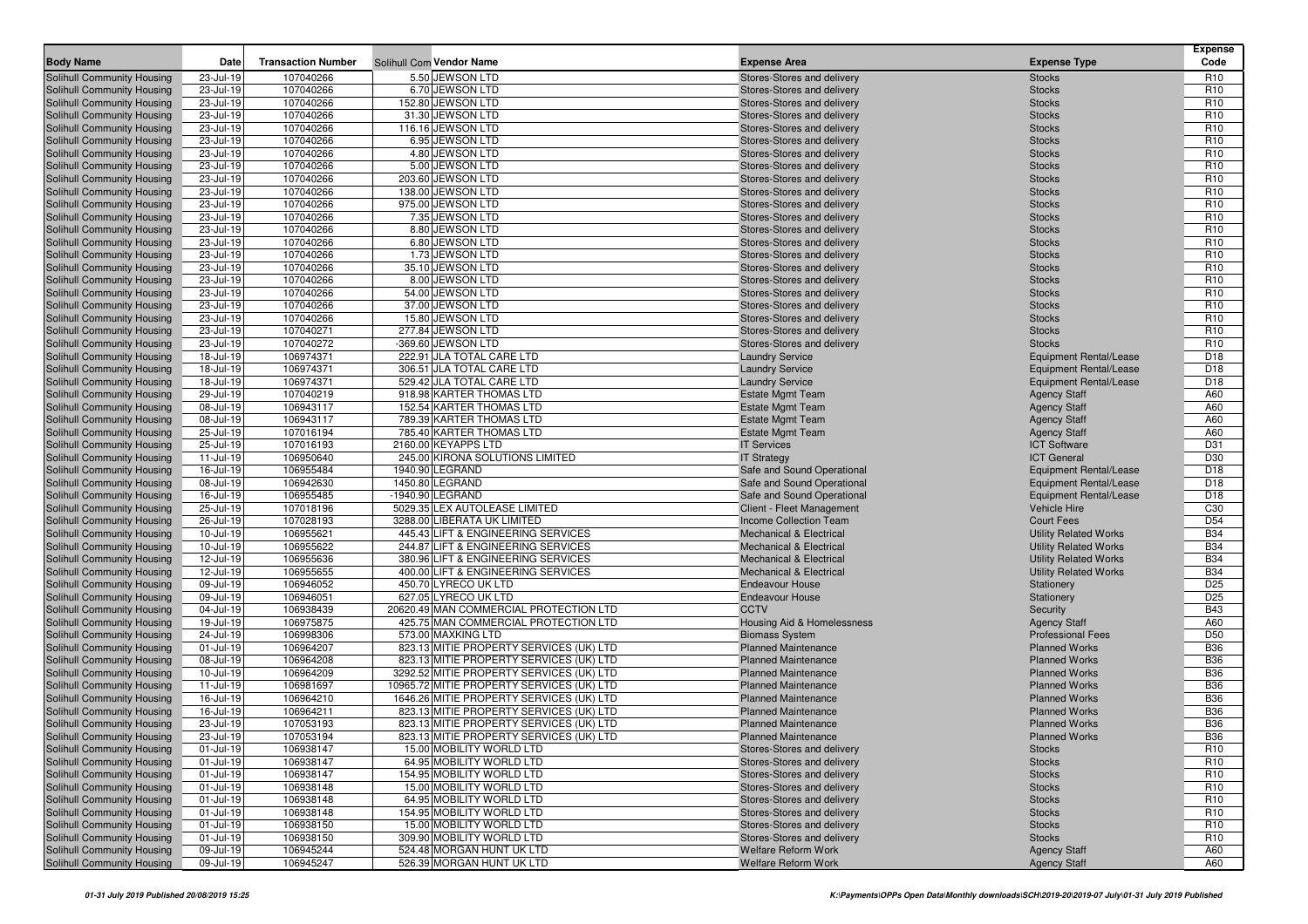| <b>Body Name</b>                                         | Date                   | <b>Transaction Number</b> |                                                        |                                                                        | <b>Expense Type</b>                        | <b>Expense</b><br>Code |
|----------------------------------------------------------|------------------------|---------------------------|--------------------------------------------------------|------------------------------------------------------------------------|--------------------------------------------|------------------------|
|                                                          |                        |                           | Solihull Com Vendor Name<br>524.48 MORGAN HUNT UK LTD  | <b>Expense Area</b>                                                    |                                            |                        |
| Solihull Community Housing<br>Solihull Community Housing | 18-Jul-19<br>04-Jul-19 | 106973233<br>106938504    | 566.25 MORGAN HUNT UK LTD                              | <b>Welfare Reform Work</b><br><b>Call Centre</b>                       | <b>Agency Staff</b>                        | A60<br>A60             |
| Solihull Community Housing                               | 08-Jul-19              | 106942634                 | 777.37 MORGAN HUNT UK LTD                              | <b>Estate Mgmt Team</b>                                                | <b>Agency Staff</b><br><b>Agency Staff</b> | A60                    |
| Solihull Community Housing                               | 10-Jul-19              | 106948514                 | 805.07 MORGAN HUNT UK LTD                              | North Property Repairs-Day to day                                      | <b>Agency Staff</b>                        | A60                    |
| Solihull Community Housing                               | 10-Jul-19              | 106948518                 | 806.82 MORGAN HUNT UK LTD                              | North Property Repairs-Day to day                                      | <b>Agency Staff</b>                        | A60                    |
| Solihull Community Housing                               | 10-Jul-19              | 106948516                 | 644.06 MORGAN HUNT UK LTD                              | North Property Repairs-Day to day                                      | <b>Agency Staff</b>                        | A60                    |
| Solihull Community Housing                               | 12-Jul-19              | 106950806                 | 659.52 MORGAN HUNT UK LTD                              | North Property Repairs-Day to day                                      | <b>Agency Staff</b>                        | A60                    |
| Solihull Community Housing                               | 08-Jul-19              | 106942636                 | 547.60 MORGAN HUNT UK LTD                              | <b>Estate Mgmt Team</b>                                                | <b>Agency Staff</b>                        | A60                    |
| Solihull Community Housing                               | 10-Jul-19              | 106948510                 | 832.73 MORGAN HUNT UK LTD                              | North Property Repairs-Day to day                                      | <b>Agency Staff</b>                        | A60                    |
| Solihull Community Housing                               | 12-Jul-19              | 106950805                 | 821.77 MORGAN HUNT UK LTD                              | North Property Repairs-Day to day                                      | <b>Agency Staff</b>                        | A60                    |
| Solihull Community Housing                               | 18-Jul-19              | 106973237                 | 524.48 MORGAN HUNT UK LTD                              | Welfare Reform Work                                                    | <b>Agency Staff</b>                        | A60                    |
| Solihull Community Housing                               | 10-Jul-19              | 106948520                 | 832.73 MORGAN HUNT UK LTD                              | North Property Repairs-Day to day                                      | <b>Agency Staff</b>                        | A60                    |
| Solihull Community Housing                               | 10-Jul-19              | 106948519                 | 322.50 MORGAN HUNT UK LTD                              | North Property Repairs-Day to day                                      | <b>Agency Staff</b>                        | A60                    |
| Solihull Community Housing                               | 10-Jul-19              | 106948523                 | 832.50 MORGAN HUNT UK LTD                              | North Property Repairs-Day to day                                      | <b>Agency Staff</b>                        | A60                    |
| Solihull Community Housing                               | 11-Jul-19              | 106950543                 | 566.25 MORGAN HUNT UK LTD                              | <b>Call Centre</b>                                                     | <b>Agency Staff</b>                        | A60                    |
| Solihull Community Housing                               | 11-Jul-19              | 106950550                 | 494.66 MORGAN HUNT UK LTD                              | <b>Estate Mgmt Team</b>                                                | <b>Agency Staff</b>                        | A60                    |
| Solihull Community Housing                               | 11-Jul-19              | 106950550                 | 282.71 MORGAN HUNT UK LTD                              | <b>Estate Mgmt Team</b>                                                | <b>Agency Staff</b>                        | A60                    |
| Solihull Community Housing                               | 11-Jul-19              | 106950547                 | 761.67 MORGAN HUNT UK LTD                              | North Property Repairs-Day to day                                      | <b>Agency Staff</b>                        | A60                    |
| Solihull Community Housing                               | 12-Jul-19              | 106950802                 | 805.07 MORGAN HUNT UK LTD                              | North Property Repairs-Day to day                                      | <b>Agency Staff</b>                        | A60                    |
| Solihull Community Housing                               | 12-Jul-19              | 106950800                 | 808.78 MORGAN HUNT UK LTD                              | North Property Repairs-Day to day                                      | <b>Agency Staff</b>                        | A60                    |
| Solihull Community Housing                               | 12-Jul-19              | 106950804                 | 659.52 MORGAN HUNT UK LTD                              | North Property Repairs-Day to day                                      | <b>Agency Staff</b>                        | A60                    |
| Solihull Community Housing<br>Solihull Community Housing | 12-Jul-19<br>10-Jul-19 | 106950803<br>106948527    | 834.75 MORGAN HUNT UK LTD<br>547.45 MORGAN HUNT UK LTD | North Property Repairs-Day to day<br><b>Estate Mgmt Team</b>           | <b>Agency Staff</b><br><b>Agency Staff</b> | A60<br>A60             |
| Solihull Community Housing                               | 12-Jul-19              | 106950801                 | 821.77 MORGAN HUNT UK LTD                              | North Property Repairs-Day to day                                      | <b>Agency Staff</b>                        | A60                    |
| Solihull Community Housing                               | 11-Jul-19              | 106950549                 | 832.73 MORGAN HUNT UK LTD                              | North Property Repairs-Day to day                                      | <b>Agency Staff</b>                        | A60                    |
| Solihull Community Housing                               | 11-Jul-19              | 106950545                 | 832.73 MORGAN HUNT UK LTD                              | North Property Repairs-Day to day                                      | <b>Agency Staff</b>                        | A60                    |
| Solihull Community Housing                               | 18-Jul-19              | 106973241                 | 552.37 MORGAN HUNT UK LTD                              | <b>Welfare Reform Work</b>                                             | <b>Agency Staff</b>                        | A60                    |
| Solihull Community Housing                               | 11-Jul-19              | 106950548                 | 313.69 MORGAN HUNT UK LTD                              | North Property Repairs-Day to day                                      | <b>Agency Staff</b>                        | A60                    |
| Solihull Community Housing                               | 23-Jul-19              | 106987199                 | 566.25 MORGAN HUNT UK LTD                              | <b>Call Centre</b>                                                     | <b>Agency Staff</b>                        | A60                    |
| Solihull Community Housing                               | 19-Jul-19              | 106975639                 | 777.37 MORGAN HUNT UK LTD                              | <b>Estate Mgmt Team</b>                                                | <b>Agency Staff</b>                        | A60                    |
| Solihull Community Housing                               | 18-Jul-19              | 106974373                 | 803.12 MORGAN HUNT UK LTD                              | North Property Repairs-Day to day                                      | <b>Agency Staff</b>                        | A60                    |
| Solihull Community Housing                               | 18-Jul-19              | 106974385                 | 843.05 MORGAN HUNT UK LTD                              | North Property Repairs-Day to day                                      | <b>Agency Staff</b>                        | A60                    |
| Solihull Community Housing                               | 18-Jul-19              | 106974383                 | 814.23 MORGAN HUNT UK LTD                              | North Property Repairs-Day to day                                      | <b>Agency Staff</b>                        | A60                    |
| Solihull Community Housing                               | 18-Jul-19              | 106974372                 | 659.52 MORGAN HUNT UK LTD                              | North Property Repairs-Day to day                                      | <b>Agency Staff</b>                        | A60                    |
| Solihull Community Housing                               | 18-Jul-19              | 106974389                 | 832.50 MORGAN HUNT UK LTD                              | North Property Repairs-Day to day                                      | <b>Agency Staff</b>                        | A60                    |
| Solihull Community Housing                               | 19-Jul-19              | 106975641                 | 547.60 MORGAN HUNT UK LTD                              | <b>Estate Mgmt Team</b>                                                | <b>Agency Staff</b>                        | A60                    |
| Solihull Community Housing                               | 18-Jul-19              | 106974390                 | 657.41 MORGAN HUNT UK LTD                              | North Property Repairs-Day to day                                      | <b>Agency Staff</b>                        | A60                    |
| Solihull Community Housing                               | 18-Jul-19              | 106974391                 | 832.73 MORGAN HUNT UK LTD                              | North Property Repairs-Day to day                                      | <b>Agency Staff</b>                        | A60                    |
| Solihull Community Housing                               | 19-Jul-19              | 106975939                 | 524.48 MORGAN HUNT UK LTD                              | <b>Welfare Reform Work</b>                                             | <b>Agency Staff</b>                        | A60                    |
| Solihull Community Housing                               | 18-Jul-19              | 106974401                 | 843.75 MORGAN HUNT UK LTD                              | North Property Repairs-Day to day                                      | <b>Agency Staff</b>                        | A60                    |
| Solihull Community Housing                               | 29-Jul-19              | 107043312                 | 797.65 MORGAN HUNT UK LTD                              | North Property Repairs-Day to day                                      | <b>Agency Staff</b>                        | A60                    |
| Solihull Community Housing                               | 25-Jul-19<br>29-Jul-19 | 107019192<br>107043307    | 738.92 MORGAN HUNT UK LTD<br>805.07 MORGAN HUNT UK LTD | <b>Estate Mgmt Team</b>                                                | <b>Agency Staff</b>                        | A60<br>A60             |
| Solihull Community Housing<br>Solihull Community Housing | 29-Jul-19              | 107043313                 | 739.97 MORGAN HUNT UK LTD                              | North Property Repairs-Day to day<br>North Property Repairs-Day to day | <b>Agency Staff</b><br><b>Agency Staff</b> | A60                    |
| Solihull Community Housing                               | 29-Jul-19              | 107043304                 | 647.02 MORGAN HUNT UK LTD                              | North Property Repairs-Day to day                                      | <b>Agency Staff</b>                        | A60                    |
| Solihull Community Housing                               | 29-Jul-19              | 107043295                 | 659.52 MORGAN HUNT UK LTD                              | North Property Repairs-Day to day                                      | <b>Agency Staff</b>                        | A60                    |
| Solihull Community Housing                               | 29-Jul-19              | 107043311                 | 834.75 MORGAN HUNT UK LTD                              | North Property Repairs-Day to day                                      | <b>Agency Staff</b>                        | A60                    |
| Solihull Community Housing                               | 25-Jul-19              | 107019195                 | 267.47 MORGAN HUNT UK LTD                              | <b>Estate Mgmt Team</b>                                                | <b>Agency Staff</b>                        | A60                    |
| Solihull Community Housing                               | 25-Jul-19              | 107019195                 | 278.95 MORGAN HUNT UK LTD                              | <b>Estate Mgmt Team</b>                                                | <b>Agency Staff</b>                        | A60                    |
| Solihull Community Housing                               | 29-Jul-19              | 107043302                 | 657.41 MORGAN HUNT UK LTD                              | North Property Repairs-Day to day                                      | <b>Agency Staff</b>                        | A60                    |
| Solihull Community Housing                               | 29-Jul-19              | 107043292                 | 843.98 MORGAN HUNT UK LTD                              | North Property Repairs-Day to day                                      | <b>Agency Staff</b>                        | A60                    |
| Solihull Community Housing                               | 29-Jul-19              | 107043314                 | 866.25 MORGAN HUNT UK LTD                              | North Property Repairs-Day to day                                      | <b>Agency Staff</b>                        | A60                    |
| Solihull Community Housing                               | 01-Jul-19              | 106973224                 | 400.00 NATIONAL PLASTICS                               | Stores-Stores and delivery                                             | <b>Stocks</b>                              | R <sub>10</sub>        |
| Solihull Community Housing                               | 01-Jul-19              | 106973224                 | 45.00 NATIONAL PLASTICS                                | Stores-Stores and delivery                                             | <b>Stocks</b>                              | R <sub>10</sub>        |
| Solihull Community Housing                               | 25-Jul-19              | 107040235                 | 95.70 NATIONAL PLASTICS                                | Stores-Stores and delivery                                             | <b>Stocks</b>                              | R <sub>10</sub>        |
| Solihull Community Housing                               | 25-Jul-19              | 107040235                 | 100.00 NATIONAL PLASTICS                               | Stores-Stores and delivery                                             | <b>Stocks</b>                              | R <sub>10</sub>        |
| Solihull Community Housing                               | 25-Jul-19              | 107040235                 | 25.20 NATIONAL PLASTICS                                | Stores-Stores and delivery                                             | <b>Stocks</b>                              | R <sub>10</sub>        |
| Solihull Community Housing                               | 01-Jul-19              | 106950510                 | 175.00 NATIONAL SAFETY SUPPLIES                        | Stores-Stores and delivery                                             | <b>Stocks</b>                              | R <sub>10</sub>        |
| Solihull Community Housing                               | 01-Jul-19              | 106950510                 | 280.00 NATIONAL SAFETY SUPPLIES                        | Stores-Stores and delivery                                             | <b>Stocks</b>                              | R <sub>10</sub>        |
| Solihull Community Housing                               | 01-Jul-19              | 106950510                 | 179.36 NATIONAL SAFETY SUPPLIES                        | Stores-Stores and delivery                                             | <b>Stocks</b>                              | R <sub>10</sub>        |
| Solihull Community Housing                               | 01-Jul-19              | 106950510                 | 325.00 NATIONAL SAFETY SUPPLIES                        | Stores-Stores and delivery                                             | <b>Stocks</b>                              | R <sub>10</sub>        |
| Solihull Community Housing                               | 01-Jul-19              | 106950510                 | 633.75 NATIONAL SAFETY SUPPLIES                        | Stores-Stores and delivery                                             | <b>Stocks</b>                              | R <sub>10</sub>        |
| Solihull Community Housing                               | $01 -$ Jul-19          | 106950510                 | 101.00 NATIONAL SAFETY SUPPLIES                        | Stores-Stores and delivery                                             | <b>Stocks</b>                              | R <sub>10</sub>        |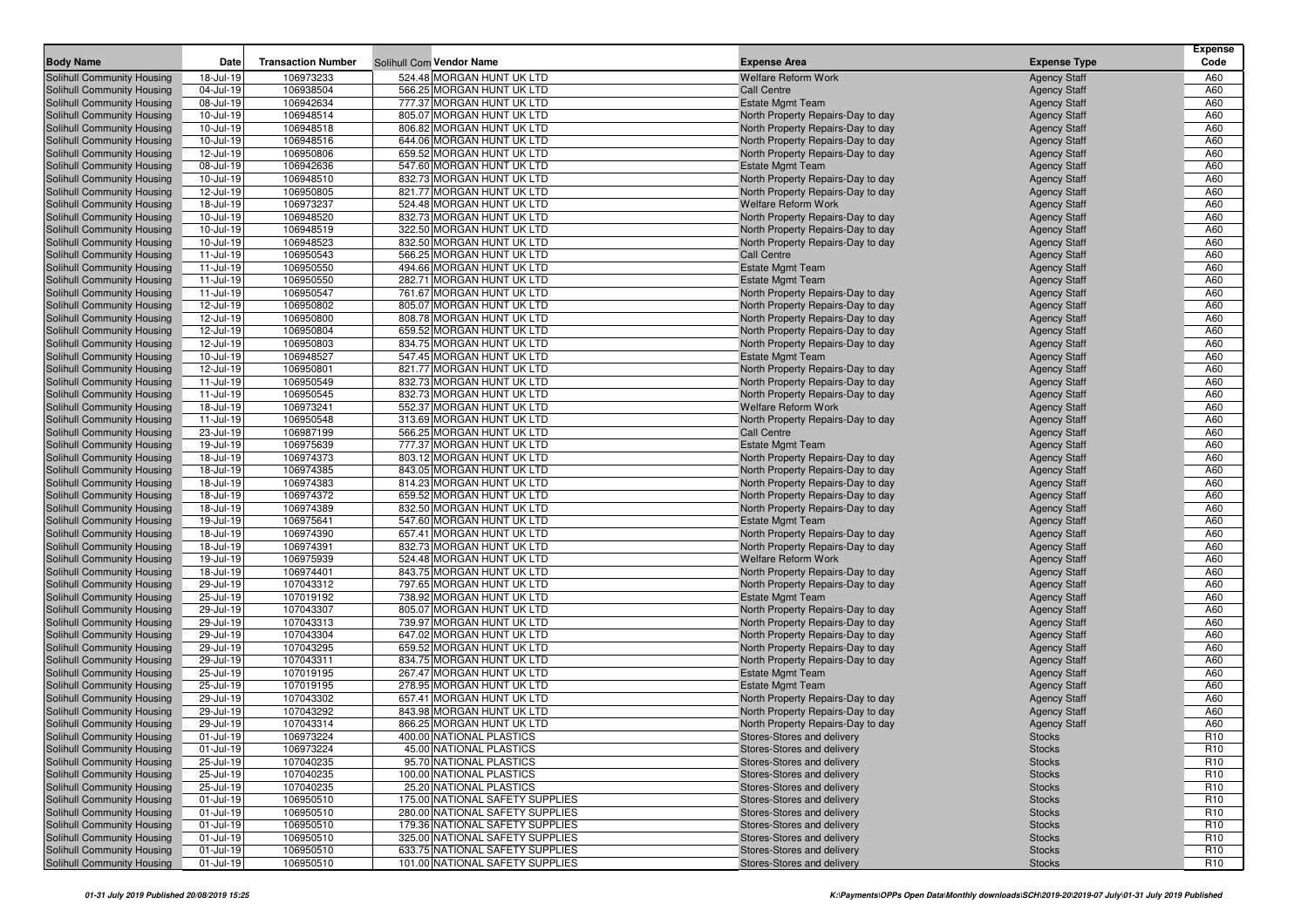| <b>Body Name</b>                                         | Date          | <b>Transaction Number</b> | Solihull Com Vendor Name                   | <b>Expense Area</b>                                 | <b>Expense Type</b>      | Expense<br>Code |
|----------------------------------------------------------|---------------|---------------------------|--------------------------------------------|-----------------------------------------------------|--------------------------|-----------------|
| Solihull Community Housing                               | $01$ -Jul-19  | 106950510                 | 153.60 NATIONAL SAFETY SUPPLIES            | Stores-Stores and delivery                          | <b>Stocks</b>            | R <sub>10</sub> |
| Solihull Community Housing                               | 01-Jul-19     | 106950510                 | 172.80 NATIONAL SAFETY SUPPLIES            | Stores-Stores and delivery                          | <b>Stocks</b>            | R <sub>10</sub> |
| Solihull Community Housing                               | $01$ -Jul-19  | 106950510                 | 19.20 NATIONAL SAFETY SUPPLIES             | Stores-Stores and delivery                          | <b>Stocks</b>            | R <sub>10</sub> |
| Solihull Community Housing                               | 23-Jul-19     | 106983210                 | 381.99 NATIONAL SAFETY SUPPLIES            | Rebranding                                          | <b>Professional Fees</b> | D <sub>50</sub> |
| Solihull Community Housing                               | 09-Jul-19     | 106950515                 | 21.60 NATIONAL SAFETY SUPPLIES             | Stores-Stores and delivery                          | <b>Stocks</b>            | R <sub>10</sub> |
| Solihull Community Housing                               | 09-Jul-19     | 106950515                 | 31.80 NATIONAL SAFETY SUPPLIES             | Stores-Stores and delivery                          | <b>Stocks</b>            | R <sub>10</sub> |
| Solihull Community Housing                               | 09-Jul-19     | 106950515                 | 5.40 NATIONAL SAFETY SUPPLIES              | Stores-Stores and delivery                          | <b>Stocks</b>            | R <sub>10</sub> |
| Solihull Community Housing                               | 09-Jul-19     | 106950515                 | 65.00 NATIONAL SAFETY SUPPLIES             | Stores-Stores and delivery                          | <b>Stocks</b>            | R <sub>10</sub> |
| Solihull Community Housing                               | 09-Jul-19     | 106950515                 | 3.45 NATIONAL SAFETY SUPPLIES              | Stores-Stores and delivery                          | <b>Stocks</b>            | R <sub>10</sub> |
| Solihull Community Housing                               | 09-Jul-19     | 106950515                 | 16.86 NATIONAL SAFETY SUPPLIES             | Stores-Stores and delivery                          | <b>Stocks</b>            | R <sub>10</sub> |
| Solihull Community Housing                               | 09-Jul-19     | 106950515                 | 22.15 NATIONAL SAFETY SUPPLIES             | Stores-Stores and delivery                          | <b>Stocks</b>            | R <sub>10</sub> |
| Solihull Community Housing                               | 09-Jul-19     | 106950515                 | 71.16 NATIONAL SAFETY SUPPLIES             | Stores-Stores and delivery                          | <b>Stocks</b>            | R <sub>10</sub> |
| Solihull Community Housing                               | 09-Jul-19     | 106950515                 | 6.88 NATIONAL SAFETY SUPPLIES              | Stores-Stores and delivery                          | <b>Stocks</b>            | R <sub>10</sub> |
| Solihull Community Housing                               | 22-Jul-19     | 107040276                 | 234.60 NATIONAL SAFETY SUPPLIES            | Stores-Stores and delivery                          | <b>Stocks</b>            | R <sub>10</sub> |
| Solihull Community Housing                               | 22-Jul-19     | 107040276                 | 4.68 NATIONAL SAFETY SUPPLIES              | Stores-Stores and delivery                          | <b>Stocks</b>            | R <sub>10</sub> |
| Solihull Community Housing                               | 22-Jul-19     | 107040276                 | 20.00 NATIONAL SAFETY SUPPLIES             | Stores-Stores and delivery                          | <b>Stocks</b>            | R <sub>10</sub> |
| Solihull Community Housing                               | 23-Jul-19     | 106983214                 | -342.99 NATIONAL SAFETY SUPPLIES           | Rebranding                                          | <b>Professional Fees</b> | D <sub>50</sub> |
| Solihull Community Housing                               | $01$ -Jul-19  | 106938121                 | 660.96 N-CAP FLOORING LTD                  | North Property Repairs-Day to day                   | <b>Internal Works</b>    | <b>B31</b>      |
| Solihull Community Housing                               | 01-Jul-19     | 106938122                 | 303.01 N-CAP FLOORING LTD                  | North Property Repairs-Day to day                   | <b>Internal Works</b>    | <b>B31</b>      |
| Solihull Community Housing                               | 01-Jul-19     | 106938123                 | 288.48 N-CAP FLOORING LTD                  | North Property Repairs-Voids                        | Voids                    | <b>B38</b>      |
| Solihull Community Housing                               | 01-Jul-19     | 106938124                 | 291.38 N-CAP FLOORING LTD                  | North Property Repairs-Day to day                   | <b>Internal Works</b>    | <b>B31</b>      |
| Solihull Community Housing                               | 01-Jul-19     | 106938125                 | 468.78 N-CAP FLOORING LTD                  | North Property Repairs-Day to day                   | <b>Internal Works</b>    | <b>B31</b>      |
| Solihull Community Housing                               | 09-Jul-19     | 106964201                 | 240.48 N-CAP FLOORING LTD                  | North Property Repairs-Day to day                   | <b>Internal Works</b>    | <b>B31</b>      |
| Solihull Community Housing                               | 09-Jul-19     | 106964202                 | 240.48 N-CAP FLOORING LTD                  | North Property Repairs-Day to day                   | <b>Internal Works</b>    | <b>B31</b>      |
| Solihull Community Housing                               | 09-Jul-19     | 106964203                 | 240.48 N-CAP FLOORING LTD                  | North Property Repairs-Day to day                   | <b>Internal Works</b>    | <b>B31</b>      |
| Solihull Community Housing                               | 09-Jul-19     | 106964205                 | 257.76 N-CAP FLOORING LTD                  | North Property Repairs-Voids                        | Voids                    | <b>B38</b>      |
| Solihull Community Housing                               | 09-Jul-19     | 106964206                 | 240.48 N-CAP FLOORING LTD                  | North Property Repairs-Voids                        | Voids                    | <b>B38</b>      |
| Solihull Community Housing                               | 19-Jul-19     | 106981695                 | 360.60 N-CAP FLOORING LTD                  | North Property Repairs-Day to day                   | <b>Internal Works</b>    | <b>B31</b>      |
| Solihull Community Housing                               | 19-Jul-19     | 106981696                 | 549.60 N-CAP FLOORING LTD                  | North Property Repairs-Voids                        | Voids                    | <b>B38</b>      |
| Solihull Community Housing                               | 02-Jul-19     | 106930274                 | 307.61 NEOPOST LTD                         | <b>Endeavour House</b>                              | Postages                 | D <sub>21</sub> |
| Solihull Community Housing                               | 04-Jul-19     | 106938420                 | 481.00 NIYAA PEOPLE                        | Anti Graffiti Team                                  | <b>Agency Staff</b>      | A60             |
| Solihull Community Housing                               | 04-Jul-19     | 106938427                 | 292.50 NIYAA PEOPLE                        | Anti Graffiti Team                                  | <b>Agency Staff</b>      | A60             |
| Solihull Community Housing                               | 12-Jul-19     | 106950901                 | 382.50 NIYAA PEOPLE                        | Business Support - MST Back Office Support          | <b>Agency Staff</b>      | A60             |
| Solihull Community Housing                               | 12-Jul-19     | 106950903                 | 620.50 NIYAA PEOPLE                        | Business Support - MST Back Office Support          | <b>Agency Staff</b>      | A60             |
| <b>Solihull Community Housing</b>                        | 08-Jul-19     | 106942626                 | 688.94 NIYAA PEOPLE                        | North Property Repairs-Day to day                   | <b>Agency Staff</b>      | A60             |
| Solihull Community Housing                               | 04-Jul-19     | 106938556                 | 688.94 NIYAA PEOPLE                        | North Property Repairs-Day to day                   | <b>Agency Staff</b>      | A60             |
| Solihull Community Housing                               | 04-Jul-19     | 106938561                 | 378.25 NIYAA PEOPLE                        | North Property Repairs-Day to day                   | <b>Agency Staff</b>      | A60             |
| Solihull Community Housing                               | 04-Jul-19     | 106938563                 | 325.85 NIYAA PEOPLE                        | North Property Repairs-Day to day                   | <b>Agency Staff</b>      | A60             |
| Solihull Community Housing                               | 04-Jul-19     | 106938429                 | 357.50 NIYAA PEOPLE                        | Anti Graffiti Team                                  | <b>Agency Staff</b>      | A60             |
| Solihull Community Housing                               | 04-Jul-19     | 106938425                 | 9126.00 NIYAA PEOPLE                       | North Property Repairs-Day to day                   | <b>Agency Staff</b>      | A60             |
| Solihull Community Housing                               | 10-Jul-19     | 106948525                 | 607.75 NIYAA PEOPLE                        | North Property Repairs-Day to day                   | <b>Agency Staff</b>      | A60             |
| Solihull Community Housing                               | 02-Jul-19     | 106930293                 | 448.50 NIYAA PEOPLE                        | Anti Graffiti Team                                  | <b>Agency Staff</b>      | A60             |
| Solihull Community Housing                               | 10-Jul-19     | 106948524                 | 688.94 NIYAA PEOPLE                        | North Property Repairs-Day to day                   | <b>Agency Staff</b>      | A60             |
| Solihull Community Housing                               | 02-Jul-19     | 106930694                 | 627.58 NIYAA PEOPLE                        | <b>Executive Team Support</b>                       | <b>Agency Staff</b>      | A60             |
| Solihull Community Housing                               | 12-Jul-19     | 106950838                 | 501.50 NIYAA PEOPLE                        | North Property Repairs-Day to day                   | <b>Agency Staff</b>      | A60             |
| Solihull Community Housing                               | 02-Jul-19     | 106930290                 | 390.00 NIYAA PEOPLE                        | Anti Graffiti Team                                  | <b>Agency Staff</b>      | A60             |
| Solihull Community Housing                               | 11-Jul-19     | 106950551                 | 544.00 NIYAA PEOPLE                        | North Property Repairs-Day to day                   | <b>Agency Staff</b>      | A60             |
| Solihull Community Housing                               | 10-Jul-19     | 106948530                 | 629.00 NIYAA PEOPLE                        | North Property Repairs-Day to day                   | <b>Agency Staff</b>      | A60             |
| Solihull Community Housing                               | 08-Jul-19     | 106943126                 | 586.50 NIYAA PEOPLE                        | <b>Executive Team Support</b>                       | <b>Agency Staff</b>      | A60             |
| Solihull Community Housing                               | 09-Jul-19     | 106945268                 | 481.00 NIYAA PEOPLE                        | Anti Graffiti Team                                  | <b>Agency Staff</b>      | A60             |
| Solihull Community Housing                               | 18-Jul-19     | 106973239                 | 688.94 NIYAA PEOPLE                        | North Property Repairs-Day to day                   | <b>Agency Staff</b>      | A60             |
| Solihull Community Housing                               | 09-Jul-19     | 106945269                 | 539.00 NIYAA PEOPLE                        | Anti Graffiti Team                                  | <b>Agency Staff</b>      | A60             |
| Solihull Community Housing                               | $15 -$ Jul-19 | 106953905                 | 629.00 NIYAA PEOPLE                        | <b>Executive Team Support</b><br>Anti Graffiti Team | <b>Agency Staff</b>      | A60             |
| Solihull Community Housing                               | 17-Jul-19     | 106959925                 | 390.00 NIYAA PEOPLE<br>527.00 NIYAA PEOPLE |                                                     | <b>Agency Staff</b>      | A60             |
| Solihull Community Housing                               | 18-Jul-19     | 106974405                 |                                            | North Property Repairs-Day to day                   | <b>Agency Staff</b>      | A60             |
| Solihull Community Housing<br>Solihull Community Housing | 29-Jul-19     | 107043283                 | 688.94 NIYAA PEOPLE                        | North Property Repairs-Day to day                   | <b>Agency Staff</b>      | A60             |
|                                                          | 29-Jul-19     | 107043281                 | 629.00 NIYAA PEOPLE                        | North Property Repairs-Day to day                   | <b>Agency Staff</b>      | A60             |
| Solihull Community Housing                               | 17-Jul-19     | 106959923                 | 539.00 NIYAA PEOPLE                        | Anti Graffiti Team                                  | <b>Agency Staff</b>      | A60             |
| Solihull Community Housing                               | 17-Jul-19     | 106959922                 | 383.50 NIYAA PEOPLE                        | Anti Graffiti Team                                  | <b>Agency Staff</b>      | A60             |
| Solihull Community Housing                               | 29-Jul-19     | 107043288                 | 675.75 NIYAA PEOPLE                        | North Property Repairs-Day to day                   | <b>Agency Staff</b>      | A60             |
| Solihull Community Housing                               | 29-Jul-19     | 107043291                 | 688.94 NIYAA PEOPLE                        | North Property Repairs-Day to day                   | <b>Agency Staff</b>      | A60             |
| Solihull Community Housing                               | 29-Jul-19     | 107043289                 | 629.00 NIYAA PEOPLE                        | North Property Repairs-Day to day                   | <b>Agency Staff</b>      | A60             |
| Solihull Community Housing                               | 24-Jul-19     | 107001691                 | 323.40 NIYAA PEOPLE                        | Anti Graffiti Team                                  | <b>Agency Staff</b>      | A60             |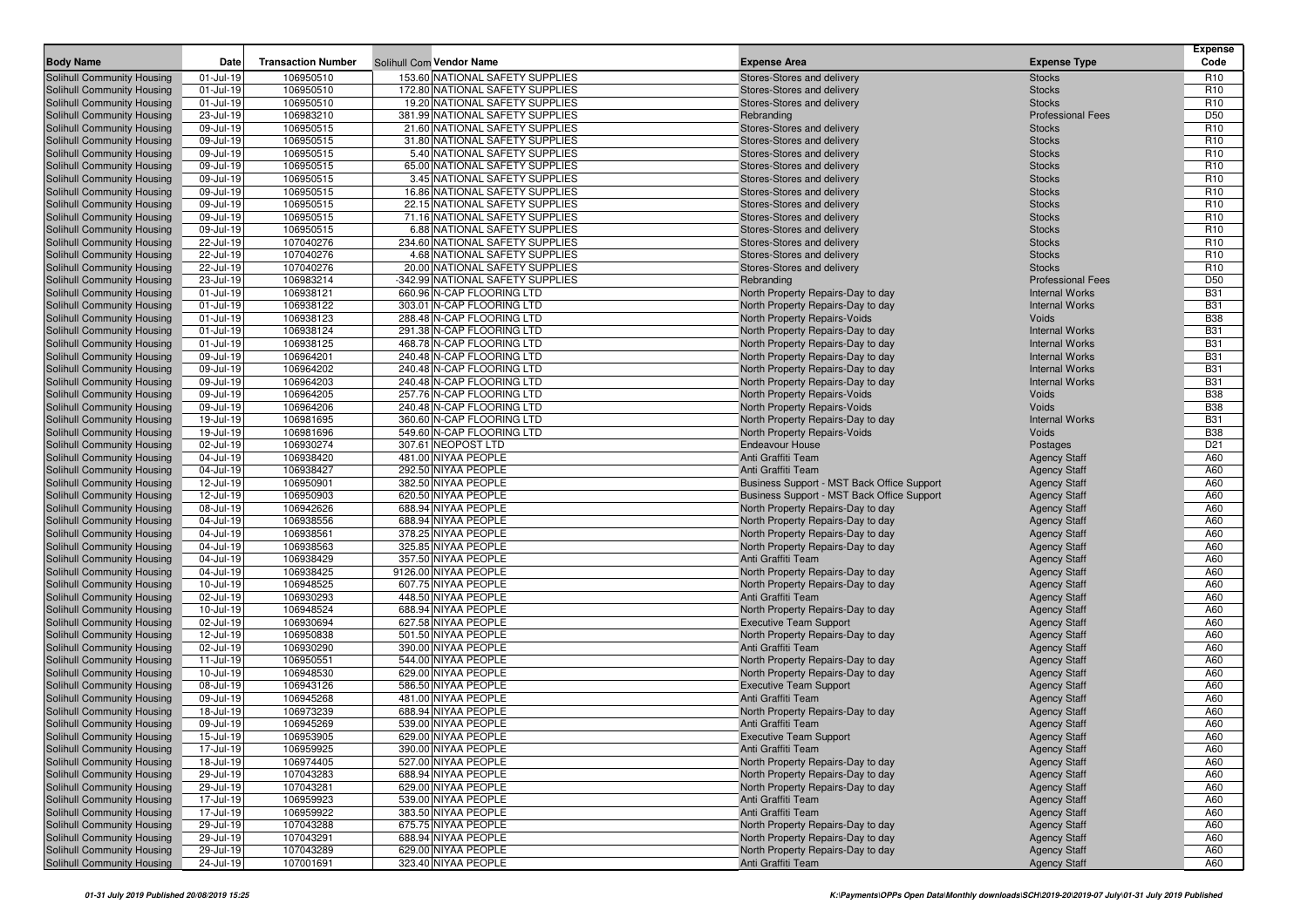|                                                          |                        |                           |                                                                                    |                                                                     |                                                          | <b>Expense</b>           |
|----------------------------------------------------------|------------------------|---------------------------|------------------------------------------------------------------------------------|---------------------------------------------------------------------|----------------------------------------------------------|--------------------------|
| <b>Body Name</b>                                         | Date                   | <b>Transaction Number</b> | Solihull Com Vendor Name                                                           | <b>Expense Area</b>                                                 | <b>Expense Type</b>                                      | Code                     |
| Solihull Community Housing                               | 24-Jul-19              | 107001694                 | 585.00 NIYAA PEOPLE                                                                | Anti Graffiti Team                                                  | <b>Agency Staff</b>                                      | A60                      |
| Solihull Community Housing                               | 24-Jul-19              | 107001693                 | 383.50 NIYAA PEOPLE                                                                | Anti Graffiti Team                                                  | <b>Agency Staff</b>                                      | A60                      |
| Solihull Community Housing                               | 30-Jul-19              | 107057202                 | 606.33 NIYAA PEOPLE                                                                | <b>Executive Team Support</b>                                       | <b>Agency Staff</b>                                      | A60                      |
| Solihull Community Housing                               | 04-Jul-19              | 106938428                 | -9126.00 NIYAA PEOPLE                                                              | North Property Repairs-Day to day                                   | <b>Agency Staff</b>                                      | A60                      |
| Solihull Community Housing                               | 01-Jul-19              | 106930805                 | 544.08 OAKLEAF COMMERCIAL SERVICES LTD                                             | North Property Repairs-Day to day                                   | <b>Internal Works</b>                                    | <b>B31</b>               |
| Solihull Community Housing                               | 01-Jul-19              | 106930806                 | 570.42 OAKLEAF COMMERCIAL SERVICES LTD                                             | North Property Repairs-Day to day                                   | <b>Other Works</b>                                       | <b>B32</b>               |
| Solihull Community Housing                               | 01-Jul-19              | 106930807                 | 615.80 OAKLEAF COMMERCIAL SERVICES LTD                                             | North Property Repairs-Day to day                                   | <b>External Structures</b>                               | <b>B33</b>               |
| Solihull Community Housing                               | 01-Jul-19              | 106930808                 | 615.80 OAKLEAF COMMERCIAL SERVICES LTD                                             | <b>Public Sector - Minor Works</b>                                  | <b>Contractor Payments</b>                               | <b>B70</b>               |
| Solihull Community Housing                               | $01$ -Jul-19           | 106930809                 | 615.80 OAKLEAF COMMERCIAL SERVICES LTD                                             | <b>Public Sector - Minor Works</b>                                  | <b>Contractor Payments</b>                               | <b>B70</b>               |
| Solihull Community Housing                               | 01-Jul-19              | 106930810                 | 961.42 OAKLEAF COMMERCIAL SERVICES LTD                                             | North Property Repairs-Day to day                                   | <b>External Structures</b>                               | <b>B33</b>               |
| Solihull Community Housing                               | 01-Jul-19              | 106930811                 | 878.09 OAKLEAF COMMERCIAL SERVICES LTD                                             | Public Sector - Minor Works                                         | <b>Contractor Payments</b>                               | <b>B70</b>               |
| Solihull Community Housing                               | 01-Jul-19              | 106930815                 | 217.10 OAKLEAF COMMERCIAL SERVICES LTD                                             | North Property Repairs-Day to day                                   | <b>Internal Works</b>                                    | <b>B31</b>               |
| Solihull Community Housing                               | 01-Jul-19              | 106930817                 | 221.24 OAKLEAF COMMERCIAL SERVICES LTD                                             | North Property Repairs-Day to day                                   | <b>Internal Works</b>                                    | <b>B31</b>               |
| Solihull Community Housing                               | 01-Jul-19              | 106930823                 | 597.69 OAKLEAF COMMERCIAL SERVICES LTD                                             | North Property Repairs-Day to day                                   | <b>External Structures</b>                               | <b>B33</b>               |
| Solihull Community Housing                               | 01-Jul-19              | 106975559                 | 263.48 OAKLEAF COMMERCIAL SERVICES LTD                                             | North Property Repairs-Day to day                                   | <b>Internal Works</b>                                    | <b>B31</b>               |
| Solihull Community Housing                               | 01-Jul-19              | 106975560                 | 570.42 OAKLEAF COMMERCIAL SERVICES LTD                                             | North Property Repairs-Day to day                                   | <b>Internal Works</b>                                    | <b>B31</b>               |
| Solihull Community Housing                               | 01-Jul-19              | 106930824<br>106930824    | 2832.03 OAKLEAF COMMERCIAL SERVICES LTD                                            | Low Rise window Replacement                                         | <b>Contractor Payments</b>                               | <b>B70</b><br><b>B70</b> |
| Solihull Community Housing<br>Solihull Community Housing | 01-Jul-19<br>01-Jul-19 | 106930824                 | 2832.03 OAKLEAF COMMERCIAL SERVICES LTD<br>1484.19 OAKLEAF COMMERCIAL SERVICES LTD | Low Rise window Replacement<br>Low Rise window Replacement          | <b>Contractor Payments</b><br><b>Contractor Payments</b> | <b>B70</b>               |
| Solihull Community Housing                               | 01-Jul-19              | 106930824                 | 1484.19 OAKLEAF COMMERCIAL SERVICES LTD                                            | Low Rise window Replacement                                         | <b>Contractor Payments</b>                               | <b>B70</b>               |
| Solihull Community Housing                               | 01-Jul-19              | 106930824                 | 1484.19 OAKLEAF COMMERCIAL SERVICES LTD                                            | Low Rise window Replacement                                         | <b>Contractor Payments</b>                               | <b>B70</b>               |
| Solihull Community Housing                               | 01-Jul-19              | 106930824                 | 4654.87 OAKLEAF COMMERCIAL SERVICES LTD                                            | Low Rise window Replacement                                         | <b>Contractor Payments</b>                               | <b>B70</b>               |
| Solihull Community Housing                               | 01-Jul-19              | 106930824                 | 4224.34 OAKLEAF COMMERCIAL SERVICES LTD                                            | Low Rise window Replacement                                         | <b>Contractor Payments</b>                               | <b>B70</b>               |
| Solihull Community Housing                               | 01-Jul-19              | 106930824                 | 4224.34 OAKLEAF COMMERCIAL SERVICES LTD                                            | Low Rise window Replacement                                         | <b>Contractor Payments</b>                               | <b>B70</b>               |
| Solihull Community Housing                               | 01-Jul-19              | 106930824                 | 4224.34 OAKLEAF COMMERCIAL SERVICES LTD                                            | Low Rise window Replacement                                         | <b>Contractor Payments</b>                               | <b>B70</b>               |
| Solihull Community Housing                               | $01$ -Jul-19           | 106975568                 | 313.75 OAKLEAF COMMERCIAL SERVICES LTD                                             | North Property Repairs-Day to day                                   | <b>Internal Works</b>                                    | <b>B31</b>               |
| Solihull Community Housing                               | 03-Jul-19              | 106975572                 | 1484.19 OAKLEAF COMMERCIAL SERVICES LTD                                            | Low Rise window Replacement                                         | <b>Contractor Payments</b>                               | <b>B70</b>               |
| Solihull Community Housing                               | 03-Jul-19              | 106975572                 | 4224.34 OAKLEAF COMMERCIAL SERVICES LTD                                            | Low Rise window Replacement                                         | <b>Contractor Payments</b>                               | <b>B70</b>               |
| Solihull Community Housing                               | 03-Jul-19              | 106975572                 | 4224.34 OAKLEAF COMMERCIAL SERVICES LTD                                            | Low Rise window Replacement                                         | <b>Contractor Payments</b>                               | <b>B70</b>               |
| Solihull Community Housing                               | 17-Jul-19              | 106981681                 | 402.42 OAKLEAF COMMERCIAL SERVICES LTD                                             | North Property Repairs-Day to day                                   | <b>Internal Works</b>                                    | <b>B31</b>               |
| Solihull Community Housing                               | 17-Jul-19              | 106981685                 | 267.19 OAKLEAF COMMERCIAL SERVICES LTD                                             | North Property Repairs-Day to day                                   | <b>Internal Works</b>                                    | <b>B31</b>               |
| Solihull Community Housing                               | 09-Jul-19              | 106945431                 | 410.99 OFFICE DEPOT UK LTD                                                         | <b>Endeavour House</b>                                              | Stationery                                               | D <sub>25</sub>          |
| Solihull Community Housing                               | 12-Jul-19              | 106950905                 | 750.00 O'HALLORAN CONSULTANTS LTD                                                  | <b>Central Administration</b>                                       | <b>Conference Costs</b>                                  | D <sub>56</sub>          |
| Solihull Community Housing                               | 02-Jul-19              | 106943374                 | 542.00 ORBIS PROTECT LIMITED                                                       | <b>North Property Repairs-Voids</b>                                 | Voids                                                    | <b>B38</b>               |
| Solihull Community Housing                               | 01-Jul-19              | 107011642                 | 296.35 ORBIS PROTECT LIMITED                                                       | North Property Repairs-Voids                                        | Voids                                                    | <b>B38</b>               |
| Solihull Community Housing                               | 01-Jul-19              | 107011646                 | 480.29 ORBIS PROTECT LIMITED                                                       | North Property Repairs-Voids                                        | Voids                                                    | <b>B38</b>               |
| Solihull Community Housing                               | 01-Jul-19              | 106937805                 | 250.06 ORBIS PROTECT LIMITED                                                       | North Property Repairs-Voids                                        | Voids                                                    | <b>B38</b>               |
| Solihull Community Housing                               | 01-Jul-19              | 106943377                 | 326.89 ORBIS PROTECT LIMITED                                                       | <b>North Property Repairs-Voids</b>                                 | Voids                                                    | <b>B38</b>               |
| Solihull Community Housing                               | 01-Jul-19              | 106937810                 | 250.06 ORBIS PROTECT LIMITED                                                       | <b>North Property Repairs-Voids</b>                                 | Voids                                                    | <b>B38</b>               |
| Solihull Community Housing                               | 01-Jul-19              | 106943378                 | 248.16 ORBIS PROTECT LIMITED                                                       | North Property Repairs-Voids                                        | Voids                                                    | <b>B38</b>               |
| Solihull Community Housing                               | 01-Jul-19              | 106937826                 | 419.79 ORBIS PROTECT LIMITED                                                       | <b>North Property Repairs-Voids</b>                                 | Voids                                                    | <b>B38</b>               |
| Solihull Community Housing                               | 01-Jul-19              | 106937827                 | 336.13 ORBIS PROTECT LIMITED                                                       | <b>North Property Repairs-Voids</b>                                 | Voids                                                    | <b>B38</b>               |
| Solihull Community Housing                               | 01-Jul-19              | 106937828                 | 419.79 ORBIS PROTECT LIMITED                                                       | North Property Repairs-Voids                                        | Voids                                                    | <b>B38</b>               |
| Solihull Community Housing                               | 01-Jul-19              | 106937829                 | 435.22 ORBIS PROTECT LIMITED                                                       | North Property Repairs-Voids                                        | Voids                                                    | <b>B38</b>               |
| Solihull Community Housing                               | 01-Jul-19<br>01-Jul-19 | 106937835<br>106937838    | 353.66 ORBIS PROTECT LIMITED<br>219.20 ORBIS PROTECT LIMITED                       | <b>North Property Repairs-Voids</b><br>North Property Repairs-Voids | Voids<br>Voids                                           | <b>B38</b><br><b>B38</b> |
| Solihull Community Housing<br>Solihull Community Housing | 01-Jul-19              | 106937853                 | 595.00 ORBIS PROTECT LIMITED                                                       | <b>North Property Repairs-Voids</b>                                 | Voids                                                    | <b>B38</b>               |
| Solihull Community Housing                               | 01-Jul-19              | 106937856                 | 267.53 ORBIS PROTECT LIMITED                                                       | North Property Repairs-Voids                                        | Voids                                                    | <b>B38</b>               |
| Solihull Community Housing                               | 01-Jul-19              | 106937857                 | 219.20 ORBIS PROTECT LIMITED                                                       | North Property Repairs-Voids                                        | Voids                                                    | <b>B38</b>               |
| Solihull Community Housing                               | 01-Jul-19              | 106943379                 | 250.06 ORBIS PROTECT LIMITED                                                       | <b>North Property Repairs-Voids</b>                                 | Voids                                                    | <b>B38</b>               |
| Solihull Community Housing                               | 01-Jul-19              | 106955656                 | 380.50 ORBIS PROTECT LIMITED                                                       | North Property Repairs-Voids                                        | Voids                                                    | <b>B38</b>               |
| Solihull Community Housing                               | 01-Jul-19              | 107011647                 | 301.41 ORBIS PROTECT LIMITED                                                       | <b>North Property Repairs-Voids</b>                                 | Voids                                                    | <b>B38</b>               |
| Solihull Community Housing                               | 01-Jul-19              | 106937881                 | 319.92 ORBIS PROTECT LIMITED                                                       | North Property Repairs-Voids                                        | Voids                                                    | <b>B38</b>               |
| Solihull Community Housing                               | 01-Jul-19              | 106943380                 | 220.00 ORBIS PROTECT LIMITED                                                       | North Property Repairs-Day to day                                   | <b>External Structures</b>                               | <b>B33</b>               |
| Solihull Community Housing                               | 01-Jul-19              | 106937889                 | 419.79 ORBIS PROTECT LIMITED                                                       | North Property Repairs-Voids                                        | Voids                                                    | <b>B38</b>               |
| Solihull Community Housing                               | 01-Jul-19              | 107011649                 | 496.84 ORBIS PROTECT LIMITED                                                       | <b>North Property Repairs-Voids</b>                                 | Voids                                                    | <b>B38</b>               |
| Solihull Community Housing                               | 01-Jul-19              | 107011650                 | 695.00 ORBIS PROTECT LIMITED                                                       | North Property Repairs-Voids                                        | Voids                                                    | <b>B38</b>               |
| Solihull Community Housing                               | 01-Jul-19              | 106937897                 | 435.22 ORBIS PROTECT LIMITED                                                       | North Property Repairs-Voids                                        | Voids                                                    | <b>B38</b>               |
| Solihull Community Housing                               | 01-Jul-19              | 107011651                 | 368.07 ORBIS PROTECT LIMITED                                                       | North Property Repairs-Voids                                        | Voids                                                    | <b>B38</b>               |
| Solihull Community Housing                               | 01-Jul-19              | 106937901                 | 219.20 ORBIS PROTECT LIMITED                                                       | North Property Repairs-Voids                                        | Voids                                                    | <b>B38</b>               |
| Solihull Community Housing                               | 01-Jul-19              | 107011652                 | 296.30 ORBIS PROTECT LIMITED                                                       | North Property Repairs-Voids                                        | Voids                                                    | <b>B38</b>               |
| Solihull Community Housing                               | 01-Jul-19              | 106937908                 | 358.07 ORBIS PROTECT LIMITED                                                       | North Property Repairs-Voids                                        | Voids                                                    | <b>B38</b>               |
| Solihull Community Housing                               | 01-Jul-19              | 106937925                 | 361.00 ORBIS PROTECT LIMITED                                                       | North Property Repairs-Voids                                        | Voids                                                    | <b>B38</b>               |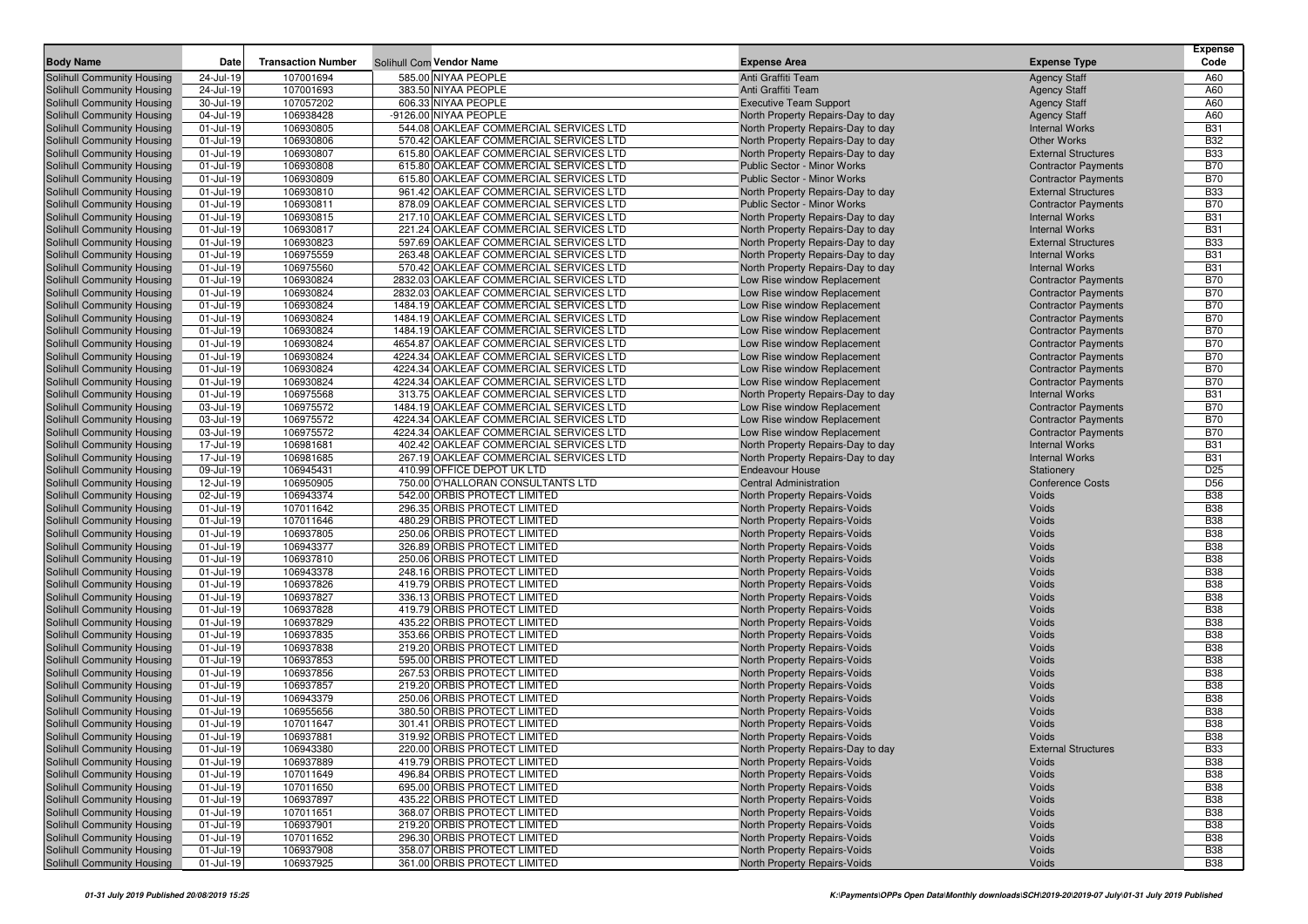| <b>Body Name</b>                                         | Date                   | <b>Transaction Number</b> |             | Solihull Com Vendor Name                                                                       | <b>Expense Area</b>                                    | <b>Expense Type</b>                                        | <b>Expense</b><br>Code   |
|----------------------------------------------------------|------------------------|---------------------------|-------------|------------------------------------------------------------------------------------------------|--------------------------------------------------------|------------------------------------------------------------|--------------------------|
| Solihull Community Housing                               | 04-Jul-19              | 106938432                 |             | 2760.00 ORBIS PROTECT LIMITED                                                                  | <b>Call Centre</b>                                     | Other Fees & Charges                                       | D <sub>59</sub>          |
| Solihull Community Housing                               | 18-Jul-19              | 106974539                 |             | 12368.28 P3 PEOPLE POTENTIAL POSSIBILITIES                                                     | Ipswich House                                          | <b>Other Contracted Services</b>                           | E90                      |
| Solihull Community Housing                               | 18-Jul-19              | 106974539                 |             | 2727.40 P3 PEOPLE POTENTIAL POSSIBILITIES                                                      | <b>Private Sector Leasing</b>                          | <b>Other Contracted Services</b>                           | E90                      |
| Solihull Community Housing                               | 18-Jul-19              | 106974540                 |             | 12368.28 P3 PEOPLE POTENTIAL POSSIBILITIES                                                     | Ipswich House                                          | <b>Other Contracted Services</b>                           | E90                      |
| Solihull Community Housing                               | 18-Jul-19              | 106974540                 |             | 2727.40 P3 PEOPLE POTENTIAL POSSIBILITIES                                                      | <b>Private Sector Leasing</b>                          | <b>Other Contracted Services</b>                           | E90                      |
| Solihull Community Housing                               | 01-Jul-19              | 106950683                 |             | 7009.89 PACE PETROLEUM LTD                                                                     | Stores-Stores and delivery                             | <b>Stocks</b>                                              | R <sub>10</sub>          |
| Solihull Community Housing                               | 11-Jul-19              | 106950531                 |             | 875.00 PARTRIDGE HOMES                                                                         | <b>Syrian Family Properties</b>                        | Rents                                                      | <b>B22</b>               |
| Solihull Community Housing                               | 10-Jul-19              | 106946193                 |             | 1799.52 PENNINGTON CHOICE LTD                                                                  | <b>Energy Performance Certificates</b>                 | Other Fees & Charges                                       | D <sub>59</sub>          |
| Solihull Community Housing                               | 25-Jul-19              | 107015240                 |             | 3124.00 PHS GROUP PLC                                                                          | <b>Endeavour House</b>                                 | <b>Other Premises Costs</b>                                | <b>B90</b>               |
| Solihull Community Housing                               | 25-Jul-19              | 107015261                 |             | -287.42 PHS GROUP PLC                                                                          | <b>Endeavour House</b>                                 | <b>Other Premises Costs</b>                                | <b>B90</b>               |
| Solihull Community Housing                               | 25-Jul-19              | 107015271                 |             | -500.00 PHS GROUP PLC                                                                          | <b>Endeavour House</b>                                 | <b>Other Premises Costs</b>                                | <b>B90</b>               |
| Solihull Community Housing                               | 25-Jul-19              | 107015273                 |             | -270.40 PHS GROUP PLC                                                                          | <b>Endeavour House</b>                                 | <b>Other Premises Costs</b>                                | <b>B90</b>               |
| Solihull Community Housing                               | 25-Jul-19              | 107015270                 |             | -430.00 PHS GROUP PLC                                                                          | <b>Endeavour House</b>                                 | <b>Other Premises Costs</b>                                | <b>B90</b>               |
| Solihull Community Housing                               | 25-Jul-19              | 107015276                 |             | -210.40 PHS GROUP PLC                                                                          | <b>Endeavour House</b>                                 | <b>Other Premises Costs</b>                                | <b>B90</b>               |
| Solihull Community Housing                               | 25-Jul-19              | 107015275                 |             | -362.96 PHS GROUP PLC                                                                          | <b>Endeavour House</b>                                 | <b>Other Premises Costs</b>                                | <b>B90</b>               |
| Solihull Community Housing                               | 25-Jul-19              | 107015277                 |             | -255.84 PHS GROUP PLC                                                                          | <b>Endeavour House</b>                                 | <b>Other Premises Costs</b>                                | <b>B90</b>               |
| Solihull Community Housing                               | 25-Jul-19<br>25-Jul-19 | 107015235<br>107015254    |             | 4343.28 PHS GROUP PLC<br>-250.00 PHS GROUP PLC                                                 | <b>Endeavour House</b><br><b>Endeavour House</b>       | <b>Other Premises Costs</b><br><b>Other Premises Costs</b> | <b>B90</b><br><b>B90</b> |
| Solihull Community Housing<br>Solihull Community Housing | 10-Jul-19              | 106948403                 |             | 463.60 PICTURE TEAM                                                                            | Customer, Communication & Information Team             | <b>Other Communication Costs</b>                           | D49                      |
| Solihull Community Housing                               | 01-Jul-19              | 106938115                 |             | 14141.35 R J HARTWELL LTD                                                                      | <b>Tarmac &amp; Resurfacing Works</b>                  | <b>Contractor Payments</b>                                 | <b>B70</b>               |
| Solihull Community Housing                               | 01-Jul-19              | 106938115                 |             | -1131.31 R J HARTWELL LTD                                                                      | Sub Contractors Tax                                    | Creditor: Inland Revenue                                   | S02                      |
| Solihull Community Housing                               | 01-Jul-19              | 106938116                 |             | 10430.51 R J HARTWELL LTD                                                                      | <b>Tarmac &amp; Resurfacing Works</b>                  | <b>Contractor Payments</b>                                 | <b>B70</b>               |
| Solihull Community Housing                               | 01-Jul-19              | 106938116                 |             | -834.44 R J HARTWELL LTD                                                                       | Sub Contractors Tax                                    | <b>Creditor: Inland Revenue</b>                            | <b>S02</b>               |
| Solihull Community Housing                               | 01-Jul-19              | 106964197                 |             | 5484.19 R J HARTWELL LTD                                                                       | <b>Tarmac &amp; Resurfacing Works</b>                  | <b>Contractor Payments</b>                                 | <b>B70</b>               |
| Solihull Community Housing                               | 01-Jul-19              | 106964197                 |             | -438.74 R J HARTWELL LTD                                                                       | Sub Contractors Tax                                    | Creditor: Inland Revenue                                   | S02                      |
| Solihull Community Housing                               | 01-Jul-19              | 106964198                 |             | 14842.54 R J HARTWELL LTD                                                                      | <b>Tarmac &amp; Resurfacing Works</b>                  | <b>Contractor Payments</b>                                 | <b>B70</b>               |
| Solihull Community Housing                               | 01-Jul-19              | 106964198                 |             | -1187.40 R J HARTWELL LTD                                                                      | Sub Contractors Tax                                    | Creditor: Inland Revenue                                   | S02                      |
| Solihull Community Housing                               | 01-Jul-19              | 106964199                 |             | 7223.14 R J HARTWELL LTD                                                                       | <b>Tarmac &amp; Resurfacing Works</b>                  | <b>Contractor Payments</b>                                 | <b>B70</b>               |
| Solihull Community Housing                               | 01-Jul-19              | 106964199                 |             | -577.85 R J HARTWELL LTD                                                                       | <b>Sub Contractors Tax</b>                             | <b>Creditor: Inland Revenue</b>                            | <b>S02</b>               |
| Solihull Community Housing                               | 01-Jul-19              | 106964200                 |             | 9296.45 R J HARTWELL LTD                                                                       | <b>Tarmac &amp; Resurfacing Works</b>                  | <b>Contractor Payments</b>                                 | <b>B70</b>               |
| Solihull Community Housing                               | 01-Jul-19              | 106964200                 |             | -743.72 R J HARTWELL LTD                                                                       | Sub Contractors Tax                                    | Creditor: Inland Revenue                                   | S <sub>02</sub>          |
| Solihull Community Housing                               | 01-Jul-19              | 106940276                 |             | 3388.00 R S MILLER ROOFING (WOLVERHAMPTON) LTD                                                 | <b>Pitched Re-roofing</b>                              | <b>Contractor Payments</b>                                 | <b>B70</b>               |
| Solihull Community Housing                               | 01-Jul-19              | 106940276                 |             | 3388.00 R S MILLER ROOFING(WOLVERHAMPTON) LTD                                                  | Pitched Re-roofing                                     | <b>Contractor Payments</b>                                 | <b>B70</b>               |
| Solihull Community Housing                               | 01-Jul-19              | 106940276                 |             | 3474.22 R S MILLER ROOFING(WOLVERHAMPTON) LTD                                                  | <b>Pitched Re-roofing</b>                              | <b>Contractor Payments</b>                                 | <b>B70</b>               |
| Solihull Community Housing                               | 01-Jul-19              | 106940276                 |             | 3879.40 R S MILLER ROOFING (WOLVERHAMPTON) LTD                                                 | <b>Pitched Re-roofing</b>                              | <b>Contractor Payments</b>                                 | <b>B70</b>               |
| Solihull Community Housing                               | 01-Jul-19              | 106940276                 |             | 3728.00 R S MILLER ROOFING(WOLVERHAMPTON) LTD                                                  | <b>Pitched Re-roofing</b>                              | <b>Contractor Payments</b>                                 | <b>B70</b>               |
| Solihull Community Housing                               | 01-Jul-19              | 106940276                 |             | 3728.00 R S MILLER ROOFING(WOLVERHAMPTON) LTD                                                  | <b>Pitched Re-roofing</b>                              | <b>Contractor Payments</b>                                 | <b>B70</b><br><b>B70</b> |
| Solihull Community Housing                               | 01-Jul-19              | 106940276                 |             | 3728.00 R S MILLER ROOFING(WOLVERHAMPTON) LTD<br>3728.00 R S MILLER ROOFING(WOLVERHAMPTON) LTD | <b>Pitched Re-roofing</b>                              | <b>Contractor Payments</b>                                 | <b>B70</b>               |
| Solihull Community Housing<br>Solihull Community Housing | 01-Jul-19<br>01-Jul-19 | 106940276<br>106940276    |             | 3728.00 R S MILLER ROOFING (WOLVERHAMPTON) LTD                                                 | <b>Pitched Re-roofing</b><br><b>Pitched Re-roofing</b> | <b>Contractor Payments</b><br><b>Contractor Payments</b>   | <b>B70</b>               |
| Solihull Community Housing                               | 01-Jul-19              | 106940276                 |             | 3508.00 R S MILLER ROOFING(WOLVERHAMPTON) LTD                                                  | <b>Pitched Re-roofing</b>                              | <b>Contractor Payments</b>                                 | <b>B70</b>               |
| Solihull Community Housing                               | 01-Jul-19              | 106940276                 |             | 3508.00 R S MILLER ROOFING(WOLVERHAMPTON) LTD                                                  | <b>Pitched Re-roofing</b>                              | <b>Contractor Payments</b>                                 | <b>B70</b>               |
| Solihull Community Housing                               | 01-Jul-19              | 106940276                 |             | 3508.00 R S MILLER ROOFING(WOLVERHAMPTON) LTD                                                  | <b>Pitched Re-roofing</b>                              | <b>Contractor Payments</b>                                 | <b>B70</b>               |
| Solihull Community Housing                               | 01-Jul-19              | 106940276                 |             | 3631.00 R S MILLER ROOFING (WOLVERHAMPTON) LTD                                                 | <b>Pitched Re-roofing</b>                              | <b>Contractor Payments</b>                                 | <b>B70</b>               |
| Solihull Community Housing                               | 01-Jul-19              | 106940276                 |             | 3782.40 R S MILLER ROOFING (WOLVERHAMPTON) LTD                                                 | <b>Pitched Re-roofing</b>                              | <b>Contractor Payments</b>                                 | <b>B70</b>               |
| Solihull Community Housing                               | 01-Jul-19              | 106940276                 |             | 3340.00 R S MILLER ROOFING(WOLVERHAMPTON) LTD                                                  | <b>Pitched Re-roofing</b>                              | <b>Contractor Payments</b>                                 | <b>B70</b>               |
| Solihull Community Housing                               | 01-Jul-19              | 106940276                 |             | 3340.00 R S MILLER ROOFING (WOLVERHAMPTON) LTD                                                 | Pitched Re-roofing                                     | <b>Contractor Payments</b>                                 | <b>B70</b>               |
| Solihull Community Housing                               | 01-Jul-19              | 106940276                 |             | 3340.00 R S MILLER ROOFING (WOLVERHAMPTON) LTD                                                 | <b>Pitched Re-roofing</b>                              | <b>Contractor Payments</b>                                 | <b>B70</b>               |
| Solihull Community Housing                               | 01-Jul-19              | 106940276                 |             | 3340.00 R S MILLER ROOFING (WOLVERHAMPTON) LTD                                                 | <b>Pitched Re-roofing</b>                              | <b>Contractor Payments</b>                                 | <b>B70</b>               |
| Solihull Community Housing                               | 01-Jul-19              | 106940276                 |             | 3340.00 R S MILLER ROOFING(WOLVERHAMPTON) LTD                                                  | <b>Pitched Re-roofing</b>                              | <b>Contractor Payments</b>                                 | <b>B70</b>               |
| Solihull Community Housing                               | 01-Jul-19              | 106940276                 |             | 3340.00 R S MILLER ROOFING(WOLVERHAMPTON) LTD                                                  | <b>Pitched Re-roofing</b>                              | <b>Contractor Payments</b>                                 | <b>B70</b>               |
| Solihull Community Housing                               | 22-Jul-19              | 106979201                 |             | 250.00 RAPIDE COMMUNICATION LIMITED                                                            | North Property Repairs-Day to day                      | <b>Mobile Telephones</b>                                   | D41                      |
| <b>Solihull Community Housing</b>                        | 01-Jul-19              | 106929642                 |             | 250.00 RAPIDE COMMUNICATION LIMITED                                                            | North Property Repairs-Day to day                      | Mobile Telephones                                          | D41                      |
| Solihull Community Housing                               | 16-Jul-19              | 106955878                 |             | 650.00 REDACTED PERSONAL INFORMATION                                                           | <b>Private Sector Leasing</b>                          | Rents                                                      | <b>B22</b>               |
| Solihull Community Housing                               | 08-Jul-19              | 106943106                 |             | 3544.68 REDACTED PERSONAL INFORMATION                                                          | <b>Private Sector Leasing</b>                          | Rents                                                      | <b>B22</b>               |
| Solihull Community Housing                               | 22-Jul-19              | 106976231                 |             | 3000.00 REDACTED PERSONAL INFORMATION                                                          | Private Sector - Disabled Facilities Grants            | <b>Contractor Payments</b>                                 | <b>B70</b>               |
| Solihull Community Housing                               | 16-Jul-19              | 106955883                 |             | 2000.00 REDACTED PERSONAL INFORMATION                                                          | Movement Incentive Scheme                              | <b>Other Building Costs</b>                                | <b>B39</b>               |
| Solihull Community Housing<br>Solihull Community Housing | 16-Jul-19              | 106955879                 |             | 1964.23 REDACTED PERSONAL INFORMATION<br>259.64 REDACTED PERSONAL INFORMATION                  | Movement Incentive Scheme                              | <b>Other Building Costs</b>                                | <b>B39</b>               |
| Solihull Community Housing                               | 03-Jul-19<br>04-Jul-19 | 106933284<br>106938502    | 294.20 REED |                                                                                                | <b>Board Administration</b><br><b>Call Centre</b>      | <b>Officer Expenses</b><br><b>Agency Staff</b>             | D60<br>A60               |
| Solihull Community Housing                               | 04-Jul-19              | 106938499                 | 228.01 REED |                                                                                                | Call Centre                                            | <b>Agency Staff</b>                                        | A60                      |
| Solihull Community Housing                               | 08-Jul-19              | 106943115                 | 549.12 REED |                                                                                                | Call Centre                                            | <b>Agency Staff</b>                                        | A60                      |
| Solihull Community Housing                               | 08-Jul-19              | 106943116                 | 470.72 REED |                                                                                                | Call Centre                                            | <b>Agency Staff</b>                                        | A60                      |
|                                                          |                        |                           |             |                                                                                                |                                                        |                                                            |                          |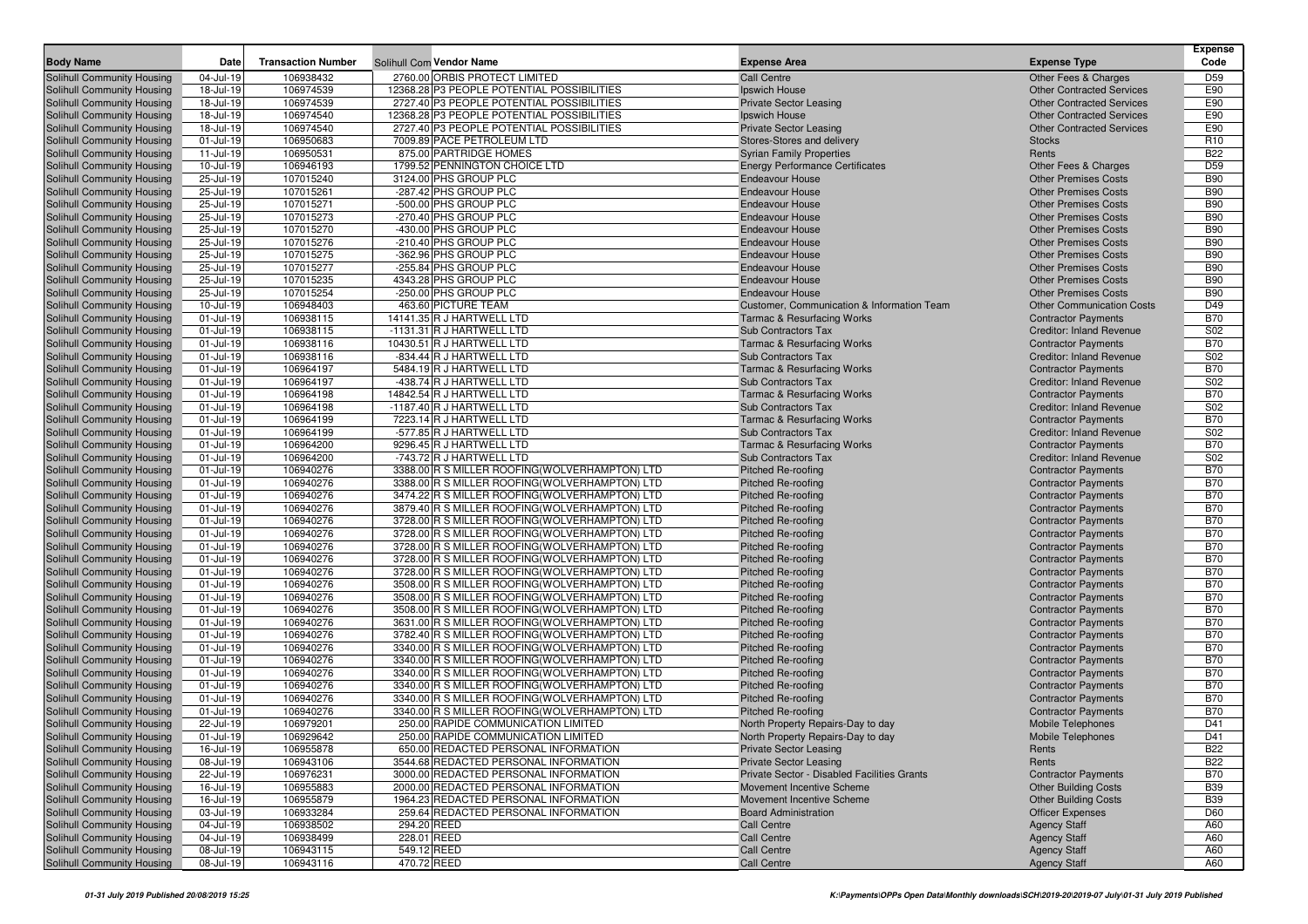|                                                          |                        |                           |                                                                  |                                                            |                                            | <b>Expense</b>           |
|----------------------------------------------------------|------------------------|---------------------------|------------------------------------------------------------------|------------------------------------------------------------|--------------------------------------------|--------------------------|
| <b>Body Name</b>                                         | Date                   | <b>Transaction Number</b> | Solihull Com Vendor Name                                         | <b>Expense Area</b>                                        | <b>Expense Type</b>                        | Code                     |
| Solihull Community Housing                               | 15-Jul-19              | 106953297                 | 561.48 REED                                                      | <b>Call Centre</b>                                         | <b>Agency Staff</b>                        | A60                      |
| Solihull Community Housing                               | 15-Jul-19<br>15-Jul-19 | 106953295<br>106953295    | 720.80 REED<br>-360.40 REED                                      | <b>Call Centre</b><br><b>Call Centre</b>                   | <b>Agency Staff</b>                        | A60<br>A60               |
| Solihull Community Housing<br>Solihull Community Housing | 23-Jul-19              | 106987195                 | 496.46 REED                                                      | <b>Call Centre</b>                                         | <b>Agency Staff</b><br><b>Agency Staff</b> | A60                      |
| Solihull Community Housing                               | 23-Jul-19              | 106987194                 | 411.88 REED                                                      | <b>Call Centre</b>                                         | <b>Agency Staff</b>                        | A60                      |
| Solihull Community Housing                               | 01-Jul-19              | 106926475                 | 950.00 RESOLVE ANTISOCIAL BEHAVIOUR                              | Training                                                   | Training                                   | A80                      |
| Solihull Community Housing                               | 01-Jul-19              | 106929279                 | 540.00 RESOURCE PRINT SOLUTIONS                                  | Customer, Communication & Information Team                 | Printing                                   | D80                      |
| Solihull Community Housing                               | 05-Jul-19              | 106940462                 | 740.00 RESOURCE PRINT SOLUTIONS                                  | Rebranding                                                 | <b>Professional Fees</b>                   | D <sub>50</sub>          |
| Solihull Community Housing                               | 11-Jul-19              | 106950538                 | 2984.00 RESOURCE PRINT SOLUTIONS                                 | Central Administration                                     | <b>Conference Costs</b>                    | D <sub>56</sub>          |
| Solihull Community Housing                               | 11-Jul-19              | 106950538                 | 8403.00 RESOURCE PRINT SOLUTIONS                                 | Rebranding                                                 | <b>Professional Fees</b>                   | D <sub>50</sub>          |
| Solihull Community Housing                               | 04-Jul-19              | 106938564                 | 6327.00 RESOURCE PRINT SOLUTIONS                                 | Customer, Communication & Information Team                 | Printing                                   | D80                      |
| Solihull Community Housing                               | 02-Jul-19              | 106930892                 | 250.00 RESOURCE PRINT SOLUTIONS                                  | Customer, Communication & Information Team                 | Printing                                   | D80                      |
| Solihull Community Housing                               | 09-Jul-19              | 106945432                 | 3150.00 RESOURCE PRINT SOLUTIONS                                 | Rebranding                                                 | <b>Professional Fees</b>                   | D <sub>50</sub>          |
| Solihull Community Housing                               | 23-Jul-19              | 106983231                 | 533.00 RESOURCE PRINT SOLUTIONS                                  | Rebranding                                                 | <b>Professional Fees</b>                   | D <sub>50</sub>          |
| Solihull Community Housing                               | 12-Jul-19              | 106950902                 | 1350.50 RESOURCING GROUP                                         | <b>MST Management</b>                                      | <b>Agency Staff</b>                        | A60                      |
| Solihull Community Housing                               | 04-Jul-19              | 106938443                 | 1036.00 RESOURCING GROUP                                         | Home Improvement Agency                                    | <b>Agency Staff</b>                        | A60                      |
| Solihull Community Housing                               | 04-Jul-19              | 106938442                 | 1725.00 RESOURCING GROUP                                         | <b>MST Management</b>                                      | <b>Agency Staff</b>                        | A60                      |
| Solihull Community Housing                               | 04-Jul-19              | 106938441                 | 1350.50 RESOURCING GROUP                                         | <b>MST Management</b>                                      | <b>Agency Staff</b>                        | A60                      |
| Solihull Community Housing                               | 11-Jul-19              | 106950582                 | 1036.00 RESOURCING GROUP                                         | Home Improvement Agency                                    | <b>Agency Staff</b>                        | A60                      |
| Solihull Community Housing                               | 15-Jul-19              | 106953314                 | 1222.75 RESOURCING GROUP                                         | <b>MST Management</b>                                      | <b>Agency Staff</b>                        | A60                      |
| Solihull Community Housing                               | 18-Jul-19              | 106973345                 | 1380.00 RESOURCING GROUP                                         | <b>MST Management</b>                                      | <b>Agency Staff</b>                        | A60                      |
| Solihull Community Housing                               | 26-Jul-19              | 107027266                 | 1226.40 RESOURCING GROUP                                         | <b>MST Management</b>                                      | <b>Agency Staff</b>                        | A60                      |
| Solihull Community Housing                               | 26-Jul-19              | 107027267                 | 1350.50 RESOURCING GROUP                                         | <b>MST Management</b>                                      | <b>Agency Staff</b>                        | A60                      |
| Solihull Community Housing                               | 09-Jul-19              | 106945429                 | 1163.51 ROYAL MAIL                                               | <b>Endeavour House</b>                                     | Postages                                   | D <sub>21</sub>          |
| Solihull Community Housing                               | 11-Jul-19              | 106950541                 | 1087.32 ROYAL MAIL                                               | <b>Endeavour House</b>                                     | Postages                                   | D <sub>21</sub>          |
| Solihull Community Housing                               | 23-Jul-19              | 106983229                 | 1424.68 ROYAL MAIL                                               | <b>Endeavour House</b>                                     | Postages                                   | D <sub>21</sub>          |
| Solihull Community Housing                               | 02-Jul-19              | 106932538                 | 6792.79 RSM UK TAX & ACCOUNTING LTD                              | <b>SMBC Support Services</b>                               | <b>Audit Fees</b>                          | D <sub>51</sub>          |
| Solihull Community Housing                               | 02-Jul-19              | 106932538                 | -3705.16 RSM UK TAX & ACCOUNTING LTD                             | <b>SMBC Support Services</b>                               | <b>Audit Fees</b>                          | D <sub>51</sub>          |
| Solihull Community Housing                               | 09-Jul-19              | 106945246                 | 761.22 SELLICK PARTNERSHIP LTD<br>665.40 SELLICK PARTNERSHIP LTD | Welfare Reform Work<br><b>Welfare Reform Work</b>          | <b>Agency Staff</b>                        | A60                      |
| Solihull Community Housing                               | 09-Jul-19<br>09-Jul-19 | 106945248<br>106945250    | 501.60 SELLICK PARTNERSHIP LTD                                   | <b>Welfare Reform Work</b>                                 | <b>Agency Staff</b>                        | A60<br>A60               |
| Solihull Community Housing<br>Solihull Community Housing | 09-Jul-19              | 106945261                 | 763.20 SELLICK PARTNERSHIP LTD                                   | <b>Welfare Reform Work</b>                                 | <b>Agency Staff</b><br><b>Agency Staff</b> | A60                      |
| Solihull Community Housing                               | 16-Jul-19              | 106955493                 | 717.00 SELLICK PARTNERSHIP LTD                                   | <b>Welfare Reform Work</b>                                 | <b>Agency Staff</b>                        | A60                      |
| Solihull Community Housing                               | 16-Jul-19              | 106955489                 | 748.90 SELLICK PARTNERSHIP LTD                                   | <b>Welfare Reform Work</b>                                 | <b>Agency Staff</b>                        | A60                      |
| Solihull Community Housing                               | 23-Jul-19              | 106983234                 | 674.70 SELLICK PARTNERSHIP LTD                                   | <b>Welfare Reform Work</b>                                 | <b>Agency Staff</b>                        | A60                      |
| Solihull Community Housing                               | 09-Jul-19              | 106946083                 | 30879.76 SEVERN TRENT WATER LTD                                  | Homelessness                                               | Water                                      | <b>B12</b>               |
| Solihull Community Housing                               | 04-Jul-19              | 106938496                 | 4499.94 SF PROPERTIES                                            | <b>Private Sector Leasing</b>                              | Rents                                      | <b>B22</b>               |
| Solihull Community Housing                               | 18-Jul-19              | 106973342                 | 1386.20 SHELTON DEVELOPMENT SERVICES                             | <b>IT Services</b>                                         | <b>ICT Software</b>                        | D31                      |
| Solihull Community Housing                               | 02-Jul-19              | 106930879                 | 3500.00 SINGLETON CLAMP & PARTNERS LTD                           | <b>Feasibility Works</b>                                   | <b>Contractor Payments</b>                 | <b>B70</b>               |
| Solihull Community Housing                               | 15-Jul-19              | 106953498                 | 23094.68 SOLIHULL MBC                                            | 137-139 Warwick Rd (Social Rent)                           | Expenses: Bank Charges                     | D <sub>57</sub>          |
| Solihull Community Housing                               | 15-Jul-19              | 106953498                 | 32690.70 SOLIHULL MBC                                            | <b>Balance Sheet</b>                                       | Creditor: Solihull MBC                     | S <sub>09</sub>          |
| Solihull Community Housing                               | 19-Jul-19              | 106975820                 | 4222.79 SOLIHULL MBC                                             | Payroll - Payable to SMBC                                  | Creditor: Solihull MBC                     | <b>S09</b>               |
| Solihull Community Housing                               | 05-Jul-19              | 106940481                 | 487.50 SOLIHULL METROPOLITAN BOROUGH COUNCIL                     | Flat Re-roofing                                            | <b>Contractor Payments</b>                 | <b>B70</b>               |
| Solihull Community Housing                               | 09-Jul-19              | 106945271                 | 2437.51 SOLIHULL METROPOLITAN BOROUGH COUNCIL                    | Pitched Re-roofing                                         | <b>Contractor Payments</b>                 | <b>B70</b>               |
| Solihull Community Housing                               | 09-Jul-19              | 106945271                 | -1218.76 SOLIHULL METROPOLITAN BOROUGH COUNCIL                   | <b>Pitched Re-roofing</b>                                  | <b>Contractor Payments</b>                 | <b>B70</b>               |
| Solihull Community Housing                               | 05-Jul-19              | 106940461                 | 775.00 SOLIHULL UNITED REFORMED CHURCH                           | <b>Syrian Family Properties</b>                            | Rents                                      | <b>B22</b>               |
| Solihull Community Housing                               | 17-Jul-19              | 106961576                 | 775.00 SOLIHULL UNITED REFORMED CHURCH                           | <b>Syrian Family Properties</b>                            | Rents                                      | <b>B22</b>               |
| Solihull Community Housing                               | 10-Jul-19              | 106948146                 | 262.23 SSE                                                       | North Property Repairs-Voids                               | Electricity                                | <b>B11</b>               |
| Solihull Community Housing                               | 08-Jul-19              | 106942633                 | 530.50 T C CARS                                                  | Housing Aid & Homelessness                                 | <b>Public Transport</b>                    | C <sub>20</sub>          |
| Solihull Community Housing                               | 24-Jul-19              | 106998301                 | 13966.25 THE HOUSING OMBUDSMAN                                   | <b>Completion of Star Survey</b>                           | <b>Grants &amp; Subscriptions</b>          | D92                      |
| Solihull Community Housing                               | 09-Jul-19              | 106945291                 | 696.00 THE OYSTER PARTNERSHIP LTD                                | Housing Aid & Homelessness                                 | <b>Agency Staff</b>                        | A60                      |
| Solihull Community Housing                               | 01-Jul-19              | 106929646                 | 1044.00 THE OYSTER PARTNERSHIP LTD                               | Housing Aid & Homelessness                                 | <b>Agency Staff</b>                        | A60                      |
| Solihull Community Housing                               | 10-Jul-19              | 106946194                 | 1073.00 THE OYSTER PARTNERSHIP LTD                               | Housing Aid & Homelessness                                 | <b>Agency Staff</b>                        | A60                      |
| Solihull Community Housing                               | 18-Jul-19              | 106974541                 | 1073.00 THE OYSTER PARTNERSHIP LTD                               | Housing Aid & Homelessness                                 | <b>Agency Staff</b>                        | A60                      |
| Solihull Community Housing                               | 25-Jul-19              | 107020195                 | 1073.00 THE OYSTER PARTNERSHIP LTD                               | <b>Housing Aid &amp; Homelessness</b>                      | <b>Agency Staff</b>                        | A60                      |
| Solihull Community Housing<br>Solihull Community Housing | 04-Jul-19              | 106938415<br>106938415    | 1638.56 TOTAL GAS & POWER LTD<br>78.64 TOTAL GAS & POWER LTD     | <b>Endeavour House</b><br>137-139 Warwick Rd (Social Rent) | Electricity                                | <b>B11</b><br><b>B11</b> |
| Solihull Community Housing                               | 04-Jul-19<br>04-Jul-19 | 106938415                 | 459.27 TOTAL GAS & POWER LTD                                     | <b>Biomass System</b>                                      | Electricity                                | <b>B11</b>               |
| Solihull Community Housing                               | 04-Jul-19              | 106938415                 | 716.02 TOTAL GAS & POWER LTD                                     | Ipswich House                                              | Electricity<br>Electricity                 | <b>B11</b>               |
| Solihull Community Housing                               | 04-Jul-19              | 106938415                 | 34825.88 TOTAL GAS & POWER LTD                                   | Low Rise (inc. Safe & Sound)                               | Electricity                                | <b>B11</b>               |
| Solihull Community Housing                               | 04-Jul-19              | 106938415                 | 100.70 TOTAL GAS & POWER LTD                                     | <b>Auckland Hall</b>                                       | Electricity                                | <b>B11</b>               |
| Solihull Community Housing                               | 04-Jul-19              | 106938415                 | 70.16 TOTAL GAS & POWER LTD                                      | <b>Crabtree Hall</b>                                       | Electricity                                | <b>B11</b>               |
| Solihull Community Housing                               | 04-Jul-19              | 106938415                 | 78.84 TOTAL GAS & POWER LTD                                      | Whar Hall Farm Community Hall                              | Electricity                                | <b>B11</b>               |
|                                                          |                        |                           |                                                                  |                                                            |                                            |                          |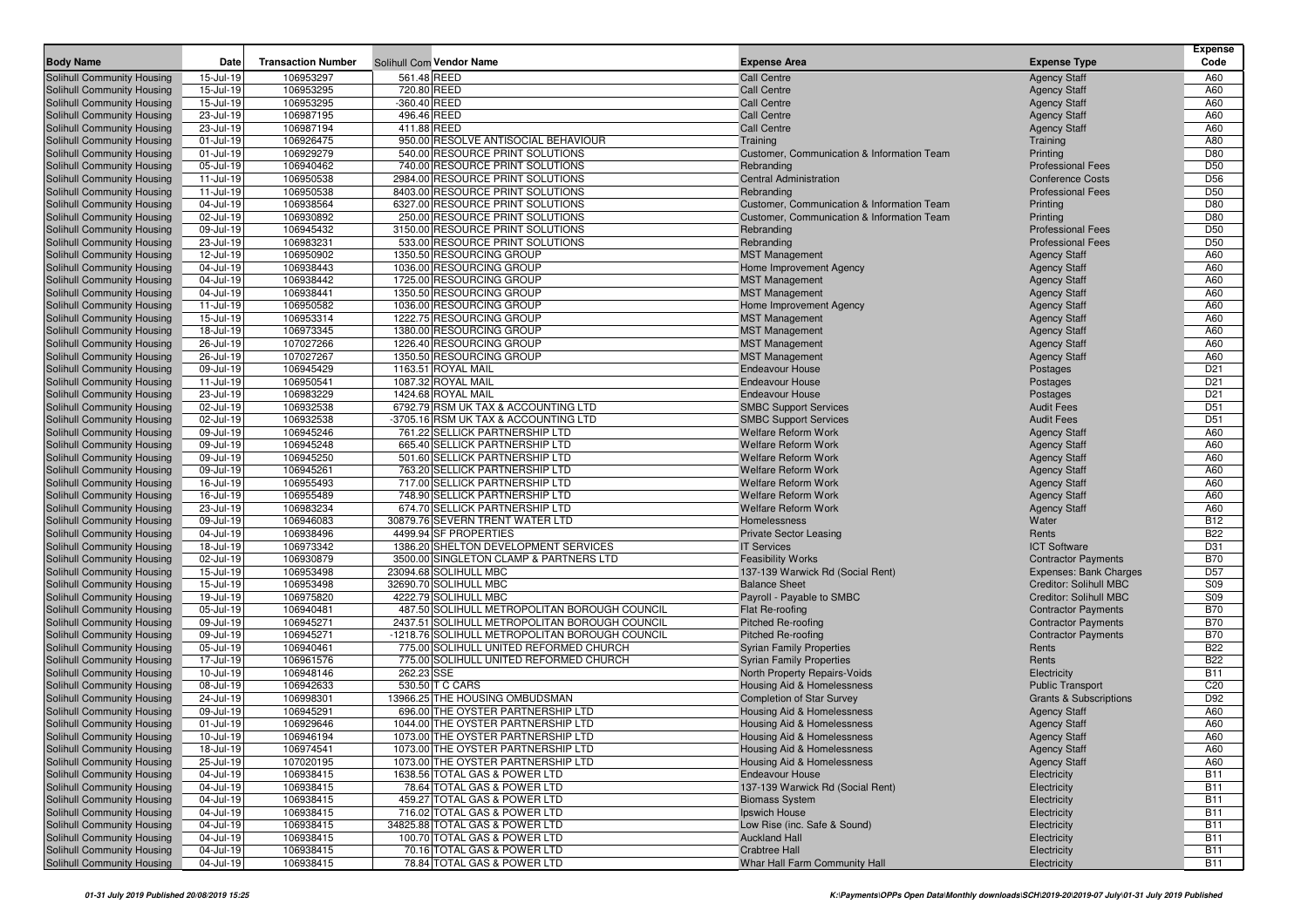| <b>Body Name</b>                                         | Date                   | <b>Transaction Number</b> |                                                              | <b>Expense Area</b>                                                                        | <b>Expense Type</b>                                      | <b>Expense</b><br>Code   |
|----------------------------------------------------------|------------------------|---------------------------|--------------------------------------------------------------|--------------------------------------------------------------------------------------------|----------------------------------------------------------|--------------------------|
|                                                          | 04-Jul-19              | 106938415                 | Solihull Com Vendor Name<br>159.62 TOTAL GAS & POWER LTD     |                                                                                            |                                                          |                          |
| Solihull Community Housing<br>Solihull Community Housing | 04-Jul-19              | 106938415                 | -762.46 TOTAL GAS & POWER LTD                                | Homelessness<br>Homelessness                                                               | Electricity<br>Electricity                               | <b>B11</b><br><b>B11</b> |
| Solihull Community Housing                               | 04-Jul-19              | 106938415                 | 608.43 TOTAL GAS & POWER LTD                                 | <b>Frontline Offices</b>                                                                   | Electricity                                              | <b>B11</b>               |
| Solihull Community Housing                               | 04-Jul-19              | 106938415                 | 1093.16 TOTAL GAS & POWER LTD                                | <b>Kingshurst Office</b>                                                                   | Electricity                                              | <b>B11</b>               |
| Solihull Community Housing                               | 04-Jul-19              | 106938415                 | 127.02 TOTAL GAS & POWER LTD                                 | <b>Cesspool Emptying</b>                                                                   | Electricity                                              | <b>B11</b>               |
| Solihull Community Housing                               | 04-Jul-19              | 106938415                 | 1340.18 TOTAL GAS & POWER LTD                                | Business Support - MST Back Office Support                                                 | Electricity                                              | <b>B11</b>               |
| Solihull Community Housing                               | 29-Jul-19              | 107044193                 | 1650.99 TOTAL GAS & POWER LTD                                | <b>Endeavour House</b>                                                                     | Electricity                                              | <b>B11</b>               |
| Solihull Community Housing                               | 29-Jul-19              | 107044193                 | 69.21 TOTAL GAS & POWER LTD                                  | 137-139 Warwick Rd (Social Rent)                                                           | Electricity                                              | <b>B11</b>               |
| Solihull Community Housing                               | 29-Jul-19              | 107044193                 | 491.61 TOTAL GAS & POWER LTD                                 | <b>Biomass System</b>                                                                      | Electricity                                              | <b>B11</b>               |
| Solihull Community Housing                               | 29-Jul-19              | 107044193                 | 679.70 TOTAL GAS & POWER LTD                                 | Ipswich House                                                                              | Electricity                                              | <b>B11</b>               |
| Solihull Community Housing                               | 29-Jul-19              | 107044193                 | 563.09 TOTAL GAS & POWER LTD                                 | Saxon Court                                                                                | Electricity                                              | <b>B11</b>               |
| Solihull Community Housing                               | 29-Jul-19              | 107044193                 | 29787.23 TOTAL GAS & POWER LTD                               | Low Rise (inc. Safe & Sound)                                                               | Electricity                                              | <b>B11</b>               |
| Solihull Community Housing                               | 29-Jul-19              | 107044193                 | 92.57 TOTAL GAS & POWER LTD                                  | <b>Auckland Hall</b>                                                                       | Electricity                                              | <b>B11</b>               |
| Solihull Community Housing                               | 29-Jul-19              | 107044193                 | 55.58 TOTAL GAS & POWER LTD                                  | <b>Crabtree Hall</b>                                                                       | Electricity                                              | <b>B11</b>               |
| Solihull Community Housing                               | 29-Jul-19              | 107044193                 | 107.76 TOTAL GAS & POWER LTD                                 | Whar Hall Farm Community Hall                                                              | Electricity                                              | <b>B11</b>               |
| Solihull Community Housing                               | 29-Jul-19              | 107044193                 | 479.23 TOTAL GAS & POWER LTD                                 | Homelessness                                                                               | Electricity                                              | <b>B11</b>               |
| Solihull Community Housing                               | 29-Jul-19              | 107044193                 | 481.70 TOTAL GAS & POWER LTD                                 | <b>Frontline Offices</b>                                                                   | Electricity                                              | <b>B11</b>               |
| Solihull Community Housing                               | 29-Jul-19              | 107044193                 | 996.31 TOTAL GAS & POWER LTD                                 | <b>Kingshurst Office</b>                                                                   | Electricity                                              | <b>B11</b>               |
| Solihull Community Housing                               | 29-Jul-19              | 107044193                 | 24.13 TOTAL GAS & POWER LTD                                  | <b>Cesspool Emptying</b>                                                                   | Electricity                                              | <b>B11</b>               |
| Solihull Community Housing                               | 29-Jul-19<br>29-Jul-19 | 107044193                 | 1199.58 TOTAL GAS & POWER LTD<br>46.40 TOTAL GAS & POWER LTD | Business Support - MST Back Office Support                                                 | Electricity                                              | <b>B11</b><br><b>B11</b> |
| Solihull Community Housing                               | 04-Jul-19              | 107044193<br>106938411    | 1733.47 TOTAL GAS & POWER LTD                                | North Property Repairs-Voids<br><b>Endeavour House</b>                                     | Electricity                                              | <b>B11</b>               |
| Solihull Community Housing<br>Solihull Community Housing | 04-Jul-19              | 106938411                 | 74.66 TOTAL GAS & POWER LTD                                  | 137-139 Warwick Rd (Social Rent)                                                           | Electricity<br>Electricity                               | <b>B11</b>               |
| Solihull Community Housing                               | 04-Jul-19              | 106938411                 | 460.20 TOTAL GAS & POWER LTD                                 | <b>Biomass System</b>                                                                      | Electricity                                              | <b>B11</b>               |
| Solihull Community Housing                               | 04-Jul-19              | 106938411                 | 698.18 TOTAL GAS & POWER LTD                                 | Ipswich House                                                                              | Electricity                                              | <b>B11</b>               |
| Solihull Community Housing                               | 04-Jul-19              | 106938411                 | 630.75 TOTAL GAS & POWER LTD                                 | Saxon Court                                                                                | Electricity                                              | <b>B11</b>               |
| Solihull Community Housing                               | 04-Jul-19              | 106938411                 | 31712.98 TOTAL GAS & POWER LTD                               | Low Rise (inc. Safe & Sound)                                                               | Electricity                                              | <b>B11</b>               |
| Solihull Community Housing                               | 04-Jul-19              | 106938411                 | 99.42 TOTAL GAS & POWER LTD                                  | <b>Auckland Hall</b>                                                                       | Electricity                                              | <b>B11</b>               |
| Solihull Community Housing                               | 04-Jul-19              | 106938411                 | 71.60 TOTAL GAS & POWER LTD                                  | <b>Crabtree Hall</b>                                                                       | Electricity                                              | <b>B11</b>               |
| Solihull Community Housing                               | 04-Jul-19              | 106938411                 | 77.94 TOTAL GAS & POWER LTD                                  | Whar Hall Farm Community Hall                                                              | Electricity                                              | <b>B11</b>               |
| Solihull Community Housing                               | 04-Jul-19              | 106938411                 | 587.01 TOTAL GAS & POWER LTD                                 | Homelessness                                                                               | Electricity                                              | <b>B11</b>               |
| Solihull Community Housing                               | 04-Jul-19              | 106938411                 | 563.66 TOTAL GAS & POWER LTD                                 | <b>Frontline Offices</b>                                                                   | Electricity                                              | <b>B11</b>               |
| Solihull Community Housing                               | 04-Jul-19              | 106938411                 | 1074.26 TOTAL GAS & POWER LTD                                | <b>Kingshurst Office</b>                                                                   | Electricity                                              | <b>B11</b>               |
| Solihull Community Housing                               | 04-Jul-19              | 106938411                 | 116.02 TOTAL GAS & POWER LTD                                 | <b>Cesspool Emptying</b>                                                                   | Electricity                                              | <b>B11</b>               |
| Solihull Community Housing                               | 04-Jul-19              | 106938411                 | 1288.77 TOTAL GAS & POWER LTD                                | Business Support - MST Back Office Support                                                 | Electricity                                              | <b>B11</b>               |
| Solihull Community Housing                               | 29-Jul-19              | 107045193                 | 52.22 TOTAL GAS & POWER LTD                                  | <b>Endeavour House</b>                                                                     | Gas                                                      | <b>B10</b>               |
| Solihull Community Housing                               | 29-Jul-19              | 107045193                 | 1958.62 TOTAL GAS & POWER LTD                                | Saxon Court                                                                                | Gas                                                      | <b>B10</b>               |
| Solihull Community Housing                               | 29-Jul-19              | 107045193                 | 491.66 TOTAL GAS & POWER LTD                                 | Low Rise (inc. Safe & Sound)                                                               | Gas                                                      | <b>B10</b>               |
| Solihull Community Housing<br>Solihull Community Housing | 29-Jul-19<br>29-Jul-19 | 107045193<br>107045193    | 53.60 TOTAL GAS & POWER LTD<br>76.63 TOTAL GAS & POWER LTD   | Whar Hall Farm Community Hall<br>Homelessness                                              | Gas<br>Gas                                               | <b>B10</b><br><b>B10</b> |
| Solihull Community Housing                               | 29-Jul-19              | 107045193                 | -101.97 TOTAL GAS & POWER LTD                                | <b>Frontline Offices</b>                                                                   | Gas                                                      | <b>B10</b>               |
| Solihull Community Housing                               | 29-Jul-19              | 107045193                 | 192.17 TOTAL GAS & POWER LTD                                 | Business Support - MST Back Office Support                                                 | Gas                                                      | <b>B10</b>               |
| Solihull Community Housing                               | 17-Jul-19              | 106961580                 | 825.00 TOUCHWOOD LETTINGS                                    | <b>Syrian Family Properties</b>                                                            | Rents                                                    | <b>B22</b>               |
| Solihull Community Housing                               | 16-Jul-19              | 106955760                 | 10909.65 TRAVELODGE                                          | Housing Aid & Homelessness                                                                 | <b>B&amp;B Accommodation</b>                             | <b>B23</b>               |
| Solihull Community Housing                               | 01-Jul-19              | 106938127                 | 2040.88 TYRER BUILDING CONTRACTORS                           | Kitchens                                                                                   | <b>Contractor Payments</b>                               | <b>B70</b>               |
| Solihull Community Housing                               | 01-Jul-19              | 106938128                 | 2474.14 TYRER BUILDING CONTRACTORS                           | Kitchens                                                                                   | <b>Contractor Payments</b>                               | <b>B70</b>               |
| Solihull Community Housing                               | 01-Jul-19              | 106938129                 | 2623.78 TYRER BUILDING CONTRACTORS                           | Kitchens                                                                                   | <b>Contractor Payments</b>                               | <b>B70</b>               |
| Solihull Community Housing                               | 22-Jul-19              | 106980313                 | 292.73 UTILITA ENERGY LTD                                    | Homelessness                                                                               | Electricity                                              | <b>B11</b>               |
| Solihull Community Housing                               | 17-Jul-19              | 106961572                 | 948.38 UTILITA ENERGY LTD                                    | Homelessness                                                                               | Gas                                                      | <b>B10</b>               |
| Solihull Community Housing                               | 17-Jul-19              | 106959896                 | 538.17 UTILITA ENERGY LTD                                    | <b>Private Sector Leasing</b>                                                              | Gas                                                      | <b>B10</b>               |
| Solihull Community Housing                               | 09-Jul-19              | 106945251                 | 274.12 VOICESCAPE                                            | <b>Income Collection Team</b>                                                              | <b>ICT Software</b>                                      | D31                      |
| Solihull Community Housing                               | 30-Jul-19              | 107057296                 | 950.00 WALNUT ACOUSTICS                                      | <b>Feasibility Works</b>                                                                   | <b>Contractor Payments</b>                               | <b>B70</b>               |
| Solihull Community Housing                               | 23-Jul-19              | 106987192                 | -250.00 WATERLOO HOUSING ASSOCIATION                         | New Build - Cambridge Drive                                                                | <b>Contractor Payments</b>                               | <b>B70</b>               |
| Solihull Community Housing                               | 23-Jul-19              | 106987192                 | 2080.00 WATERLOO HOUSING ASSOCIATION                         | New Build - Cambridge Drive                                                                | <b>Contractor Payments</b>                               | <b>B70</b>               |
| Solihull Community Housing                               | 23-Jul-19              | 106987193                 | -250.00 WATERLOO HOUSING ASSOCIATION                         | New Build - Cambridge Drive                                                                | <b>Contractor Payments</b>                               | <b>B70</b>               |
| Solihull Community Housing                               | 23-Jul-19              | 106987193                 | 1625.00 WATERLOO HOUSING ASSOCIATION                         | New Build - Cambridge Drive                                                                | <b>Contractor Payments</b>                               | <b>B70</b>               |
| Solihull Community Housing                               | 11-Jul-19              | 106950529                 | 1818.20 WEALDEN REHAB                                        | Private Sector - Disabled Facilities Grants                                                | <b>Contractor Payments</b>                               | <b>B70</b>               |
| Solihull Community Housing                               | 11-Jul-19              | 106950529                 | -93.00 WEALDEN REHAB                                         | Sub Contractors Tax                                                                        | <b>Creditor: Inland Revenue</b>                          | S02                      |
| Solihull Community Housing                               | 01-Jul-19              | 106981670                 | 10094.00 WESSEX LIFT CO LTD<br>10108.85 WESSEX LIFT CO LTD   | Private Sector - Disabled Facilities Grants<br>Private Sector - Disabled Facilities Grants | <b>Contractor Payments</b><br><b>Contractor Payments</b> | <b>B70</b>               |
| Solihull Community Housing<br>Solihull Community Housing | 01-Jul-19<br>09-Jul-19 | 106981671<br>106945253    | 256.23 WETTONS CLEANING SERVICES LTD                         | <b>Private Sector Leasing</b>                                                              | Cleaning                                                 | <b>B70</b><br><b>B50</b> |
| Solihull Community Housing                               | 29-Jul-19              | 107044192                 | 59138.02 WETTONS CLEANING SERVICES LTD                       | Low Rise (inc. Safe & Sound)                                                               | Cleaning                                                 | <b>B50</b>               |
| Solihull Community Housing                               | 01-Jul-19              | 106929280                 | 2406.08 WETTONS CLEANING SERVICES LTD                        | Saxon Court                                                                                | Cleaning                                                 | <b>B50</b>               |